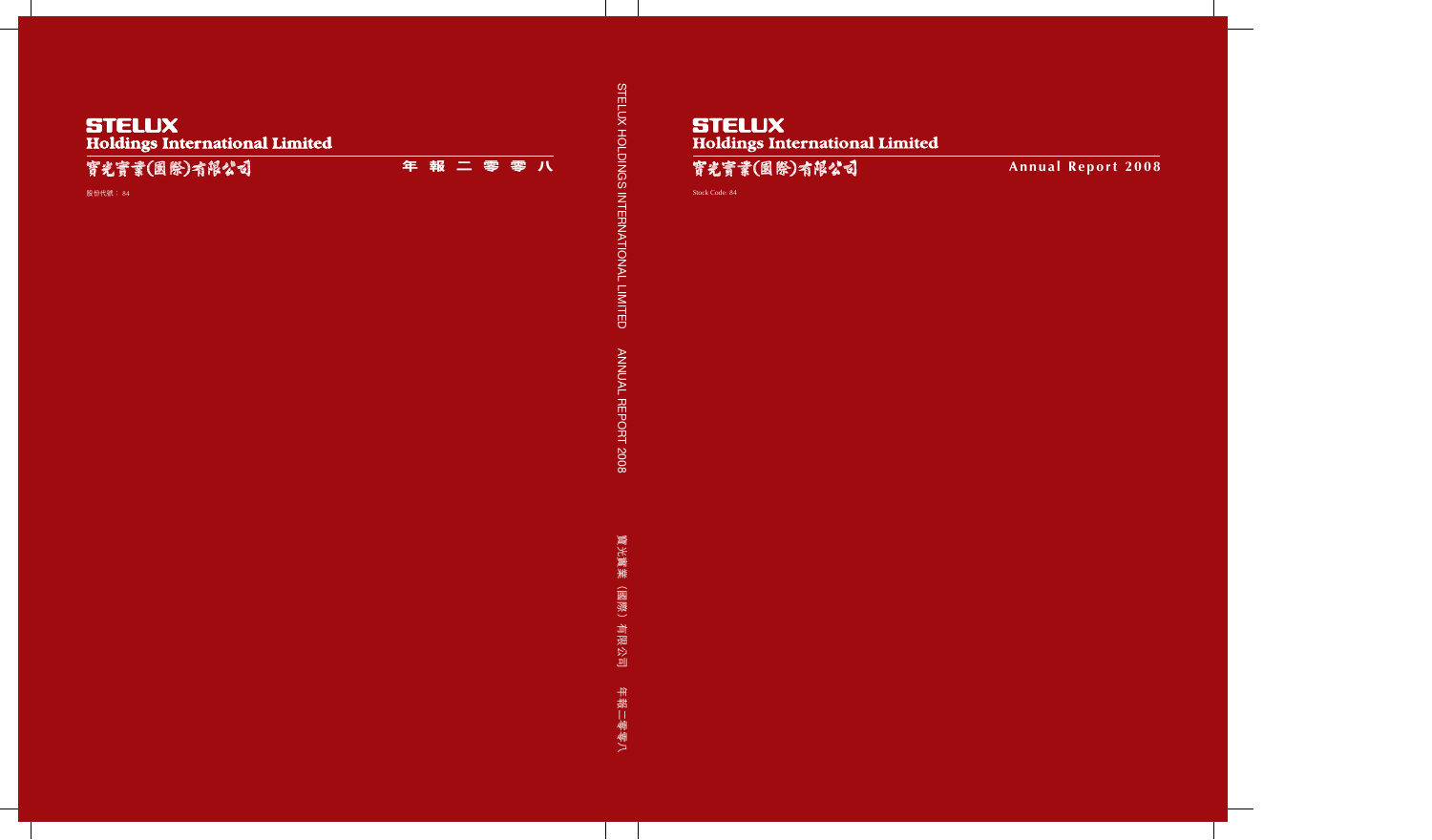web site http://www.irasia.com/listco/hk/stelux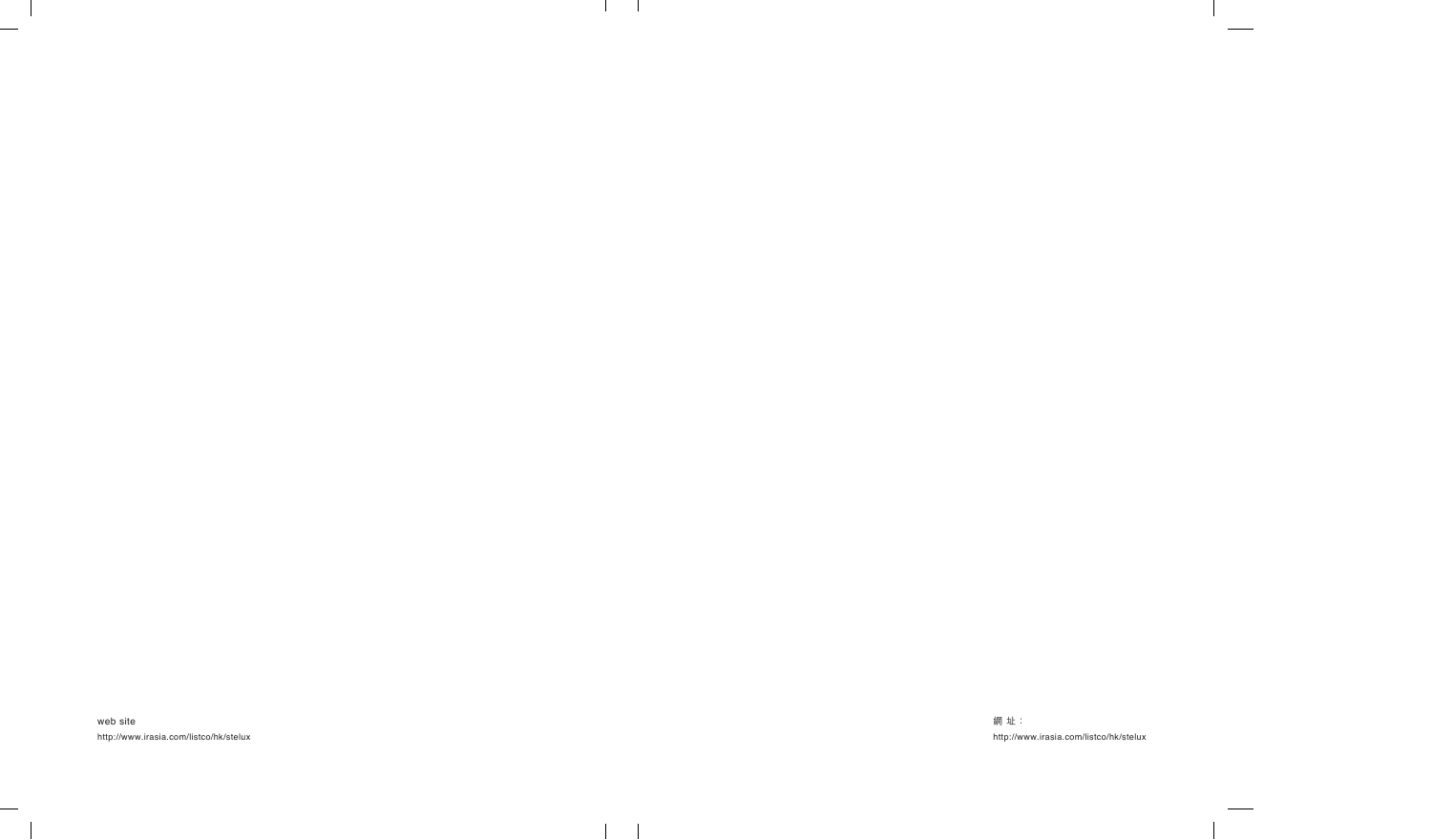# **Contents**

- 1 Financial Summary
- 2 Management Discussion and Analysis
- 7 Report of the Directors
- 26 Independent Auditor's Report
- 28 Consolidated Income Statement
- 29 Consolidated Balance Sheet
- 31 Balance Sheet
- 32 Consolidated Statement of Changes in Equity
- 33 Consolidated Cash Flow Statement
- 34 Notes to the Financial Statements
- 81 Corporate Governance Report
- 88 Corporate Information
- 93 Company Directory

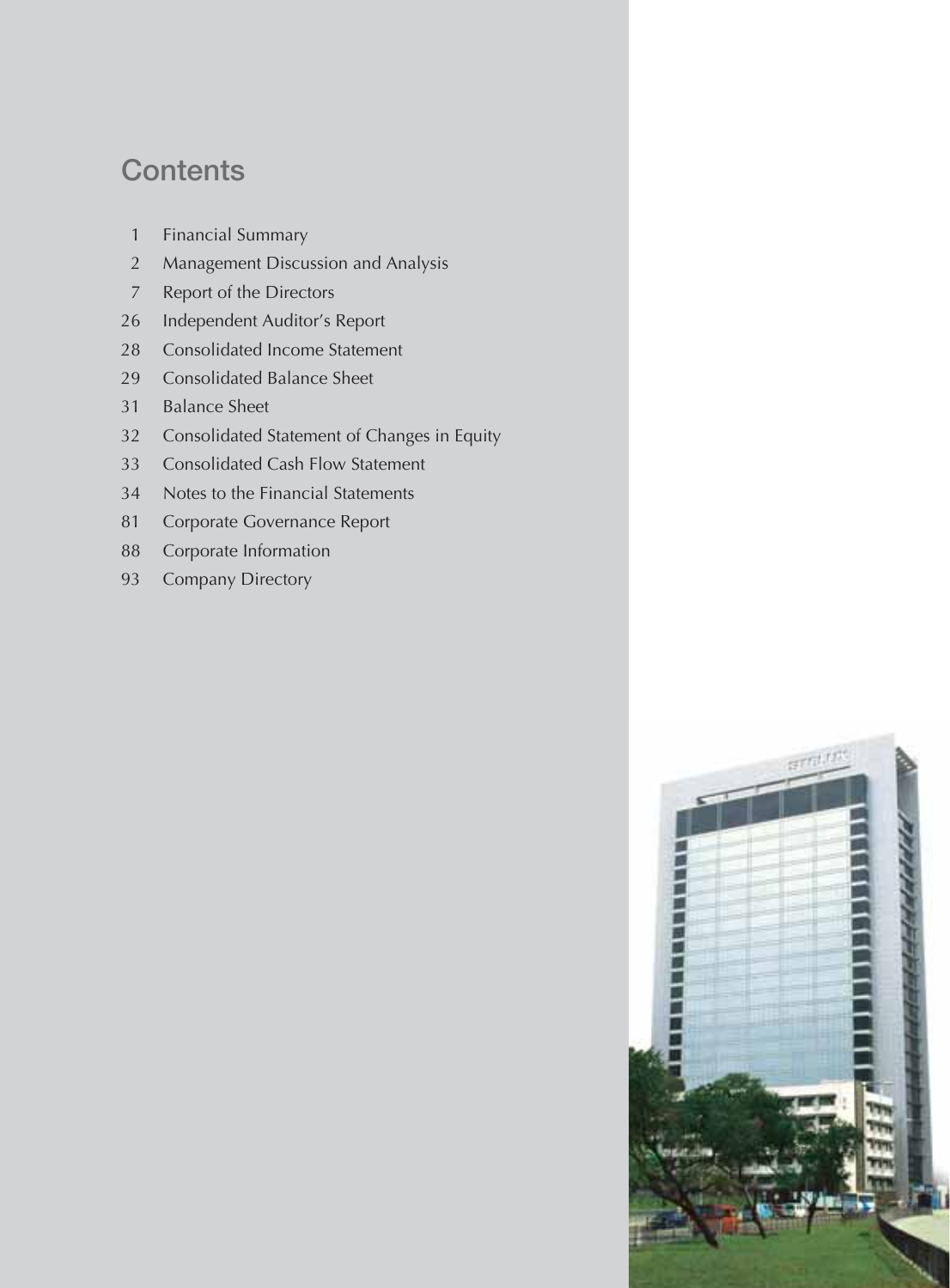|                                                                       | (As restated) | (As restated) |         |         |         |
|-----------------------------------------------------------------------|---------------|---------------|---------|---------|---------|
|                                                                       | 2004          | 2005          | 2006    | 2007    | 2008    |
|                                                                       | HK\$'M        | HK\$'M        | HK\$'M  | HK\$'M  | HK\$'M  |
| Consolidated income statement<br>for the year ended 31st March (Note) |               |               |         |         |         |
| Revenues                                                              | 1,210.0       | 1,413.5       | 1,618.0 | 1,792.6 | 2,261.8 |
| Profit attributable to shareholders                                   | 82.7          | 171.0         | 187.8   | 102.7   | 129.3   |
| Interim dividend paid                                                 |               | 9.5           | 9.5     | 10.5    | 11.4    |
| Final dividend proposed                                               | 18.9          | 23.8          | 26.6    | 27.6    | 28.5    |
| Special dividend paid                                                 |               |               | 475.7   |         |         |
| Consolidated balance sheet as at 31st March                           |               |               |         |         |         |
| Assets                                                                | 1,677.3       | 1,830.6       | 1,360.9 | 1,436.3 | 1,829.0 |
| Less: Liabilities and minority interests                              | 854.8         | 867.2         | 713.2   | 698.6   | 986.2   |
| Shareholders' funds                                                   | 822.5         | 963.4         | 647.7   | 737.7   | 842.8   |
|                                                                       | HK\$          | HK\$          | HK\$    | HK\$    | HK\$    |
| Per share data                                                        |               |               |         |         |         |
| Earnings                                                              | 0.088         | 0.181         | 0.197   | 0.107   | 0.135   |
| Interim dividend paid                                                 |               | 0.010         | 0.010   | 0.011   | 0.012   |
| Final dividend proposed                                               | 0.020         | 0.025         | 0.028   | 0.029   | 0.030   |
| Net assets                                                            | 0.872         | 1.013         | 0.681   | 0.775   | 0.886   |

Note: The Board resolved on 14th July 2005 to close the Hipo.fant business. Such closure was completed in March 2006.

The financial data of 2004 to 2006 include the results of the Hipo.fant business.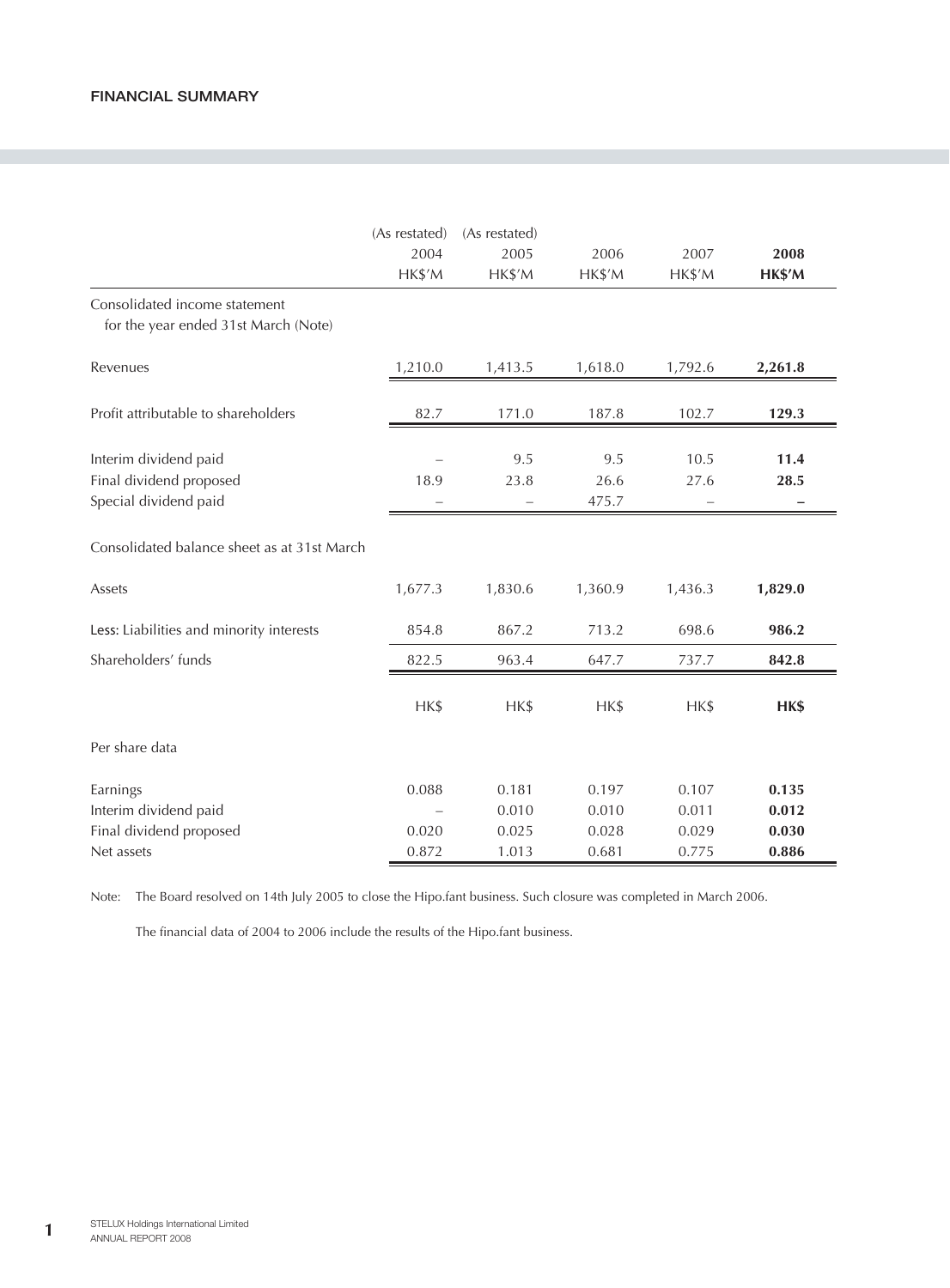The Group is pleased to announce a profit attributable to shareholders after tax and minority interests of HK\$129 million for the financial year ended 31st March 2008 compared to HK\$102 million during the same period last year, a year on year increase of 26%. Turnover was HK\$2,262 million up by 26% compared to last year. This set of results is derived almost entirely from our core watch and optical businesses.

The Directors recommend the payment of a final dividend of HK\$0.030 (06/07: HK\$0.029) per share and with an interim dividend of HK\$0.012 (06/07:HK\$0.011) per share, the total dividend payment for the financial year ended 31st March 2008 is HK\$0.042 per share (06/07: HK\$0.040).



**Joseph C. C. Wong**  Vice Chairman and Chief Executive Officer

# **WATCH RETAIL BUSINESS**

Generally, the Group's watch retail business, comprising of "CITY CHAIN" and concept stores like "moments", "CITHARA" and "C2 ", continued to post satisfactory results. Turnover and EBIT were up by 30% and 32% respectively with turnover for the full year exceeding HK\$1,100 million and EBIT at HK\$91 million.

During the year, we have introduced new concepts and fresh shopping experiences to our customers. We have begun the process of reengineering the "look and feel" of our "CITY CHAIN" stores. To enlarge our customer base, we have also opened several concept stores to target certain customer profiles. Response so far has been satisfactory.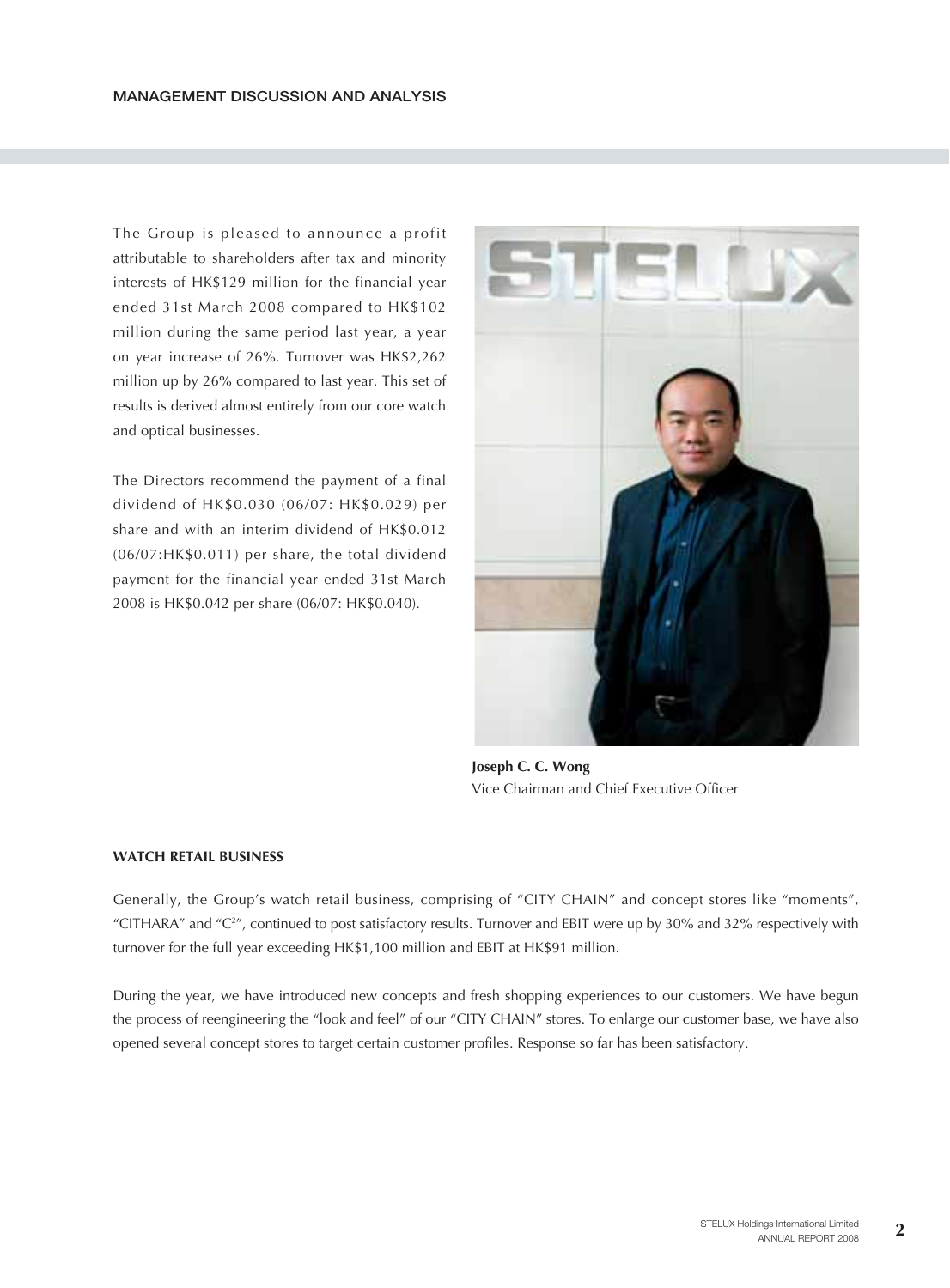As a result, our Hong Kong and Macau operations recorded turnover growth of 28% and an EBIT of HK\$30 million up 14%.

Operations in Singapore, Malaysia and Thailand reported strong earnings and double digit turnover growth. Overall turnover grew by 30%. Singapore returned a strong performance with EBIT at HK\$21 million, an increase of 63%. After several years of rapid shop expansion, EBIT contribution from our Malaysian operations is now more significant and this year an EBIT of HK\$ 28 million was recorded, a marked increase of 104%. Despite the political uncertainties, Thailand continued to contribute posting an EBIT of HK\$28 million albeit smaller than last year.

Compared to the same period last year, the loss reported by our Mainland operations narrowed slightly to HK\$15 million (for the first six months, a loss of HK\$12 million was reported) and turnover grew by 48%. Our Mainland watch business is now strategically operated from offices located in Beijing, Shanghai and Guangzhou. With the strengthening of certain key positions within these operations, we remain on track to reap the future benefits from our expansion plans.

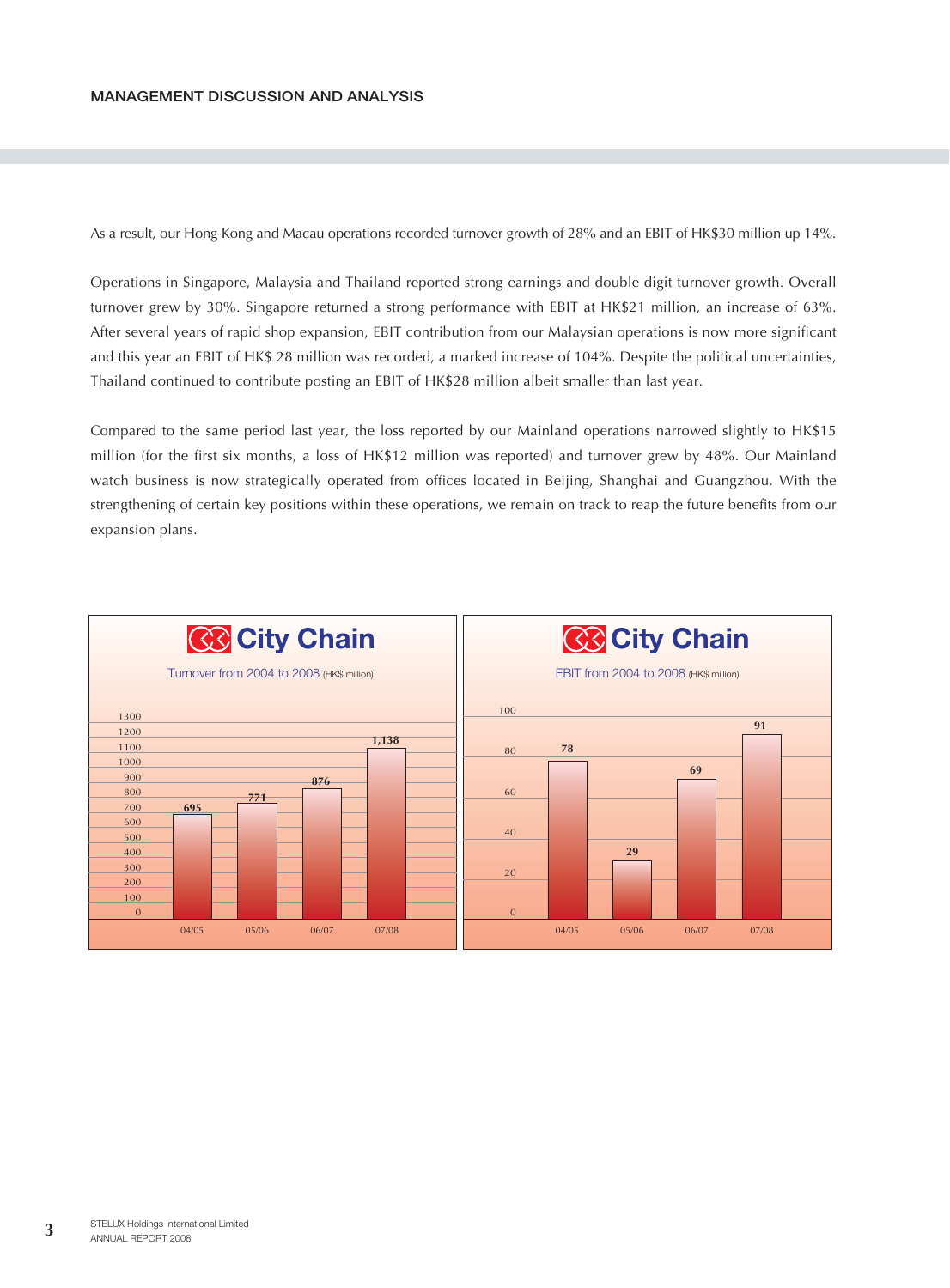#### **OPTICAL RETAIL BUSINESS**

Our optical retailing business comprising "OPTICAL 88", "INSIGHT", "IZE" and "EYE-Q" posted an EBIT of HK\$57 million an increase of 5% over the same period last year.

More stores were opened during the year but due to the professional nature of the optical business, (more time is required to train staff and to build strong customer relationships) new stores have not begun to contribute as significantly to turnover growth and coupled with store set up costs, EBIT grew at a more moderate pace. However, after the first few months, as turnover increases and gains momentum, these new stores will contribute more significantly to overall performance.

Overall, turnover increased by 24%. All countries reported double digit turnover growth with our Malaysian and Mainland China operations recording growth of nearly 60% and 70% respectively.

Competition in the Hong Kong and Macau markets remained strong but both these markets still managed to return a strong EBIT of HK\$49 million, a year on year increase of 21%. Our operations in Thailand reported stable results despite the political uncertainties during the year posting an EBIT of HK\$13 million close to that of the previous year. Our Malaysian operations reported an EBIT of HK\$3 million, up 16%, an encouraging performance for a business that is in its early stages of development and that nearly doubled store numbers during the year. Singapore posted turnover growth of 32% and a small EBIT was reported as market competition and initial set up costs from our new concept stores, introduced to capture market share, impacted.

Turnover growth at our Mainland operations for the year was robust standing at around 70%. If momentum is sustained, performance will continue to improve and this business will become a contributor over the longer term. During the year, these operations posted a loss of HK\$10 million, twice the loss of last year.

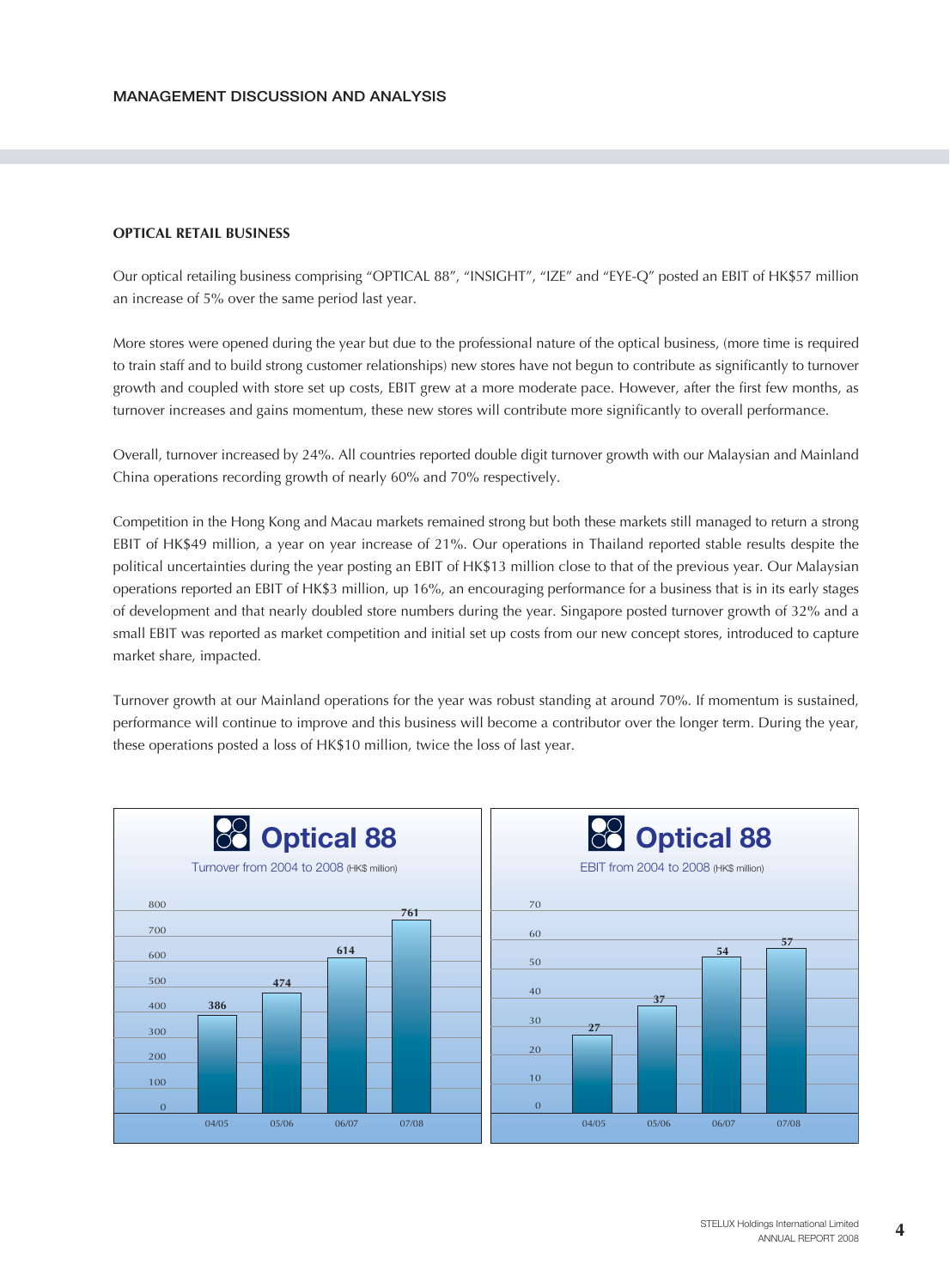#### **WATCH EXPORT ASSEMBLY AND WHOLESALE TRADING**

Our watch export, assembly and wholesale trading operations reported an EBIT of HK\$55 million compared to HK\$24 million last year. Turnover increased by 20%.

Thong Sia Division, Stelux' wholesale arm operating in Hong Kong, Singapore, Malaysia and Taiwan, continued to contribute to the Group's business returning increases in EBIT and turnover of 52% and 21% respectively compared to the previous year. Our Taiwan operations, reversed its loss position from the previous year and recorded a small EBIT.

Turnover at our watch export arm picked up considerably during the second half of the year reversing the negative trend in the first half of the year. An increase in turnover of 30% was recorded for the full year. Performance improved compared to last year with the loss narrowing by HK\$2 million to HK\$4 million.

Our watch assembly unit, which produces for the Group reported a healthy increase in EBIT due to a higher turnover from the Group's watch business.

A loss of HK\$18 million arising from Universal Geneve SA, our Swiss subsidiary was maintained at the same level as last year. Delivery problems with the "MICROTOR" movement contributed to the loss. However, the response to new models exhibited at this year's Basel World has been encouraging.

#### **OUTLOOK**

It has generally been a successful year for the Group and the momentum built up should likely continue, and, in the first three months of the new financial year, this has been maintained in almost all of our business units. However, with inflation prevalent in many of the regions where we operate conditions will be challenging and business sentiment may turn for the worse. We shall continue with expansion plans, in particular in Mainland China, where expansion has been more aggressive, and shall continue to take a prudent approach to managing and growing the Group's businesses.

#### **FINANCE**

The Group's gearing ratio at balance sheet date was 36% (2007: 31%), which was calculated based on the Group's net debt of HK\$304 million (2007: HK\$232 million) and shareholders' funds of HK\$843 million (2007: HK\$738 million). The Group's net debt was calculated based on the Group's borrowings of HK\$470 million (2007: HK\$337 million) less the Group's bank balances and cash of HK\$166 million (2007: HK\$105 million). Of the Group's borrowings at balance sheet date, HK\$325 million (2007: HK\$265 million) were repayable within 12 months.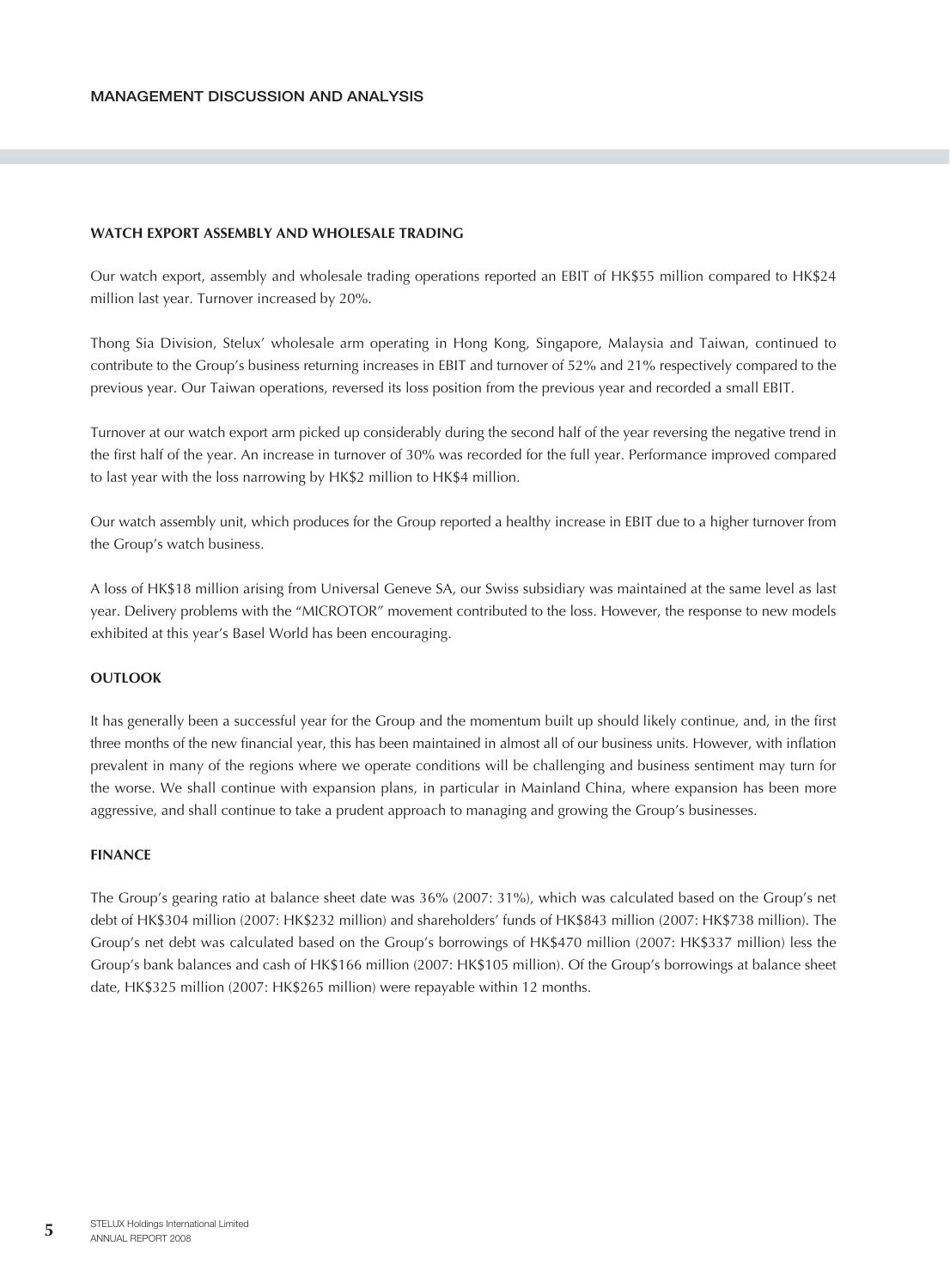Of the Group's borrowings, 2% (2007: 3%) were denominated in foreign currencies. The Group's borrowings denominated in Hong Kong Dollars were on a floating rate basis at either bank prime lending rates or short term inter-bank offer rates.

The Group does not engage in speculative derivative trading.

The Group enters into forward foreign exchange contracts when it is deemed appropriate as hedges against its foreign currency exposures. The forward foreign exchange contracts are used to settle trade creditors and operating expenses. The hedging activities are regularly reviewed by the Group.

As at 31st March 2008, the Group does not have any significant contingent liabilities.

#### **STAFF**

The Group's remuneration policies are reviewed on a regular basis and remuneration packages are in line with market practices in the relevant countries where the Group operates. As of 31st March 2008, the Group had 3,068 (2007: 2,694) employees.

I express my most sincere thanks and gratitude to colleagues and staff members for their commitment, hard work and loyalty to the Group during the year.

On behalf of the Board

**Joseph C. C. Wong** Vice Chairman and Chief Executive Officer

Hong Kong, 22nd July 2008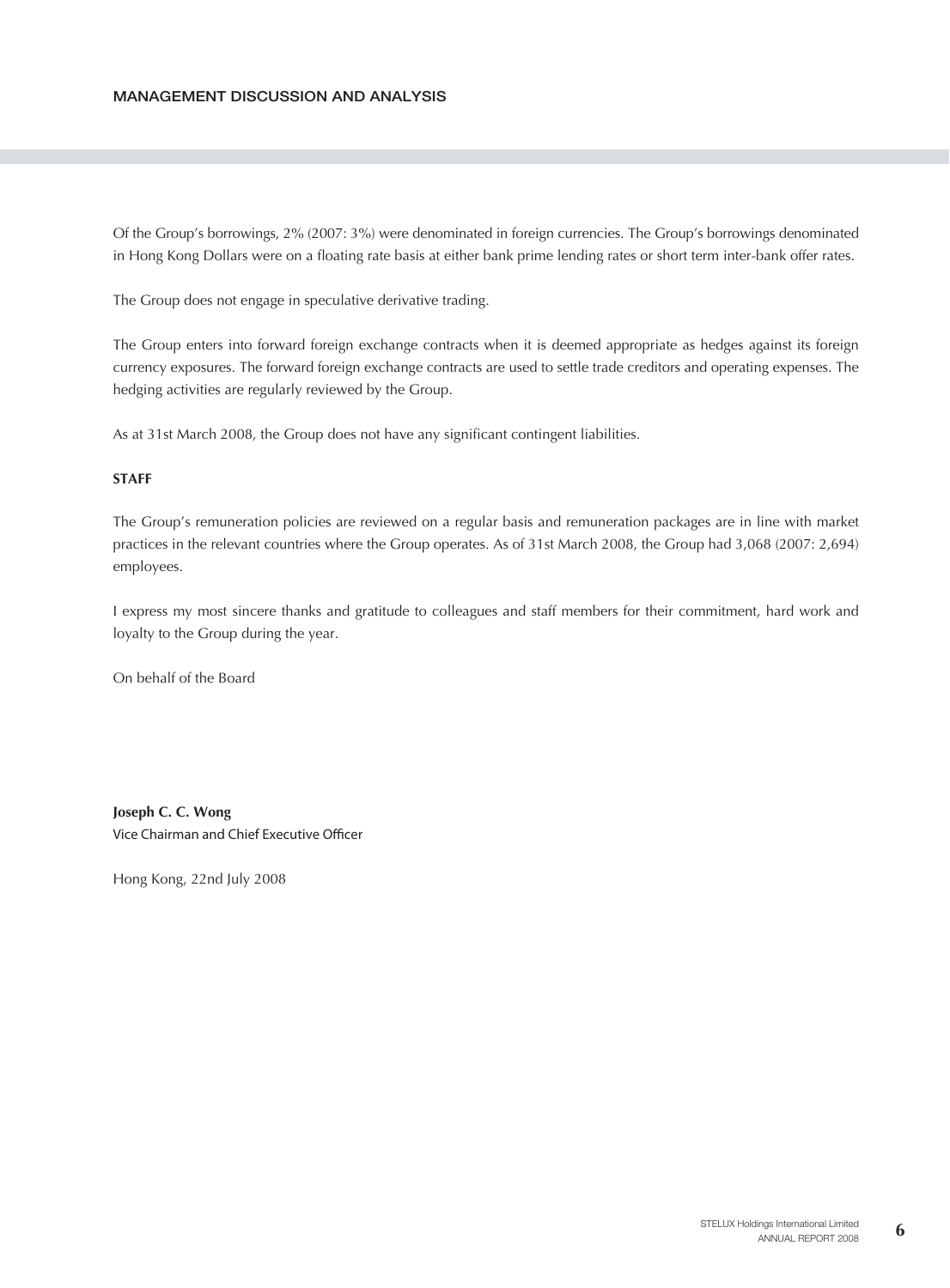The directors submit their report together with the audited financial statements for the year ended 31st March 2008.

# **PRINCIPAL ACTIVITIES**

The principal activity of the Company is investment holding. The activities of its principal subsidiaries are set out in note 33 to the financial statements.

#### **RESULTS AND DIVIDENDS**

The results of the Group for the year ended 31st March 2008 are set out in the consolidated income statement on page 28.

The directors have declared an interim dividend of HK\$0.012 (2007: HK\$0.011) per ordinary share, totalling HK\$11,416,000.

The directors recommend the payment of a final dividend of HK\$0.030 (2007: HK\$0.029) per ordinary share totalling HK\$28,540,000.

#### **RESERVES**

Movements in the reserves of the Group and the Company during the year are set out in note 26 to the financial statements.

#### **DONATIONS**

During the year, the Group made charitable donations of HK\$344,000.

#### **PROPERTY, PLANT AND EQUIPMENT**

Details of the movements in property, plant and equipment are shown in note 16 to the financial statements.

#### **SHARE CAPITAL AND SHARE OPTIONS**

Details of the movements in share capital and share options of the Company are set out in note 25 to the financial statements.

## **DISTRIBUTABLE RESERVES**

As at 31st March 2008, the distributable reserves of the Company available for distribution as dividends to shareholders amounted to HK\$403,203,000 (2007: HK\$442,208,000).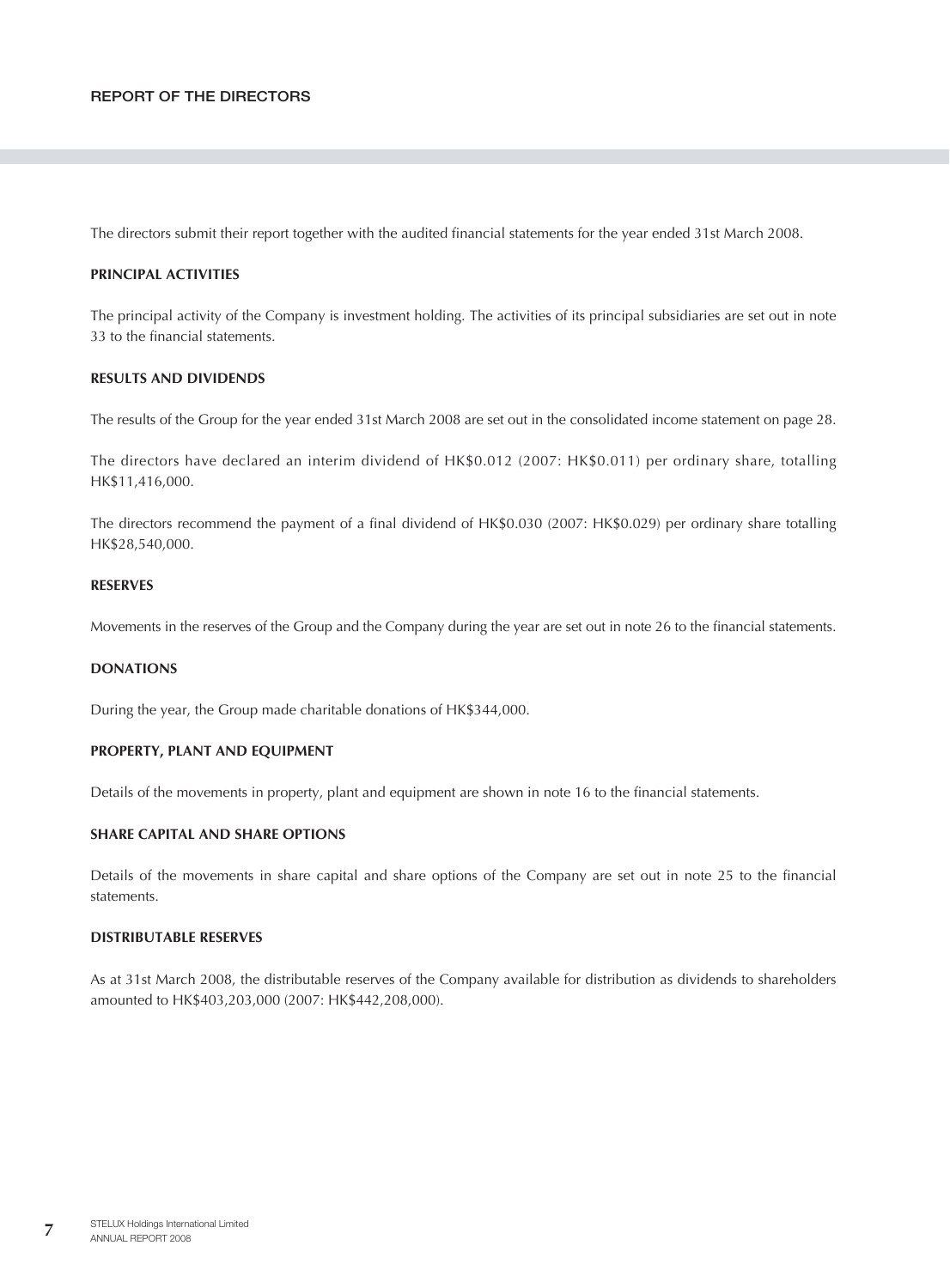#### **PRE-EMPTIVE RIGHTS**

There is no provision for pre-emptive rights under the Company's Bye-laws although there is no restriction against such rights under the laws in Bermuda.

# **DIRECTORS AND INTERESTS IN CONTRACTS**

The directors during the year were:

| Wong Chong Po        |                             |
|----------------------|-----------------------------|
| Joseph C. C. Wong    |                             |
| Chu Kai Wah, Anthony |                             |
| Sakorn Kanjanapas    |                             |
| Lau Tak Bui, Vincent |                             |
| Wu Chun Sang         | (independent non-executive) |
| Wu Chi Man, Lawrence | (independent non-executive) |
| Kwong Yi Hang, Agnes | (independent non-executive) |

In accordance with Bye-law 110(A), Prof. Wu Chi Man, Lawrence and Dr. Kwong Yi Hang, Agnes will retire by rotation at the forthcoming Annual General Meeting and, being eligible, offer themselves for re-election.

No director has a service contract with the Company which is not determinable by the employer within one year without payment of compensation (other than statutory compensation).

During the year, Mr. Wong Chong Po, Mr. Joseph C. C. Wong, Mr. Chu Kai Wah, Anthony, and Mr. Lau Tak Bui, Vincent were eligible to an annual bonus determinable under the terms of an executive bonus scheme with respect to their management of the Group. Provision for the executive bonus in respect of the directors eligible under the Executive Bonus Scheme for the year ended 31st March 2008 amounted to HK\$9,327,000 (2007: HK\$7,380,000).

Apart from the foregoing, no other contracts of significance in relation to the Group's businesses to which the Company, its subsidiaries or its holding company was a party and in which a director of the Company had a material interest, whether directly or indirectly, subsisted at the end of the year or at any time during the year.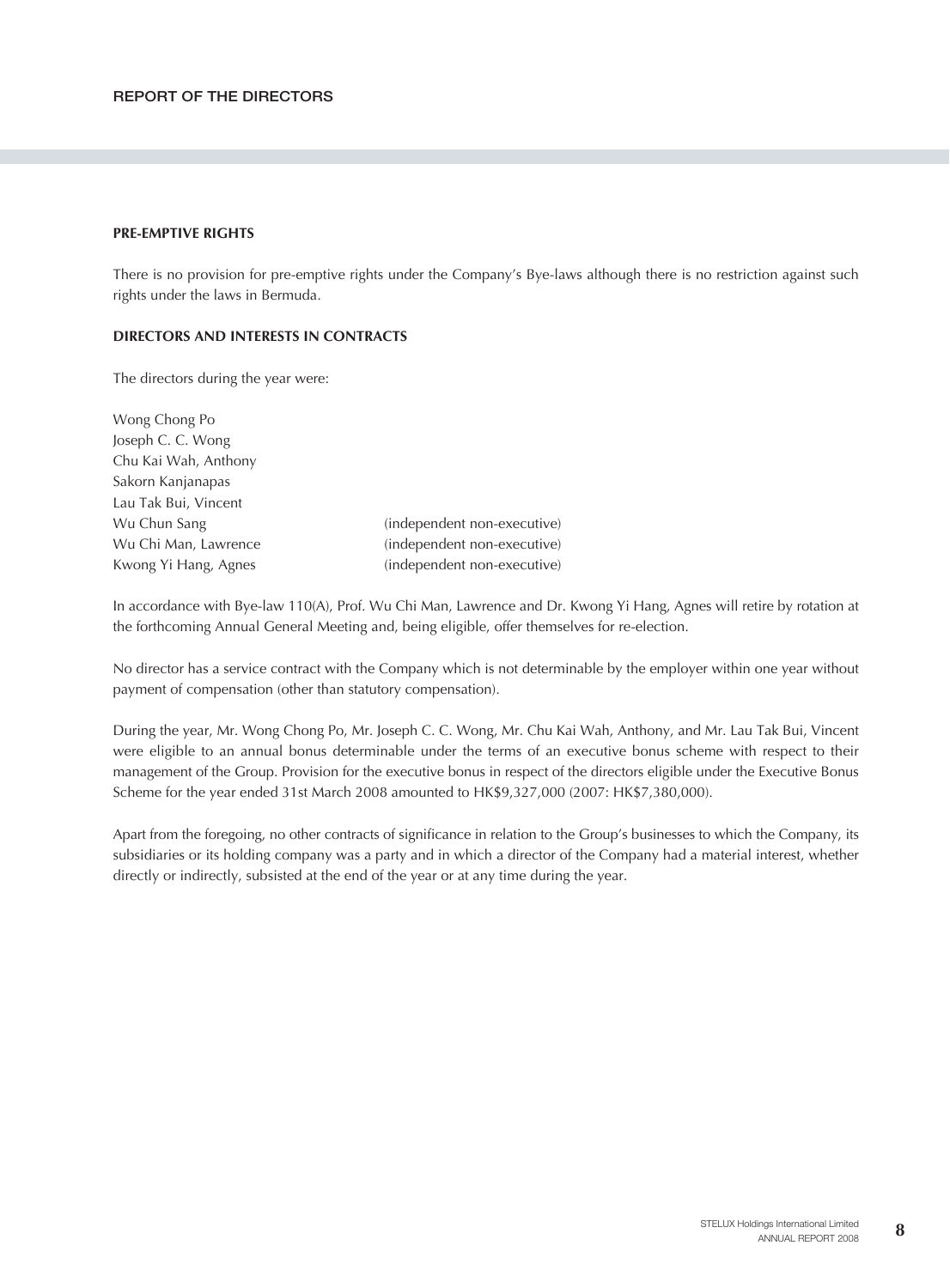#### **SHARE OPTIONS**

On 9th March 2005, a new share option scheme, replacing the previous scheme which was approved by the shareholders on 25th June 1997, for the employees, officers and directors of the Company and its subsidiaries (the "Share Option Scheme") was approved and adopted by the shareholders pursuant to which the Board was authorised to grant options to the employees, officers and directors of the Company or its subsidiaries to subscribe for shares of the Company for a fixed period. The option period refers to a period which the Board may in its absolute discretion determine and specify, save that (a) for ease of administration, in the absence of a separate Board resolution at the time of grant specifying otherwise, such period should be seven years from the commencement date of the share option and (b) in any event such period shall expire not later than 10 years from the commencement date of the share option. The total number of shares which may be issued upon exercise of all options to be granted under the Share Option Scheme and any other schemes must not in aggregate exceed 95,134,002 shares. The limit on the number of shares which may be issued upon exercise of all outstanding options granted and yet to be exercised under the Share Option Scheme and any other schemes must not exceed 30% of the shares in issue from time to time. No options may be granted under any schemes of the Company if this will result in the limit being exceeded. An offer of the grant of options must be accepted within 28 days from the commencement date of the relevant option period. The purpose of the Share Option Scheme is to attract and retain the best quality personnel for the development of the Company's business; to provide additional incentives to the employees, officers and directors of the Company and its subsidiaries and to promote the long term financial success of the Company by aligning the interests of the Option Holder (any employee or a director of the Company or any subsidiary who accepts an offer of the grant of an Option in accordance with the terms of the Share Option Scheme or their legal personal representatives) to shareholders. The consideration payable on acceptance of the offer for the grant of an option is HK\$1. The subscription price is determined by the Board at the time of grant of the relevant option and shall not be less than whichever is the higher of the closing price of the shares as stated in the daily quotation sheets of the Stock Exchange of Hong Kong Limited ("Stock Exchange") on the commencement date of the share option, which must be a business day; the average closing prices of the shares as stated in the Stock Exchange's daily quotation sheets for the five business days immediately preceding the commencement date of the share option; and the nominal value of a share. No option had been granted during the year and there was no option outstanding as at 31st March 2008.

As at 31st March 2008, the total number of ordinary shares available for issue in the remaining life of the Share Option Scheme was 95,134,002.

With the exception of the Share Option Scheme of the Company, at no time during the year was the Company, its subsidiaries or its holding company a party to any arrangements to enable the directors of the Company to acquire benefits by means of the acquisition of shares in, or debentures of, the Company or any other body corporate.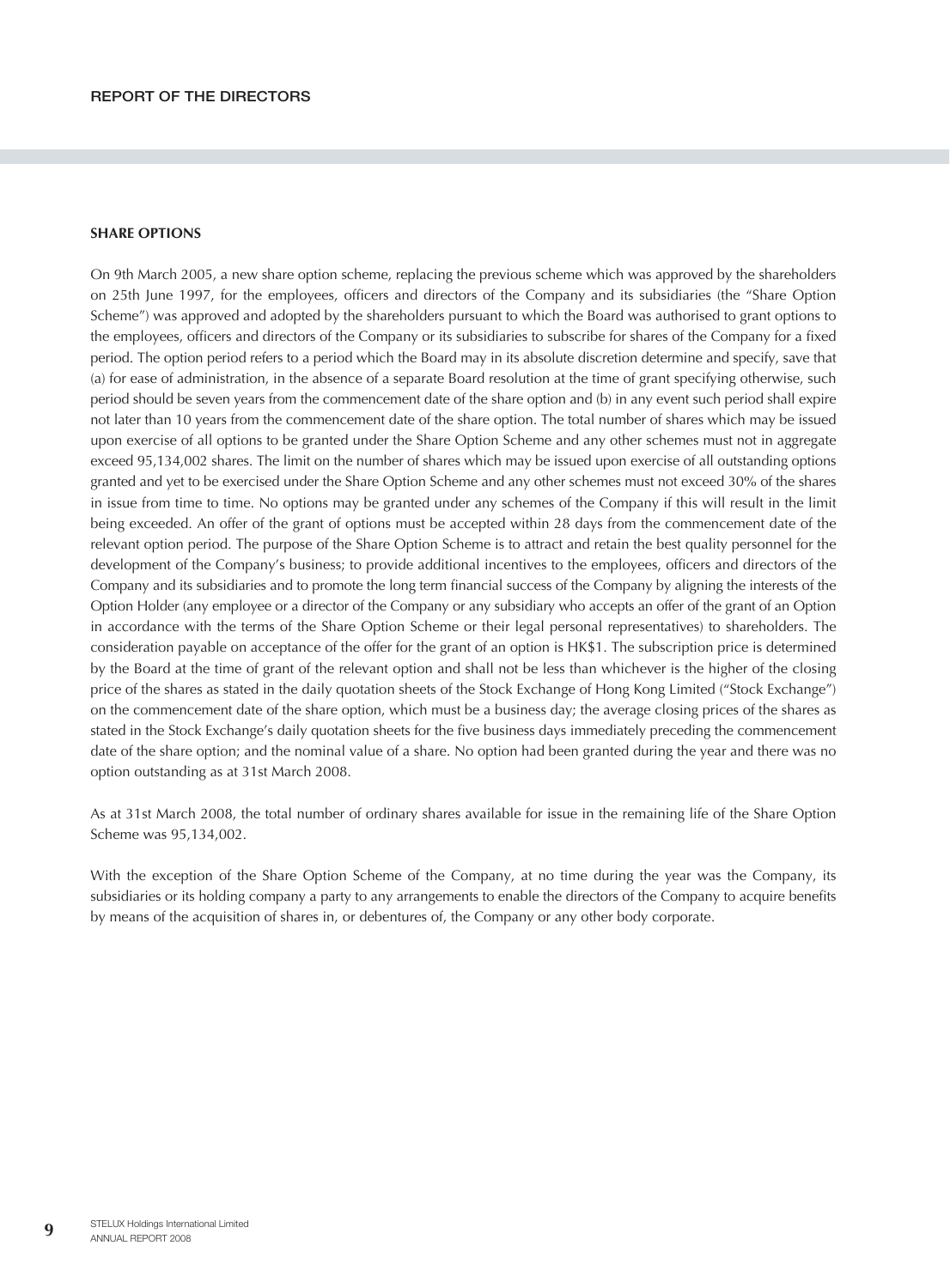# **DIRECTORS' INTERESTS**

As at 31st March 2008, the interests and short positions of the Directors, and the Company's chief executive in the shares, underlying shares and debentures of the Company or any associated corporation (within the meaning of Part XV of the Securities and Futures Ordinance ("SFO")) as recorded in the register required to be kept under Section 352 of the SFO or as otherwise notified to the Company and the Stock Exchange pursuant to the Model Code for Securities Transactions by Directors of Listed Companies were as follows:

#### (a) The Company – Ordinary shares

#### Long position in shares and underlying shares of the Company

|                         |                      | Number of shares         |                              |                         |             | Approximate<br>percentage of |
|-------------------------|----------------------|--------------------------|------------------------------|-------------------------|-------------|------------------------------|
|                         | Personal<br>interest | Family<br>interest       | Corporate/<br>trust interest | Other<br>interest       | Total       | issued share<br>capital      |
| Mr Wong Chong Po        | 1,215,000            | $\overline{\phantom{0}}$ | 300,069,959<br>(Note 1)      | 308,770,884<br>(Note 2) | 309,985,884 | 32.58                        |
| Mr Joseph C. C. Wong    | 200,592,091          | 10,000                   | 300,069,959<br>(Note 1)      | $\qquad \qquad -$       | 500,672,050 | 52.63                        |
| Mr Chu Kai Wah, Anthony | 2,000,000            |                          |                              |                         | 2,000,000   | 0.21                         |
| Mr Sakorn Kanjanapas    | 47,452,056           | $\overline{\phantom{0}}$ | 300,069,959<br>(Note 1)      | $\qquad \qquad -$       | 347,522,015 | 36.53                        |
| Mr Lau Tak Bui, Vincent | 819,200              |                          |                              |                         | 819,200     | 0.09                         |

Notes:

- (1) Yee Hing Company Limited, directly and indirectly through its subsidiaries, including Active Lights Company Limited and Thong Sia Company Limited, held 300,069,959 shares of the Company as at 31st March 2008. 55% of the total issued ordinary shares of Yee Hing Company Limited is held by Klayze Holdings Limited, which is the trustee of a discretionary trust (the "Trust"). Mr. Wong Chong Po, Mr. Joseph C.C. Wong and Mr. Sakorn Kanjanapas are the beneficiaries of the Trust and were therefore deemed to be interested in 300,069,959 shares of the Company through the Trust's interest in Yee Hing Company Limited.
- (2) Mr. Wong Chong Po is the executor of the estate of Mr. Wong Chue Meng (the "Estate") and is deemed to be interested in the interests in shares of the Company held by the Estate. As at 31st March 2008, the Estate directly held 8,700,925 shares and is also deemed to be interested in those 300,069,959 shares of the Company held directly or indirectly by Yee Hing Company Limited through the Estate's controlling interest in Dragon Master Investment Limited which owns 45% of the total issued ordinary shares of Yee Hing Company Limited. Mr. Wong Chong Po's deemed interest in such 300,069,959 shares of the Company by virtue of his capacity as the executor of the Estate duplicates his deemed interest through the Trust as described in Note 1 above.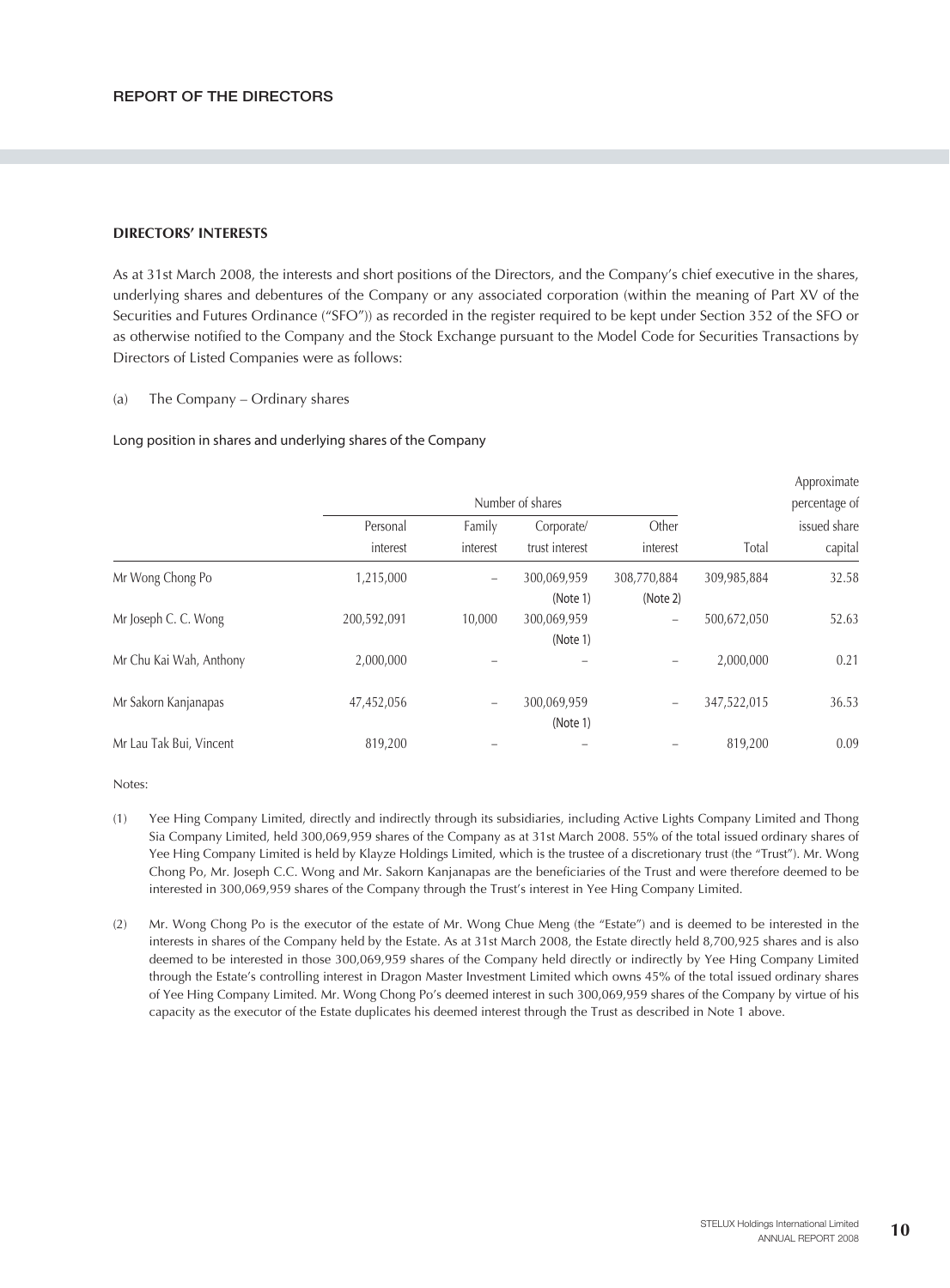# (b) Subsidiaries

|       |                                                                          |           |           |                  |         | Approximate   |
|-------|--------------------------------------------------------------------------|-----------|-----------|------------------|---------|---------------|
|       |                                                                          |           |           |                  |         | percentage    |
|       |                                                                          |           |           |                  |         | of preference |
|       |                                                                          |           |           |                  |         | share         |
|       |                                                                          |           |           | Number of shares |         | as at         |
|       |                                                                          | Personal  | Family    | Corporate        |         | 31st March    |
|       |                                                                          | interests | interests | interests        | Total   | 2008          |
| (i)   | City Chain (Thailand) Company Limited - Preference shares <sup>1</sup>   |           |           |                  |         |               |
|       | Mr. Wong Chong Po                                                        | 200       |           | 208,800          | 209,000 | 99.52         |
|       | Mr. Joseph C. C. Wong                                                    | 200       |           | 208,800          | 209,000 | 99.52         |
|       | Mr. Sakorn Kanjanapas                                                    | 200       |           | 208,800          | 209,000 | 99.52         |
| (ii)  | Stelux Watch (Thailand) Company Limited - Preference shares <sup>2</sup> |           |           |                  |         |               |
|       | Mr. Wong Chong Po                                                        | 600       |           |                  | 600     | 16.67         |
|       | Mr. Joseph C. C. Wong                                                    | 600       |           |                  | 600     | 16.67         |
|       | Mr. Sakorn Kanjanapas                                                    | 600       |           |                  | 600     | 16.67         |
| (iii) | Optical 88 (Thailand) Company Limited - Preference shares <sup>3</sup>   |           |           |                  |         |               |
|       | Mr. Wong Chong Po                                                        | 5,000     |           | 225,000          | 230,000 | 90.20         |
|       | Mr. Joseph C. C. Wong                                                    | 5,000     |           | 225,000          | 230,000 | 90.20         |
|       | Mr. Sakorn Kanjanapas                                                    | 5,000     |           | 225,000          | 230,000 | 90.20         |
|       |                                                                          |           |           |                  |         |               |

#### Notes:

- (1) City Chain (Thailand) Company Limited is a wholly-owned subsidiary of the Company. The preference shares held by certain directors represent preference shares issued by City Chain (Thailand) Company Limited which do not carry any voting rights and which are not entitled to any profit sharing but are only entitled to annual fixed dividends. The corporate interests of each of Mr. Wong Chong Po, Mr. Joseph C.C. Wong and Mr. Sakorn Kanjanapas in 208,800 preference shares duplicate with each other.
- (2) Stelux Watch (Thailand) Company Limited is a wholly-owned subsidiary of the Company. The preference shares held by certain directors represent preference shares issued by Stelux Watch (Thailand) Company Limited which do not carry any voting rights and which are not entitled to any profit sharing but are only entitled to annual fixed dividends.
- (3) Optical 88 (Thailand) Company Limited is a wholly-owned subsidiary of the Company. The preference shares held by certain directors represent preference shares issued by Optical 88 (Thailand) Company Limited which do not carry any voting rights and which are not entitled to any profit sharing but are only entitled to annual fixed dividends. The corporate interests of each of Mr. Wong Chong Po, Mr. Joseph C.C. Wong and Mr. Sakorn Kanjanapas in 225,000 preference shares duplicate with each other.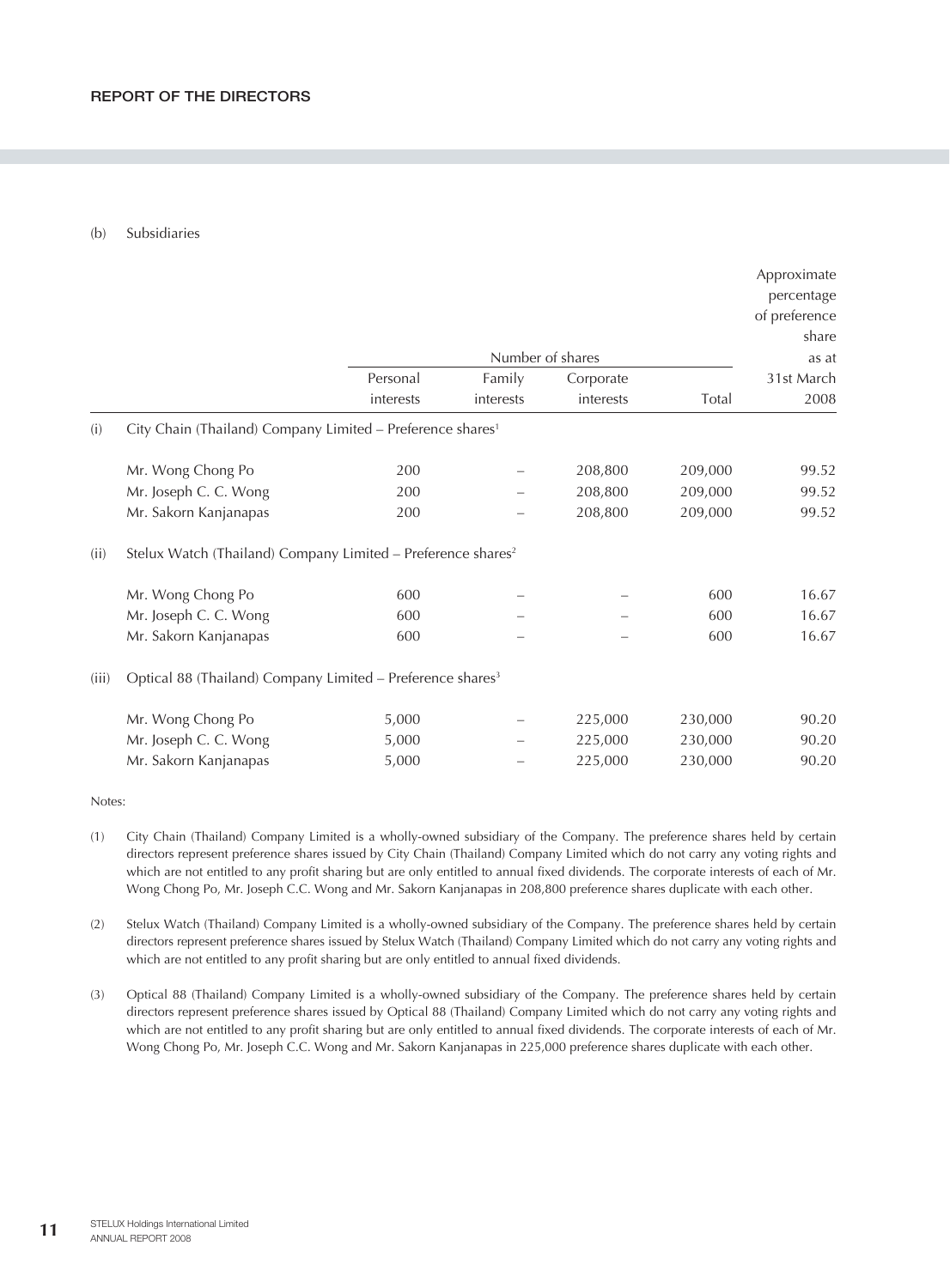Save as disclosed above, no directors, chief executive of the Company or their associates have any interest or short positions in the shares or underlying shares of the Company or any of its associated corporations (within the meaning of Part XV of the SFO) as recorded in the register required to be kept under Section 352 of the SFO or as otherwise notified to the Company and the Stock Exchange pursuant to the Model Code for Securities Transactions by Directors of Listed Companies.

#### **INTERESTS OF SHAREHOLDERS DISCLOSEABLE PURSUANT TO THE SFO**

Save as disclosed below, the Directors are not aware of any person (other than a Director or chief executive of the Company or his/her respective associate(s)), who had an interest or short position in the shares or underlying shares of the Company as recorded in the register required to be kept under Section 336 of the SFO as at 31st March 2008:

|                                      |                  |                                                | Approximate<br>percentage of |
|--------------------------------------|------------------|------------------------------------------------|------------------------------|
| Name                                 | Number of shares | <b>Nature of interest</b>                      | interests $(\% )$            |
| Yee Hing Company Limited             | 73,384,105       | Beneficial owner                               |                              |
|                                      | 226,685,854      | Interest of controlled<br>corporation          |                              |
| Total:                               | 300,069,959      |                                                | 31.54                        |
| Dragon Master Investment Limited     | 300,069,959      | Interest of controlled<br>corporation (Note 1) | 31.54                        |
| Klayze Holdings Limited              | 300,069,959      | Trustee of the Trust (Note 2)                  | 31.54                        |
| Active Lights Company Limited        | 135,653,636      | Beneficial owner                               | 14.26                        |
| Thong Sia Company Limited            | 91,032,218       | Beneficial owner                               | 9.57                         |
| Arisaig Greater China Fund Limited   | 90,000,000       | Beneficial owner                               | 9.46                         |
| Arisaig Partners (Mauritius) Limited | 90,000,000       | Investment manager (Note 3)                    | 9.46                         |
| Cooper Lindsay William Ernest        | 90,000,000       | Interest of controlled<br>corporation (Note 3) | 9.46                         |
| Mr. Chaiyasit Kanjanapas             | 85,303,000       | Beneficial owner                               | 8.97                         |

Notes:

(1) Dragon Master Investment Limited holds 45% of the total issued ordinary shares of Yee Hing Company Limited.

(2) Klayze Holdings Limited holds 55% of the total issued ordinary shares of Yee Hing Company Limited as the trustee of the Trust.

(3) Cooper Lindsay William Ernest has a controlling interest in Arisaig Partners (Mauritius) Ltd. which is the fund manager of Arisaig Greater China Fund.

All interests disclosed above represent long positions in shares of the Company.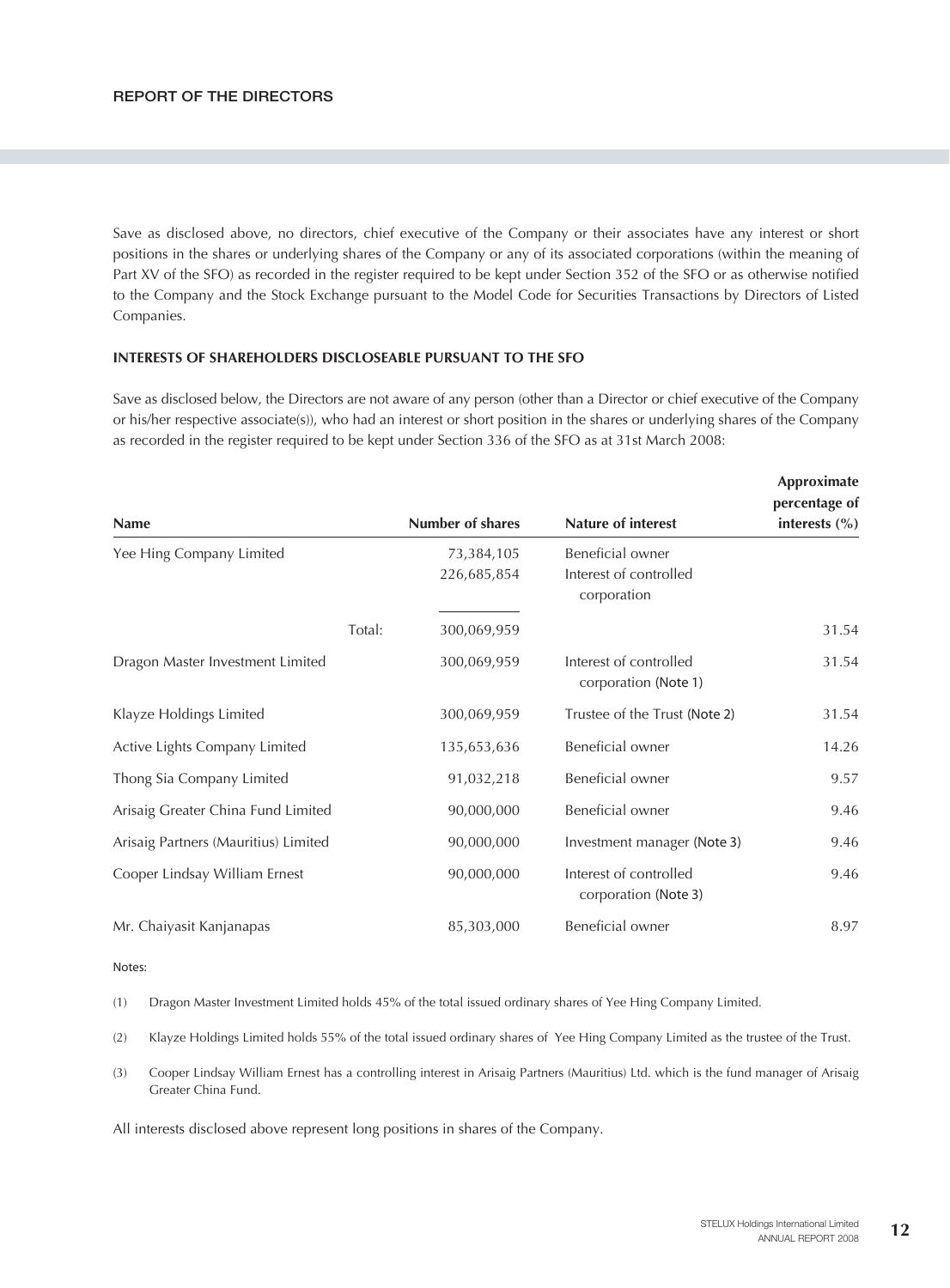#### **PURCHASE, SALE OR REDEMPTION OF LISTED SECURITIES**

The Company has not redeemed any of its shares during the year. Neither the Company nor any of its subsidiaries has purchased or sold any of the Company's shares during the year.

#### **MAJOR CUSTOMERS AND SUPPLIERS**

The percentages of purchases and sales for the year attributable to the Group's major suppliers and customers are as follows:

Purchases

| – the largest supplier            | 21%   |
|-----------------------------------|-------|
| - five largest suppliers combined | 34%   |
| Sales                             |       |
| – the largest customer            | $1\%$ |
| - five largest customers combined | $2\%$ |
|                                   |       |

None of the directors, their associates or any shareholder (which to the knowledge of the directors owns more than 5% of the Company's share capital) had an interest in the major suppliers or customers noted above.

#### **MANAGEMENT CONTRACTS**

No contracts concerning the management and administration of the whole or any substantial part of the business of the Company were entered into or existed during the year.

#### **SUFFICIENCY OF PUBLIC FLOAT**

Based on information publicly available to the Company and to the best knowledge of the Directors of the Company, at least 25% of the issued share capital of the Company was held by public members as at the date of this report.

# **CONFIRMATION OF INDEPENDENCE BY INDEPENDENT NON-EXECUTIVE DIRECTORS**

The Company has received confirmations of independence from its independent non-executive directors, who have confirmed their independence as of 1st April 2007 up to and including 31st March 2008. The Company considers its independent non-executive directors to be independent.

#### **CONNECTED TRANSACTIONS**

The following continuing connected transactions are based on normal commercial terms agreed after arms' length negotiations between the parties and are in the ordinary and usual course of business of the Company. The continuing connected transactions are subject to the annual review, reporting and announcement requirements respectively under Rules 14A.37 to 14A.41, and Rules 14A.45 to 14A.47 of the Rules Governing the Listing of Securities on the Stock Exchange ("Listing Rules") and exempt from independent shareholders' approval.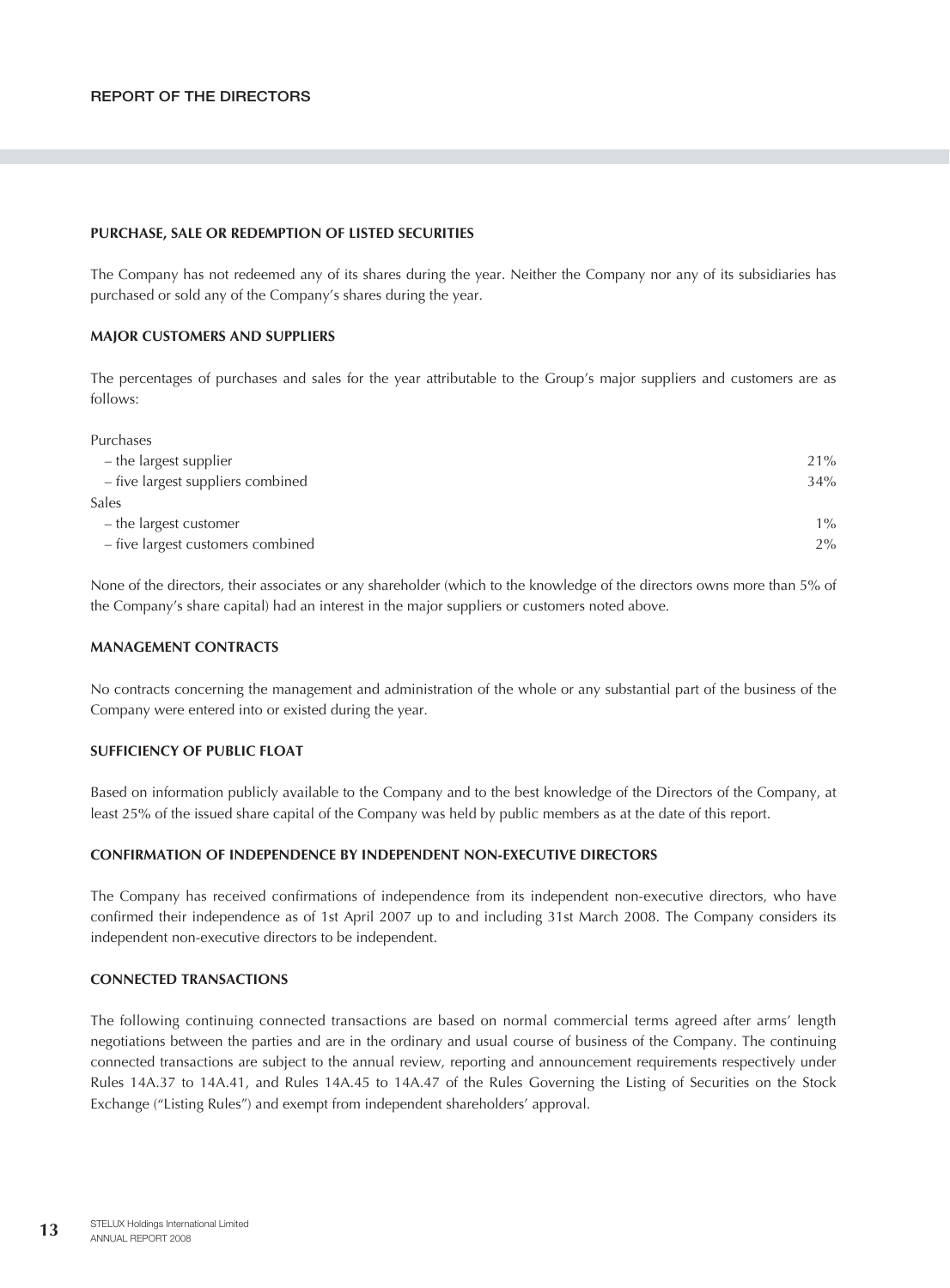# **I. CONTINUING CONNECTED TRANSACTIONS OF THE GROUP FOR THE FINANCIAL YEAR ENDED 31ST MARCH 2008**

The following continuing connected transactions under the heading above have been reviewed by the directors of the Company (including the independent non-executive directors). The independent non-executive directors of the Company have confirmed that during the year all these transactions were entered into:

- (a) in the ordinary and usual course of business of the Company;
- (b) either (i) on normal commercial terms or (ii) where there was no available comparison on terms no less favourable to or from the Company than terms available to or from independent third parties; and
- (c) in accordance with the relevant agreements governing such transactions on terms that were fair and reasonable and in the interests of the shareholders of the Company as a whole.

The auditors of the Company had performed certain agreed upon procedures on the above transactions and confirmed that the transactions:

- (a) had received approval from the directors of the Company;
- (b) had been entered in accordance with the terms of the relevant agreements governing such transactions; and
- (c) had not exceeded the relevant caps as previously announced.

#### **(1) Purchase of optical products from connected parties**

Period of transaction: From 1st April 2007 to 31st March 2008

Parties and their connected relationship:

Purchaser: Certain retail subsidiaries of the Company under Retail Purchase Agreements and certain wholesale subsidiaries of the Company under Wholesale Purchase Agreements Vendor: Vision PRO Trading Company Limited and its subsidiary companies ("Vision Pro Group")

At the date of the announcement on 26th March 2007, it was disclosed that Vision Pro Group was an 87% indirectly owned subsidiary of Yee Hing, which was a substantial shareholder of the Company holding approximately 36% of its issued share capital. Therefore, Vision Pro Group was a connected person of the Company by virtue of the fact that it was an associate of a connected person of the Company.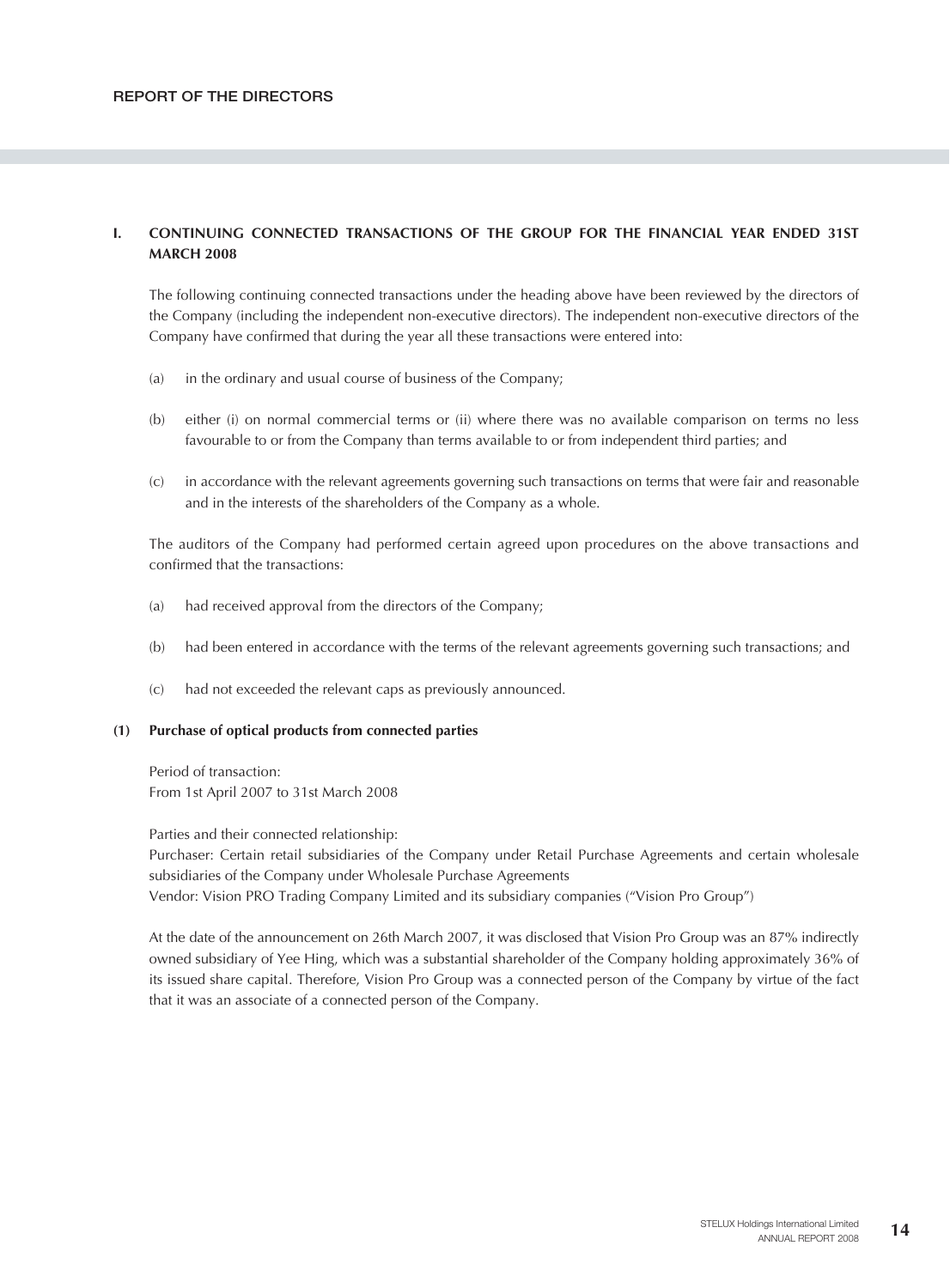Description and purpose of the transaction:

On 1st April 2004, the Group, through certain subsidiaries, entered into the Retail Purchase Agreements with Vision Pro Group to record the terms of continuing purchases of optical products by the Group for its retail operations for the period from 1st April 2004 to 31st March 2007. On 1st April 2005, Thong Sia Company (Singapore) Private Limited and Thong Sia Sdn Bhd (collectively referred to as "Thong Sia Companies") entered into the Wholesale Purchase Agreements with Vision Pro Group to record the terms of their respective continuing purchases of optical products from Vision Pro Group for the period from 1st April 2005 to 31st March 2008 for their wholesale distribution business. The Group continued to make purchases of suitable optical products on a continuing basis from Vision Pro Group for its retail and wholesale operations and with the expiration of the Retail Purchase Agreements on 31st March 2007 decided to streamline its relationship with Vision Pro Group. It was the intention of the Group to continue respectively with purchasing optical products under the Retail Purchase Agreements from Vision Pro Group after 31st March, 2007, and continue with the ongoing purchases of optical products under the Wholesale Purchase Agreements, also from the Vision Pro Group. As a result, on 26th March 2007, the Group, through certain subsidiaries,

- (i) entered into the Renewal Retail Purchase Agreements for the period from 1st April 2007 to 31st March 2010;
- (ii) terminated the Wholesale Purchase Agreements with effect from 1st April 2007, earlier than the contractual expiration date of 31st March 2008; and
- (iii) entered into the Renewal Wholesale Purchase Agreements with expiry dates to coincide with that of the Renewal Retail Purchase Agreements.

The two renewal agreements were entered into with Vision Pro Group to record the terms of continuing purchases of optical products by the Group.

Terms of the transaction:

For a period of three years from 1st April 2007 to 31st March 2010 with major terms:

(A) The Renewal Retail Purchase Agreements

The Group will purchase optical products from Vision Pro Group typically for cash with payment terms of 30 to 60 days upon receipt of invoice. The terms of purchase will be determined on an individual order basis based on the prevailing industry conditions and the purchases will be on terms no less favourable than those offered by Vision Pro Group to other third parties. Currently, the optical products to be purchased by the Group from Vision Pro Group are not available from other suppliers. In future, if the Group purchases optical products that are also available from suppliers other than Vision Pro Group, the terms of purchase under these agreements will be on terms no less favourable to the Group than those offered by independent third party suppliers to the Group.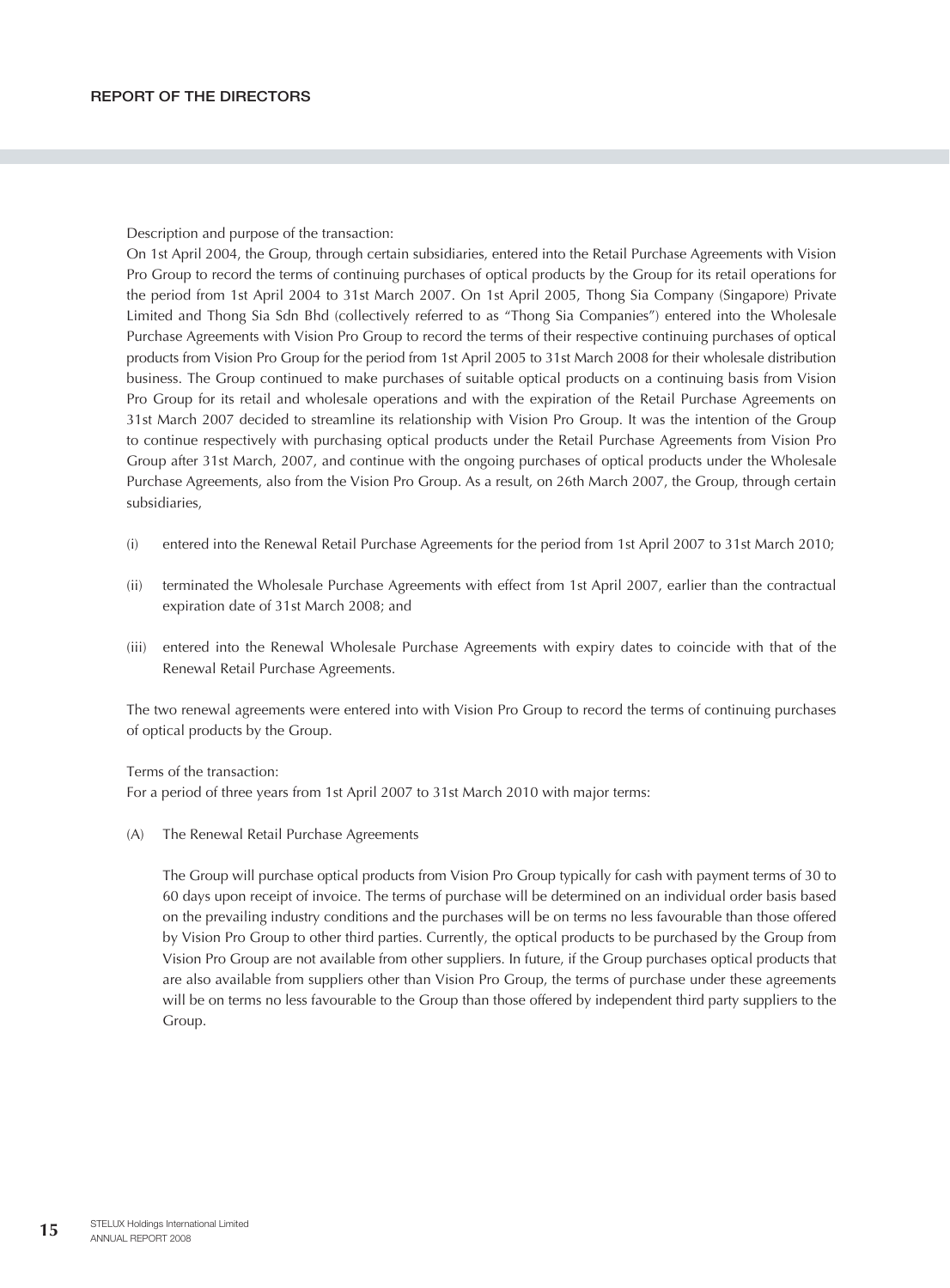#### (B) The Renewal Wholesale Purchase Agreements

Thong Sia Companies will purchase optical products from Vision Pro Group typically for cash with payment terms of 90 days upon receipt of invoice. The terms of purchase will be determined on an individual order basis based on the prevailing industry conditions and the purchases will be on terms no less favourable than those offered by Vision Pro Group to other third parties. Currently, the optical products to be purchased by the Thong Sia Companies from Vision Pro Group are not available from other suppliers. In future, if the Group purchases optical products that are also available from suppliers other than Vision Pro Group, the terms of purchase under these agreements will be on terms no less favourable to the Thong Sia Companies than those offered by independent third party suppliers to the Thong Sia Companies.

Total consideration of the transaction for the financial year ended 31st March 2008: HK\$9,813,000.

Nature and extent of the connected person's interest in the transaction:

The estimated annual amount of purchases to be made by the Group from Vision Pro Group under the two renewal agreements have been aggregated in accordance with the aggregation of transactions provisions under Rule 14A.25 of the Listing Rules. The Caps for the continuing purchases of optical products from Vision Pro Group under the two renewal agreements are HK\$11,800,000, HK\$12,400,000 and HK\$13,000,000 for each of the financial years ending 31st March 2008, 2009 and 2010 respectively. The Caps were determined on the following basis:

- (i) historical transaction amounts for the period from 1st April 2003 up to and including 30th September 2006;
- (ii) additional brands of optical products expected to be purchased by the Group from Vision Pro Group in the financial year ending 31st March 2008; and
- (iii) the estimates by the Group of the pace of growth of its optical wear business with respect to the existing brands of optical products purchased from Vision Pro Group and the establishment of new retail stores.

Based upon information available to the Directors at the date of an announcement on 26th March 2007, the Directors considered that the Caps were fair and reasonable. Nevertheless, if during any financial year from 1st April 2007 to 31st March 2010, the aggregate annual consideration for such transactions exceeds the Cap for the relevant financial year, the Company will take steps as required to ensure compliance with the Listing Rules. The directors (including the independent non-executive directors) are of the opinion that the terms of the two renewal agreements are based on normal commercial terms agreed after arms' length negotiations between the parties, and are fair and reasonable. Furthermore, the directors consider that the transactions contemplated under the two renewal agreements are in the ordinary and usual course of business of the Group and are in the interests of the Company and its shareholders as a whole.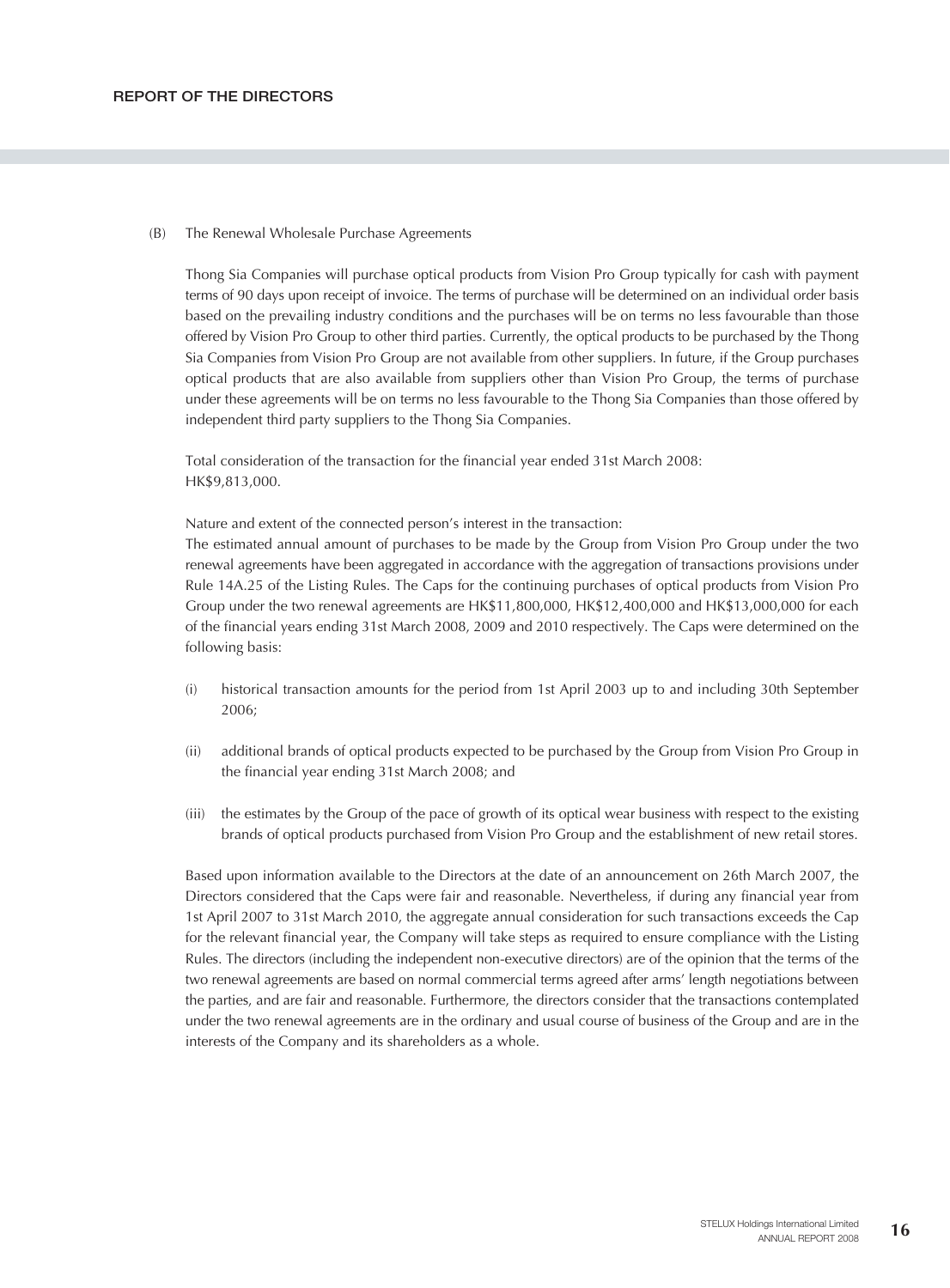#### **REPORT OF THE DIRECTORS**

#### **(2) Leasing of properties from connected parties**

(A) Period of transaction: From 1st April 2007 to 31st March 2008

> Parties and their connected relationship: Tenant: Thong Sia Company (Singapore) Private Limited ("TSS") Landlord: Mengiwa Private Limited ("Mengiwa")

At the date of the circular to the Company's shareholders on 31st August 2005, it was disclosed that the Estate held more than a 30% equity interest in Mengiwa, Mengiwa was a connected person (as defined in the Listing Rules) of the Group by virtue of the fact that it was an associate of the Estate which was a connected person (as defined in the Listing Rules) of the Group.

Description and purpose of the transaction:

Tenancy agreement in respect of the lease of Units #01-01 and #04-00 of Thongsia Building, No.30 Bideford Road, Singapore as office, showroom, warehouse and service centre of the tenant.

Terms of the transaction:

For a period of 3 years from 1st July 2005 up to and including 30th June 2008 at an aggregate sum of the annual rent, management fee and air-conditioning charge of S\$420,000. It was renewed on 22nd July 2008 for a period of two years from 1st July 2008 up to and including 30th June 2010 (please see II (1)(B) below for details).

Total consideration of the transaction for the financial year ended 31st March 2008: S\$420,000 (equivalent to HK\$2,247,000)

Nature and extent of the connected person's interest in the transaction: Rental income of S\$420,000 per annum up to and including 30th June 2008.

(B) Period of transaction: From 1st April 2007 to 31st March 2008

> Parties and their connected relationship: Tenant: Stelux Holdings Limited ("SHL"), a wholly-owned subsidiary of the Company Landlord: Mengiwa Property Investment Limited ("MPIL")

At the date of the circular to the Company's shareholders on 24th February 2006, it was disclosed that the landlord would become a wholly-owned subsidiary of Yee Hing, a connected party of the Company, upon completion of the disposal of Stelux House by the Group ("Completion"). Therefore, MPIL became a connected party of the Company by virtue of the fact that it became an associate of Yee Hing on the date of Completion on 30th March 2006.

#### Description and purpose of the transaction:

Tenancy agreements in respect of the lease of portion of 5/F, the whole floor of 27/F and portion of 28/F and 12 carparking spaces of Stelux House as headquarters of the Group.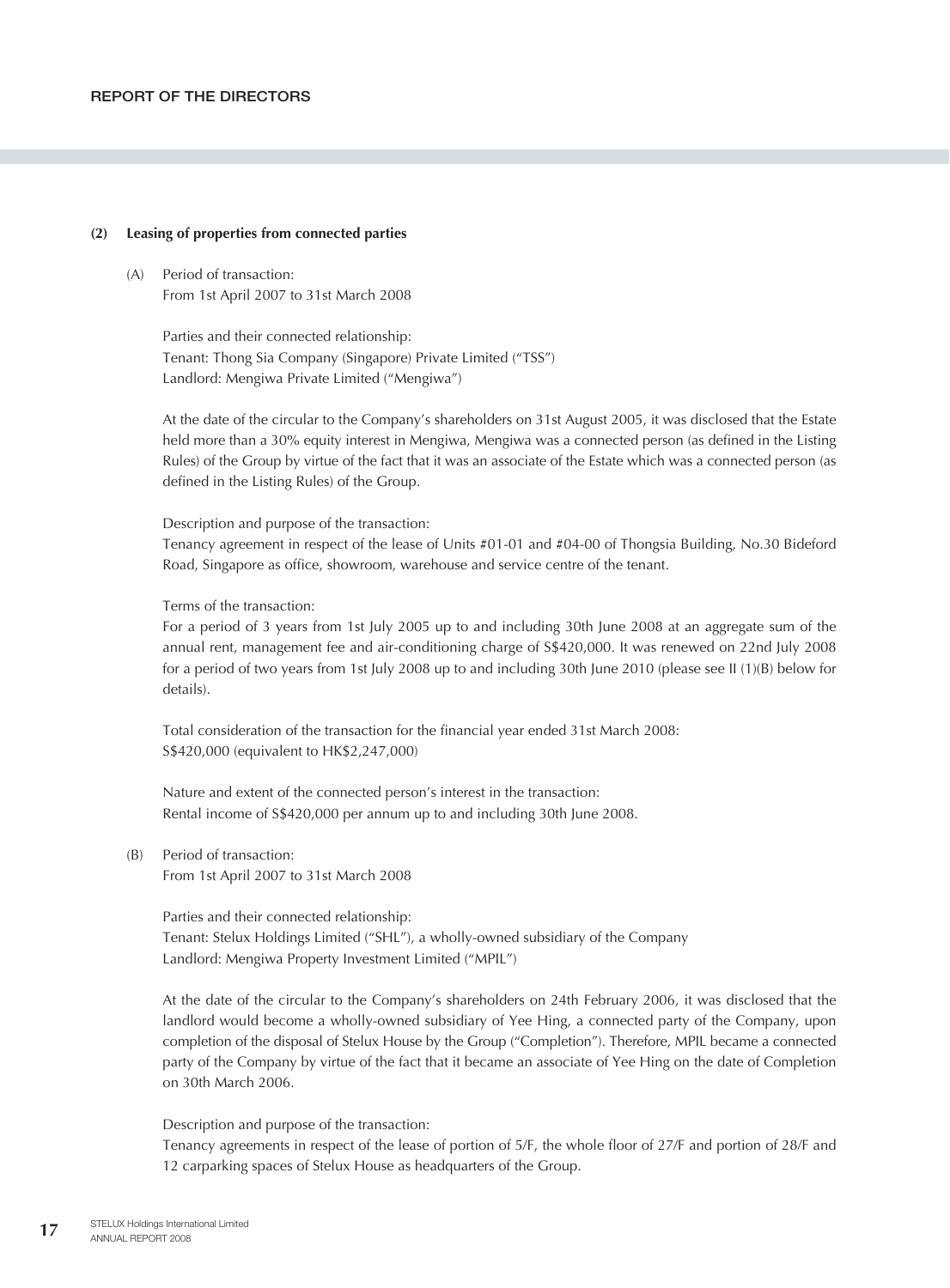Terms of the transaction:

For the period from 30th March 2006 to 31st March 2008 at an aggregated monthly rental of HK\$373,000 exclusive of management fee, rates and government rent payable in advance on the first day of each calendar month with rent free periods from 30th March 2006 to 29th April 2006 and from 30th March 2007 to 29th April 2007. It was renewed on 19th December 2007 for a period of two years from 1st April 2008 up to and including 31st March 2010 (please see II.(1)(A) below for the details).

Total consideration of the transaction for the financial year ended 31st March 2008: HK\$4,115,000

Nature and extent of the connected person's interest in the transaction: The transaction relates to the rental of office premises. The Caps for each of the three financial years ended 31st March 2006, 2007 and 2008 are HK\$4,500,000.

(C) Period of transaction: From 1st April 2007 to 31st March 2008

> Parties and their connected relationship: Tenant: Thong Sia Watch Company Limited Landlord: MPIL

At the date of the announcement on 19th July 2006, it was disclosed that Thong Sia Watch Company Limited was a 96% majority owned subsidiary of the Company. Yee Hing ultimately held approximately 60% of the issued share capital of the Company. MPIL was a wholly-owned indirect subsidiary of Yee Hing.

#### Description and purpose of the transaction:

Tenancy agreement in respect of the lease of office premises (the whole of 21/F), with a gross floor area of approximately 13,300 sq. feet and 3 carparking spaces (#314, 315 and 317) at basement of Stelux House. The Company, including its major subsidiaries, has its headquarters located at Stelux House. Thong Sia Watch Company Limited was acquired by the Company at the end of September 2005. Relocating the operations of Thong Sia Watch Company Limited to Stelux House improves operational efficiency and helps to reduce rental costs.

#### Terms of the transaction:

The tenancy agreement dated 19th July 2006 is for a term of two years eight months and thirteen days from 19th July 2006 to 31st March 2009 (both days inclusive) with rent free periods from 19th July 2006 to 18th August 2006, from 19th July 2007 to 18th August 2007 and from 19th July 2008 to 10th August 2008 at a monthly rental for the office of HK\$130,340 exclusive of rates, government rent, management fees and other outgoings. For the carparking spaces from 19th July 2006 to 31st March 2009 at a monthly rental of HK\$9,450 inclusive of rates, government rent and management fees.

Total consideration of the transaction for the financial year ended 31st March 2008: HK\$1,547,000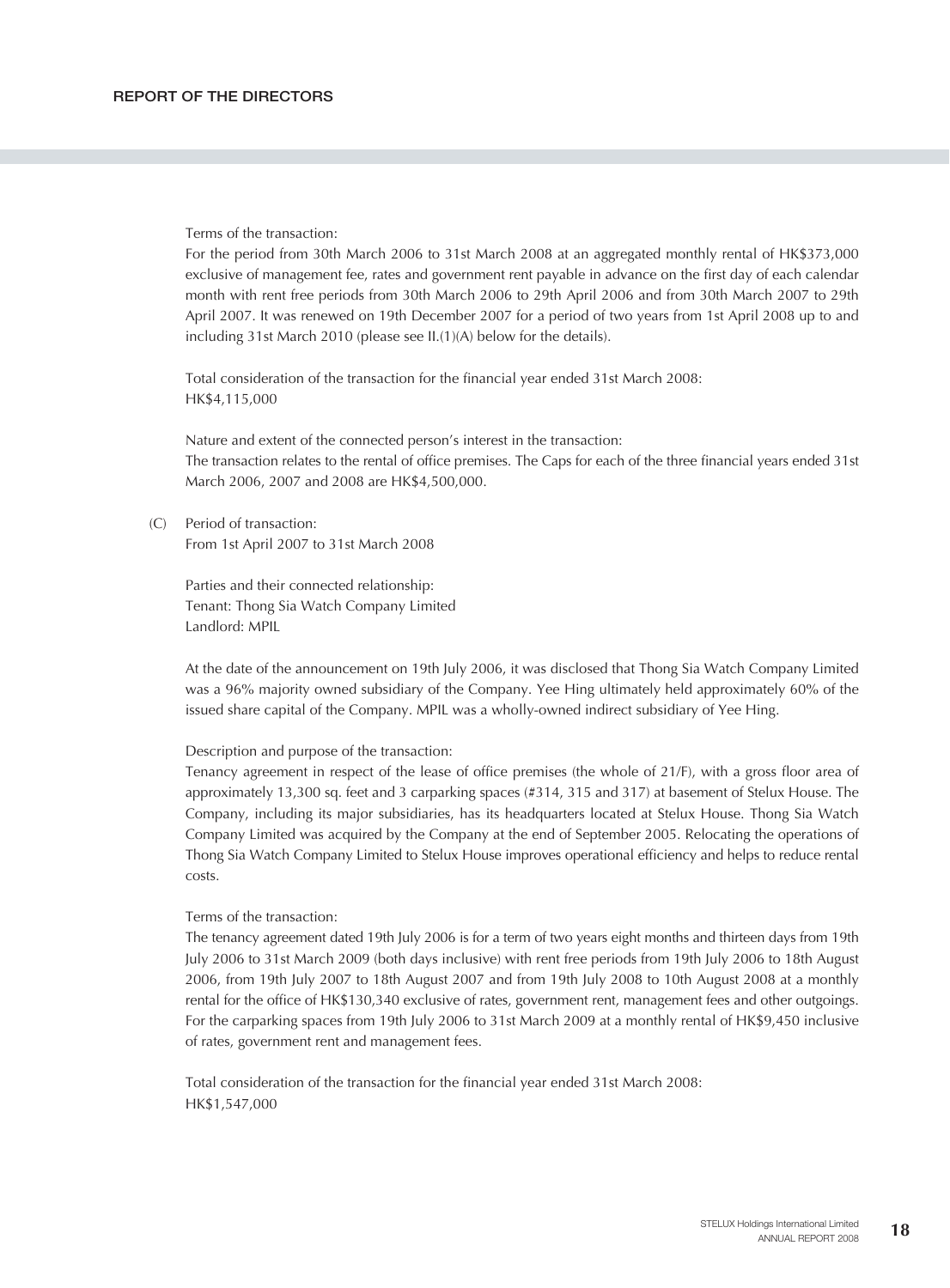Nature and extent of the connected person's interest in the transaction:

The transaction relates to the rental of office premises and carparking spaces. The Caps for the three financial years ended 31st March 2007, 2008 and 2009 are HK\$1,100,000, HK\$1,600,000 and HK\$1,600,000 respectively.

(D) Period of transaction: From 1st May 2007 to 31st March 2008

> Parties and their connected relationship: Tenant: SHL Landlord: MPIL

At the date of the announcement on 25th April 2007, it was disclosed Yee Hing, a substantial shareholder of the Company, held approximately 36% of the issued share capital of the Company. MPIL was a wholly owned indirect subsidiary of Yee Hing.

Description and purpose of the transaction:

Tenancy agreement in respect of the lease of Unit 1501 and storeroom 1A on the 15/F of Stelux House as additional office space and storage space of the tenant.

Terms of the transaction:

For the period from 1st May 2007 to 31st March 2008 at HK\$36,500 per month exclusive of rates, government rent and management charges payable monthly in advance in cash from internal funds by the tenant, on the first day of each and every calendar month. It was renewed on 19th December 2007 for a period of two years from 1st April 2008 up to and including 31st March 2010 (please see II.(1)(A) below for the details).

Total consideration of the transaction for the financial year ended 31st March 2008: HK\$402,000

Nature and extent of the connected person's interest in the transaction:

The annual Cap for this transaction has been set at the approximate rental payable by the tenant to the landlord under the terms of the tenancy agreement for the period from 1st May 2007 up to and including 31st March 2008 and is HK\$405,000.

(E) Period of transaction: From 19th December 2007 to 31st March 2008

> Parties and their connected relationship: Tenant: SHL Landlord: MPIL

At the date of the announcement on 19th December 2007, it was disclosed Yee Hing, a controlling shareholder of the Company, held approximately 31.54% of the issued share capital of the Company. MPIL was a wholly owned indirect subsidiary of Yee Hing.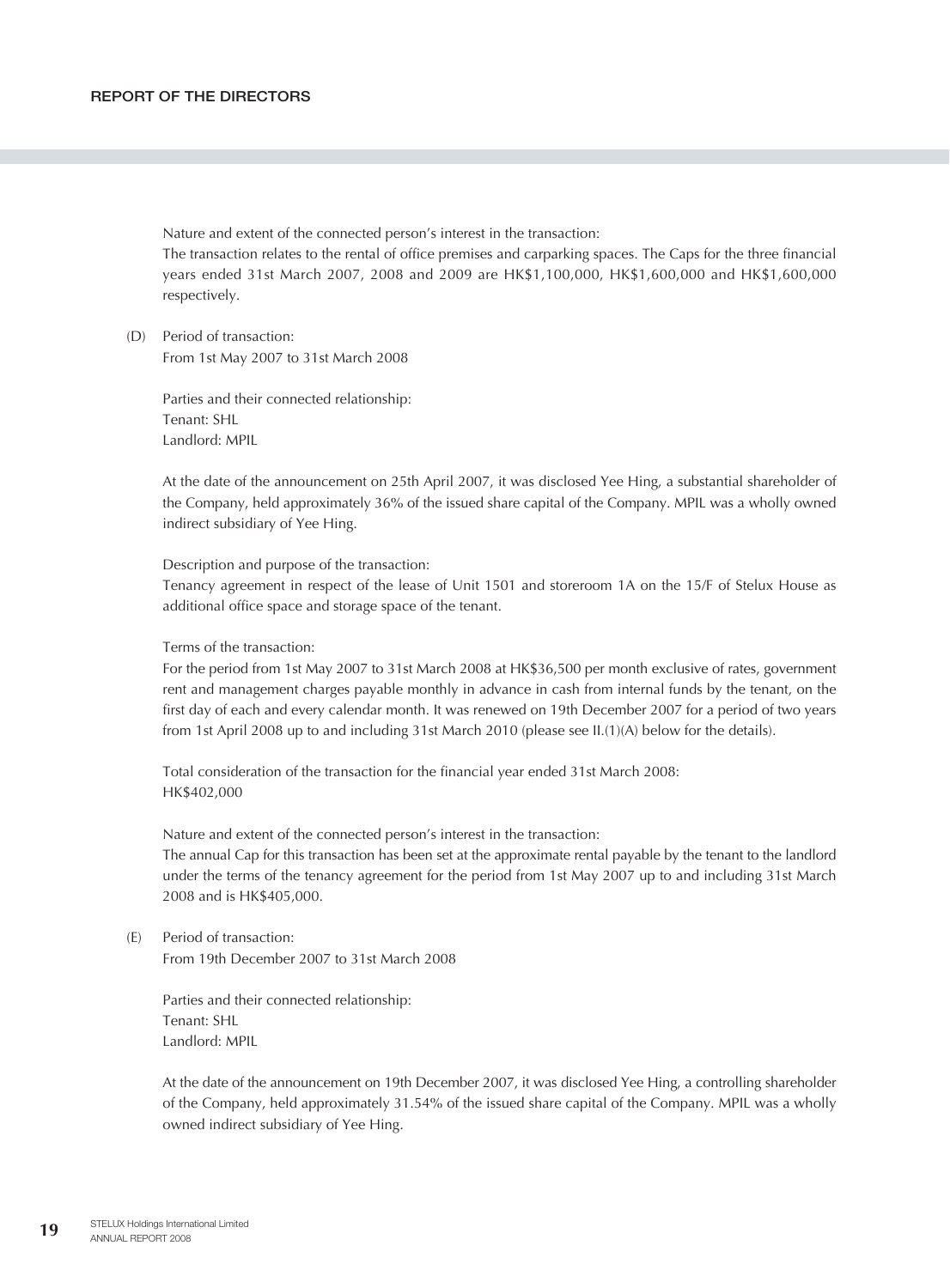Description and purpose of the transaction:

Tenancy agreement in respect of the lease of Unit 1503 on the 15/F and storeroom 1206A on the 12/F of Stelux House as staff training room and storeroom of the tenant.

Terms of the transaction:

A term of 27 months and 13 days commencing from 19th December 2007 up to and including 31st March 2010 at a rental of HK\$18,255.80 per calendar month (exclusive of rates, government rent and management charges) for office unit 1503 and HK\$4,300.00 per calendar month (inclusive of rates, government rent and management charges) for storeroom 1206A payable monthly in advance in cash from internal funds by the tenant on the first day of each and every calendar month, there will be a rent-free period of one month commencing from 19th December 2007 up to and including 18th January 2008 (except for the storeroom).

Total consideration of the transaction for the financial year ended 31st March 2008: HK\$59,000

Nature and extent of the connected person's interest in the transaction:

The annual Cap for this transaction has been set at the approximate rental payable by the tenant to the landlord under the terms of the tenancy agreement. The Cap for the financial year ended 31st March 2008 is HK\$62,000. The Caps for the two financial years ended 31st March 2009 and 2010 are included in II.(1)(A) below.

#### **(3) Provision of management and property agency liaison services**

Period of transaction: From 1st April 2007 to 31st March 2008

Parties and their connected relationship: Agent: Stelux Properties Agency Limited ("SPAL"), a wholly-owned subsidiary of the Company Principal: MPIL

At the date of the circular to the Company's shareholders on 24th February 2006, it was disclosed that MPIL would become a wholly-owned subsidiary of Yee Hing, a connected party of the Company, upon Completion. Therefore, MPIL became a connected party of the Company by virtue of the fact that it became an associate of Yee Hing.

#### Description and purpose of the transaction:

On 30th March 2006, SPAL entered into the management and property agency liaison services agreement ("Services Agreement") with MPIL for the provision of the following services ("Services"):

- (a) Contract administration with respect to contracts entered into between MPIL and third parties from time to time;
- (b) property agency liaison and tenancy management;
- (c) management of the property manager of Stelux House; and
- (d) other miscellaneous administrative services.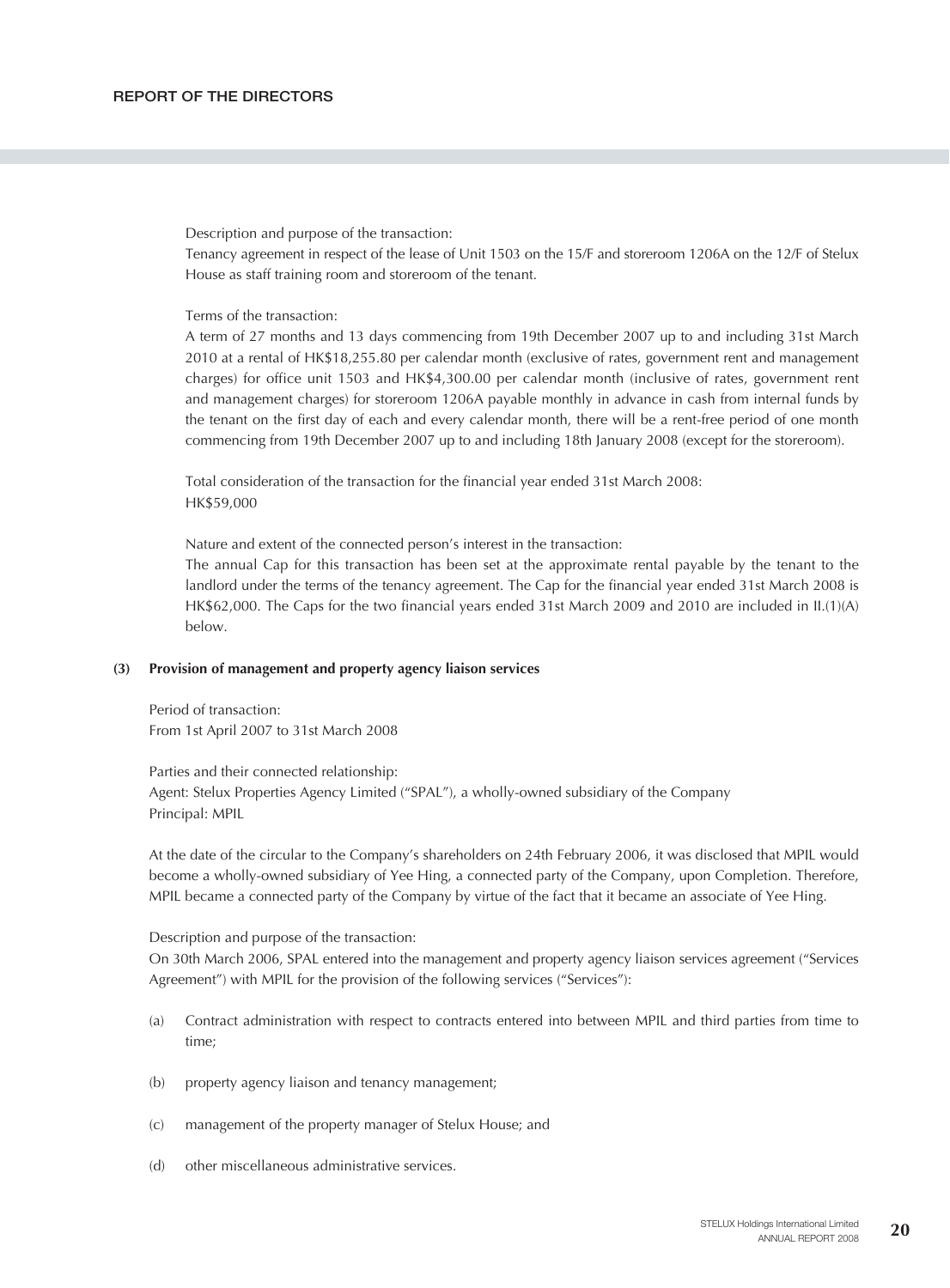SPAL had been providing the Services to the landlord of Stelux House since 1998 and had accumulated the relevant knowledge and experience. Yee Hing had requested SPAL to continue to manage the Property so as to maintain continuity and the quality of service.

Terms of the transaction:

HK\$170,000 per calendar month (in the first year during the duration of the Services Agreement) payable in advance on the first day of each calendar month and for the period from 30th March 2006 to 31st March 2008. The annual fee (other than that in the first year during the duration of the Services Agreement) is subject to increment with reference to the actual increase in costs incurred by SPAL relating to the Services by not more than 10% each year. It was renewed on 19th December 2007 for a period of two years from 1st April 2008 up to and including 31st March 2010 (please see II.(2) below for the details).

Total consideration of the transaction for the financial year ended 31st March 2008: HK\$2,040,000

Nature and extent of the connected person's interest in the transaction: The transaction relates to the provision of services. The Caps for the three financial years ended 31st March 2006, 2007 and 2008 are HK\$2,100,000, HK\$2,300,000 and HK\$2,500,000 respectively.

The above continuing connected transactions also constitute related party transactions and are disclosed in note 32 to the financial statements.

# **II. RENEWAL OF CONTINUING CONNECTED TRANSACTIONS**

#### **(1) Leasing of properties from connected parties**

(A) Period of transaction: From 1st April 2008 to 31st March 2010

> Parties and their connected relationship: Tenant: SHL Landlord: MPIL

At the date of the announcement on 19th December 2007, it was disclosed that Yee Hing, a controlling shareholder of the Company, held approximately 31.54% of the issued share capital of the Company. MPIL was a wholly owned indirect subsidiary of Yee Hing.

Description and purpose of the transaction:

Tenancy agreement in respect of the lease of 27/F, portion of 28/F, office unit 1501 with storeroom 1A on 15/F, office units 502, 503, 505 and 506 on 5/F and 12 carparking spaces of Stelux House as headquarters of the Group.

#### Terms of the transaction:

For the period from 1st April 2008 to 31st March 2010 at a monthly rental of HK\$453,107.86 exclusive of management fee, rates and government rent payable in advance on the first day of each calendar month with a rent free period of one month from 1st April 2008 up to and including 30th April 2008.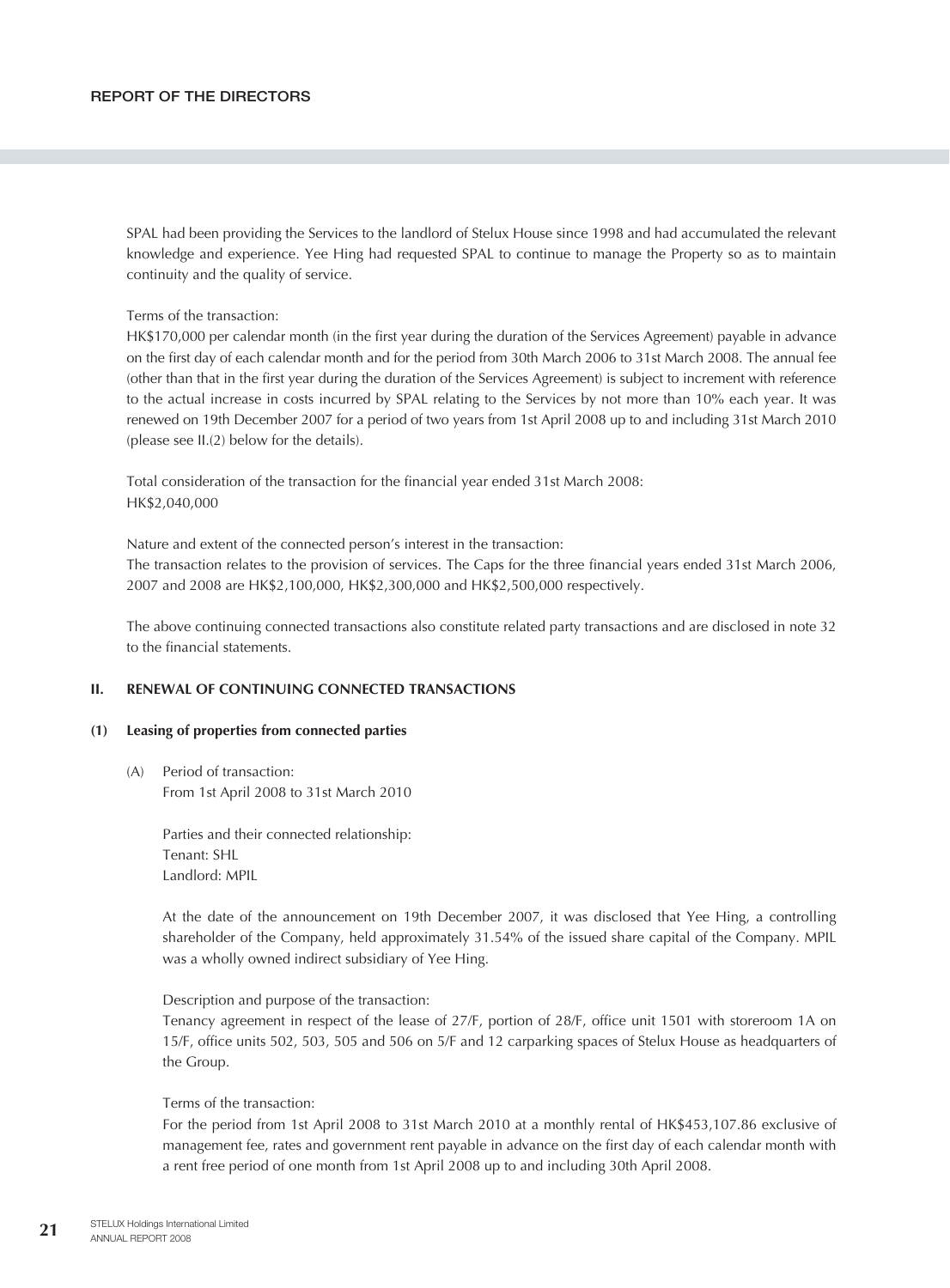Nature and extent of the connected person's interest in the transaction:

The transaction relates to the rental of office premises, storeroom and car parking spaces of Stelux House. Based on the monthly rent payable by SHL during the term of the tenancy agreements (together with the new lease committed during the financial year ended 31st March 2008 as mentioned in  $L(2)(E)$  above), the Caps for the two financial years ended 31st March 2009 and 2010 were set at HK\$5,260,000 and HK\$5,750,000 respectively.

(B) Period of transaction: From 1st July 2008 to 30th June 2010

> Parties and their connected relationship: Tenant: TSS Landlord: Mengiwa

At the date of the announcement on 22nd July 2008, it was disclosed the Estate held a controlling interest in Mengiwa and was deemed to be interested in a controlling interest in the Company through the Estate's indirect controlling interest in Yee Hing. In this connection, Mengiwa was an associate of the Estate and thus was a connected person of the Company. The entering into of this tenancy agreement therefore constituted a continuing connected transaction for the Company under the Listing Rules.

#### Description and purpose of the transaction:

Tenancy agreement in respect of the lease of Units #B2-00, #01-01 and #04-00 of Thongsia Building, No. 30 Bideford Road, Singapore as office, showroom, warehouse and service centre of the tenant.

#### Terms of the transaction:

For two years commencing from 1st July 2008 up to and including 30th June 2010 at a monthly rental of S\$82,650 per month (exclusive of management fee and air-conditioning charge) payable monthly in advance in cash from internal funds by the tenant on the first day of each and every calendar month. There will be rentfree periods of two months in total commencing respectively from 1st June 2009 up to and including 30th June 2009, and from 1st June 2010 up to and including 30th June 2010.

#### Nature and extent of the connected person's interest in the transaction:

The transaction relates to the rental for the use of office, showroom, warehouse and service centre of the tenant. Based on the monthly rent payable by the tenant under the term of the tenancy agreement, the Caps were set at S\$743,850, S\$909,150 and S\$165,300 for each of the periods from 1st July 2008 to 31st March 2009, from 1st April 2009 to 31st March 2010 and from 1st April 2010 to 30th June 2010 respectively.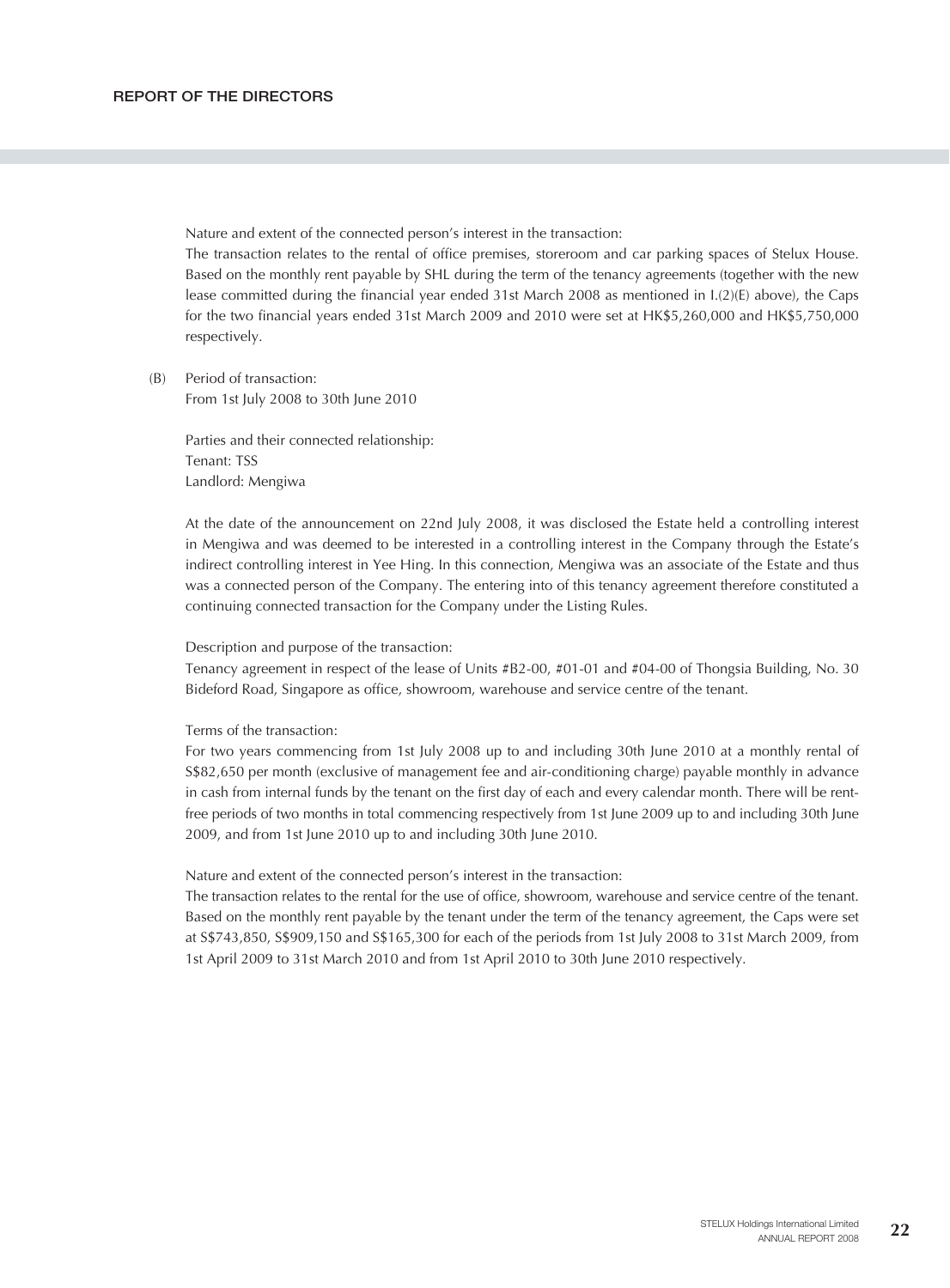#### **REPORT OF THE DIRECTORS**

(C) Period of transaction: From 1st July 2008 to 31st March 2010

> Parties and their connected relationship: Tenants: Certain wholly-owned subsidiaries of the Company Landlords: Active Lights Company Limited or TSCL

At the date of the announcement on 22nd July 2008, it was disclosed the Estate was deemed to be interested in a controlling interest in the Company through the Estate's indirect controlling interest in Yee Hing. Furthermore, both Active Lights Company Limited and TSCL were subsidiaries of Yee Hing. In this connection, each of Active Lights Company Limited and TSCL was an associate of the Estate and thus was a connected person of the Company. The entering into of the tenancy agreements therefore constituted continuing connected transactions for the Company under the Listing Rules.

#### Description and purpose of the transaction:

The Tenancy Agreements relate to the leasing or licensing of certain properties from the landlords at different locations in Hong Kong.

#### Terms of the transaction:

For twenty-one months commencing from 1st July 2008 up to and including 31st March 2010 at an aggregated monthly rental of HK\$71,440 payable monthly in advance in cash from internal funds by the tenants on the first day of each and every calendar month.

Nature and extent of the connected person's interest in the transaction:

The transaction relates to the rental of properties for use as warehouses. Based on the monthly rent payable by the tenant under the term of the tenancy agreements, the Caps were set at HK\$642,960 and HK\$857,280 for each of the periods from 1st July 2008 to 31st March 2009 and from 1st April 2009 to 31st March 2010 respectively.

#### **(2) Provision of management and property agency liaison services**

Period of transaction: From 1st April 2008 to 31st March 2010

Parties and their connected relationship: Agent: SPAL Principal: MPIL

At the date of the announcement on 19th December 2007, it was disclosed Yee Hing, a controlling shareholder of the Company, held approximately 31.54% of the issued share capital of the Company. MPIL was a wholly owned indirect subsidiary of Yee Hing.

#### Description and purpose of the transaction:

SPAL entered into the Services Agreement with MPIL for the provision of the Services. SPAL had been providing the Services to the landlord of Stelux House since 1998 and had accumulated the relevant knowledge and experience. Yee Hing had requested SPAL to continue to manage the Property so as to maintain continuity and the quality of service.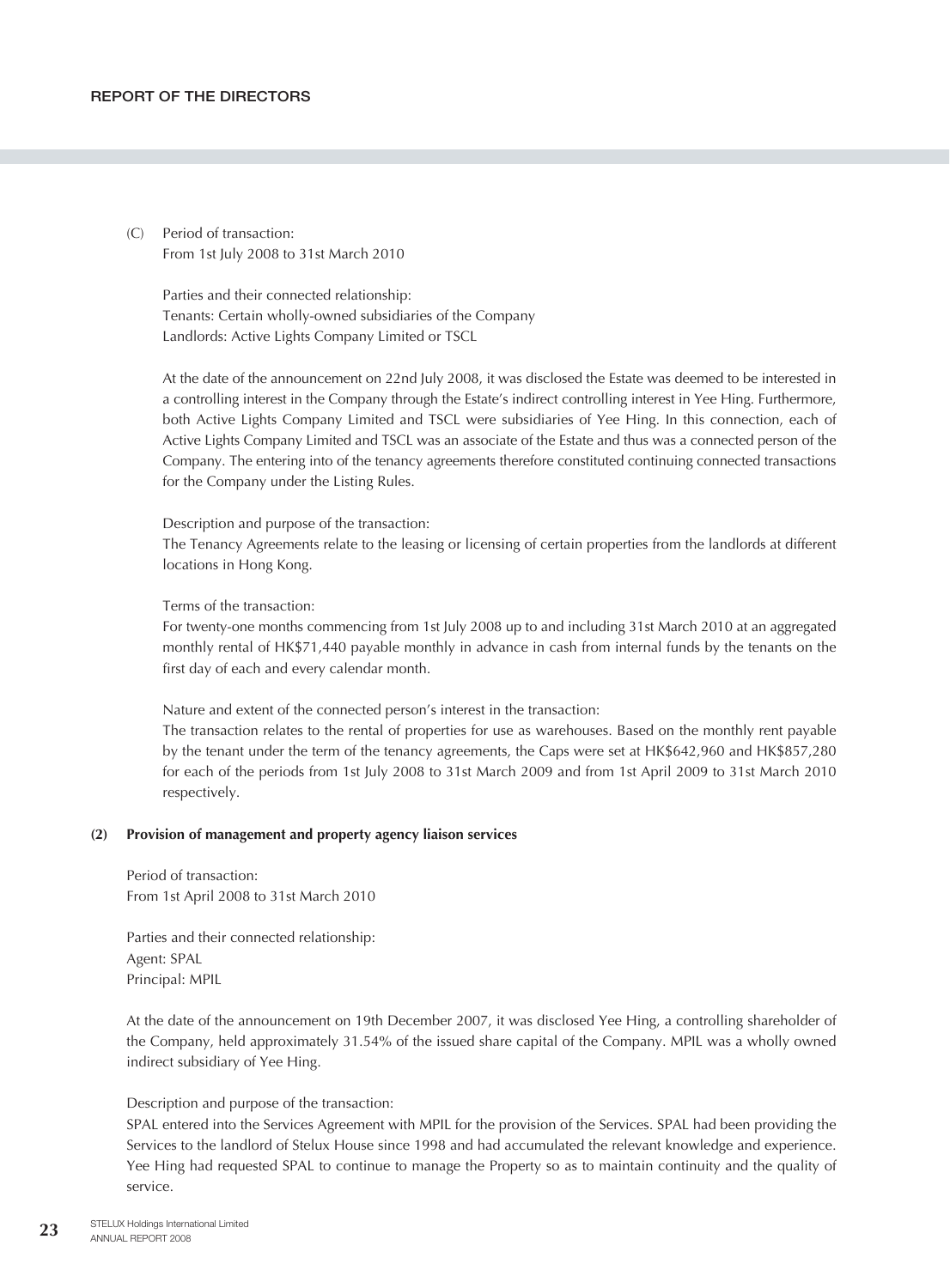Terms of the transaction:

HK\$178,500 per calendar month (in the first year during the duration of the Services Agreement) payable in advance in cash on the first day of each calendar month and for the period from 1st April 2008 to 31st March 2010. The annual fee (other than that in the first year during the duration of the Services Agreement) is subject to increment with reference to the actual increase in costs incurred by SPAL relating to the Services by not more than 10% each year.

Nature and extent of the connected person's interest in the transaction:

The transaction relates to the provision of services. The Caps for the two financial years ended 31st March 2009 and 2010 are HK\$2,200,000 and HK\$2,400,000 respectively.

# **III. NEW CONTINUING CONNECTED TRANSACTION ARRANGED AFTER 31ST MARCH 2008 IN CONNECTION WITH MANUFACTURE AND SUPPLY OF OPTICAL PRODUCTS BY A CONNECTED PERSON**

Period of transaction: From 20th June 2008 to 31st March 2011

Parties and their connected relationship:

Purchaser: Two wholly-owned subsidiaries of the Company, which collectively are principally engaged in the trading of optical frames and sunglasses ("Optical Products") Vendor: International Optical Manufacturing Company Limited ("IOM")

At the date of the announcement on 19th June 2008, it was disclosed that Yee Hing, the controlling shareholder of the Company, had an effective controlling interest of approximately 87% in IOM.

Description and purpose of the transaction:

IOM agrees to manufacture for and supply to the Group, and the Group agrees to purchase from IOM, house-brand Optical Products subject to the terms and conditions contained in the Manufacturing and Supply Agreement. The house-brand Optical Products are purchased for the Group's retail operations.

Terms of the transaction:

The Group shall engage IOM to supply and manufacture house-brand Optical Products typically for cash with payment terms of 60 days upon receipt of invoice. The terms of purchase will be determined on an individual purchase order basis based on the prevailing industry conditions and the purchases will be on normal commercial terms.

Nature and extent of the connected person's interest in the transaction:

The transaction relates to the manufacturing and supplying of house-brand Optical Products. The Caps for the three financial years ending 31st March 2009, 2010 and 2011 are HK\$3,500,000, HK\$4,200,000 and HK\$5,040,000 respectively.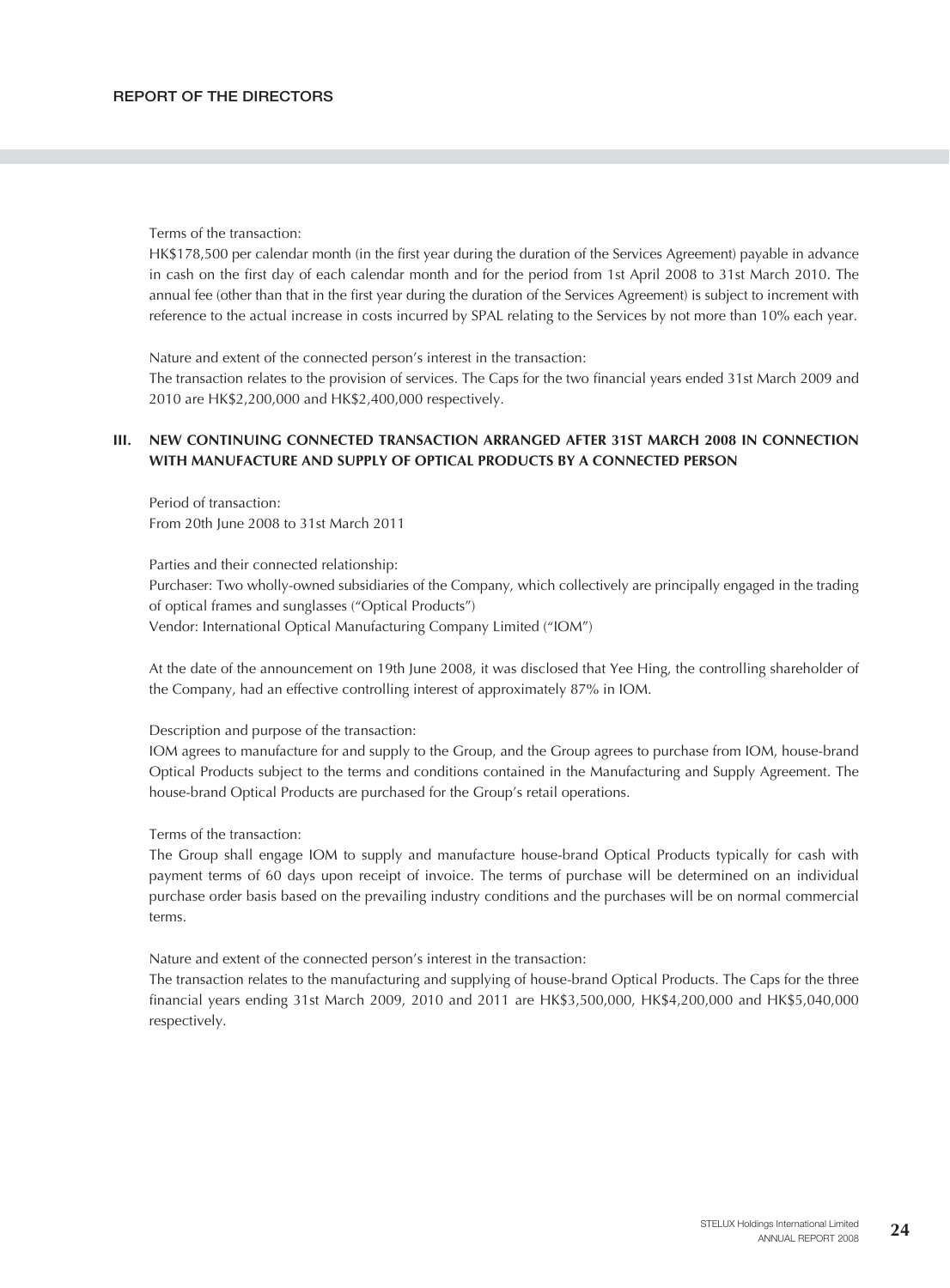# **AUDITORS**

The financial statements have been audited by PricewaterhouseCoopers who retire and, being eligible, offer themselves for re-appointment.

On behalf of the Board

**Joseph C. C. Wong** Vice Chairman and Chief Executive Officer

Hong Kong, 22nd July 2008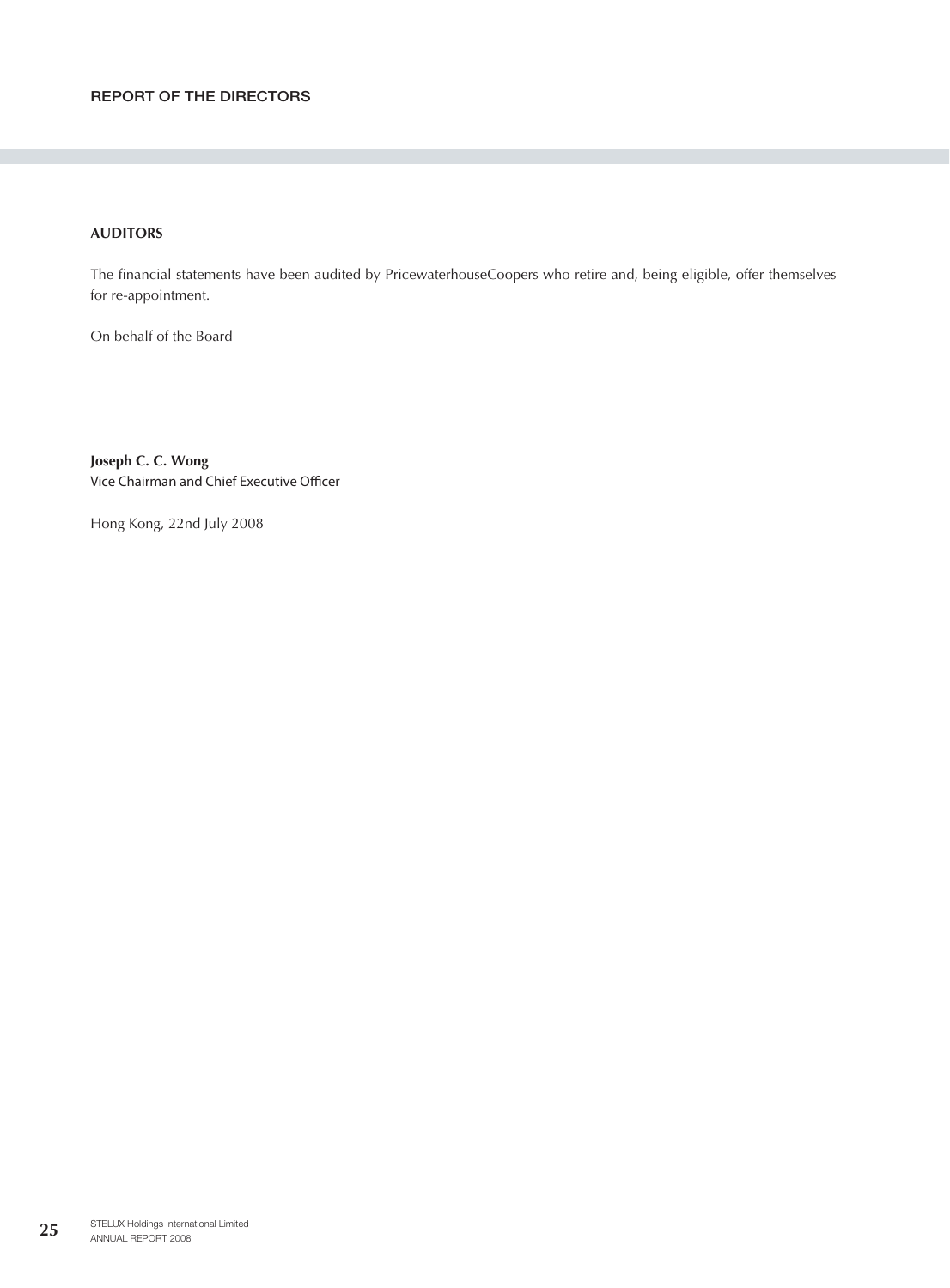# **INDEPENDENT AUDITOR'S REPORT TO THE SHAREHOLDERS OF STELUX HOLDINGS INTERNATIONAL LIMITED**

(incorporated in Bermuda with limited liability)

We have audited the consolidated financial statements of Stelux Holdings International Limited (the "Company") and its subsidiaries (together, the "Group") set out on pages 28 to 80, which comprise the consolidated and company balance sheets as at 31st March 2008, and the consolidated income statement, the consolidated statement of changes in equity and the consolidated cash flow statement for the year then ended, and a summary of significant accounting policies and other explanatory notes.

# **DIRECTORS' RESPONSIBILITY FOR THE FINANCIAL STATEMENTS**

The directors of the Company are responsible for the preparation and the true and fair presentation of these consolidated financial statements in accordance with Hong Kong Financial Reporting Standards issued by the Hong Kong Institute of Certified Public Accountants and the disclosure requirements of the Hong Kong Companies Ordinance. This responsibility includes designing, implementing and maintaining internal control relevant to the preparation and the true and fair presentation of financial statements that are free from material misstatement, whether due to fraud or error; selecting and applying appropriate accounting policies; and making accounting estimates that are reasonable in the circumstances.

#### **AUDITOR'S RESPONSIBILITY**

Our responsibility is to express an opinion on these consolidated financial statements based on our audit and to report our opinion solely to you, as a body, in accordance with Section 90 of the Companies Act 1981 of Bermuda and for no other purpose. We do not assume responsibility towards or accept liability to any other person for the contents of this report.

We conducted our audit in accordance with Hong Kong Standards on Auditing issued by the Hong Kong Institute of Certified Public Accountants. Those standards require that we comply with ethical requirements and plan and perform the audit to obtain reasonable assurance as to whether the financial statements are free from material misstatement.

An audit involves performing procedures to obtain audit evidence about the amounts and disclosures in the financial statements. The procedures selected depend on the auditor's judgment, including the assessment of the risks of material misstatement of the financial statements, whether due to fraud or error. In making those risk assessments, the auditor considers internal control relevant to the entity's preparation and true and fair presentation of the financial statements in order to design audit procedures that are appropriate in the circumstances, but not for the purpose of expressing an opinion on the effectiveness of the entity's internal control. An audit also includes evaluating the appropriateness of accounting policies used and the reasonableness of accounting estimates made by the directors, as well as evaluating the overall presentation of the financial statements.

We believe that the audit evidence we have obtained is sufficient and appropriate to provide a basis for our audit opinion.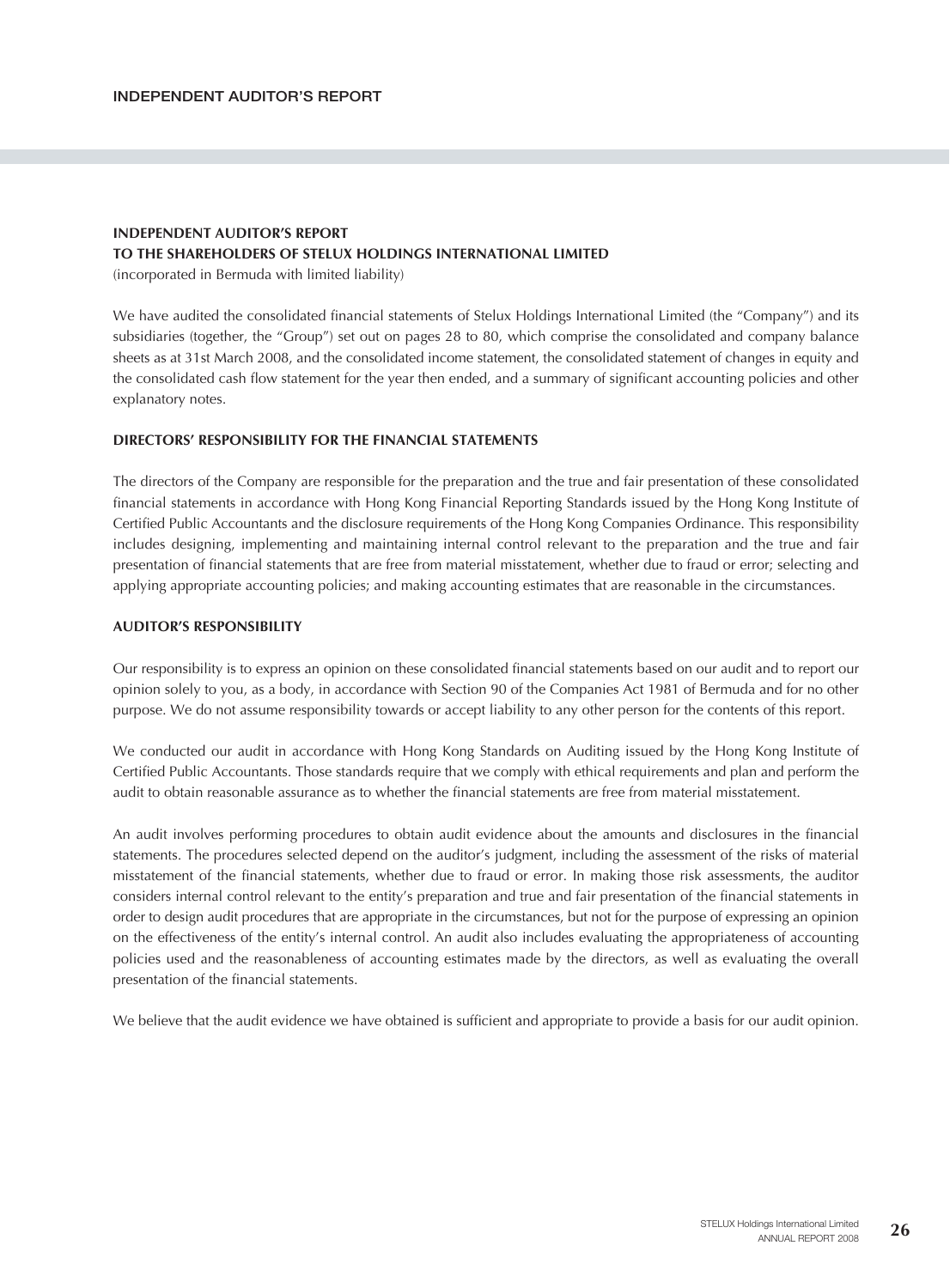# **INDEPENDENT AUDITOR'S REPORT TO THE SHAREHOLDERS OF STELUX HOLDINGS INTERNATIONAL LIMITED (Continued)**

(incorporated in Bermuda with limited liability)

# **OPINION**

In our opinion, the consolidated financial statements give a true and fair view of the state of affairs of the Company and of the Group as at 31st March 2008 and of the Group's profit and cash flows for the year then ended in accordance with Hong Kong Financial Reporting Standards and have been properly prepared in accordance with the disclosure requirements of the Hong Kong Companies Ordinance.

**PricewaterhouseCoopers**

Certified Public Accountants

Hong Kong, 22nd July 2008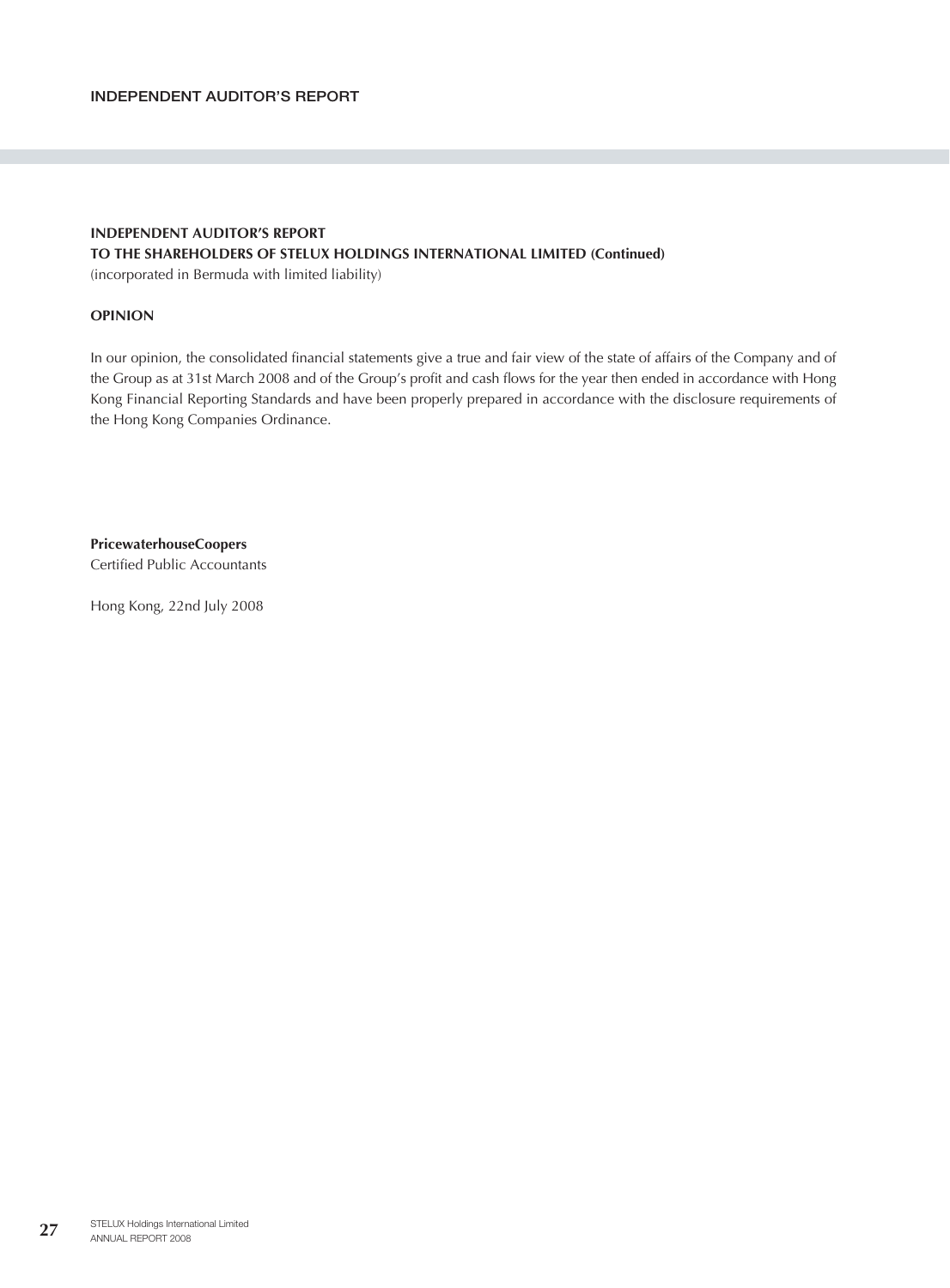# **CONSOLIDATED INCOME STATEMENT**

For the year ended 31st March 2008

|                                                                                    | Note | 2008<br><b>HK\$'000</b> | 2007<br>HK\$'000 |
|------------------------------------------------------------------------------------|------|-------------------------|------------------|
| Revenues                                                                           | 5    | 2,261,823               | 1,792,625        |
| Cost of sales                                                                      | 9    | (888, 472)              | (714, 854)       |
| Gross profit                                                                       |      | 1,373,351               | 1,077,771        |
| Other gains, net                                                                   | 6    | 42,728                  | 79,145           |
| Other income                                                                       | 7    | 20,470                  | 23,197           |
| Selling expenses                                                                   | 9    | (996, 568)              | (783, 764)       |
| General and administrative expenses                                                | 9    | (236, 130)              | (199, 699)       |
| Other operating expenses                                                           | 9    | (18, 561)               | (38, 984)        |
| Operating profit                                                                   |      | 185,290                 | 157,666          |
| Finance costs                                                                      | 11   | (18,072)                | (19, 270)        |
| Profit before income tax                                                           |      | 167,218                 | 138,396          |
| Income tax expense                                                                 | 12   | (37, 949)               | (35, 676)        |
| Profit for the year                                                                |      | 129,269                 | 102,720          |
| Attributable to:                                                                   |      |                         |                  |
| Equity holders of the Company                                                      |      | 128,705                 | 101,842          |
| Minority interests                                                                 |      | 564                     | 878              |
|                                                                                    |      | 129,269                 | 102,720          |
|                                                                                    |      |                         |                  |
| Dividends                                                                          | 14   | 39,956                  | 38,054           |
|                                                                                    |      |                         |                  |
|                                                                                    |      | <b>HK</b> cents         | HK cents         |
| Earnings per share for profit attributable to the<br>equity holders of the Company |      |                         |                  |
| - Basic and diluted                                                                | 15   | 13.53                   | 10.71            |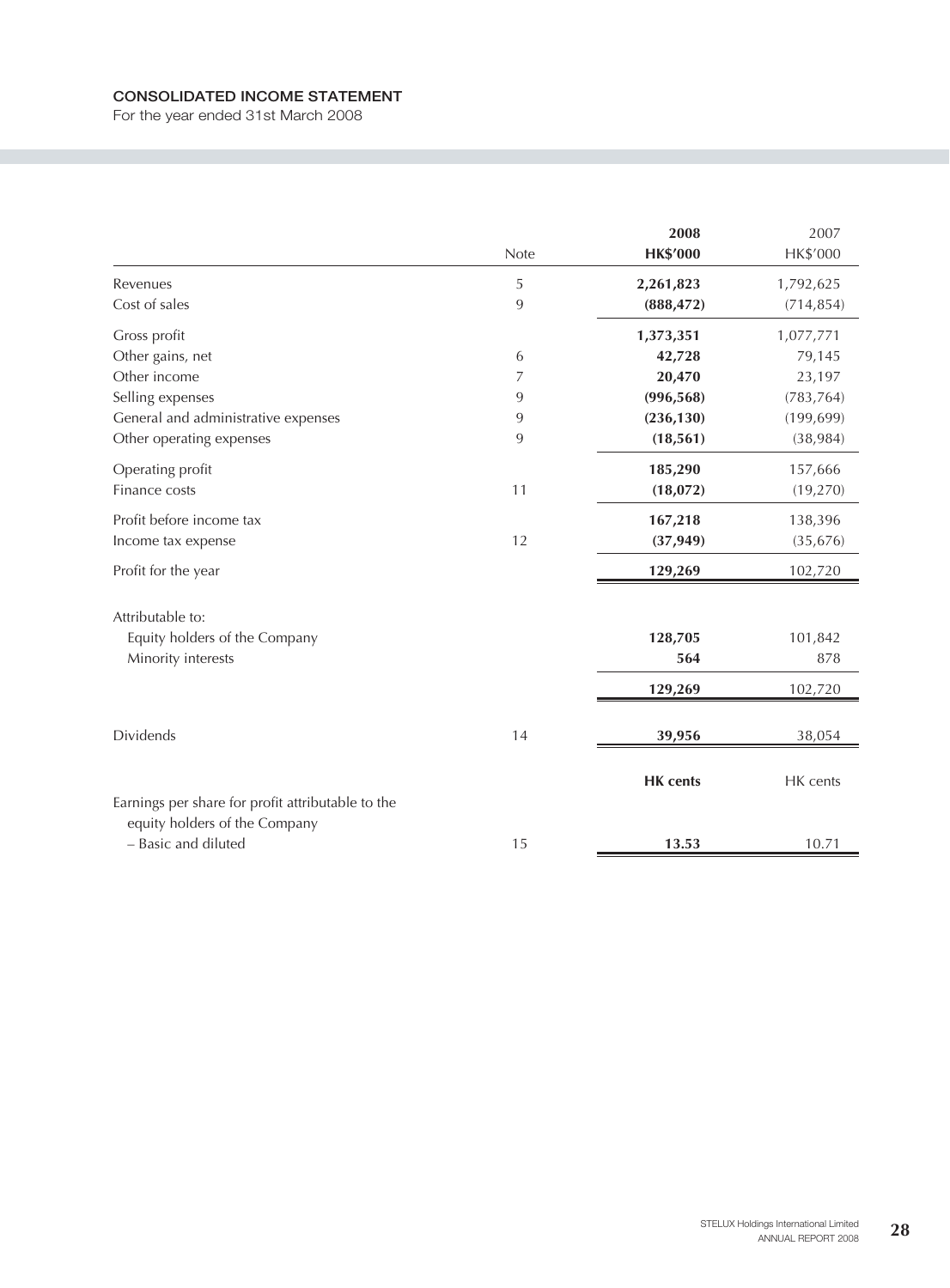# **CONSOLIDATED BALANCE SHEET**

As at 31st March 2008

|                                                 | Note | 2008<br><b>HK\$'000</b> | 2007<br>HK\$'000 |
|-------------------------------------------------|------|-------------------------|------------------|
| <b>ASSETS</b>                                   |      |                         |                  |
| Non-current assets                              |      |                         |                  |
| Property, plant and equipment                   | 16   | 228,328                 | 192,209          |
| Investment property                             | 17   | 2,100                   | 1,300            |
| Prepayment of lease premium                     | 18   | 205,489                 | 152,974          |
| Intangible assets                               | 20   | 24,884                  | 23,027           |
| Deferred tax assets                             | 29   | 36,831                  | 21,092           |
| Available-for-sale financial assets             | 21   | 17,158                  | 13,252           |
|                                                 |      | 514,790                 | 403,854          |
| Current assets                                  |      |                         |                  |
| <b>Stocks</b>                                   | 22   | 741,391                 | 518,284          |
| Debtors and prepayments                         | 23   | 406,247                 | 376,607          |
| Bank balances and cash                          | 24   | 166,567                 | 105,103          |
|                                                 |      | 1,314,205               | 999,994          |
| Non-current assets held for sale                |      |                         | 32,473           |
|                                                 |      | 1,314,205               | 1,032,467        |
| Total assets                                    |      | 1,828,995               | 1,436,321        |
| <b>EQUITY</b>                                   |      |                         |                  |
| Capital and reserves attributable to the equity |      |                         |                  |
| holders of the Company                          |      |                         |                  |
| Share capital                                   | 25   | 95,134                  | 95,134           |
| Reserves                                        | 26   | 747,616                 | 642,547          |
| Shareholders' funds                             |      | 842,750                 | 737,681          |
| Minority interests                              |      | 4,751                   | 4,587            |
| Total equity                                    |      | 847,501                 | 742,268          |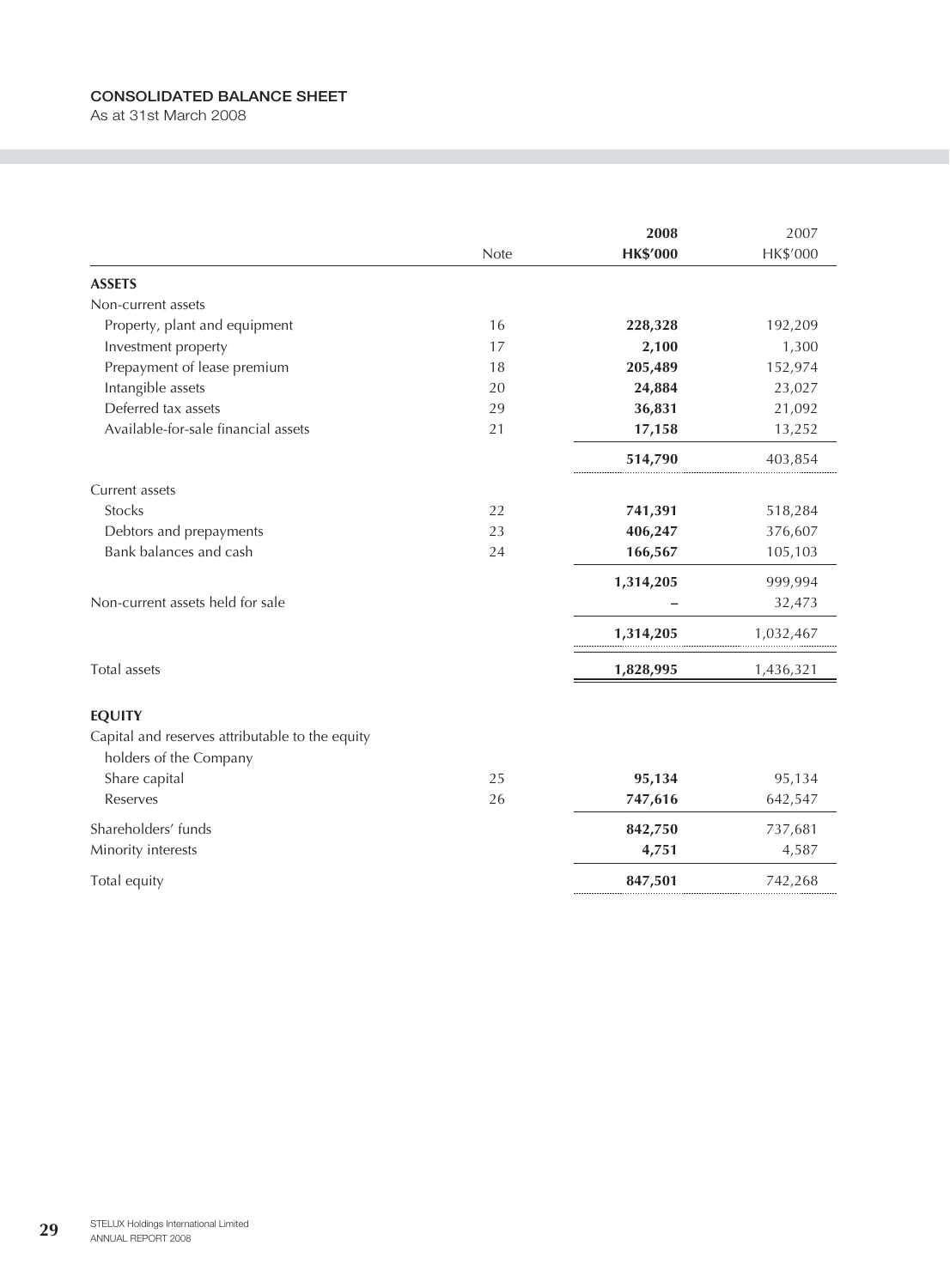# **CONSOLIDATED BALANCE SHEET**

As at 31st March 2008

|                                       |             | 2008            | 2007      |
|---------------------------------------|-------------|-----------------|-----------|
|                                       | <b>Note</b> | <b>HK\$'000</b> | HK\$'000  |
| <b>LIABILITIES</b>                    |             |                 |           |
| Non-current liabilities               |             |                 |           |
| Deferred tax liabilities              | 29          | 1,456           | 2,825     |
| Borrowings                            | 28          | 144,952         | 71,223    |
|                                       |             | 146,408         | 74,048    |
| <b>Current liabilities</b>            |             |                 |           |
| Creditors and accruals                | 27          | 476,667         | 321,195   |
| Income tax payable                    |             | 32,979          | 33,382    |
| Borrowings                            | 28          | 325,440         | 265,428   |
|                                       |             | 835,086         | 620,005   |
| <b>Total liabilities</b>              |             | 981,494         | 694,053   |
| Total equity and liabilities          |             | 1,828,995       | 1,436,321 |
| Net current assets                    |             | 479,119         | 412,462   |
| Total assets less current liabilities |             | 993,909         | 816,316   |

 **Wong Chong Po Joseph C.C. Wong** Chairman Vice Chairman and Chief Executive Officer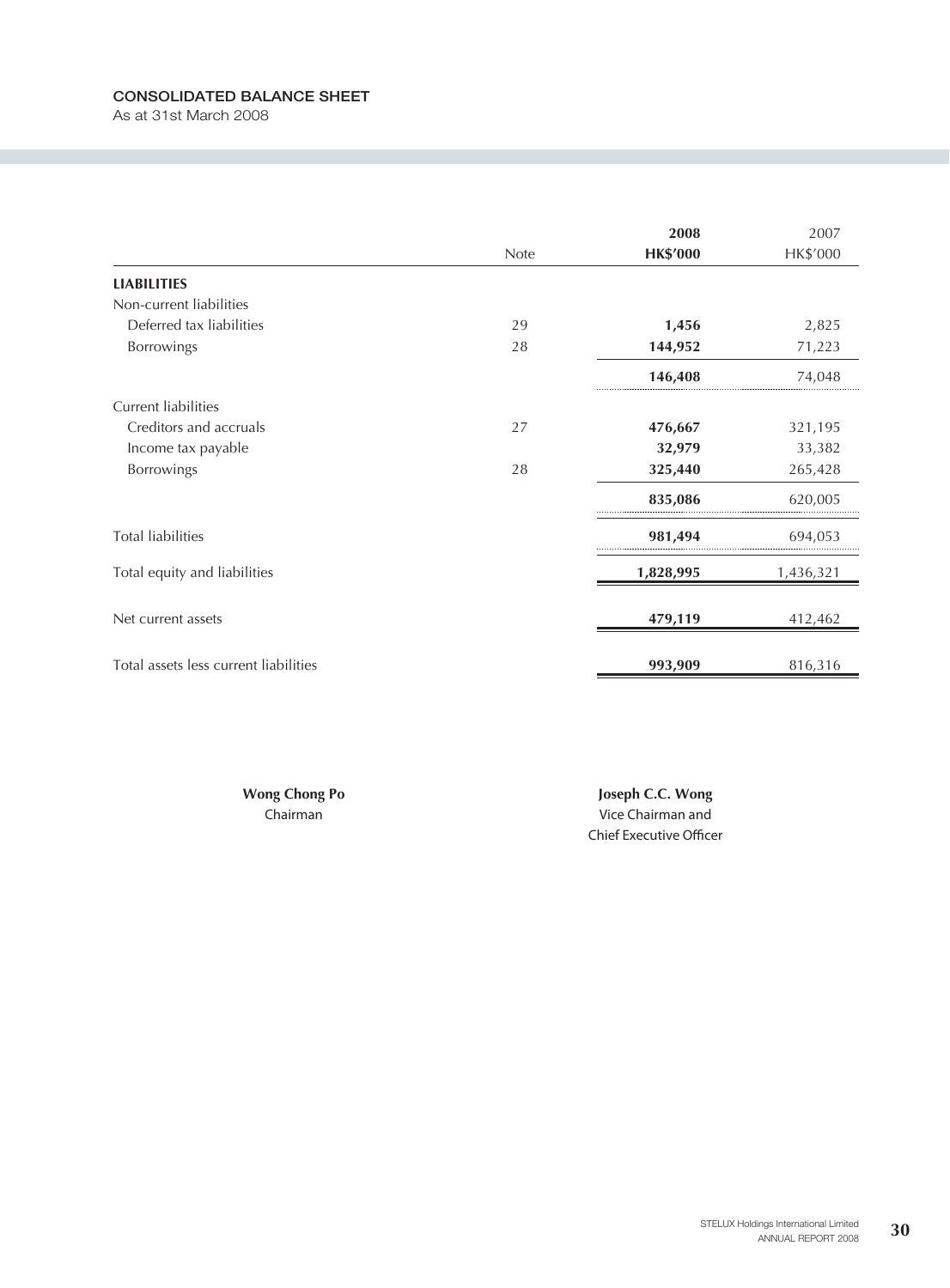|                                                 | <b>Note</b> | 2008<br><b>HK\$'000</b> | 2007<br>HK\$'000 |
|-------------------------------------------------|-------------|-------------------------|------------------|
| <b>ASSETS</b>                                   |             |                         |                  |
| Non-current assets                              |             |                         |                  |
| Investments in subsidiaries                     | 19          |                         |                  |
| Current assets                                  |             |                         |                  |
| Amounts due from subsidiaries                   | 19          | 501,984                 | 537,665          |
| Debtors and prepayments                         |             | 478                     | 3,664            |
| Bank balances and cash                          | 24          | 4                       | 2                |
|                                                 |             | 502,466                 | 541,331          |
| Total assets                                    |             | 502,466                 | 541,331          |
| <b>EQUITY</b>                                   |             |                         |                  |
| Capital and reserves attributable to the equity |             |                         |                  |
| holders of the Company                          |             |                         |                  |
| Share capital                                   | 25          | 95,134                  | 95,134           |
| Reserves                                        | 26          | 403,203                 | 442,208          |
| Total equity                                    |             | 498,337                 | 537,342          |
| <b>LIABILITIES</b>                              |             |                         |                  |
| <b>Current liabilities</b>                      |             |                         |                  |
| Creditors and accruals                          | 27          | 4,129                   | 3,989            |
| <b>Total liabilities</b>                        |             | 4,129                   | 3,989            |
| Total equity and liabilities                    |             | 502,466                 | 541,331          |

**Wong Chong Po Joseph C.C. Wong** 

 Chairman Vice Chairman and Chief Executive Officer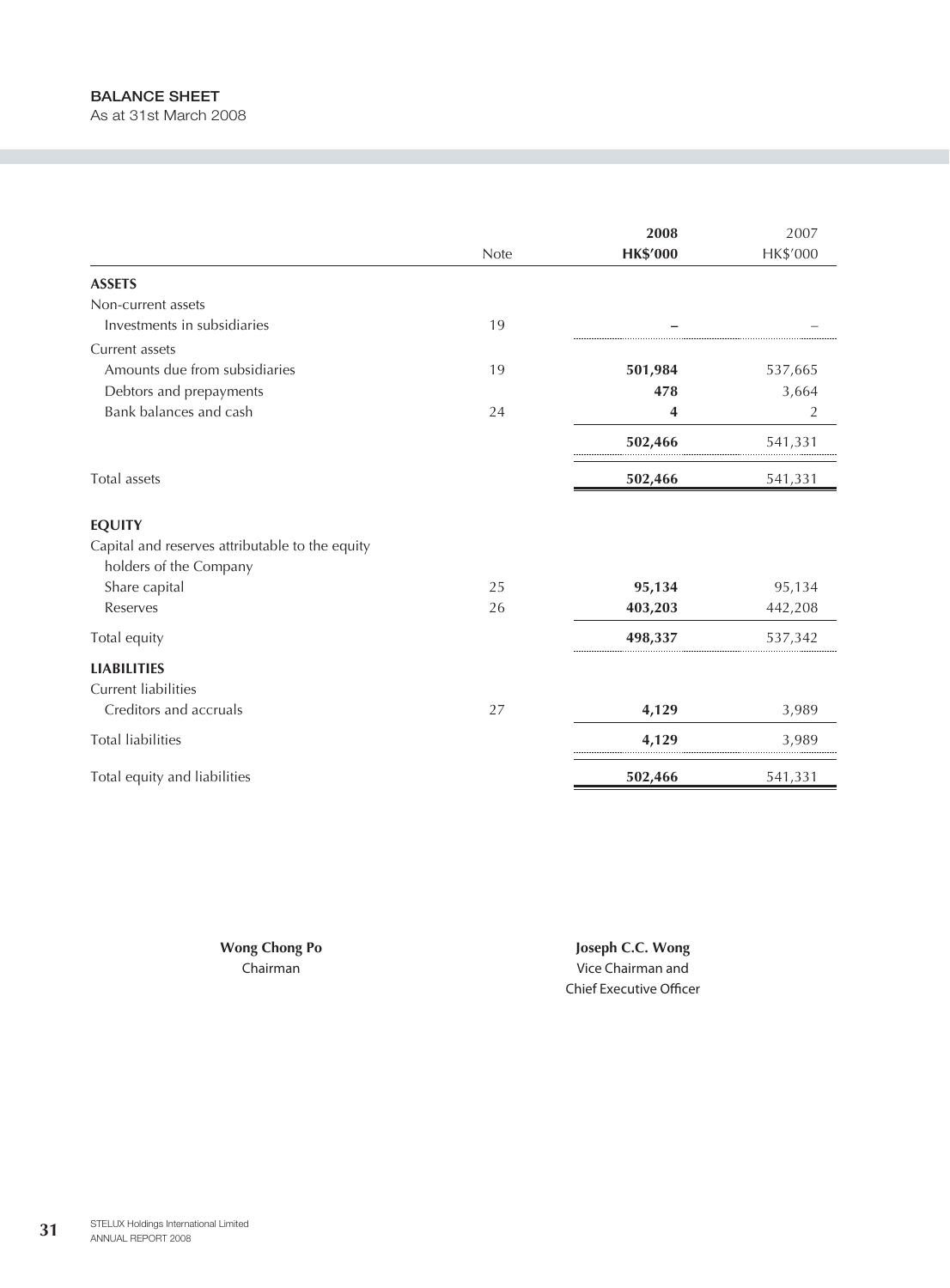# **CONSOLIDATED STATEMENT OF CHANGES IN EQUITY**

For the year ended 31st March 2008

|                                                    | Attributable to the equity<br>holders of the Company |                 |                 |              |
|----------------------------------------------------|------------------------------------------------------|-----------------|-----------------|--------------|
|                                                    | <b>Share</b>                                         |                 | <b>Minority</b> |              |
|                                                    | capital                                              | <b>Reserves</b> | interests       | <b>Total</b> |
|                                                    | (Note 25)                                            | (Note 26)       |                 |              |
|                                                    | HK\$'000                                             | HK\$'000        | HK\$'000        | HK\$'000     |
| At 1st April 2006                                  | 95,134                                               | 552,511         | 6,777           | 654,422      |
| Acquisition of additional equity                   |                                                      |                 |                 |              |
| interests in subsidiaries                          |                                                      |                 | (2,950)         | (2,950)      |
| Exchange differences                               |                                                      | 22,964          | 680             | 23,644       |
| Revaluation of available-for-sale financial assets |                                                      | 2,332           |                 | 2,332        |
| Profit for the year                                |                                                      | 101,842         | 878             | 102,720      |
| Dividends paid                                     | —                                                    | (37, 102)       | (798)           | (37,900)     |
| At 31st March 2007                                 | 95,134                                               | 642,547         | 4,587           | 742,268      |
|                                                    |                                                      |                 |                 |              |
| At 1st April 2007                                  | 95,134                                               | 642,547         | 4,587           | 742,268      |
| Exchange differences                               |                                                      | 11,463          | 232             | 11,695       |
| Revaluation of available-for-sale financial assets |                                                      | 3,906           |                 | 3,906        |
| Profit for the year                                | $\overline{\phantom{0}}$                             | 128,705         | 564             | 129,269      |
| Dividends paid                                     |                                                      | (39,005)        | (632)           | (39, 637)    |
| At 31st March 2008                                 | 95,134                                               | 747,616         | 4,751           | 847,501      |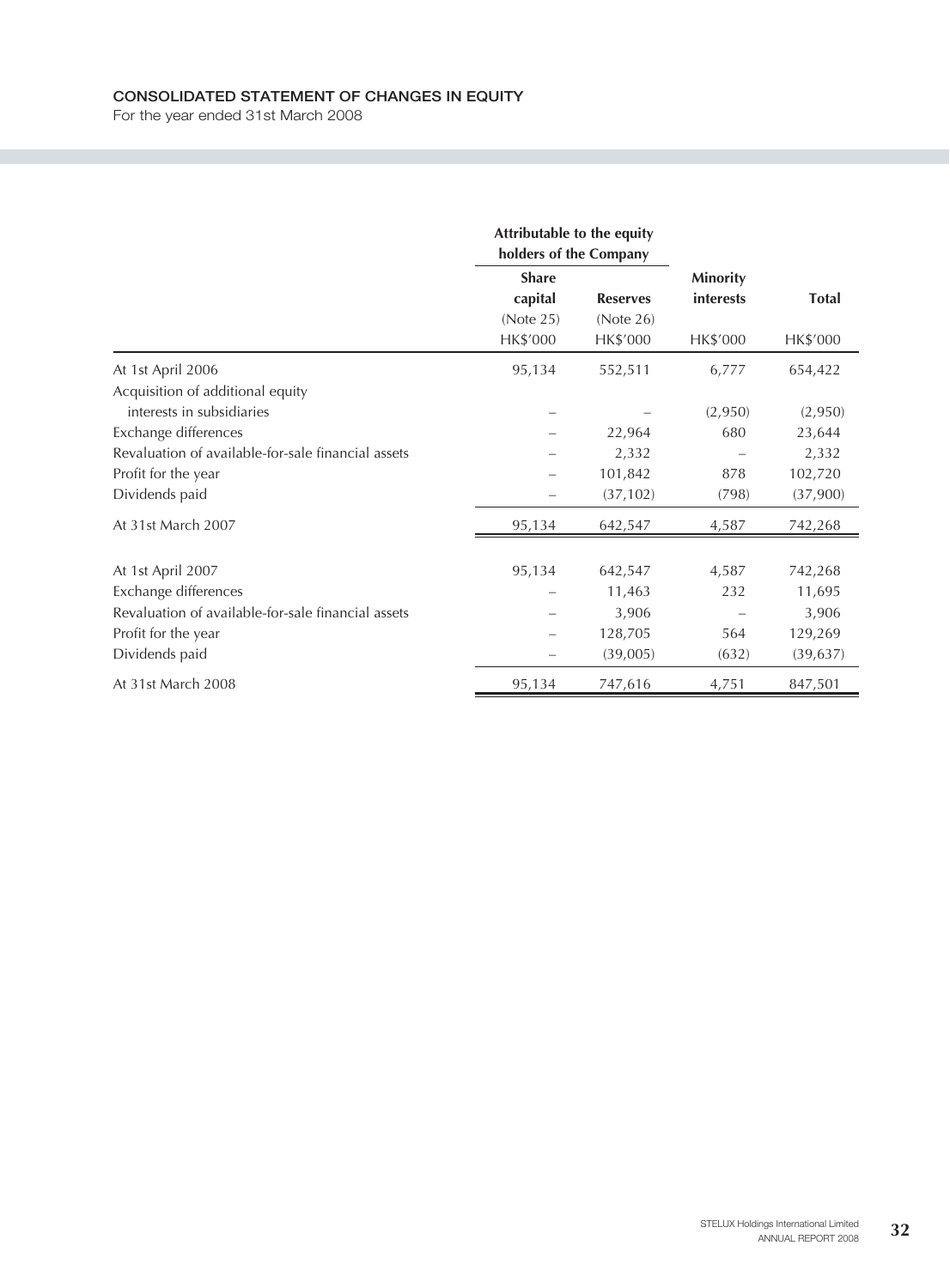# **CONSOLIDATED CASH FLOW STATEMENT**

For the year ended 31st March 2008

| Cash flows from operating activities<br>Cash generated from operations<br>30<br>161,857<br>Interest paid<br>(18,500) | 41,265<br>(20, 206)<br>(9, 972)<br>(18, 922)<br>(7, 835) |
|----------------------------------------------------------------------------------------------------------------------|----------------------------------------------------------|
|                                                                                                                      |                                                          |
|                                                                                                                      |                                                          |
|                                                                                                                      |                                                          |
| Hong Kong profits tax paid<br>(16,984)                                                                               |                                                          |
| Overseas profits tax paid<br>(38, 786)                                                                               |                                                          |
| Net cash generated from/(used in) operating activities<br>87,587                                                     |                                                          |
| Cash flows from investing activities                                                                                 |                                                          |
| Purchase of property, plant and equipment<br>(119,007)                                                               | (107, 635)                                               |
| Prepayment of lease premium<br>(64, 846)                                                                             | (1,749)                                                  |
| Proceeds from sale of property,                                                                                      |                                                          |
| plant and equipment<br>16,503                                                                                        | 2,567                                                    |
| Proceeds from disposal of investment properties<br>32,473                                                            | 11,569                                                   |
| Proceeds from disposal of prepayment of                                                                              |                                                          |
| 3,735<br>lease premium                                                                                               |                                                          |
| Proceeds from disposal of financial assets at fair                                                                   |                                                          |
| value through profit or loss                                                                                         | 120,000                                                  |
| Acquisition of additional equity interests                                                                           |                                                          |
| in subsidiaries                                                                                                      | (2,079)                                                  |
| Interest received<br>1,523                                                                                           | 2,611                                                    |
| Dividends received<br>2,783                                                                                          | 2,928                                                    |
| Net cash (used in)/generated from investing activities<br>(126, 836)                                                 | 28,212                                                   |
| Cash flows from financing activities                                                                                 |                                                          |
| Drawdown of bank loans<br>526,104                                                                                    | 500,258                                                  |
| Repayment of bank loans<br>(391, 420)                                                                                | (463, 551)                                               |
| Capital element of finance lease payments<br>(601)                                                                   | (574)                                                    |
| Repayment of loans from related companies                                                                            | (42, 278)                                                |
| Dividends paid to the Company's shareholders<br>(39,005)                                                             | (37, 102)                                                |
| Dividends paid to minority shareholders<br>(632)                                                                     | (798)                                                    |
| Net cash generated from/(used in) financing activities<br>94,446                                                     | (44, 045)                                                |
|                                                                                                                      |                                                          |
| Net increase/(decrease) in cash and cash equivalents<br>55,197<br>Cash and cash equivalents at beginning of year     | (23, 668)                                                |
| 103,259                                                                                                              | 115,977                                                  |
| Effect of foreign exchange rate changes<br>8,111                                                                     | 10,950                                                   |
| Cash and cash equivalents at end of year<br>166,567                                                                  | 103,259                                                  |
| Analysis of balances of cash and cash equivalents:                                                                   |                                                          |
| Cash and bank balances<br>166,567                                                                                    | 105,103                                                  |
| <b>Bank overdrafts</b>                                                                                               | (1, 844)                                                 |
| 166,567                                                                                                              | 103,259                                                  |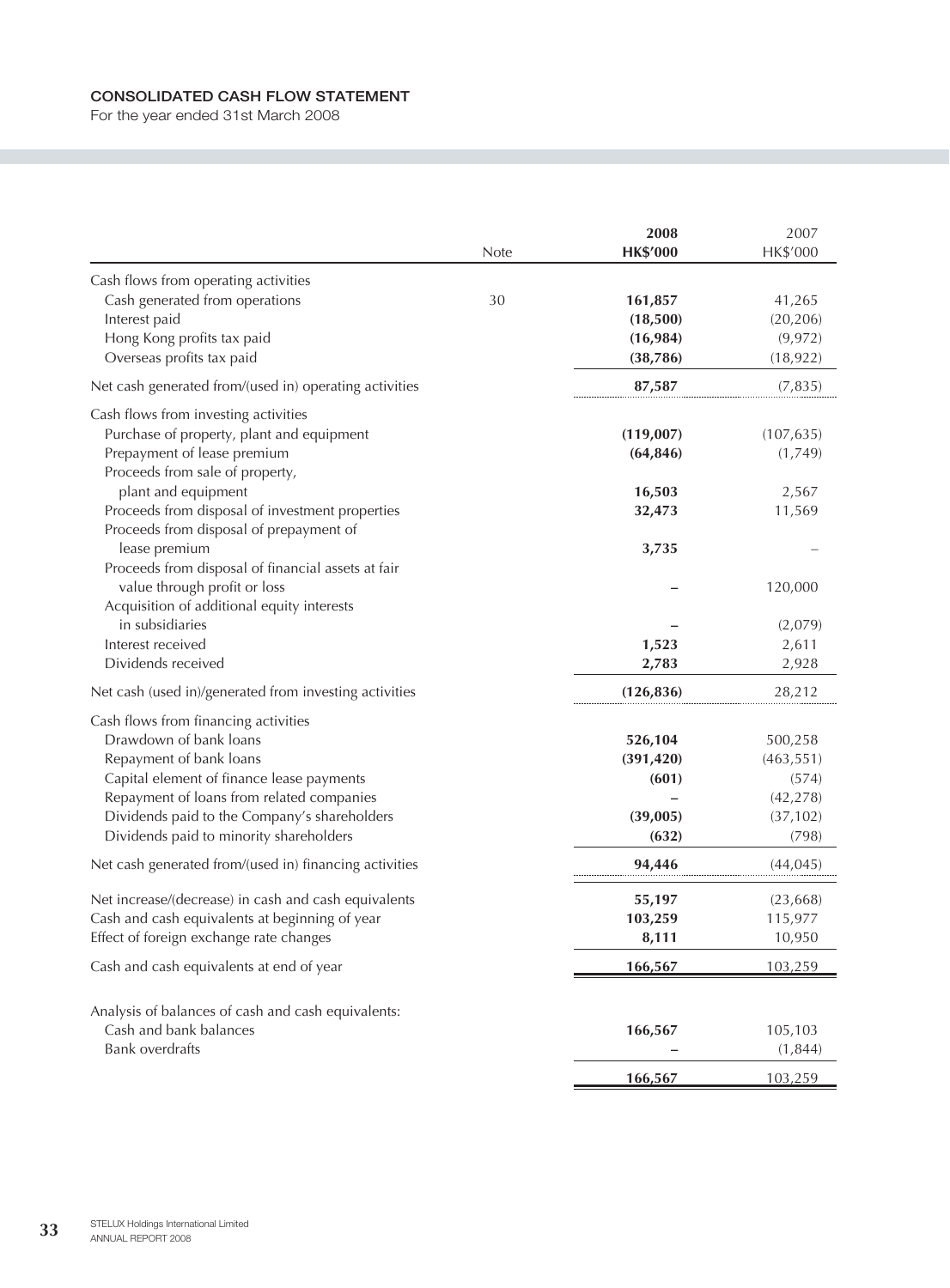## **1 GENERAL INFORMATION**

The principal activity of the Company is investment holding. The activities of its principal subsidiaries are shown in Note 33 to financial statements.

The Company is a limited liability company incorporated in Bermuda. The address of its registered office is Canon's Court, 22 Victoria Street, Hamilton, HM12, Bermuda.

The Company has its primary listing on The Stock Exchange of Hong Kong Limited.

The consolidated financial statements are presented in Hong Kong Dollars, unless otherwise stated. These financial statements have been approved by the Board of Directors on 22nd July 2008.

## **2 SUMMARY OF SIGNIFICANT ACCOUNTING POLICIES**

The principal accounting policies applied in the preparation of these consolidated financial statements are set out below. These policies have been consistently applied to all the years presented, unless otherwise stated.

#### **(a) Basis of preparation**

The consolidated financial statements of the Group have been prepared in accordance with Hong Kong Financial Reporting Standards ("HKFRS"). The consolidated financial statements have been prepared under the historical cost convention, as modified by the revaluation of available-for-sale financial assets and investment property.

The preparation of financial statements in conformity with HKFRS requires the use of certain critical accounting estimates. It also requires management to exercise its judgement in the process of applying the Group's accounting policies. The areas involving a higher degree of judgement or complexity, or areas where assumptions and estimates are significant to the consolidated financial statements, are disclosed in Note 4.

#### Adoption of standards, amendments to standards and interpretations

In 2008, the Group adopted the following standards, amendments to standards and interpretations of HKFRS issued by the Hong Kong Institute of Certified Public Accountants, which have become effective for accounting periods beginning on or after 1st April 2007 and are relevant to its operations:

- HK(IFRIC)-Int 8, 'Scope of HKFRS 2', requires consideration of transactions involving the issuance of equity instruments, where the identifiable consideration received is less than the fair value of the equity instruments issued to establish whether or not they fall within the scope of HKFRS 2. The adoption of this interpretation did not have material impact on the Group's financial statements.
- HK(IFRIC)-Int 10, 'Interim Financial Reporting and Impairment', prohibits the impairment losses recognised in an interim period on goodwill, investments in equity instruments and investments in financial assets carried at cost to be reversed at a subsequent balance sheet date. The application of the interpretation did not have a significant impact on the Group's financial statements.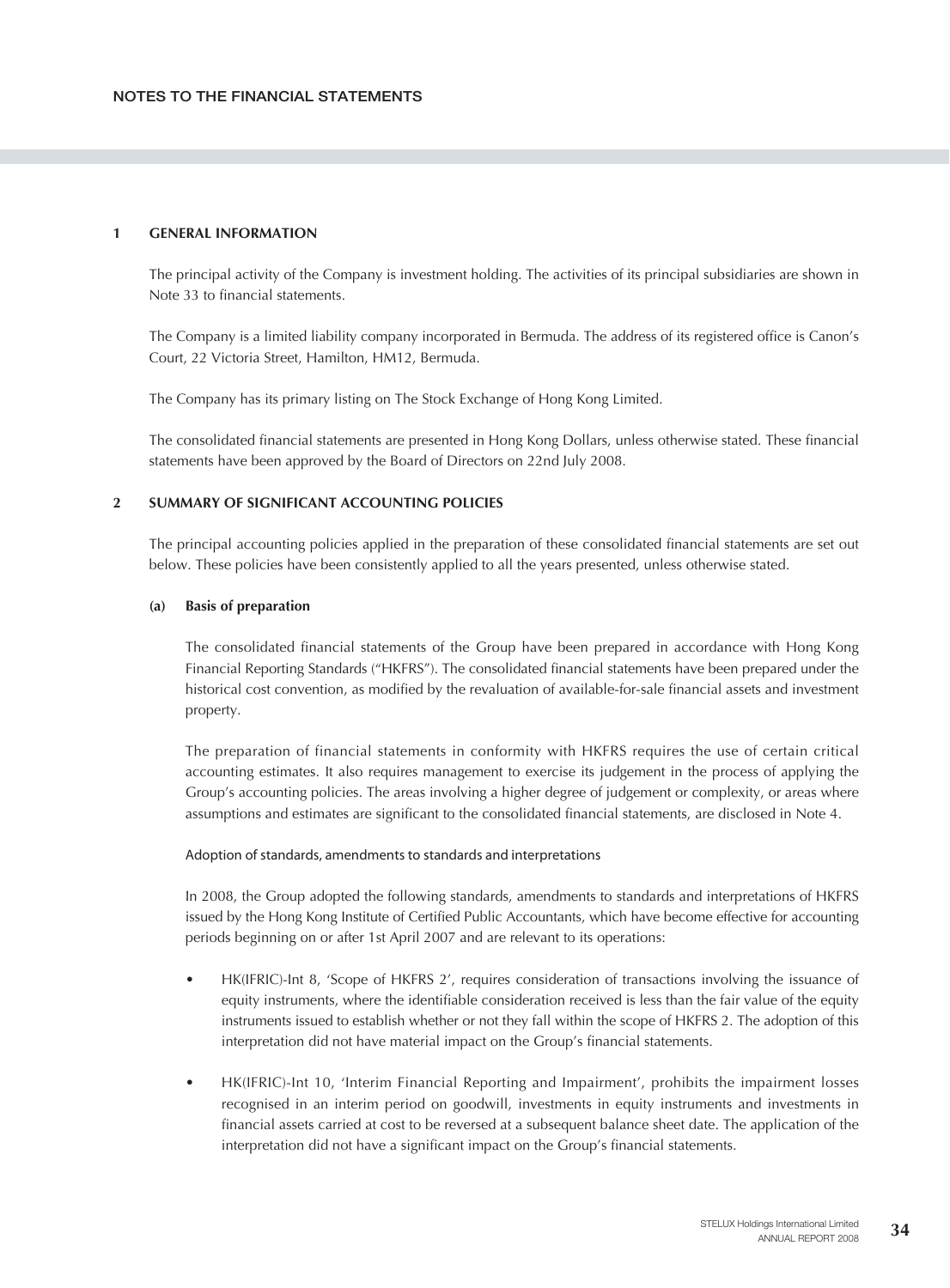#### **(a) Basis of preparation** (Continued)

Adoption of standards, amendments to standards and interpretations (Continued)

• HKFRS 7, 'Financial Instruments: Disclosures', and the complementary Amendment to HKAS 1, 'Presentation of Financial Statements-Capital Disclosures', introduces new disclosures relating to financial instruments and capital management. The adoption of the new standard and amendment to standard did not have any significant impact on the classification and valuation of the Group's financial statements.

# Standards, interpretations and amendments to standards that are not yet effective and have not been early adopted by the Group

- HKAS 1 (Revised), 'Presentation of Financial Statements', requires all owner changes in equity to be presented in a statement of changes in equity. All comprehensive income is presented in one statement of comprehensive income or in two statements (a separate income statement and a statement of comprehensive income). It requires presenting a statement of financial position as at the beginning of the earliest comparative period in a complete set of financial statements when there are retrospective adjustments or reclassification adjustments. However, it does not change the recognition, measurement or disclosure of specific transactions and other events required by other HKFRSs. The Group will apply HKAS 1 (Revised) from 1st April 2009.
- HKAS 23 (Revised), 'Borrowing Costs', requires an entity to capitalise borrowing costs directly attributable to the acquisition, construction or production of a qualifying asset (one that takes a substantial period of time to get ready for use or sale) as part of the cost of that asset. The option of immediately expensing those borrowing costs will be removed. The Group will apply HKAS 23 (Revised) from 1st April 2009 but is currently not applicable to the Group as there are no qualifying assets.
- HKFRS 8, 'Operating Segments', replaces HKAS 14 and aligns segment reporting with the requirements of the US standard SFAS 131, 'Disclosures about segments of an enterprise and related information'. The new standard requires a 'management approach', under which segment information is presented on the same basis as that used for internal reporting purposes. The Group will apply HKFRS 8 from 1st April 2009. The expected impact is still being assessed in detail by management, but it appears likely that the number of reportable segments, as well as the manner in which the segments are reported, will change in a manner that is consistent with the internal reporting provided to the chief operating decision-maker.
- HKFRS 2 Amendment, 'Share-based Payment Vesting Conditions and Cancellations', clarifies the definition of "vesting conditions" and specifies the accounting treatment of "cancellations" by the counterparty to a share-based payment arrangement. Vesting conditions are service conditions (which require a counterparty to complete a specified period of service) and performance conditions (which require a specified period of service and specified performance targets to be met) only. All "nonvesting conditions" and vesting conditions that are market conditions shall be taken into account when estimating the fair value of the equity instruments granted. All cancellations are accounted for as an acceleration of vesting and the amount that would otherwise have been recognised over the remainder of the vesting period is recognised immediately. The Group will apply HKFRS 2 Amendment from 1st April 2009, but it is not expected to have any impact on the Group's accounts.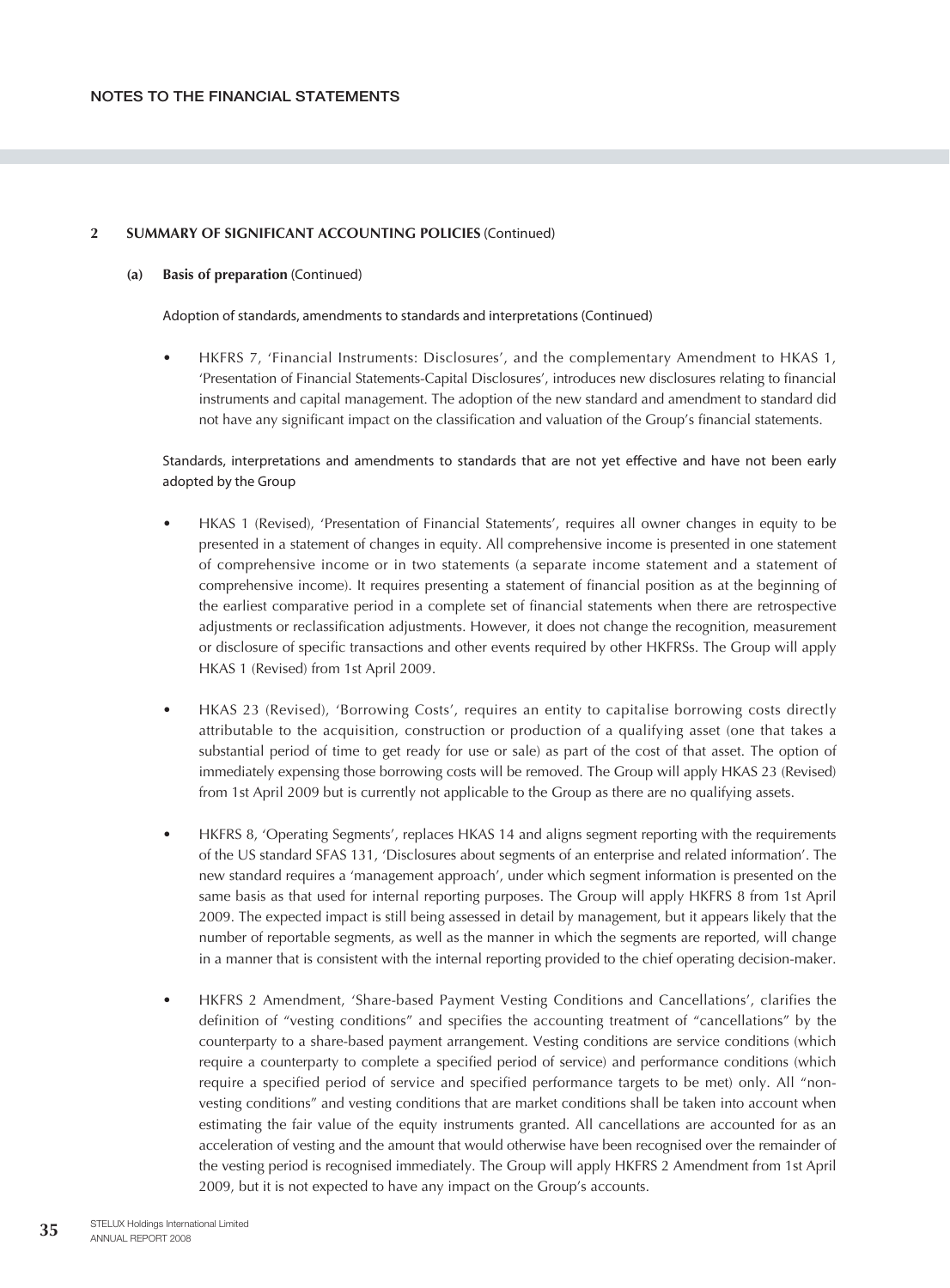## **(a) Basis of preparation** (Continued)

Standards, interpretations and amendments to standards that are not yet effective and have not been early adopted by the Group (Continued)

- HKAS 27 (Revised), 'Consolidated and Separate Financial Statements', requires non-controlling interests (i.e. minority interests) to be presented in the consolidated statement of financial position within equity, separately from the equity of the owners of the parent. Total comprehensive income must be attributed to the owners of the parent and to the non-controlling interests even if this results in the non-controlling interests having a deficit balance. Changes in a parent's ownership interest in a subsidiary that do not result in the loss of control are accounted for within equity. When control of a subsidiary is lost, the assets and liabilities and related equity components of the former subsidiary are derecognised. Any gain or loss is recognised in profit or loss. Any investment retained in the former subsidiary is measured at its fair value at the date when control is lost. The Group will apply HKAS 27 (Revised) from 1st April 2010.
- HKFRS 3 (Revised), 'Business Combination', may bring more transactions into acquisition accounting as combinations by contract alone and combinations of mutual entities are brought into the scope of the standard and the definition of a business has been amended slightly. It now states that the elements are 'capable of being conducted' rather than 'are conducted and managed'. It requires considerations (including contingent consideration), each identifiable asset and liability to be measured at its acquisition-date fair value, except leases and insurance contracts, reacquired right, indemnification assets as well as some assets and liabilities required to be measured in accordance with other HKFRSs. They are income taxes, employee benefits, share-based payment and non current assets held for sale and discontinued operations. Any non-controlling interest in an acquiree is measured either at fair value or at the non-controlling interest's proportionate share of the acquiree's net identifiable assets. The Group will apply HKFRS 3 (Revised) from 1st April 2010.
- HK(IFRIC)-Int 12, 'Service concession arrangements', applies to companies that participate in service concession arrangements and provides guidance on the accounting by operators in public-to-private service concession arrangements. Management does not expect the interpretation to be relevant to the Group.
- HK(IFRIC)-Int 13, 'Customer loyalty programmes', clarifies that where goods or services are sold together with a customer loyalty incentive (for example, loyalty points or free products), the arrangement is a multiple-element arrangement and the consideration receivable from the customer is allocated between the components of the arrangement using fair values. The Group will apply HK(IFRIC)-Int 13 from 1st April 2009 but it is not expected to have significant impact on the Group's accounts.
- HK(IFRIC)-Int 14, 'HKAS 19 The limit on a defined benefit asset, minimum funding requirements and their interaction', provides guidance on assessing the limit in HKAS 19 on the amount of the surplus that can be recognised as an asset. It also explains how the pension asset or liability may be affected by a statutory or contractual minimum funding requirement. The Group will apply HK(IFRIC)-Int 14 from 1st April 2008, but it is not expected to have any impact on the Group's accounts.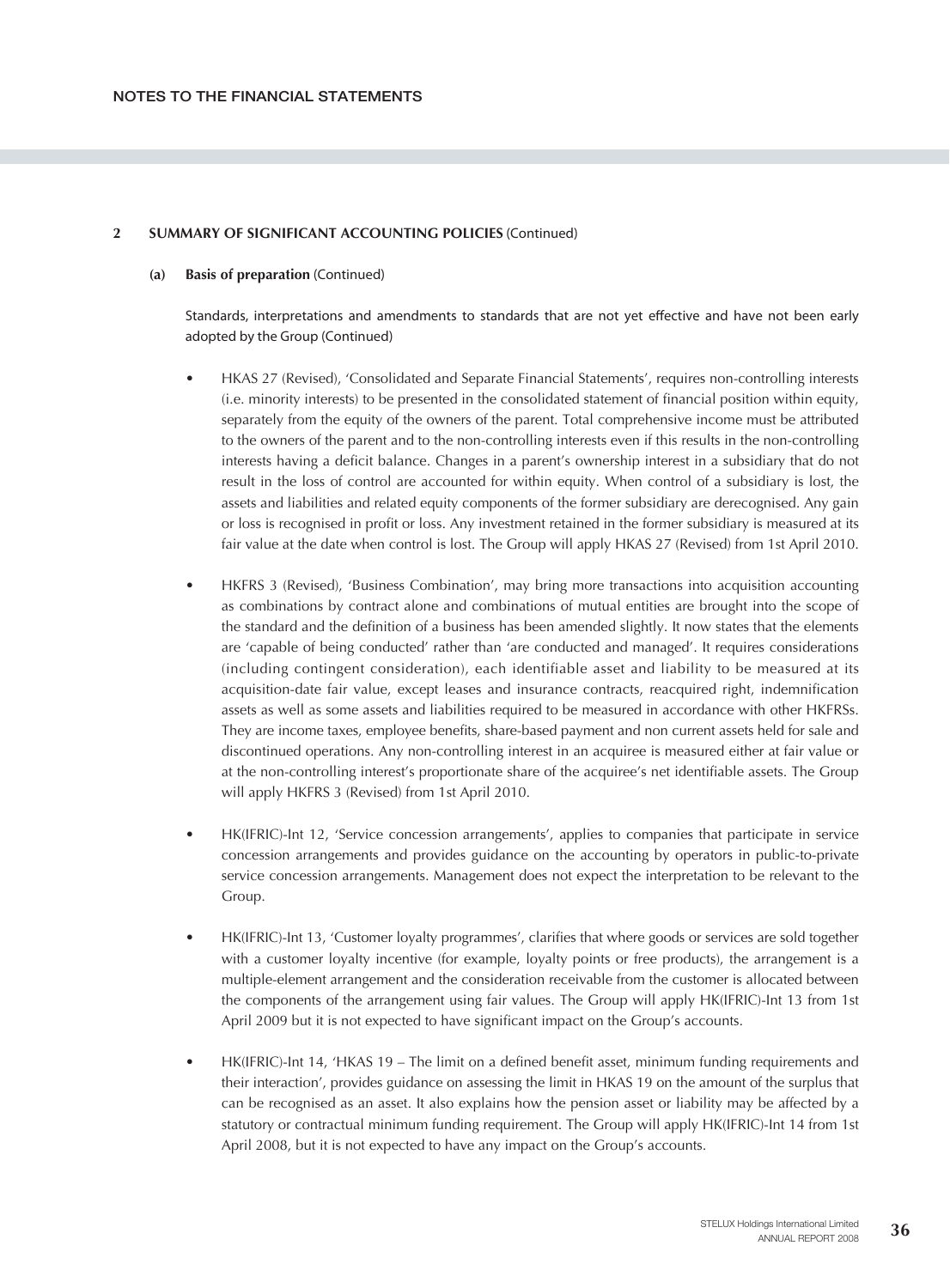#### **(b) Consolidation**

(i) Subsidiaries

Subsidiaries are all entities over which the Group has the power to govern the financial and operating policies generally accompanying a shareholding of more than one half of the voting rights. The existence and effect of potential voting rights that are currently exercisable or convertible are considered when assessing whether the Group controls another entity.

Subsidiaries are fully consolidated from the date on which control is transferred to the Group. They are de-consolidated from the date that control ceases.

The purchase method of accounting is used to account for the acquisition of subsidiaries by the Group. The cost of an acquisition is measured as the fair value of the assets given, equity instruments issued and liabilities incurred or assumed at the date of exchange, plus costs directly attributable to the acquisition. Identifiable assets acquired and liabilities and contingent liabilities assumed in a business combination are measured initially at their fair values at the acquisition date, irrespective of the extent of any minority interest. The excess of the cost of acquisition over the fair value of the Group's share of the identifiable net assets acquired is recorded as goodwill. If the cost of acquisition is less than the fair value of the net assets of the subsidiary acquired, the difference is recognised directly in the income statement (see Note  $2(g)$ ).

Inter-company transactions, balances and unrealised gains on transactions between group companies are eliminated. Unrealised losses are also eliminated but considered as an impairment indicator of an impairment of the asset transferred. Accounting policies of subsidiaries have been changed where necessary to ensure consistency with the policies adopted by the Group.

In the Company's balance sheet, the investments in subsidiaries are stated at cost less accumulated impairment losses, if any. The results of subsidiaries are accounted by the Company on the basis of dividend received and receivable.

#### (ii) Transactions with minority interests

The Group applies a policy of treating transactions with minority interests as transactions with parties external to the Group. Disposals to minority interests result in gains and losses for the Group that are recorded in the income statement. Purchases from minority interests result in goodwill, being the difference between any consideration paid and the relevant share of the carrying value of net assets of the subsidiary acquired.

#### **(c) Segment reporting**

A business segment is a group of assets and operations engaged in providing products or services that are subject to risks and returns that are different from those of other business segments. A geographical segment is engaged in providing products or services within a particular economic environment that are subject to risks and returns that are different from those of segments operating in other economic environments.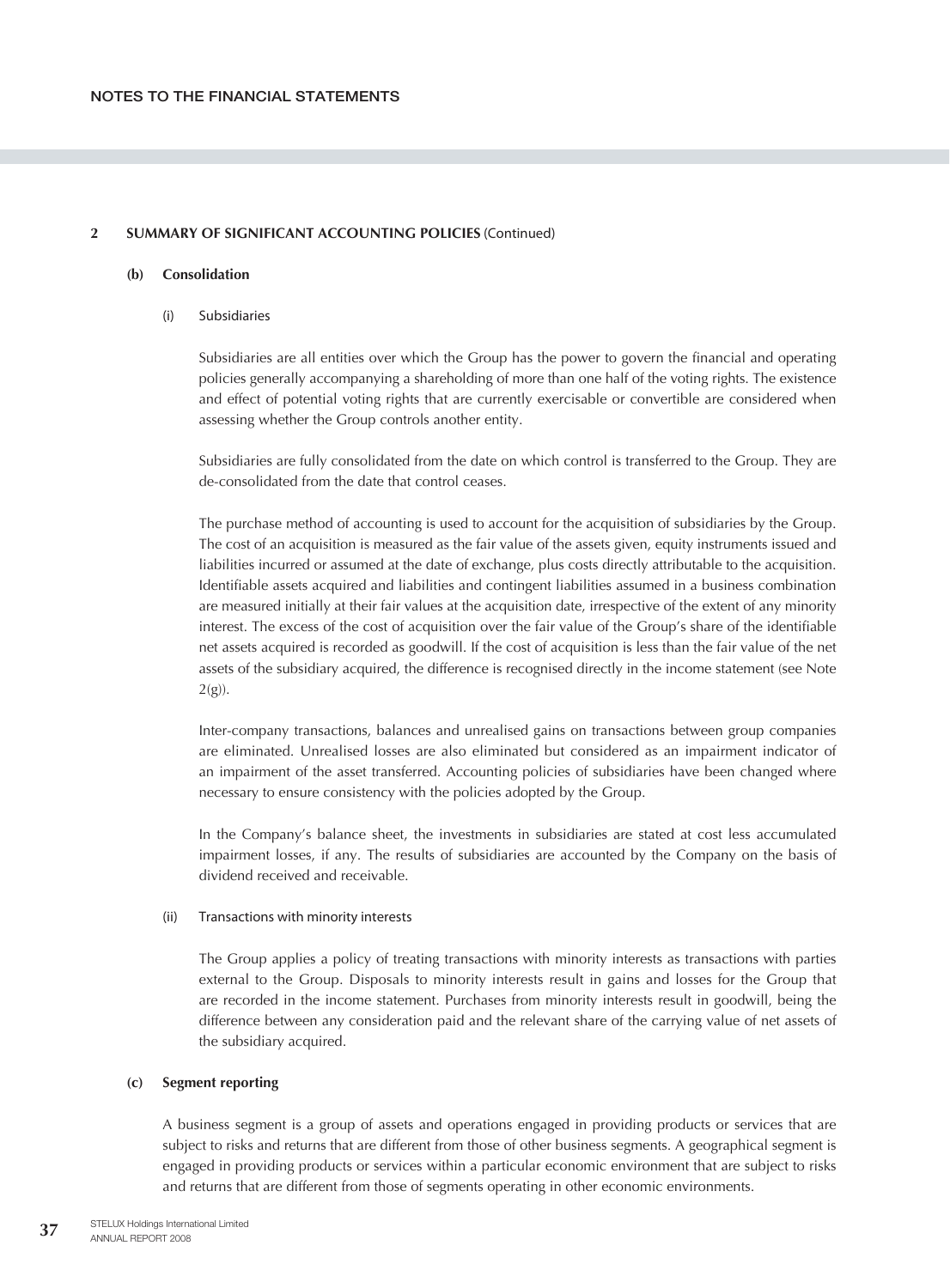#### **(d) Foreign currency translation**

#### (i) Functional and presentation currency

Items included in the financial statements of each of the Group's entities are measured using the currency of the primary economic environment in which the entity operates (the "functional currency"). The consolidated financial statements are presented in Hong Kong Dollars, which is the Company's functional and presentation currency.

# (ii) Transactions and balances

Foreign currency transactions are translated into the functional currency using the exchange rates prevailing at the dates of the transactions. Foreign exchange gains and losses resulting from the settlement of such transactions and from the translation at year-end exchange rates of monetary assets and liabilities denominated in foreign currencies are recognised in the income statement, except when deferred in equity as qualifying cash flow hedges or qualifying net investment hedges.

Translation difference on non-monetary financial assets, such as equities classified as available-for-sale financial assets, are included in the fair value reserve in equity.

#### (iii) Group companies

The results and financial position of all the Group entities (none of which has the currency of a hyperinflationary economy) that have a functional currency different from the presentation currency are translated into the presentation currency as follows:

- assets and liabilities for each balance sheet presented are translated at the closing rate at the date of that balance sheet;
- income and expenses for each income statement are translated at average exchange rates (unless this average is not a reasonable approximation of the cumulative effect of the rates prevailing on the transaction dates, in which case income and expenses are translated at the dates of the transactions); and
- all resulting exchange differences are recognised as a separate component of equity.

On consolidation, exchange differences arising from the translation of the net investment in foreign operations, and of borrowings and other currency instruments designated as hedges of such investments, are taken to shareholders' equity. When a foreign operation is partially disposed of or sold, such exchange differences that were recorded in equity are recognised in the income statement as part of the gain or loss on sale.

Goodwill and fair value adjustments arising on the acquisition of a foreign entity are treated as assets and liabilities of the foreign entity and translated at the closing rate.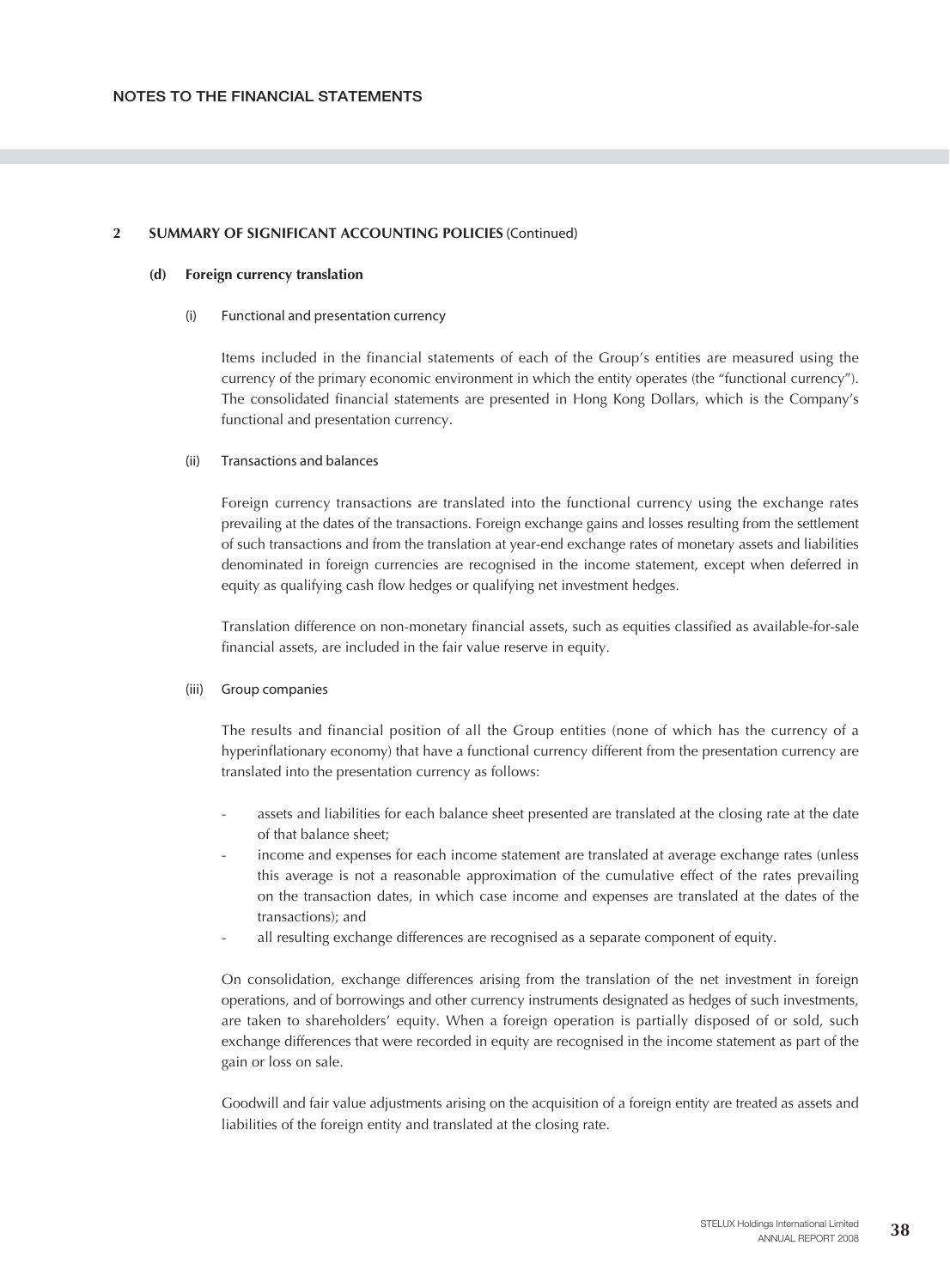## **(e) Property, plant and equipment**

Property, plant and equipment are stated at historical cost less accumulated depreciation and accumulated impairment losses.

Subsequent costs are included in the asset's carrying amount or recognised as a separate asset, as appropriate, only when it is probable that future economic benefits associated with the item will flow to the Group and the cost of the item can be measured reliably. All other repairs and maintenance are expensed in the income statement during the financial year in which they are incurred.

Depreciation of property, plant and equipment is calculated using the straight-line method to allocate their cost to their residual values over their estimated useful lives, as follows:

| <b>Buildings</b>       | Lesser of the unexpired lease term or 20 to 50 years |
|------------------------|------------------------------------------------------|
| Equipment              | 3 to 10 years                                        |
| Furniture and fixtures | 3 to 15 years                                        |
| Motor vehicles         | 4 to 5 years                                         |

No depreciation is provided on freehold land.

The assets' residual values and useful lives are reviewed, and adjusted if appropriate, at each balance sheet date.

An asset's carrying amount is written down immediately to its recoverable amount if the asset's carrying amount is greater than its estimated recoverable amount.

Gains and losses on disposals are determined by comparing proceeds with carrying amount and are included in the income statement.

#### **(f) Investment properties**

Investment properties are held for long-term rental yields and are not occupied by the Group. Investment properties are carried at fair value, representing open market value determined annually by independent qualified valuers. Changes in fair values are recorded in the income statement.

Land held under operating leases are classified and accounted for as investment property when the rest of the definition of investment property is met. The operating lease is accounted for as if it were a finance lease.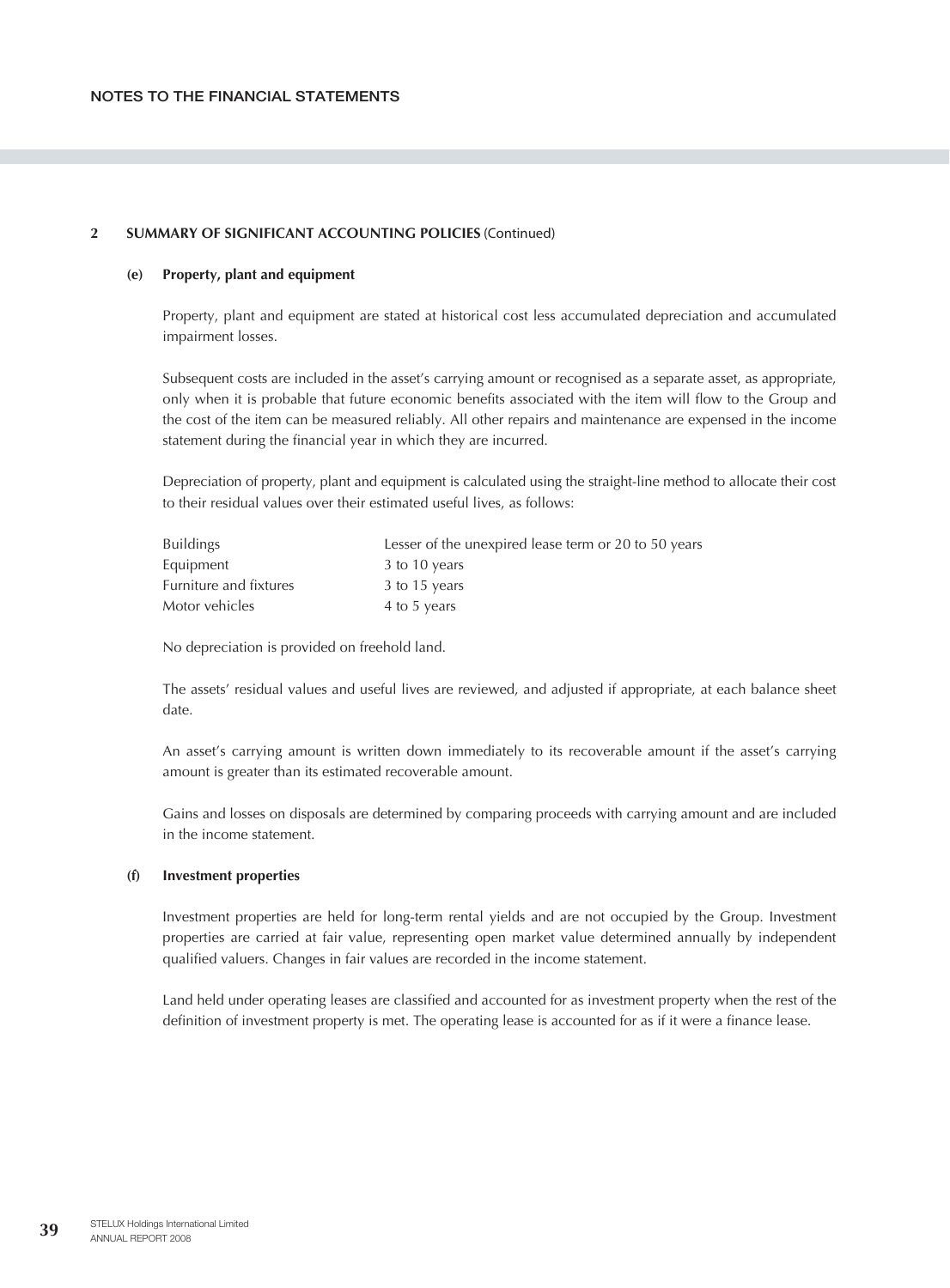#### **(g) Intangible assets**

(i) Goodwill

Goodwill represents the excess of the cost of an acquisition over the fair value of the Group's share of the net identifiable assets of the acquired subsidiary at the date of acquisition. Goodwill on acquisitions of subsidiaries is included in intangible assets. Goodwill is tested for impairment and carried at cost less accumulated impairment losses. Impairment losses on goodwill are not reversed. Gains and losses on the disposal of an entity include the carrying amount of goodwill relating to the entity sold.

Goodwill is allocated to cash-generating units for the purpose of impairment testing. The allocation is made to these cash-generating units or group of cash-generating units that are expected to benefit from the business combination in which the goodwill arose. The Group allocates goodwill to each business segment in each country in which it operates.

#### (ii) Trademarks

Trademarks are reassessed as having an infinite useful life in the previous financial years and the carrying amount brought forward are not amortised but tested annually for impairment. Trademarks are carried at cost less accumulated amortisation and accumulated impairment losses.

#### (h) Impairment of investments in subsidiaries and non-financial assets

Assets that have an indefinite useful life are not subject to amortisation and are tested annually for impairment. An impairment loss is recognised for the amount by which the asset's carrying amount exceeds its recoverable amount. The recoverable amount is the higher of an asset's fair value less costs to sell and value in use. For the purposes of assessing impairment, assets are grouped at the lowest levels for which there are separately identifiable cash flows (cash-generating units). Non-financial assets other than goodwill that suffered an impairment are reviewed for possible reversal of the impairment at each reporting date.

## **(i) Financial assets**

The Group classifies its financial assets in the following categories: financial assets at fair value through profit or loss, loans and receivables and available-for-sale financial assets. The classification depends on the purpose for which the investments were acquired. Management determines the classification of its investments at initial recognition.

#### (i) Financial assets at fair value through profit or loss

Financial assets at fair value through profit or loss are financial assets held for trading. A financial asset is classified in this category if acquired principally for the purpose of selling in the short term. Assets in this category are classified as current assets.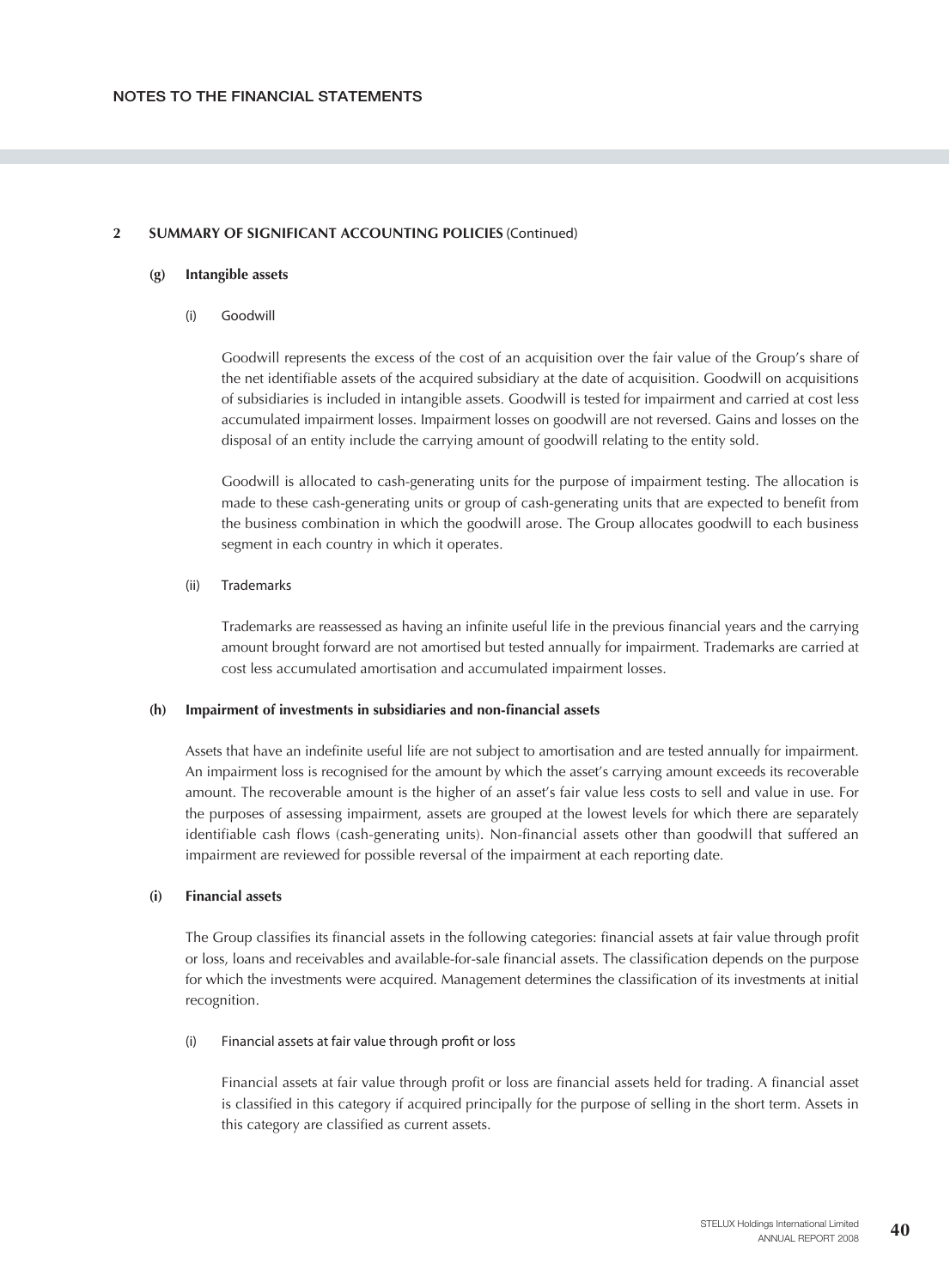#### **(i) Financial assets** (Continued)

#### (ii) Loans and receivables

Loans and receivables are non-derivative financial assets with fixed or determinable payments that are not quoted in an active market. They are included in current assets, except for maturities greater than 12 months after the balance sheet date. These are classified as non-current assets. Loans and receivables are classified as debtors and prepayments in the balance sheet.

## (iii) Available-for-sale financial assets

Available-for-sale financial assets are non-derivatives that are either designated in this category or not classified in any of the other categories. They are included in non-current assets unless management intends to dispose of the investment within 12 months of the balance sheet date.

Regular purchases and sales of financial assets are recognised on trade date-the date on which the Group commits to purchase or sell the asset. Investments are initially recognised at fair value plus transaction costs for all financial assets not carried at fair value through profit or loss. Financial assets carried at fair value through profit or loss are initially recognised at fair value and transaction costs are expensed in the income statement. Financial assets are derecognised when the rights to receive cash flows from the investments have expired or have been transferred and the Group has transferred substantially all risks and rewards of ownership. Availablefor-sale financial assets and financial assets at fair value through profit or loss are subsequently carried at fair value. Loans and receivables and held-to-maturity investments are carried at amortised cost using the effective interest method.

Gains and losses arising from changes in the fair value of the financial assets at fair value through profit or loss category are presented in the income statement in the year in which they arise. Dividend income from financial assets at fair value through profit or loss is recognised in the income statement when the Group's right to receive payments is established.

Changes in the fair value of monetary securities denominated in a foreign currency and classified as availablefor-sale are analysed between translation differences resulting from changes in amortised cost of the security and other changes in the carrying amount of the security. The translation differences on monetary securities are recognised in the income statement; translation differences on non-monetary securities are recognised in equity. Changes in the fair value of monetary and non-monetary securities classified as available-for-sale are recognised in equity.

When securities classified as available-for-sale are sold or impaired, the accumulated fair value adjustments recognised in equity are included in the income statement. Interest on available-for-sale securities calculated using the effective interest method is recognised in the income statement. Dividends on available-for-sale equity instruments are recognised in the income statement when the Group's right to receive payments is established.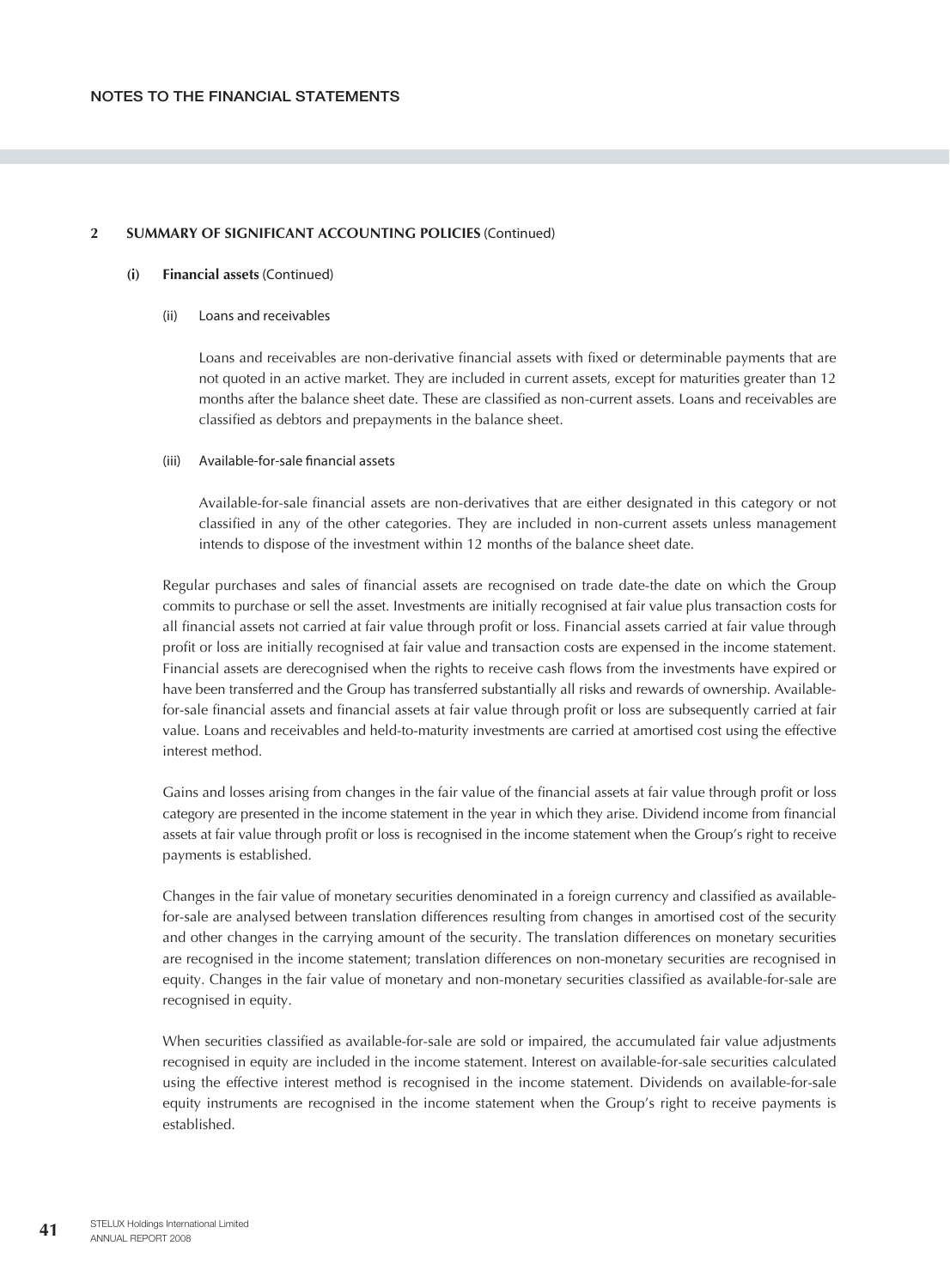## **(i) Financial assets** (Continued)

The fair values of quoted investments are based on current bid prices. If the market for a financial asset is not active (and for unlisted securities), the Group establishes fair value by using valuation techniques. These include the use of recent arm's length transactions, reference to other instruments that are substantially the same, discounted cash flow analysis, and option pricing models, making maximum use of market inputs and relying as little's possible on equity-specific inputs.

The Group assesses at each balance sheet date whether there is objective evidence that a financial asset or a group of financial assets is impaired. In the case of equity securities classified as available-for-sale, a significant or prolonged decline in the fair value of the security below its cost is considered as an indicator that the securities are impaired. If any such evidence exists for available-for-sale financial assets, the cumulative lossmeasured as the difference between the acquisition cost and the current fair value, less any impairment loss on that financial asset previously recognised in the income statement-is removed from equity and recognised in the income statement. Impairment losses recognised in the income statement on equity instruments are not reversed through the income statement. Impairment testing of debtors and prepayments is described in Note  $2(k)$  to the financial statements.

#### **(j) Stocks**

Stocks are stated at the lower of cost and net realisable value. Cost includes the cost of direct labour, materials and appropriate proportion of production overhead expenditure, and is calculated on the weighted average basis. Net realisable value is the anticipated sales proceeds less selling expenses.

#### **(k) Debtors**

Debtors are recognised initially at fair value and subsequently measured at amortised cost using the effective interest method, less provision for impairment. A provision for impairment of debtors is established when there is objective evidence that the Group will not be able to collect all amounts due according to the original terms of the receivables. Significant financial difficulties of the debtor, probability that the debtor will enter bankruptcy or financial reorganisation, and default or delinquency in payments are considered indicators that the trade receivable is impaired. The amount of the provision is the difference between the asset's carrying amount and the present value of estimated future cash flows, discounted at the original effective interest rate. The carrying amount of the assets is reduced through the use of an allowance account, and the amount of the loss is recognised in the income statement. When a trade receivable is uncollectible, it is written off against the allowance account for debtors. Subsequent recoveries of amounts previously written off are credited in the income statement.

#### **(l) Cash and cash equivalents**

Cash and cash equivalents include cash in hand, deposits held at call with banks, other short-term highly liquid investments with original maturities of three months or less, and bank overdrafts. Bank overdrafts are shown within borrowings in current liabilities on the balance sheet.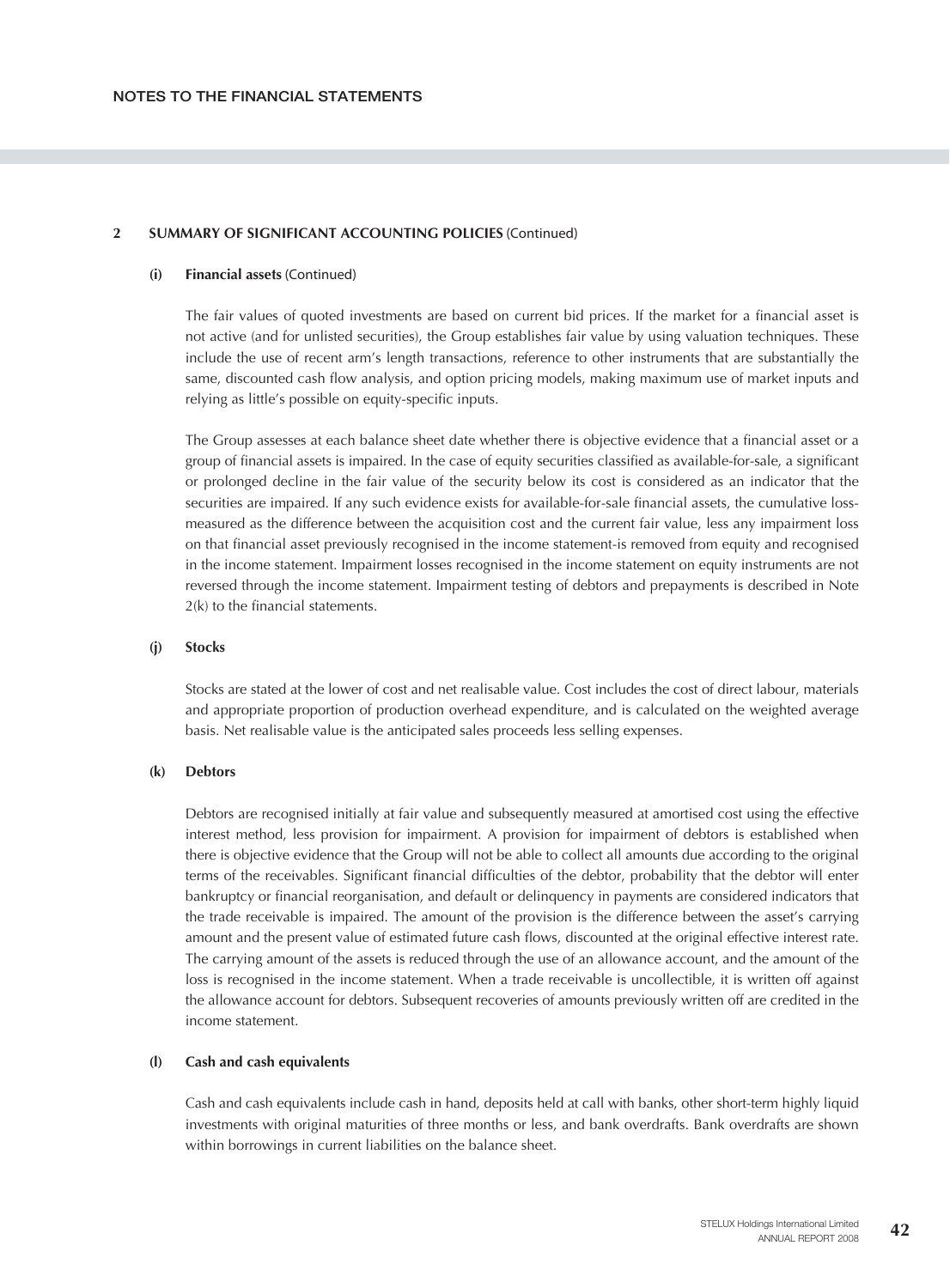#### **(m) Share capital**

Ordinary shares are classified as equity. Incremental costs directly attributable to the issue of new shares or options are shown in equity as a deduction, net of tax, from the proceeds.

#### **(n) Creditors**

Creditors are recognised initially at fair value and subsequently measured at amortised cost using the effective interest method.

#### **(o) Borrowings**

Borrowings are recognised initially at fair value, net of transaction costs incurred. Borrowings are subsequently stated at amortised cost; any difference between the proceeds (net of transaction costs) and the redemption value is recognised in the income statement over the period of the borrowings using the effective interest method.

Borrowings are classified as current liabilities unless the Group has an unconditional right to defer settlement of the liability for at least 12 months after the balance sheet date.

#### **(p) Current and deferred income tax**

The current income tax charge is calculated on the basis of the tax laws enacted or substantially enacted at the balance sheet date in the countries where the Company and its subsidiaries operate and generate taxable income. Management periodically evaluates positions taken in tax returns with respect to situations in which applicable tax regulation is subject to interpretation and establishes provisions where appropriate on the basis of amounts expected to be paid to the tax authorities.

Deferred income tax is provided in full, using the liability method, on temporary differences arising between the tax bases of assets and liabilities and their carrying amounts in the consolidated financial statements. Deferred income tax is determined using tax rates that have been enacted or substantially enacted by the balance sheet date and are expected to apply when the related deferred income tax asset is realised or the deferred income tax liability is settled.

Deferred income tax assets are recognised to the extent that it is probable that future taxable profit will be available against which the temporary differences can be utilised.

Deferred income tax is provided on temporary differences arising on investments in subsidiaries, except where the timing of the reversal of the temporary difference is controlled by the Group and it is probable that the temporary difference will not reverse in the foreseeable future.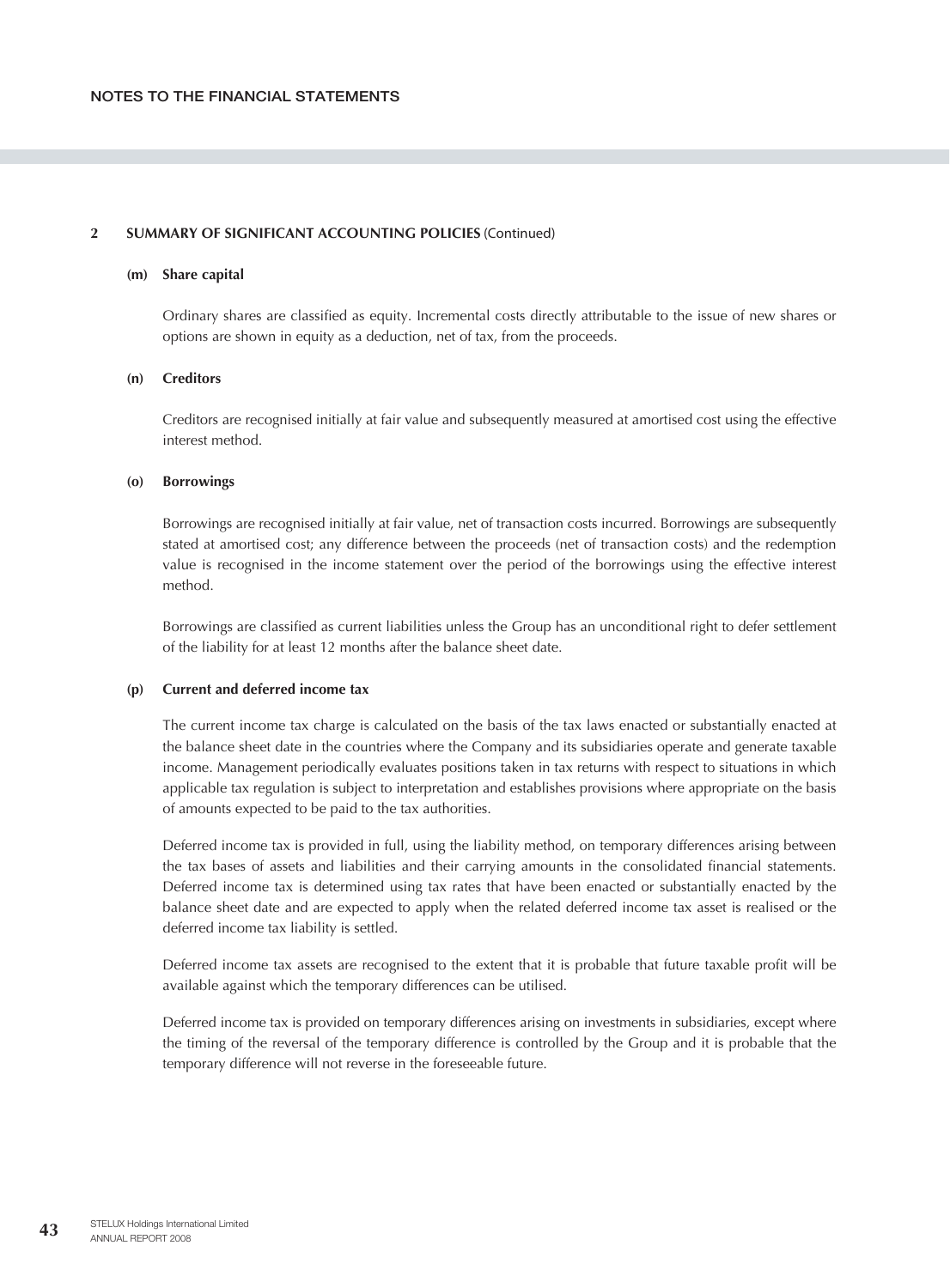#### (g) **Employee benefits**

#### (i) Employee leave entitlements

Employee entitlements to annual leave and long service leave are recognised when they accrue to employees. A provision is made for the estimated liability for annual leave and long service leave as a result of services rendered by employees up to the balance sheet date. Employee entitlements to sick leave and maternity leave are not recognised until the time of leave.

#### (ii) Pension obligations

The Group operates and participates in a number of defined contribution plans. The assets of the defined contribution plans are held separately from those of the Group in independently administered funds. The contributions are recognised as employee benefit expense when they are due and are reduced by contributions forfeited by those employees who leave the scheme prior to vesting fully in the contributions. Prepaid contributions are recognised as an asset to the extent that a cash refund or a reduction in the future payments is available. The Group has no legal or constructive obligations to pay further contributions if the fund does not hold sufficient assets to pay all employees benefit relating to employee service in the current and prior periods.

#### (iii) Profit-sharing and bonus plan

The Group recognises a liability and an expense for bonuses and profit-sharing, based on a formula that takes into consideration the profit attributable to equity holders of the Company after certain adjustments. The Group recognises a provision where contractually obliged or where there is a past practice that has created a constructive obligation.

#### **(r) Provisions**

Provisions are recognised when the Group has a present legal or constructive obligation as a result of past events, it is probable that an outflow of resources will be required to settle the obligation, and a reliable estimate of the amount can be made. When the Group expects a provision to be reimbursed, the reimbursement is recognised as a separate asset but only when the reimbursement is virtually certain.

Provisions are measured at the present value of the expenditures expected to be required to settle the obligation using a pre-tax rate that reflects current market assessments of the time value of money and the risks specific to the obligation. The increase in the provision due to passage of time is recognised as interest expense.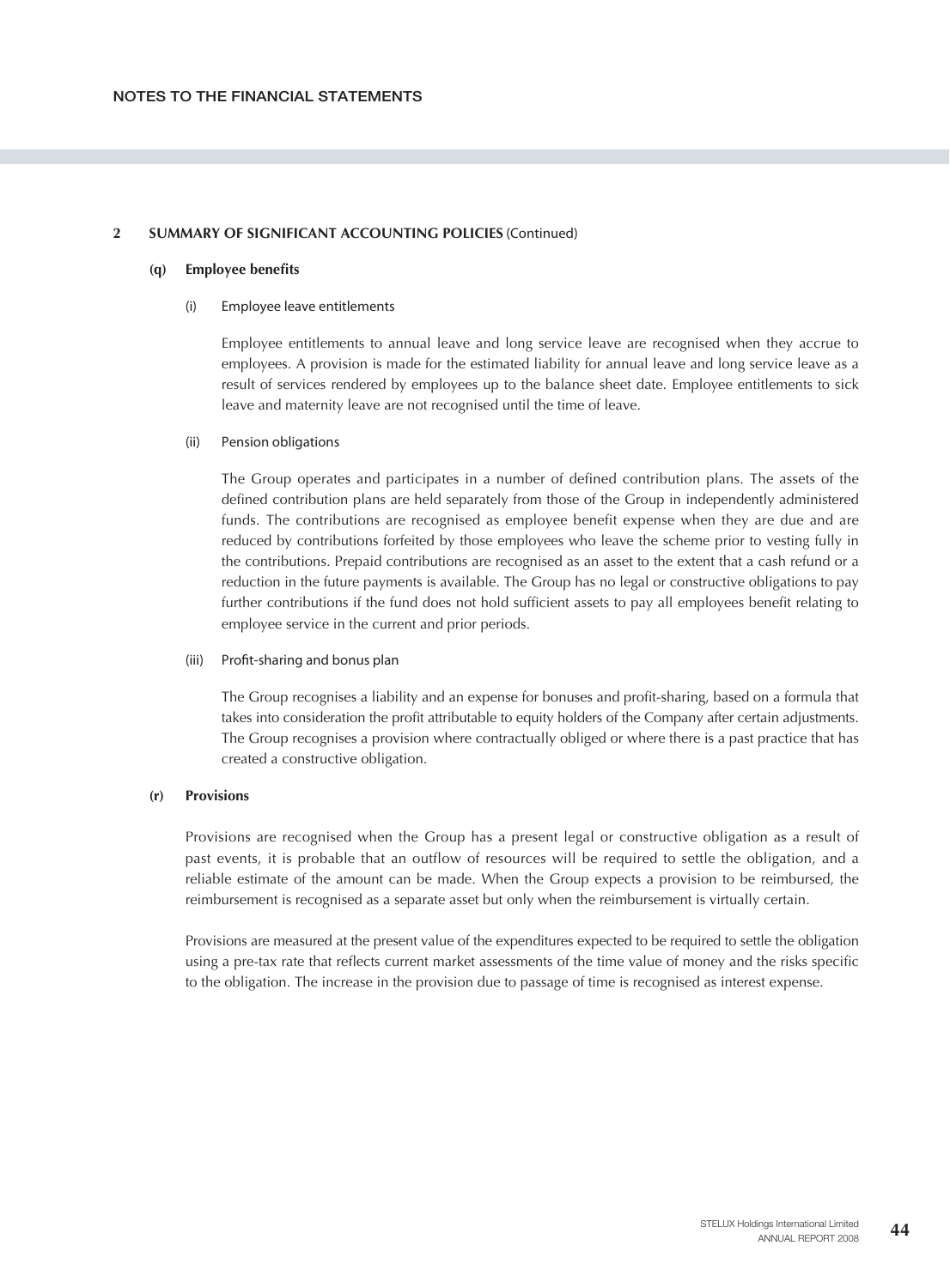### **(s) Recognition of revenue**

Revenue comprises the fair value of the consideration received or receivable for the sale of goods and services in the ordinary course of the Group's activities. Revenue is shown net of value-added tax, returns, rebates and discounts and after eliminating sales within the Group.

The Group recognises revenue when the amount of revenue can be reliably measured, it is probable that future economic benefits will flow to the entity and specific criteria have been met for each of the Group's activities as described below. The amount of revenue is not considered to be reliably measurable until all contingencies relating to the sale have been resolved. The Group bases its estimates on historical results, taking into consideration the type of customer, the type of transaction and the specifics of each arrangement.

#### (i) Sales of goods – wholesale and trading

Sales of goods are recognised when the Group has delivered products to the customer, the customer has accepted the products and collectibility of the related receivables is reasonably assured.

#### (ii) Sales of goods – retail

Sales of goods are recognised when a group entity sells a product to the customer. Retail sales are usually in cash or by credit card.

#### (iii) Building management fee income

Building management fee income is recognised when the services are rendered.

### (iv) Rental income

Rental income is recognised on a straight-line basis over the lease term.

#### (v) Interest income

Interest income is recognised on a time-proportion basis using the effective interest method. When a receivable is impaired, the Group reduces the carrying amount to its recoverable amount, being the estimated future cash flow discounted at the original effective interest rate of the instrument, and continues unwinding the discount as interest income. Interest income on impaired loans is recognised using the original effective interest rate.

### (vi) Dividend income

Dividend income is recognised when the right to receive payment is established.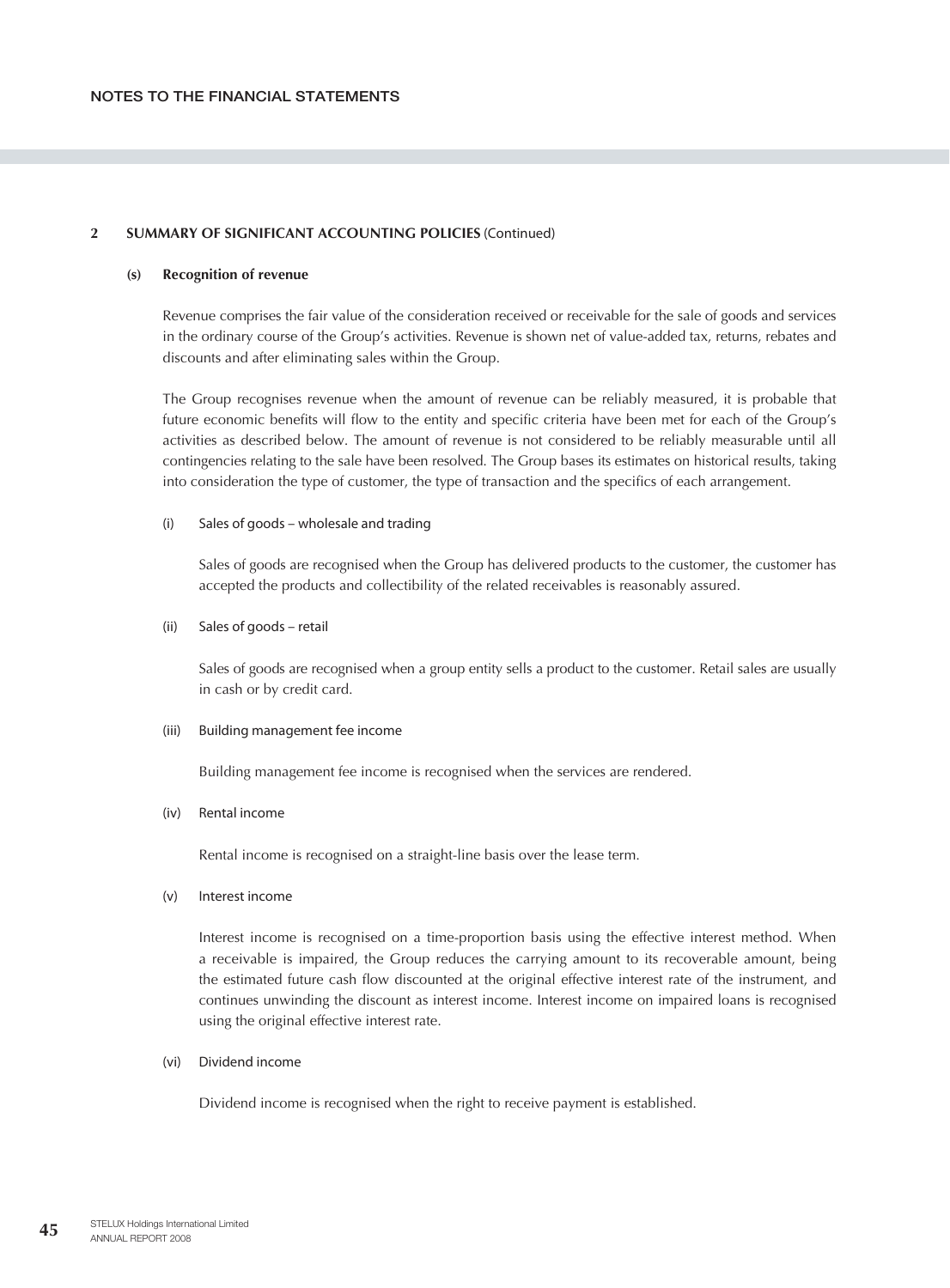#### **(t) Leases**

#### (i) Operating lease

Leases in which a significant portion of the risks and rewards of ownership are retained by the lessor are classified as operating leases. Payments made under operating leases (net of any incentives received from the lessor) are charged in the income statement on a straight-line basis over the period of the lease.

#### (ii) Finance lease

Leases of property, plant and equipment where the Group has substantially all the risks and rewards of ownership are classified as finance leases. Finance leases are capitalised at the lease's commencement at the lower of the fair value of the leased property and the present value of the minimum lease payments. Each lease payment is allocated between the liability and finance charges so as to achieve a constant rate on the finance balance outstanding. The corresponding rental obligations, net of finance charges, are included in current and non-current borrowings. The interest element of the finance cost is recognised in the income statement over the lease period so as to produce a constant periodic rate of interest on the remaining balance of the liability for each period.

#### **(u) Dividend distribution**

Dividend distribution to the Company's shareholders is recognised as a liability in the Group's financial statements in the year in which the dividends are approved by the Company's shareholders.

#### **(v) Financial guarantee**

A financial guarantee (a kind of insurance contract) is a contract that requires the issuer to make specified payments to reimburse the holder for a loss it incurs because a specified debtor fails to make payments when due in accordance with the original or modified terms of a debt instrument. The Group does not recognise liabilities for financial guarantees at inception, but perform a liability adequacy test at each reporting date by comparing its carrying amount of the net liability regarding the financial guarantee with its present legal or constructive obligation amount. If the carrying amount of the net liability is less than its present legal or constructive obligation amount, the entire difference is recognised in the income statement immediately.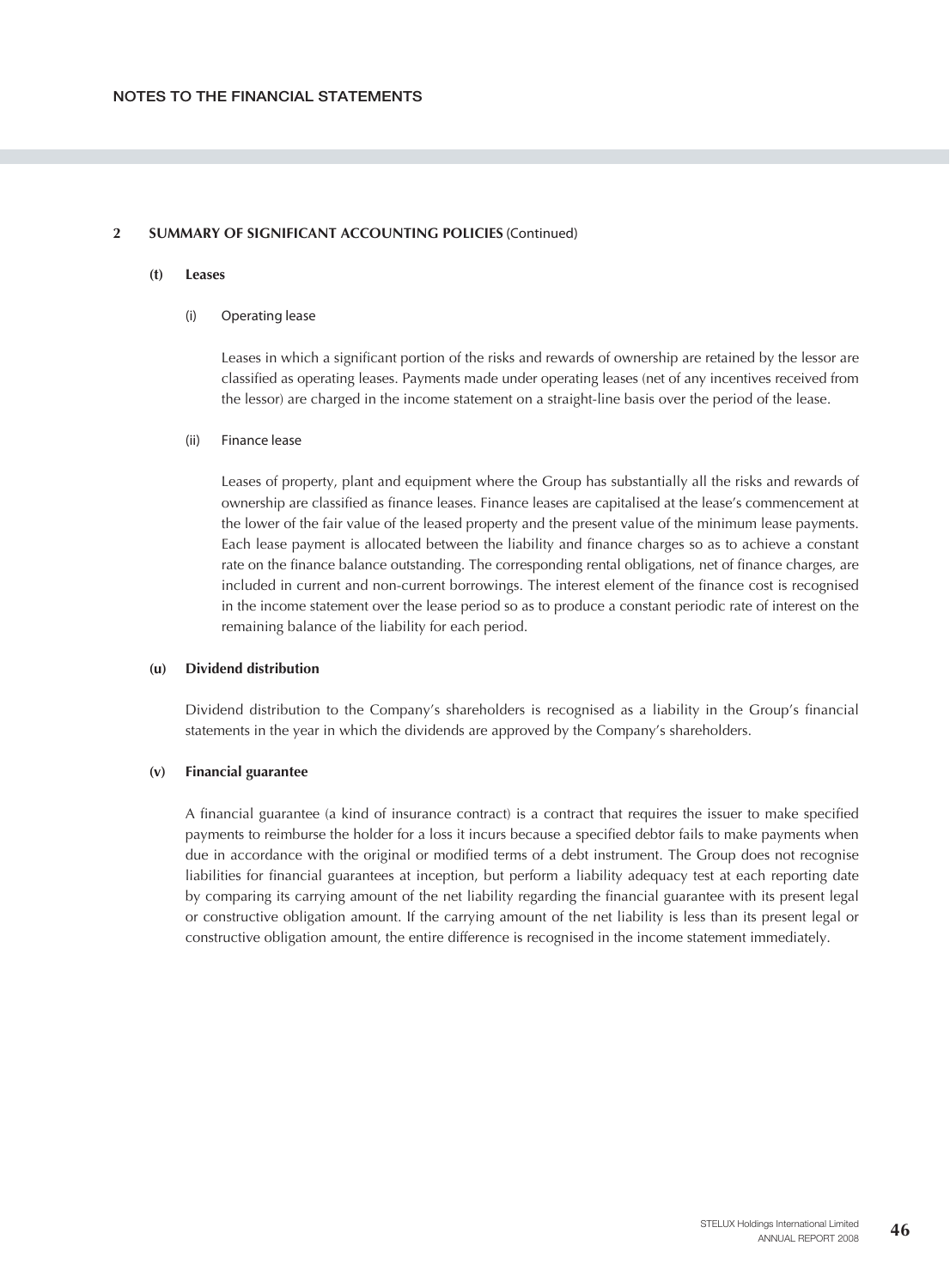#### **3 FINANCIAL RISK MANAGEMENT**

## **(a) Financial risk factors**

The Group's activities expose it to a variety of financial risks: foreign exchange risk, interest rate risk, credit risk and liquidity risk.

#### (i) Foreign exchange risk

The Group mainly operates in Hong Kong, China and a number of countries in South East Asia. Retail sales transactions are mostly denominated in the functional currencies of the group entities. The Group's exposure to foreign exchange risk mainly arise from future purchase transactions, recognised financial assets and liabilities denominated in currencies other than the functional currency of the group entities to which they relate. The Group considers its foreign currency exposure as mainly arising from the exposure of the Singapore Dollar, Malaysian Ringgit, Thai Baht and Chinese Renminbi against the Hong Kong Dollar. The Group regularly monitors its exposures to foreign currency transactions and use foreign exchange forward contracts to hedge such exposure occasionally depending on management's risk assessment.

The details of the currencies in which the Group's bank loans are denominated are set out in Note 28 to the accounts. The Group's bank loans are principally denominated in the functional currency of the relevant group entity. Management does not anticipate any significant foreign exchange risk associated with the Group's borrowings.

The approximate impact to the Group's profit before tax that might be resulted from the reasonable possible changes in the foreign exchange rates against the Hong Kong Dollar to which the Group has significant exposure at 31st March 2008 is summarised below. The analysis includes balances between group companies where the balances are denominated in a currency other than the functional currencies of the lending or the borrowing entities.

|                   | 2008  |                 |             | 2007        |  |
|-------------------|-------|-----------------|-------------|-------------|--|
| <b>Increase</b>   |       |                 | Increase in |             |  |
| in foreign        |       | <b>Increase</b> | foreign     | Increase in |  |
| exchange          |       | in profit       | exchange    | profit      |  |
| rates             |       | before tax      | rates       | before tax  |  |
|                   |       | <b>HK\$'000</b> |             | HK\$'000    |  |
| Singapore Dollar  | $5\%$ | 6,618           | $5\%$       | 5,196       |  |
| Malaysian Ringgit | $5\%$ | 5,090           | $5\%$       | 3,173       |  |
| Thai Baht         | $5\%$ | 2,696           | $5\%$       | 4,283       |  |
| Chinese Renminbi  | $5\%$ | 5,012           | $5\%$       | 2,501       |  |

Decrease in the above foreign exchange rates by 5% would affect the profit before tax by the same amount but in the opposite direction.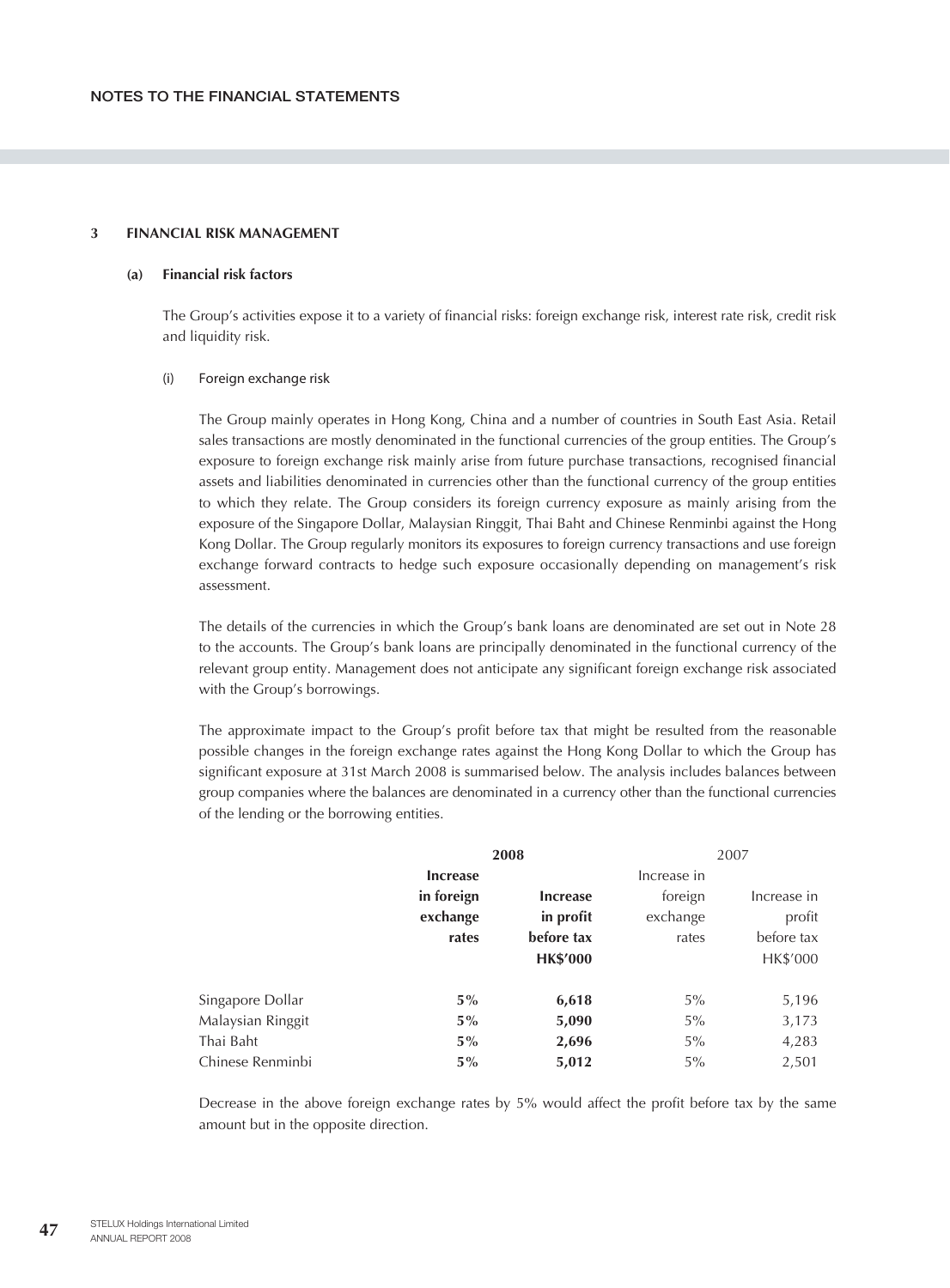### **3 FINANCIAL RISK MANAGEMENT** (Continued)

#### **(a) Financial risk factors** (Continued)

(ii) Interest rate risk

The Group's income and operating cash flows are substantially independent of changes in market interest rates as the Group has no significant interest-bearing assets.

Borrowings issued at variable rates expose the Group to cash flow interest-rate risk. All borrowings as at 31st March 2008 were at floating interest rates. The Group will review whether bank loans bearing fixed or floating rates should be drawn from time to time with reference to the trend of changes in interest rates.

The Group did not use any interest rate swaps to hedge its exposure to cash flow interest rate risk.

At 31st March 2008, if interest rates on borrowings had been 100 basis points higher/lower with all other variables held constant, profit before tax would have been HK\$4,015,000 (2007: HK\$3,284,000) lower/ higher, mainly as a result of higher/lower interest expense on floating rate borrowings.

### (iii) Credit risk

The Group's maximum exposure to credit risk which cause a financial loss to the Group due to failure to perform an obligation by the counterparties is arising from the carrying amount of the respective recognised financial assets (mainly include deposits with banks and debtors and prepayments) as stated in the consolidated balance sheet.

Bank balances are deposited in banks with sound credit ratings to mitigate the risk arising from banks. The Group has no significant concentration of credit risk with any single counterparty or group of counterparties. The Group also has policies in place to assess the credit worthiness of customers to ensure that sales of products are made to wholesale customers with an appropriate credit history. Besides, management of the Group monitors its credit risk on an ongoing basis by reviewing the debtors' aging to minimise its exposure to credit risk.

Sales to retail customers are made in cash or via major credit cards.

Rental deposits are mainly placed with various landlords in countries where the Group operates and are due to refund upon the expiry of the tenancy agreements and handover of the leased premises. During the year, the Group did not experience any defaults by the landlords.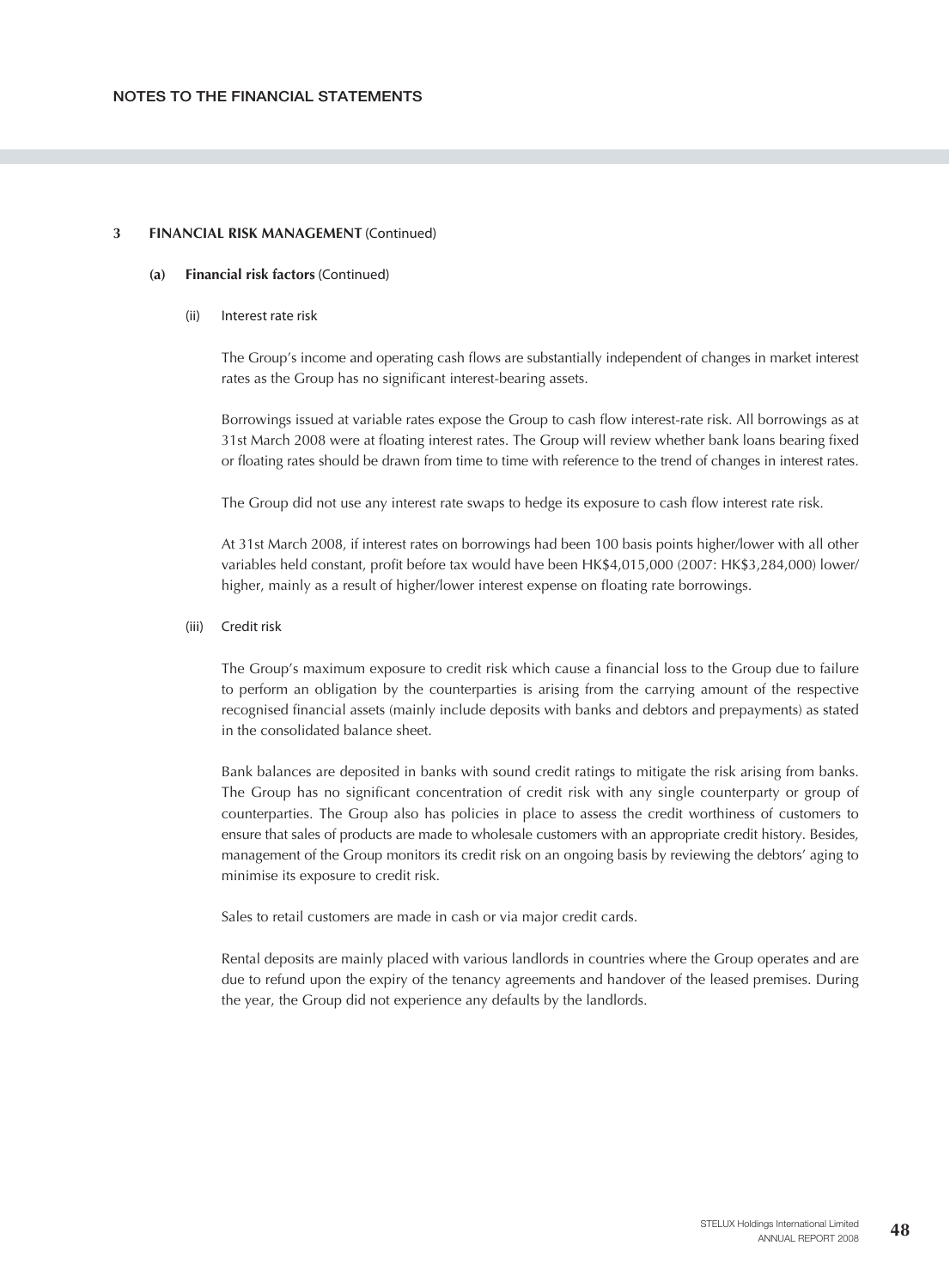# **3 FINANCIAL RISK MANAGEMENT** (Continued)

#### **(a) Financial risk factors** (Continued)

## (iv) Liquidity risk

Prudent liquidity risk management implies maintaining sufficient cash and the availability of funding through an adequate amount of committed credit facilities. Due to the dynamic nature of the underlying businesses, management aims to maintain flexibility in funding by keeping committed credit lines available.

The table below analyses the Group's and the Company's financial liabilities into relevant maturity groupings based on the remaining period at the balance sheet to the contractual maturity date. Balances without contractual maturity date and not yet due at the balance sheet date are excluded from the analysis below. The amounts disclosed in the table are the contractual undiscounted cash flows. Balances due within 12 months equal their carrying balances, as the impact of discounting is not significant.

|                        |         | <b>Between</b> | <b>Between</b> |         |
|------------------------|---------|----------------|----------------|---------|
|                        | Within  | 1 and $2$      | $2$ and $3$    | Over    |
|                        | 1 year  | year           | year           | 3 years |
| Group                  |         |                |                |         |
| At 31st March 2008     |         |                |                |         |
| Bank borrowings        | 345,512 | 61,357         | 21,162         | 78,955  |
| Finance lease          | 884     | 739            | 669            | 427     |
| Creditors and accruals | 33,347  |                |                |         |
| At 31st March 2007     |         |                |                |         |
| <b>Bank borrowings</b> | 282,717 | 29,057         | 22,933         | 27,323  |
| Finance lease          | 512     | 498            | 375            | 462     |
| Creditors and accruals | 13,724  |                |                |         |
| Company                |         |                |                |         |
| At 31st March 2008     |         |                |                |         |
| Creditors and accruals | 4,129   |                |                |         |
| At 31st March 2007     |         |                |                |         |
| Creditors and accruals | 3,989   |                |                |         |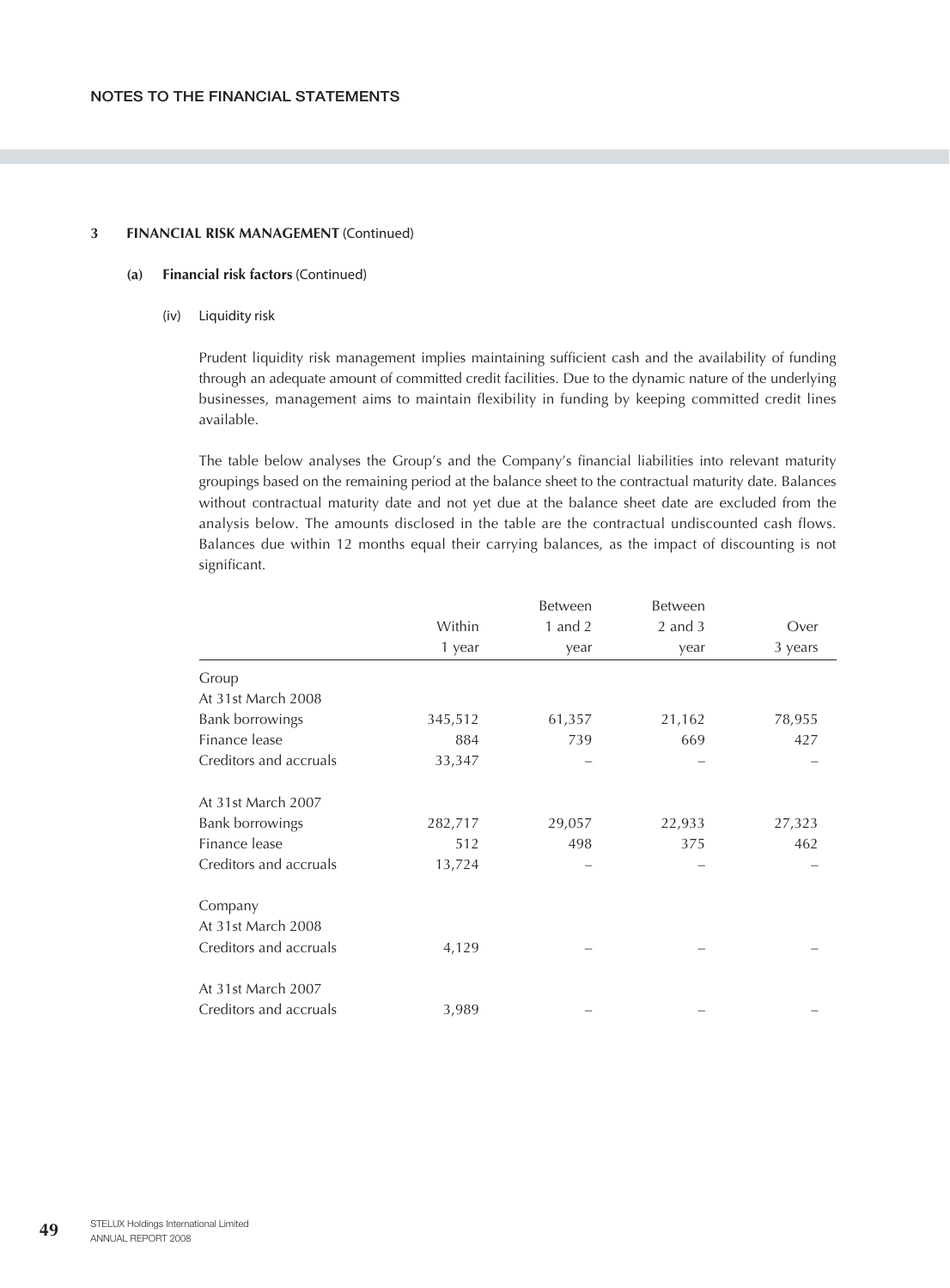#### **3 FINANCIAL RISK MANAGEMENT** (Continued)

### **(b) Capital risk management**

The Group's objectives when managing capital are to safeguard the Group's ability to continue as a going concern in order to provide returns for shareholders and benefits for other stakeholders and to maintain an optimal capital structure to reduce the cost of capital.

In order to maintain or adjust the capital structure, the Group may adjust the amount of dividends paid to shareholders, return capital to shareholders, issue new shares or sell assets to reduce debt.

The Group monitors capital on the basis of the gearing ratio. This ratio is calculated as net debt divided by shareholders' funds. Net debt is calculated as total borrowings (including current and non-current borrowings as shown in the consolidated balance sheet) less cash and cash equivalents.

The gearing ratios at 31st March 2007 and 2008 were as follows:

|                                                                      | 2008<br><b>HK\$'000</b> | 2007<br>HK\$'000      |
|----------------------------------------------------------------------|-------------------------|-----------------------|
| Total borrowings (Note 28)<br>Less: Bank balances and cash (Note 24) | 470,392<br>(166, 567)   | 336,651<br>(105, 103) |
| Net debt                                                             | 303,825                 | 231,548               |
| Shareholders' funds                                                  | 842,750                 | 737,681               |
| Gearing ratio                                                        | $36\%$                  | $31\%$                |

## **(c) Fair value estimation**

The fair value of financial instruments that are not traded in an active market is determined by using valuation techniques such as estimated discounted cash flows. The Group uses a variety of methods and makes assumptions that are based on market conditions existing at each balance sheet date.

The carrying amounts of the Group's financial assets including cash and cash equivalents, deposits in approved financial institutions, debtors and prepayments and financial liabilities including creditors and accruals, shortterm borrowings, approximate their fair values due to their short maturities.

The fair value of financial liabilities for disclosure purpose is estimated by discounting the future contractual cash flows at the current market interest rate that available to the Group for similar financial instruments.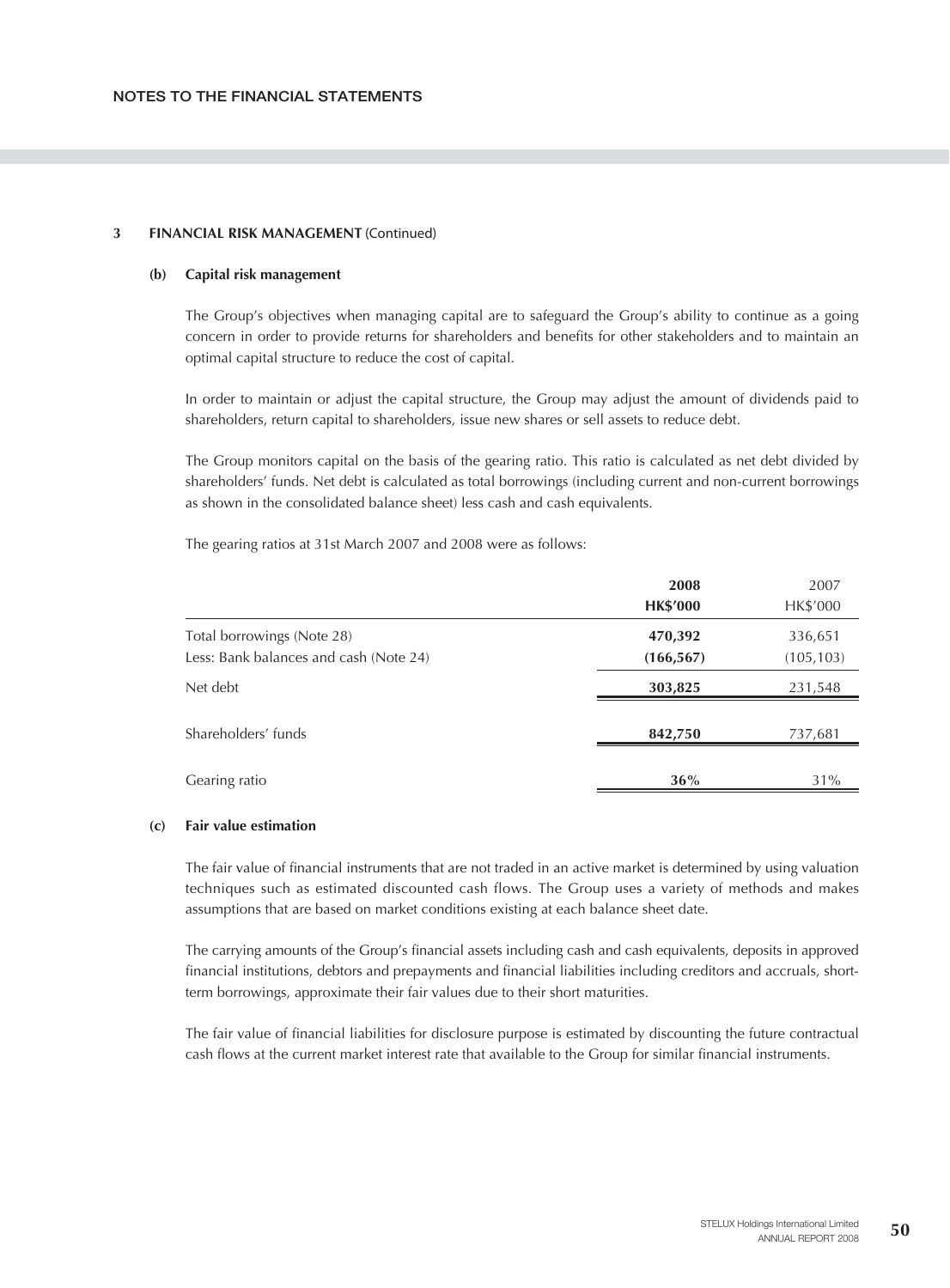### **4 CRITICAL ACCOUNTING ESTIMATES AND JUDGEMENTS**

Estimates and judgements are continually evaluated and are based on historical experience and other factors, including expectations of future events that are believed to be reasonable under the circumstances.

The Group makes estimates and assumptions concerning the future. The resulting accounting estimates will, by definition, seldom equal the related actual results. The estimates and assumptions that have a significant risk of causing a material adjustment to the carrying amounts of assets and liabilities within the next financial year are discussed below.

## **(i) Net realisable value of stocks**

Net realisable value of stocks is the estimated selling price in the ordinary course of business, less estimated costs of completion and selling expenses. These estimates are based on the current market condition and the historical experience of manufacturing and selling products of similar nature. It could change significantly as a result of changes in customer taste and competitor actions in response to severe industry cycles. Management will reassess the estimations at the balance sheet date.

#### **(ii) Impairment of debtors**

The Group's management determines the provision for impairment of debtors. This estimate is based on the credit history of its customers and the current market condition. Management reassesses the provision at each balance sheet date.

#### **(iii) Impairment of intangible assets**

The Group tests annually whether goodwill and trademarks have suffered any impairment, in accordance with the accounting policy stated in Note  $2(g)$ . The recoverable amounts of cash-generating units have been determined based on value-in-use calculations. These calculations require the use of estimates (Note 20).

## **(iv) Deferred income tax**

The Group's management determines the amount of deferred tax asset to be recognised by estimating the amount of future profit available to utilise the tax losses in the relevant tax jurisdiction and entity. The estimate is based on the projected profit in respective jurisdiction and entity and the Group uses its judgement to make assumptions that are mainly based on market conditions existing on balance sheet date. It could change as a result of the uncertainties in the market conditions.

#### **5 REVENUES**

|                     | 2008<br><b>HK\$'000</b> | 2007<br>HK\$'000 |
|---------------------|-------------------------|------------------|
| Turnover            |                         |                  |
| Sales of goods      | 2,261,571               | 1,791,264        |
| Gross rental income | 252                     | 1,361            |
|                     | 2,261,823               | 1,792,625        |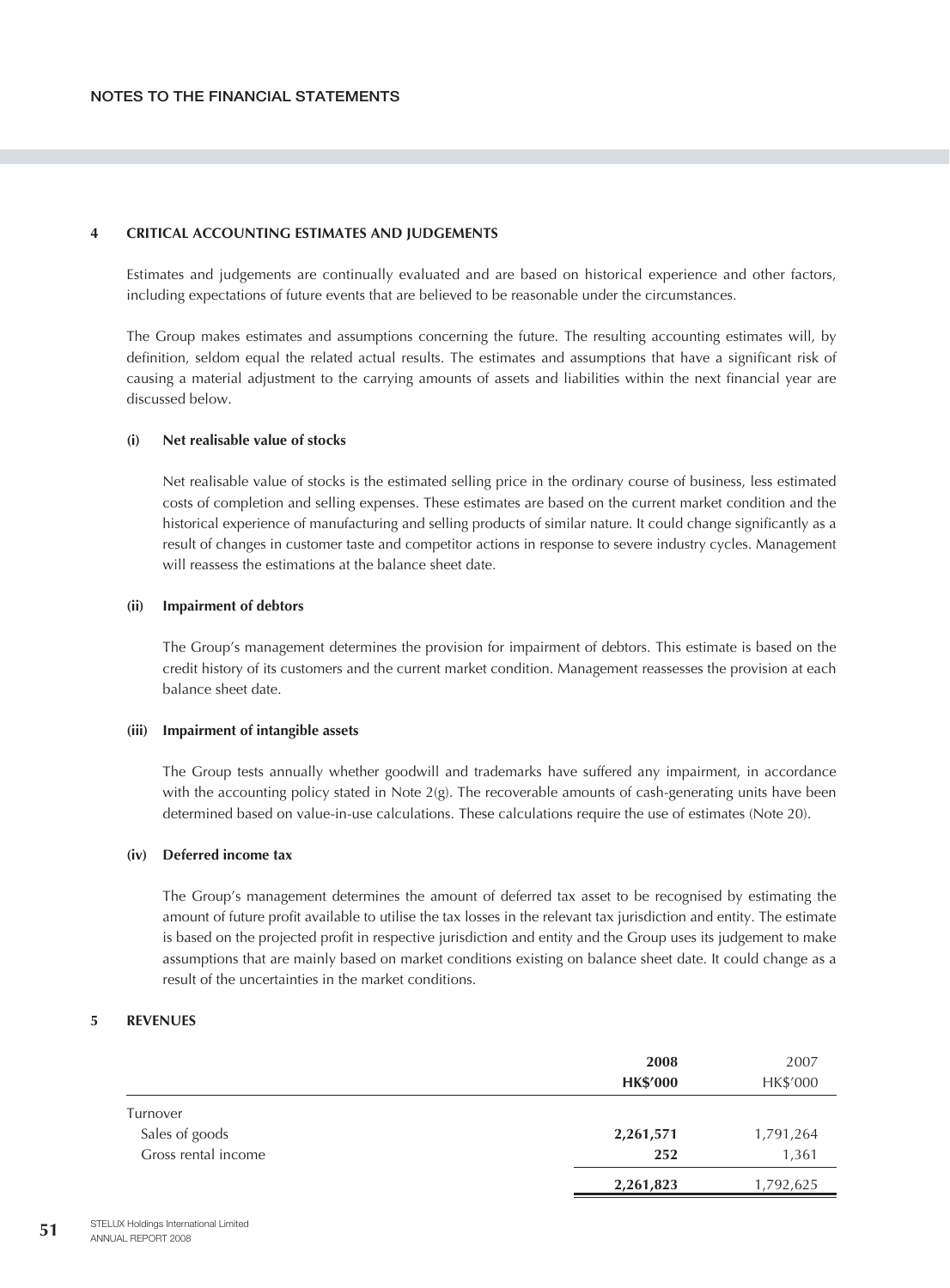### **6 OTHER GAINS, NET**

|                                                                           | 2008            | 2007     |
|---------------------------------------------------------------------------|-----------------|----------|
|                                                                           | <b>HK\$'000</b> | HK\$'000 |
| Gain on disposal of financial assets at fair value through profit or loss |                 | 29,250   |
| Gain on disposal of property, plant and equipment, net                    | 1,164           | 396      |
| Gain on disposal of investment properties                                 |                 | 1,569    |
| Fair value gains of investment properties                                 | 800             | 8,212    |
| Exchange gain, net                                                        | 40,764          | 39,718   |
|                                                                           | 42,728          | 79.145   |

## **7 OTHER INCOME**

|                                  | 2008<br><b>HK\$'000</b> | 2007<br>HK\$'000 |
|----------------------------------|-------------------------|------------------|
| Building management fee income   | 4,030                   | 5,061            |
| Dividend income from investments | 2,783                   | 2,928            |
| Interest income                  | 1,523                   | 2,611            |
| Sundries                         | 12,134                  | 12,597           |
|                                  | 20,470                  | 23,197           |

# **8 SEGMENT INFORMATION**

The Group has determined that business segments be presented as the primary reporting format and geographical segments as the secondary reporting format.

Unallocated items represent net corporate expenses or income. Segment assets consist primarily of property, plant and equipment, investment properties, prepayment of lease premium, intangible assets, stocks, debtors and prepayments, non-current assets held for sale and exclude deferred tax assets and bank balances and cash. Segment liabilities consist mainly of creditors and accruals and exclude provision for executive bonus, income tax payable, deferred tax liabilities and corporate borrowings. Capital expenditure comprises additions to property, plant and equipment, investment properties and prepayment of lease premium.

In respect of geographical segment reporting, sales are based on location of its markets and customers. Total assets and capital expenditure are based on where the assets are located. Inter-segment sales are conducted at prices and terms mutually agreed amongst those business segments.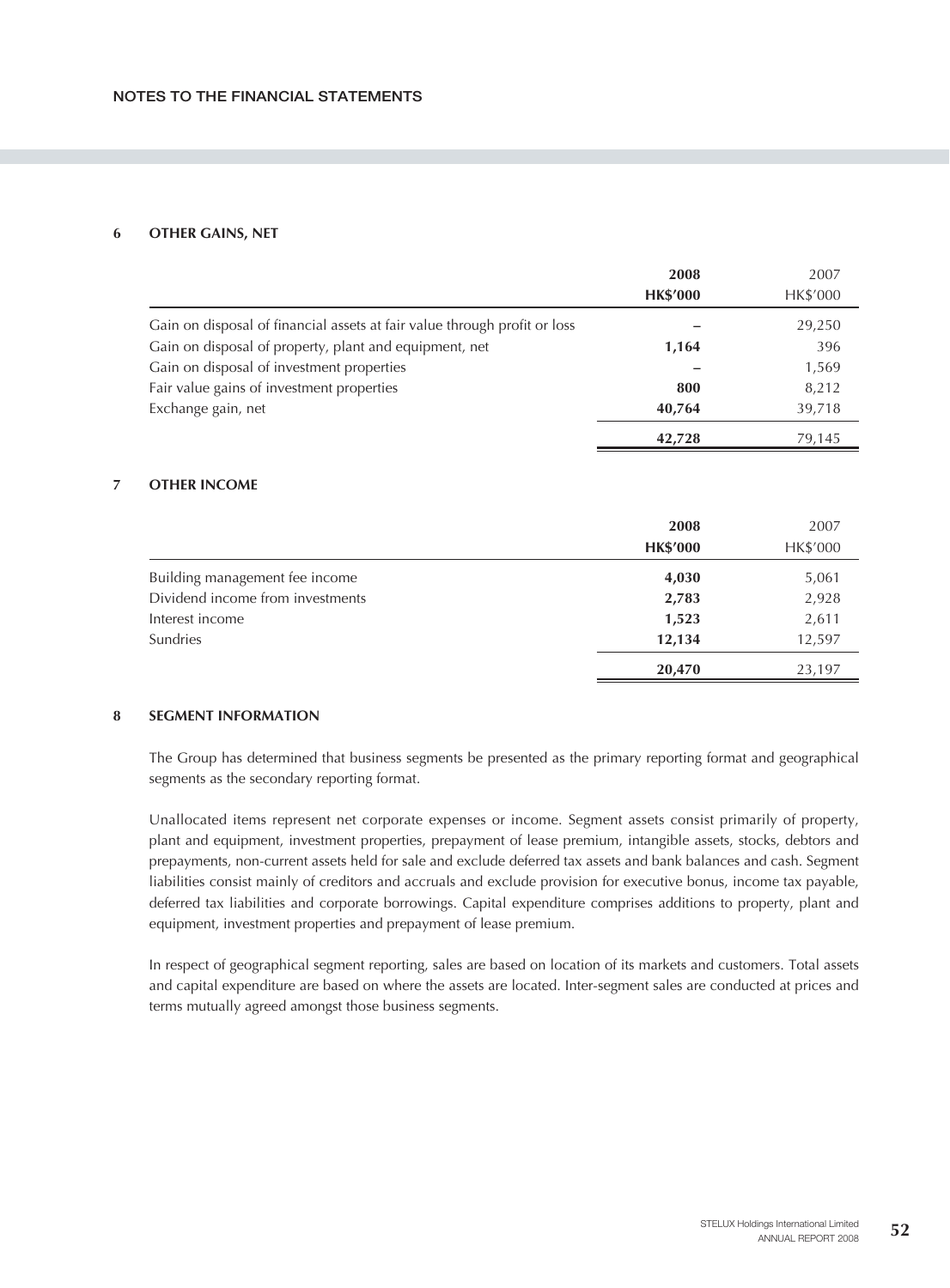# **8 SEGMENT INFORMATION** (Continued)

# **Primary reporting format – business segments**

|                                             |                          | For the year ended 31st March 2008 |                             |                                 |
|---------------------------------------------|--------------------------|------------------------------------|-----------------------------|---------------------------------|
|                                             |                          | <b>Retail and trading</b>          | Property<br><b>HK\$'000</b> | Group                           |
|                                             | Watch<br><b>HK\$'000</b> | <b>Optical</b><br><b>HK\$'000</b>  |                             | <b>Total</b><br><b>HK\$'000</b> |
| Revenues                                    |                          |                                    |                             |                                 |
| Gross segment                               | 1,500,871                | 760,700                            | 11,330                      | 2,272,901                       |
| Inter-segment                               |                          |                                    | (11, 078)                   | (11, 078)                       |
|                                             | 1,500,871                | 760,700                            | 252                         | 2,261,823                       |
| Segment results                             | 145,915                  | 56,975                             | 16,721                      | 219,611                         |
| Unallocated income                          |                          |                                    |                             | 2,877                           |
| Net corporate expenses                      |                          |                                    |                             | (37, 198)                       |
| Operating profit                            |                          |                                    |                             | 185,290                         |
| Finance costs                               |                          |                                    |                             | (18,072)                        |
| Profit before income tax                    |                          |                                    |                             | 167,218                         |
| Income tax expense                          |                          |                                    |                             | (37, 949)                       |
| Profit for the year                         |                          |                                    |                             | 129,269                         |
| Capital expenditure                         | (68,780)                 | (48, 331)                          | (64, 325)                   |                                 |
| Depreciation                                | (44, 683)                | (28, 598)                          | (37)                        |                                 |
| Amortisation of prepayment of lease premium | (3,607)                  | (3,053)                            | (3,081)                     |                                 |
| Fair value gain of investment property      |                          |                                    | 800                         |                                 |
| (Loss)/gain on disposal of property,        |                          |                                    |                             |                                 |
| plant and equipment                         | (552)                    | (703)                              | 2,419                       |                                 |
| Provision for stocks                        | (10, 342)                | (3,739)                            |                             |                                 |
| Impairment of debtors and bad               |                          |                                    |                             |                                 |
| debts written off                           | (2,095)                  | (249)                              |                             |                                 |
| Reversal of bad debts provision             | 182                      |                                    | 17,498                      |                                 |

|                                                | As at 31st March 2008    |                            |                 |                                          |
|------------------------------------------------|--------------------------|----------------------------|-----------------|------------------------------------------|
|                                                |                          | Retail and trading         | <b>Property</b> | Group<br><b>Total</b><br><b>HK\$'000</b> |
|                                                | Watch<br><b>HK\$'000</b> | Optical<br><b>HK\$'000</b> | <b>HK\$'000</b> |                                          |
| Segment assets<br>Unallocated assets           | 1,132,863                | 329,069                    | 145,238         | 1,607,170<br>221,825                     |
| Total assets                                   |                          |                            |                 | 1,828,995                                |
| Segment liabilities<br>Unallocated liabilities | 318,271                  | 135,488                    | 4,817           | 458,576<br>522,918                       |
| <b>Total liabilities</b>                       |                          |                            |                 | 981,494                                  |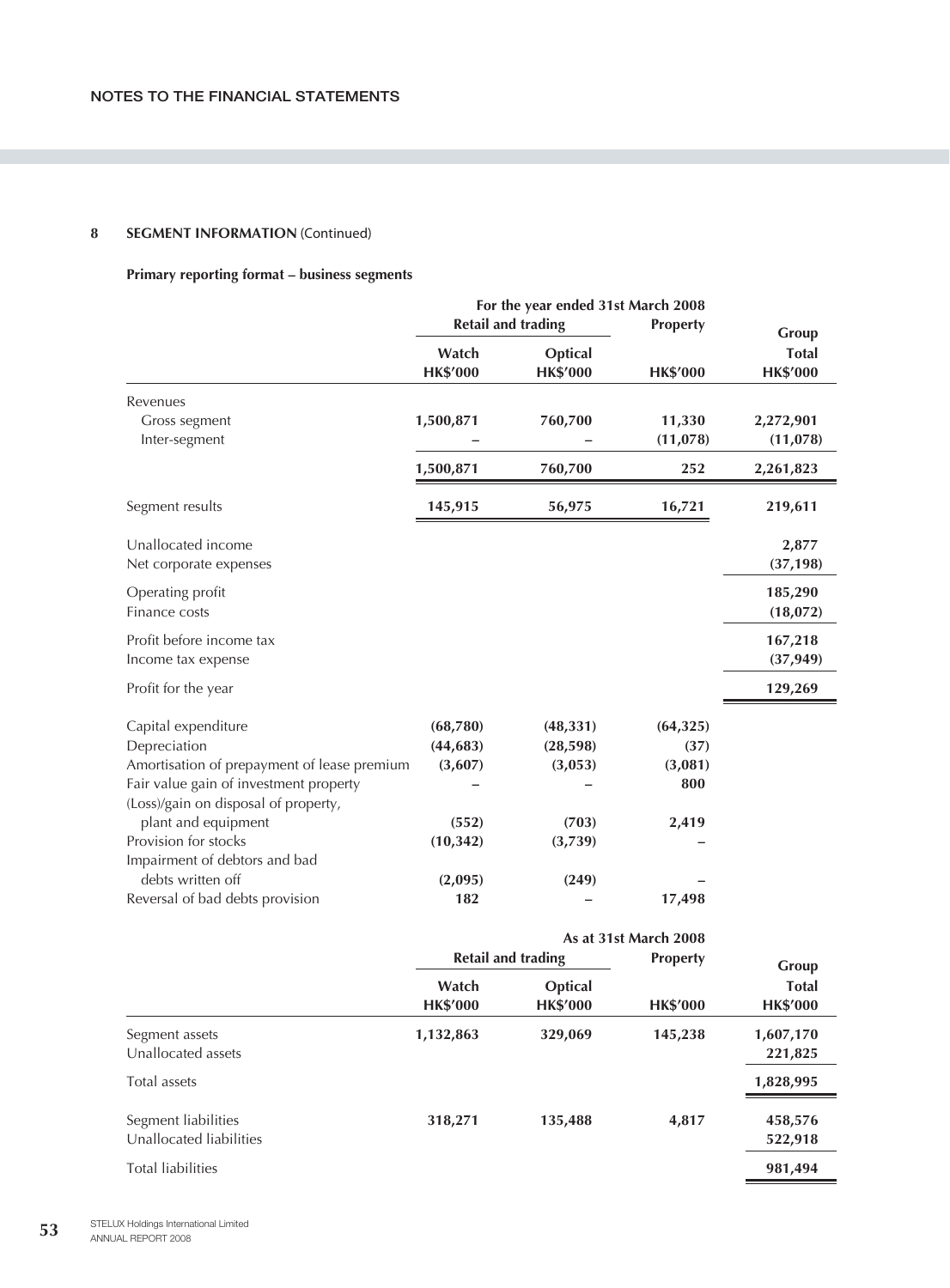# **8 SEGMENT INFORMATION** (Continued)

# **Primary reporting format – business segments** (Continued)

|                                           |                    | For the year ended 31st March 2007 |          |           |  |
|-------------------------------------------|--------------------|------------------------------------|----------|-----------|--|
|                                           | Retail and trading |                                    | Property | Group     |  |
|                                           | Watch              | Optical                            |          | Total     |  |
|                                           | HK\$'000           | HK\$'000                           | HK\$'000 | HK\$'000  |  |
| Revenues                                  |                    |                                    |          |           |  |
| Gross segment                             | 1,177,418          | 613,846                            | 8,159    | 1,799,423 |  |
| Inter-segment                             |                    |                                    | (6,798)  | (6,798)   |  |
|                                           | 1,177,418          | 613,846                            | 1,361    | 1,792,625 |  |
|                                           |                    |                                    |          |           |  |
| Segment results                           | 92,987             | 54,250                             | 6,397    | 153,634   |  |
| Unallocated income                        |                    |                                    |          | 40,792    |  |
| Net corporate expenses                    |                    |                                    |          | (36, 760) |  |
| Operating profit                          |                    |                                    |          | 157,666   |  |
| Finance costs                             |                    |                                    |          | (19, 270) |  |
| Profit before income tax                  |                    |                                    |          | 138,396   |  |
| Income tax expense                        |                    |                                    |          | (35, 676) |  |
| Profit for the year                       |                    |                                    |          | 102,720   |  |
| Capital expenditure                       | (81, 565)          | (28, 232)                          | (13)     |           |  |
| Depreciation                              | (31, 883)          | (22,040)                           | (321)    |           |  |
| Impairment of property,                   |                    |                                    |          |           |  |
| plant and equipment                       | (429)              | (578)                              |          |           |  |
| Amortisation of prepayment                |                    |                                    |          |           |  |
| of lease premium                          | (3,390)            | (2,853)                            | (3,083)  |           |  |
| Fair value gains of investment properties |                    |                                    | 8,212    |           |  |
| Gain/(loss) on disposal of property,      |                    |                                    |          |           |  |
| plant and equipment                       | 228                | (208)                              |          |           |  |
| Gain on disposal of investment properties |                    |                                    | 1,569    |           |  |
| Provision for stocks                      | (18,993)           | (2, 530)                           |          |           |  |
| Impairment of debtors and                 |                    |                                    |          |           |  |
| bad debts written off                     | (1,636)            | (1)                                |          |           |  |
| Reversal of bad debts provision           | 1,091              |                                    |          |           |  |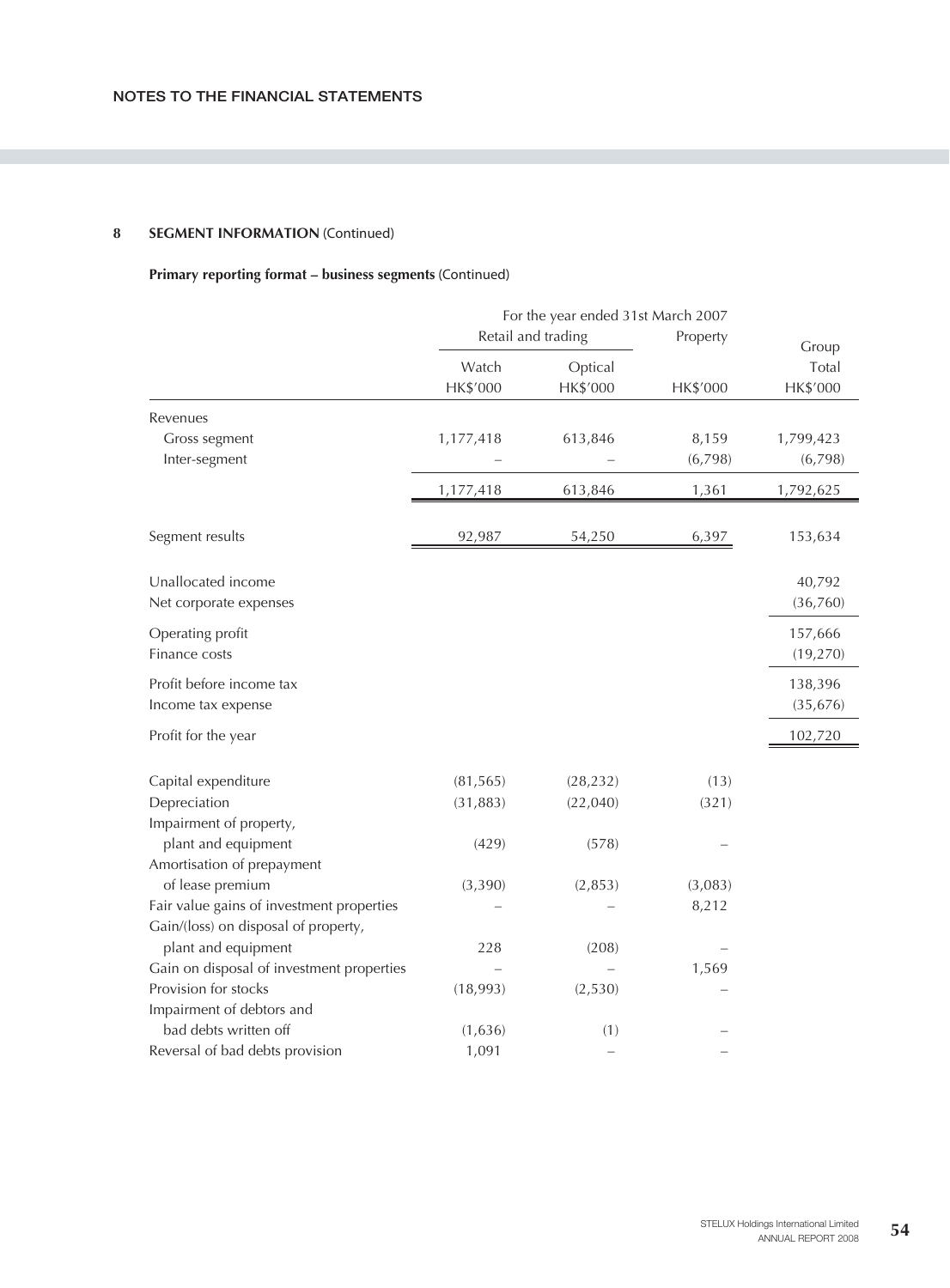# **8 SEGMENT INFORMATION** (Continued)

# **Primary reporting format – business segments** (Continued)

|                                                |                   |                     | As at 31st March 2007 |                      |  |
|------------------------------------------------|-------------------|---------------------|-----------------------|----------------------|--|
|                                                |                   | Retail and trading  | Property              | Group                |  |
|                                                | Watch<br>HK\$'000 | Optical<br>HK\$'000 | <b>HK\$'000</b>       | Total<br>HK\$'000    |  |
| Segment assets<br>Unallocated assets           | 857,869           | 246,216             | 190,645               | 1,294,730<br>141,591 |  |
| Total assets                                   |                   |                     |                       | 1,436,321            |  |
| Segment liabilities<br>Unallocated liabilities | 198,196           | 103,194             | 2,484                 | 303,874<br>390,179   |  |
| <b>Total liabilities</b>                       |                   |                     |                       | 694,053              |  |

# **Secondary reporting format – geographical segments**

|                | As at and for the year ended 31st March 2008 |                                              |                                           |                                           |
|----------------|----------------------------------------------|----------------------------------------------|-------------------------------------------|-------------------------------------------|
|                | <b>Revenues</b><br><b>HK\$'000</b>           | <b>Segment</b><br>results<br><b>HK\$'000</b> | <b>Total</b><br>assets<br><b>HK\$'000</b> | Capital<br>expenditure<br><b>HK\$'000</b> |
| Hong Kong      | 1,165,783                                    | 99,493                                       | 841,672                                   | 114,331                                   |
| Mainland China | 125,130                                      | (25, 247)                                    | 197,513                                   | 10,575                                    |
| Rest of Asia   | 952,981                                      | 158,166                                      | 742,660                                   | 57,421                                    |
| Europe         | 15,482                                       | (13, 513)                                    | 47,150                                    | 2,749                                     |
| North America  | 2,447                                        | 712                                          |                                           |                                           |
|                | 2,261,823                                    | 219,611                                      | 1,828,995                                 | 185,076                                   |

|                | As at and for the year ended 31st March 2007 |           |           |             |
|----------------|----------------------------------------------|-----------|-----------|-------------|
|                |                                              | Segment   | Total     | Capital     |
|                | Revenues                                     | results   | assets    | expenditure |
|                | HK\$'000                                     | HK\$'000  | HK\$'000  | HK\$'000    |
| Hong Kong      | 962,323                                      | 62,800    | 666,554   | 32,099      |
| Mainland China | 82,337                                       | (21,087)  | 95,091    | 7,229       |
| Rest of Asia   | 730,806                                      | 130,608   | 625,045   | 66,366      |
| Europe         | 14,738                                       | (19, 491) | 49,631    | 4,606       |
| North America  | 2,421                                        | 804       |           |             |
|                | 1,792,625                                    | 153,634   | 1,436,321 | 110,300     |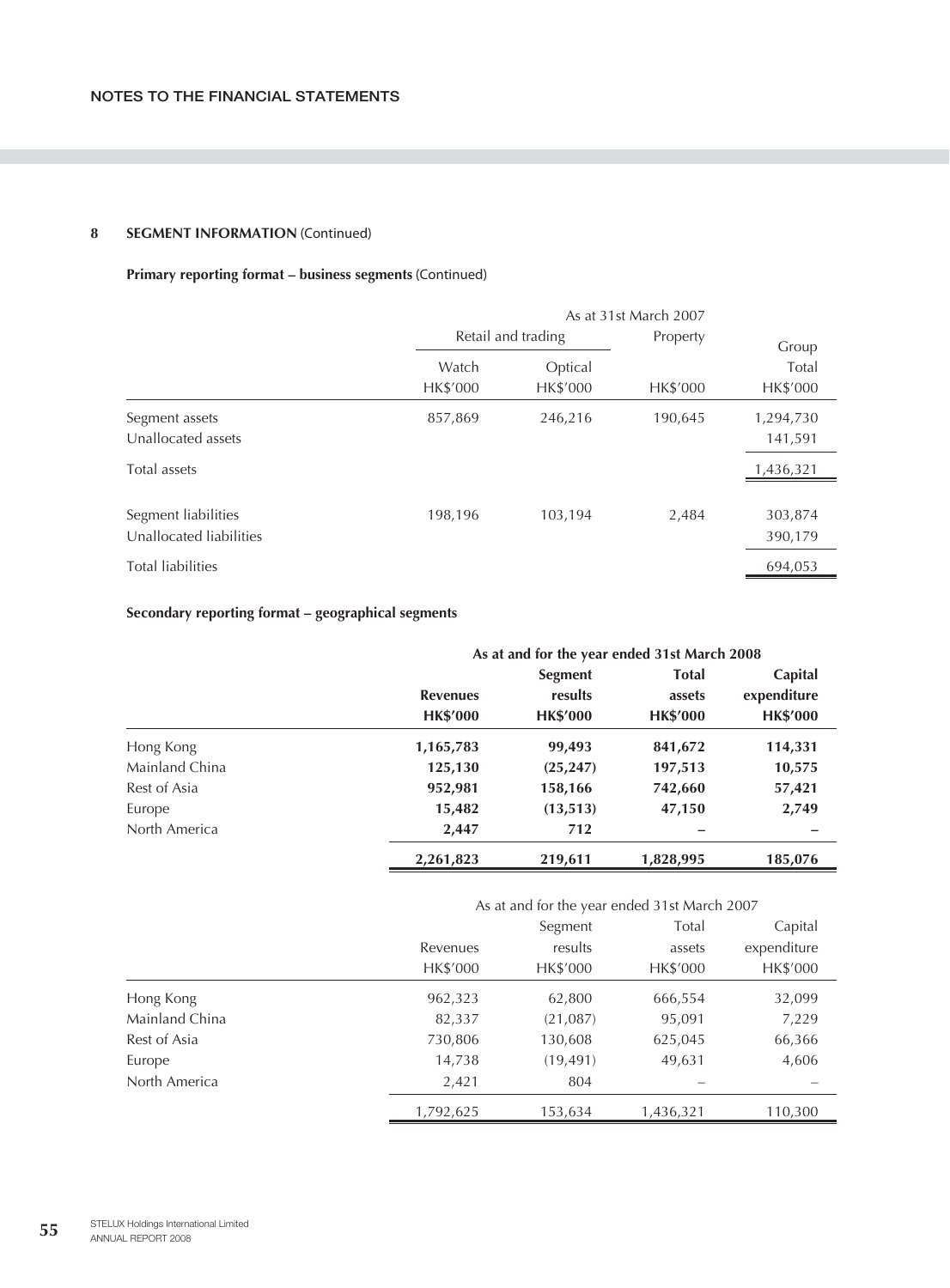#### **9 EXPENSES BY NATURE**

|                                                                                                   | 2008            | 2007            |
|---------------------------------------------------------------------------------------------------|-----------------|-----------------|
|                                                                                                   | <b>HK\$'000</b> | HK\$'000        |
| Cost of stocks sold and raw materials consumed                                                    | 869,692         | 706,343         |
| Amortisation of prepayment of lease premium                                                       | 9,741           | 9,326           |
| Depreciation of property, plant and equipment                                                     |                 |                 |
| - Owned                                                                                           | 74,133          | 54,826          |
| - Leased                                                                                          | 710             | 533             |
| Impairment of property, plant and equipment                                                       |                 | 1,007           |
| Auditor's remuneration                                                                            | 5,913           | 4,719           |
| Operating leases                                                                                  |                 |                 |
| - Buildings                                                                                       | 333,930         | 261,810         |
| - Equipment                                                                                       | 18              | 26              |
| Provision for stocks                                                                              | 14,081          | 21,523          |
| Impairment of debtors and bad debts written off                                                   | 2,344           | 1,637           |
| Reversal of bad debts provision                                                                   | (17,680)        | (1,091)         |
| Donations                                                                                         | 344             | 102             |
| Employee benefit expense (Note 10)                                                                | 398,402         | 315,647         |
| Others                                                                                            | 448,103         | 360,893         |
| Total cost of sales, selling expenses, general and<br>administrative expenses and other operating |                 |                 |
| expenses                                                                                          | 2,139,731       | 1,737,301       |
| <b>EMPLOYEE BENEFIT EXPENSE</b>                                                                   |                 |                 |
|                                                                                                   | 2008            | 2007            |
|                                                                                                   | <b>HK\$'000</b> | <b>HK\$'000</b> |
| Salaries and allowances                                                                           | 368,333         | 297,599         |
| Pension contributions less forfeiture utilised (Note a)                                           | 21,330          | 10,149          |
| Unutilised annual leave                                                                           | 1,179           | 751             |
| Social security costs                                                                             | 4,505           | 3,651           |

#### (a) Pensions – defined contribution plans

The Group operated a mandatory provident fund ("MPF") scheme which is available to eligible employees of the Group, including executive directors. Contributions to the MPF scheme by the Group and employees are calculated at rates specified in the rules of the MPF scheme. The assets of the MPF scheme are held separately from those of the Group in an independently administered fund.

Other allowances **3,055** 3,497

For subsidiaries outside Hong Kong, contributions to the local pension scheme are made by the Group and employees, which are calculated at rates specified in the rules of the local pension scheme. The assets of the pension scheme are held separately from those of the Group in an independently administered fund.

Forfeited contributions totalling HK\$364,000 for the year ended 31st March 2008 (2007: HK\$6,224,000) arising from employees leaving the Occupation Retirement Scheme Ordinance scheme, were utilised to offset contributions during the year. The MPF scheme cost charged to the consolidated income statement represents contributions payable by the Company to the fund.

**398,402** 315,647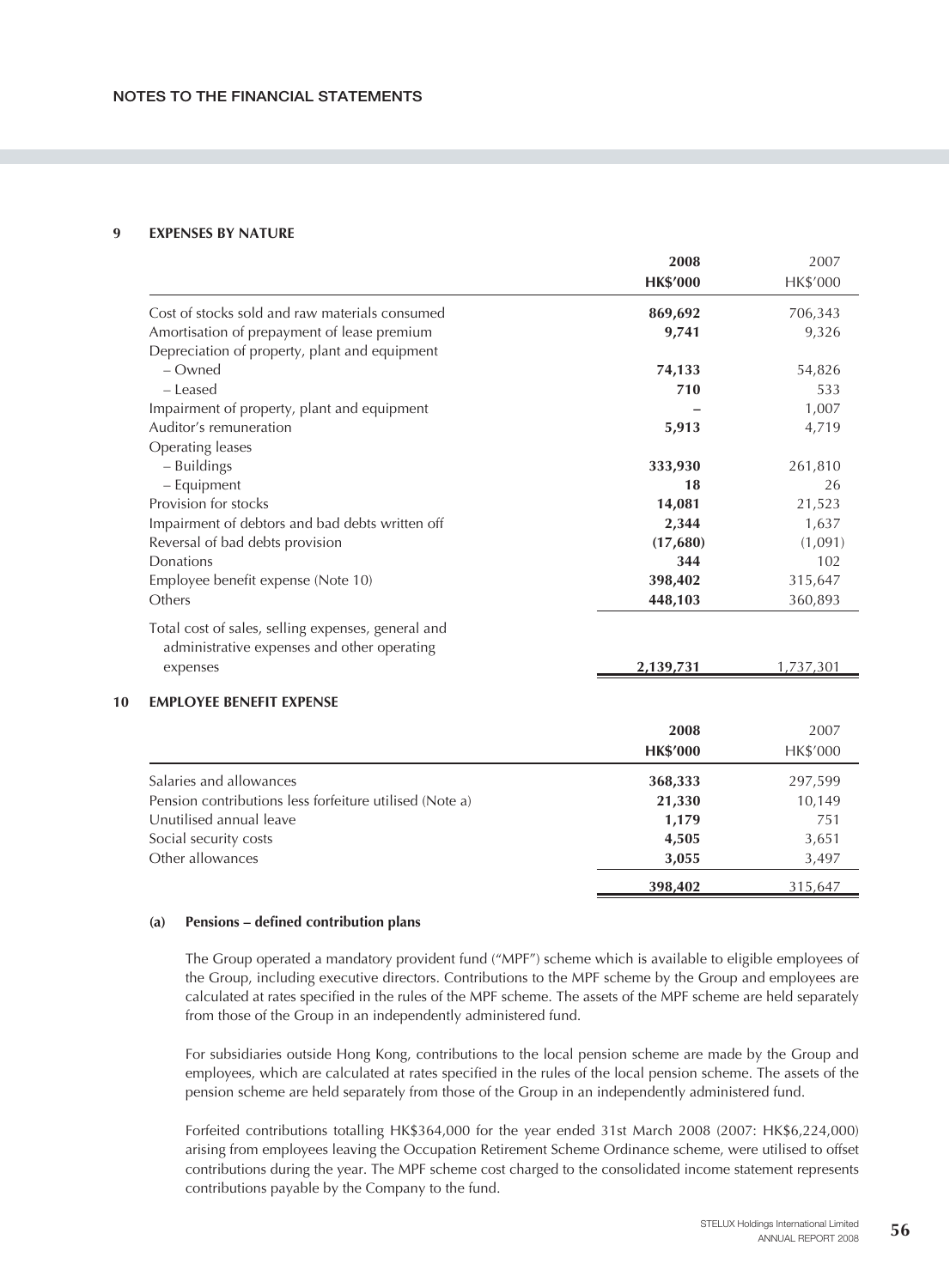## **10 EMPLOYEE BENEFIT EXPENSE** (Continued)

#### **(b) Emoluments of directors and senior management**

The remuneration of each director of the Company is set out below:

| Name                    | <b>Fees</b><br><b>HK\$'000</b> | <b>Basic</b><br>salaries,<br>allowances,<br>and<br>benefits<br>in kind<br><b>HK\$'000</b> | <b>Contributions</b><br>to pension<br>plans<br><b>HK\$'000</b> | <b>Discretionary</b><br>bonusi<br><b>HK\$'000</b> | <b>Total</b><br><b>HK\$'000</b> |
|-------------------------|--------------------------------|-------------------------------------------------------------------------------------------|----------------------------------------------------------------|---------------------------------------------------|---------------------------------|
| For the year ended      |                                |                                                                                           |                                                                |                                                   |                                 |
| 31st March 2008         |                                |                                                                                           |                                                                |                                                   |                                 |
| Wong Chong Po           | 100                            | 1,395                                                                                     |                                                                | 1,107                                             | 2,602                           |
| Joseph C. C. Wong       | 80                             | 2,531                                                                                     | 86                                                             | 3,321                                             | 6,018                           |
| Chu Kai Wah, Anthony    | 80                             | 1,751                                                                                     | 97                                                             | 1,476                                             | 3,404                           |
| Sakorn Kanjanapas       | 80                             |                                                                                           | $\overline{\phantom{0}}$                                       |                                                   | 80                              |
| Lau Tak Bui, Vincent iv | 80                             | 1,796                                                                                     | 66                                                             | 1,476                                             | 3,418                           |
| Kwong Yi Hang, Agnes vi | 120                            |                                                                                           |                                                                |                                                   | 120                             |
| Wu Chun Sang            | 120                            |                                                                                           |                                                                |                                                   | 120                             |
| Wu Chi Man, Lawrence    | 120                            |                                                                                           |                                                                |                                                   | 120                             |
|                         | 780                            | 7,473                                                                                     | 249                                                            | 7,380                                             | 15,882                          |
| For the year ended      |                                |                                                                                           |                                                                |                                                   |                                 |
| 31st March 2007         |                                |                                                                                           |                                                                |                                                   |                                 |
| Wong Chong Po           | 100                            | 1,395                                                                                     |                                                                | 2,042                                             | 3,537                           |
| Joseph C. C. Wong       | 80                             | 2,500                                                                                     | 90                                                             | 6,125                                             | 8,795                           |
| Chu Kai Wah, Anthony    | 80                             | 1,500                                                                                     | 85                                                             | 2,042                                             | 3,707                           |
| Sakorn Kanjanapas       | 80                             |                                                                                           |                                                                |                                                   | 80                              |
| Lee Shu Chung, Stan ii  | 80                             | 1,245                                                                                     | 77                                                             | 2,042                                             | 3,444                           |
| Wong Yuk Woon iii       | 80                             | 294                                                                                       | 14                                                             | 2,042                                             | 2,430                           |
| Lau Tak Bui, Vincent iv | 80                             | 1,718                                                                                     | 63                                                             |                                                   | 1,861                           |
| Kwong Yiu Chung v       | 33                             |                                                                                           |                                                                |                                                   | 33                              |
| Kwong Yi Hang, Agnes vi | 47                             |                                                                                           | $\equiv$                                                       |                                                   | 47                              |
| Wu Chun Sang            | 100                            |                                                                                           |                                                                |                                                   | 100                             |
| Wu Chi Man, Lawrence    | 80                             |                                                                                           |                                                                |                                                   | 80                              |
|                         | 840                            | 8,652                                                                                     | 329                                                            | 14,293                                            | 24,114                          |

i Discretionary bonus represents the amount paid during the year.<br>Beginned on 16th February 2007

Resigned on 16th February 2007

 $\frac{1}{10}$  Resigned on 1st June 2006<br>
Number on 1st April 200

Appointed on 1st April 2006

v Retired on 6th September 2006

vi Appointed on 6th September 2006

During the year, none of the directors has waived their emoluments and no emoluments were paid by the Group to any of the directors of the Company as an inducement to join or upon joining the Group or as compensation of loss of office.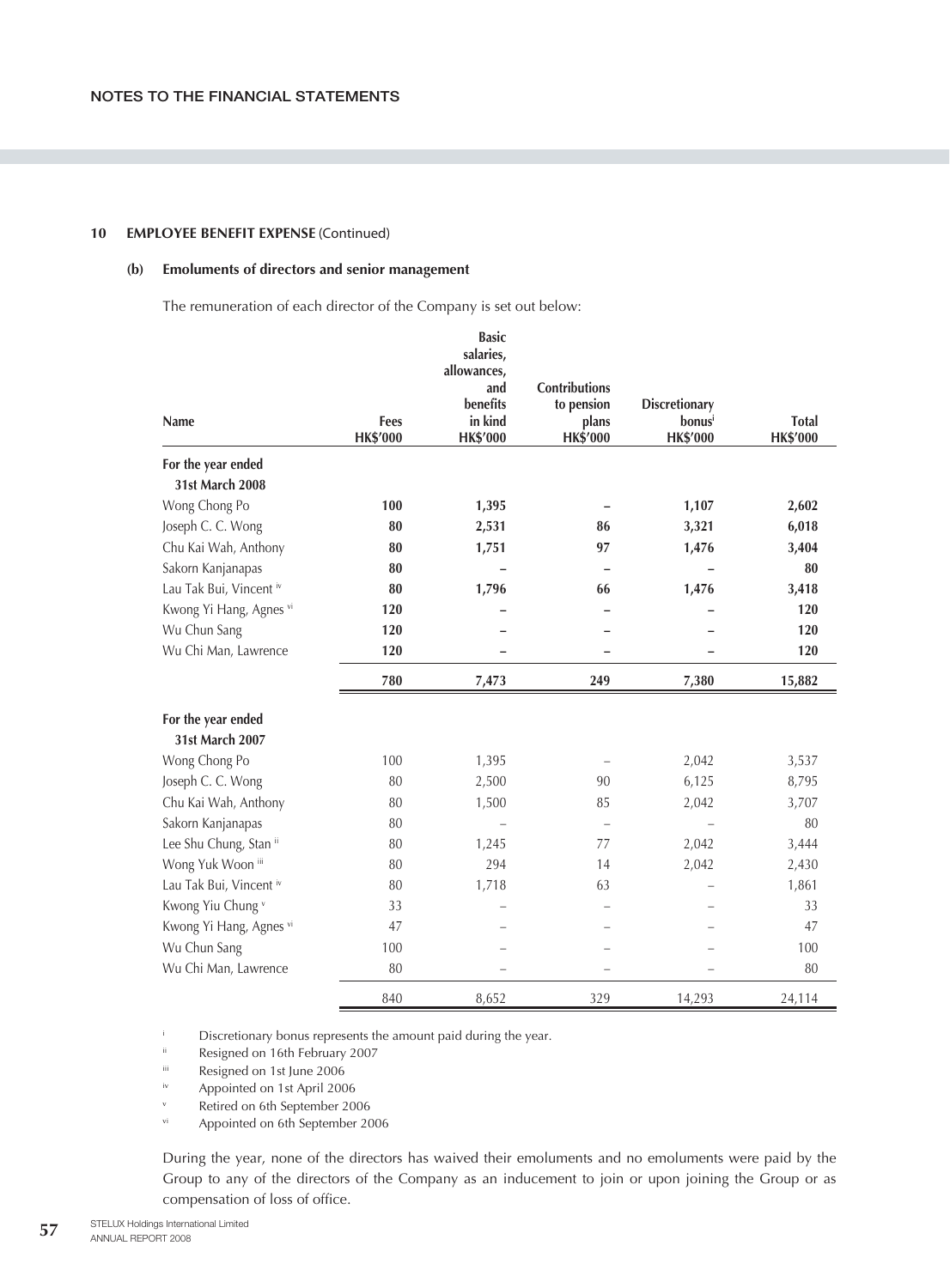# **10 EMPLOYEE BENEFIT EXPENSE** (Continued)

## **(c) Five highest paid individuals**

The five individuals whose emoluments were the highest in the Group for the year include four (2007: five) directors whose emoluments are reflected in the analysis presented above.

The emoluments payable to the remaining one (2007: Nil) individual during the year are as follows:

|                                                | 2008            | 2007     |
|------------------------------------------------|-----------------|----------|
|                                                | <b>HK\$'000</b> | HK\$'000 |
| Basic salaries, allowance and benefits in kind | 974             |          |
| Performance bonus                              | 969             |          |
| Contributions to pension plans                 | 46              |          |
|                                                | 1,989           |          |

# **11 FINANCE COSTS**

|                                                            | 2008            | 2007     |
|------------------------------------------------------------|-----------------|----------|
|                                                            | <b>HK\$'000</b> | HK\$'000 |
| Interest on bank loans and overdrafts wholly               |                 |          |
| repayable within five years                                | 16,464          | 15,713   |
| Interest on bank loans and overdrafts not wholly           |                 |          |
| repayable within five years                                | 1,402           | 1,645    |
| Interest on other loans wholly repayable within five years | 96              | 1,854    |
| Interest on finance leases                                 | 110             | 58       |
|                                                            | 18,072          | 19.270   |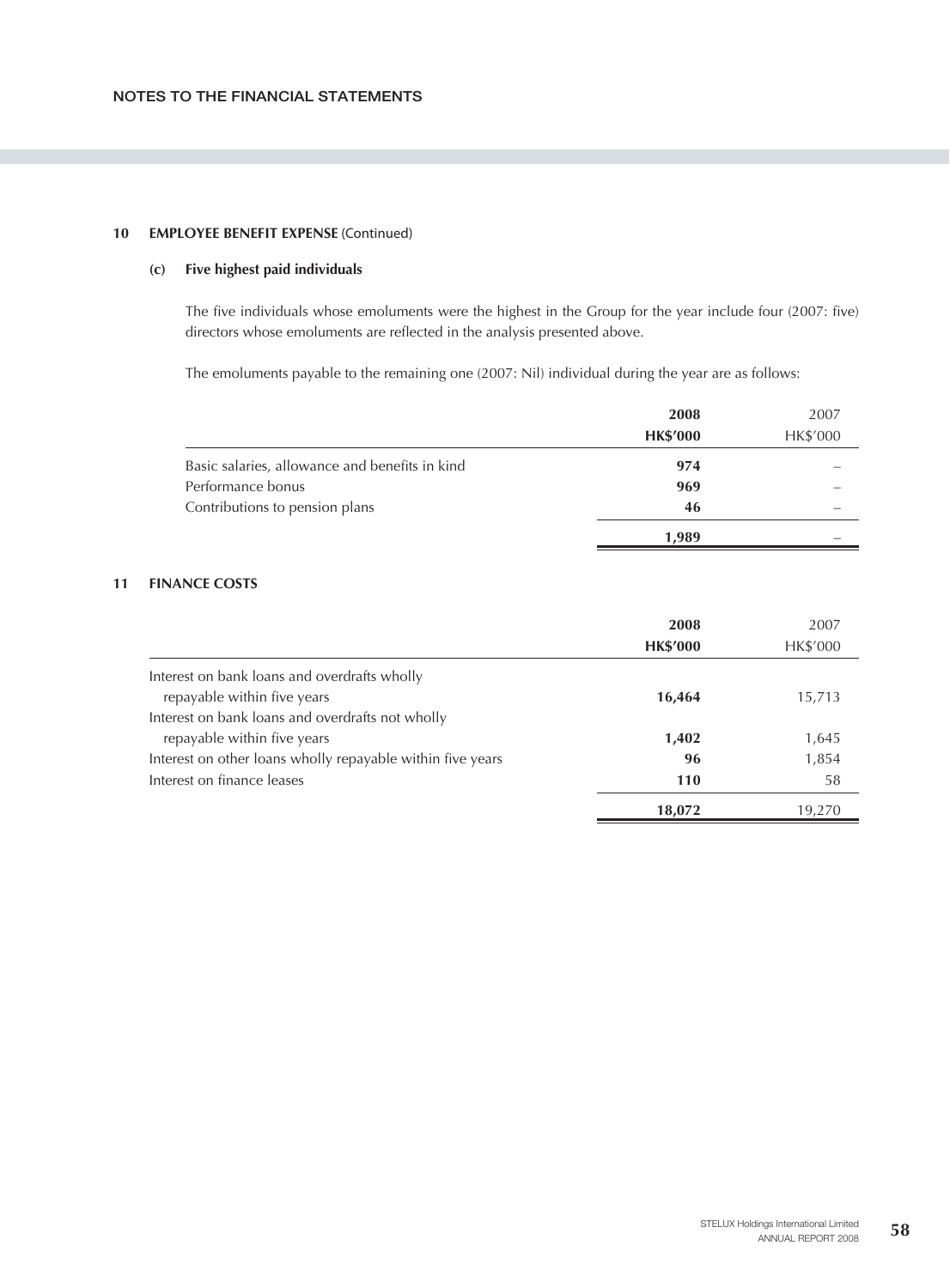# **12 INCOME TAX EXPENSE**

Hong Kong profits tax has been provided at the rate of 17.5% on the estimated assessable profits for the year ended 31st March 2008 (2007: 17.5%) less relief for available tax losses. Taxation on overseas profits has been calculated on the estimated assessable profits for the year at the rates of taxation prevailing in the territories in which the Group operates.

The amount of income tax charged to the consolidated income statement represents:

|                                             | 2008            | 2007     |
|---------------------------------------------|-----------------|----------|
|                                             | <b>HK\$'000</b> | HK\$'000 |
| Current income tax                          |                 |          |
| – Hong Kong profits tax                     | 17,101          | 12,916   |
| - Overseas profits tax                      | 37,926          | 27,160   |
| - Over provisions in respect of prior years | (2, 140)        | (4,783)  |
|                                             | 52,887          | 35,293   |
| Deferred income tax (Note 29)               | (14, 938)       | 383      |
| Income tax expense                          | 37,949          | 35,676   |

The taxation on the Group's profit before income tax differs from the theoretical amount that would arise using the applicable tax rate, being the weighted average of tax rates prevailing in the territories in which the Group operates, is as follows:

|                                                                 | 2008            | 2007     |
|-----------------------------------------------------------------|-----------------|----------|
|                                                                 | <b>HK\$'000</b> | HK\$'000 |
| Profit before income tax                                        | 167,218         | 138,396  |
| Theoretical tax at weighted average rate of 18.7% (2007: 18.8%) | 31,284          | 26,070   |
| Income not subject to tax                                       | (11, 023)       | (5,044)  |
| Expenses not deductible for tax purpose                         | 5,233           | 11,394   |
| Effect of changes in tax rate                                   | 535             |          |
| Recognition of temporary differences not previously recognised  | (585)           | (1, 535) |
| Utilisation of previously unrecognised tax losses               | (6,251)         | (4,480)  |
| Tax losses not recognised                                       | 17,638          | 13,216   |
| Over provisions in respect of prior years                       | (2, 140)        | (4,783)  |
| Others                                                          | 3,258           | 838      |
| Income tax expense                                              | 37,949          | 35,676   |

# **13 LOSS ATTRIBUTABLE TO EQUITY HOLDERS OF THE COMPANY**

The loss attributable to shareholders is dealt with in the financial statements of the Company to the extent of HK\$Nil (2007: HK\$3,627,000) for the year ended 31st March 2008.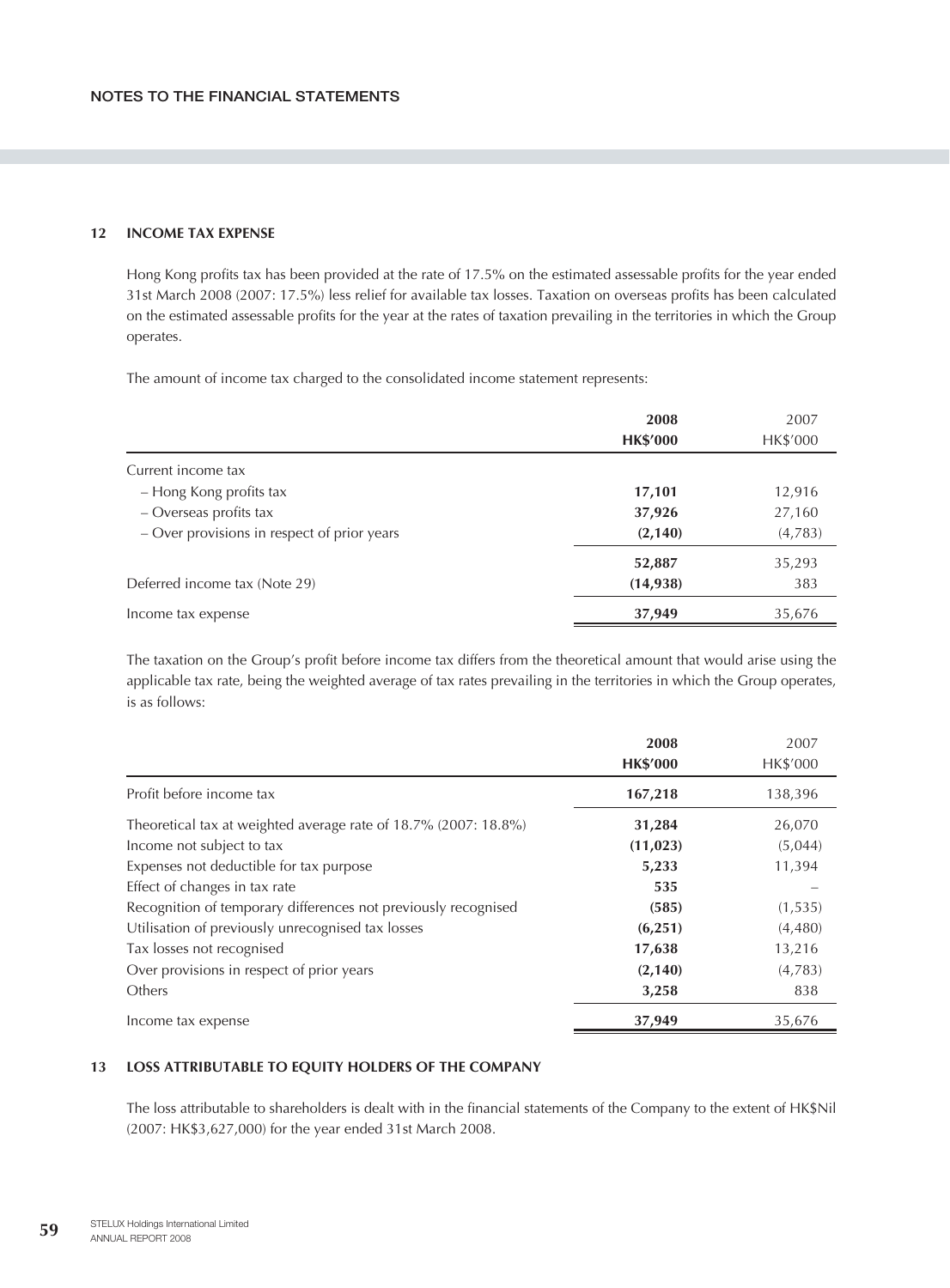## **14 DIVIDENDS**

|                                                                                                                                        | 2008<br><b>HK\$'000</b> | 2007<br>HK\$'000 |
|----------------------------------------------------------------------------------------------------------------------------------------|-------------------------|------------------|
| Interim, paid, of HK\$0.012 (2007: HK\$0.011) per ordinary share<br>Final, proposed, of HK\$0.030 (2007: HK\$0.029) per ordinary share | 11,416<br>28,540        | 10,465<br>27,589 |
|                                                                                                                                        | 39.956                  | 38,054           |

# **15 EARNINGS PER SHARE**

## **Basic**

Basic earnings per share is calculated by dividing the profit attributable to equity holders of the Company by the weighted average number of ordinary shares in issue during the year.

|                                                                 | 2008    | 2007    |
|-----------------------------------------------------------------|---------|---------|
| Weighted average number of ordinary shares in issue (thousands) | 951,340 | 951,340 |
| Profit attributable to equity holders of the Company (HK\$'000) | 128,705 | 101,842 |
| Basic earnings per share (HK cents)                             | 13.53   | 10.71   |
|                                                                 |         |         |

# **Dilutive**

There were no dilutive potential ordinary shares in existence during the years ended 31st March 2007 and 2008.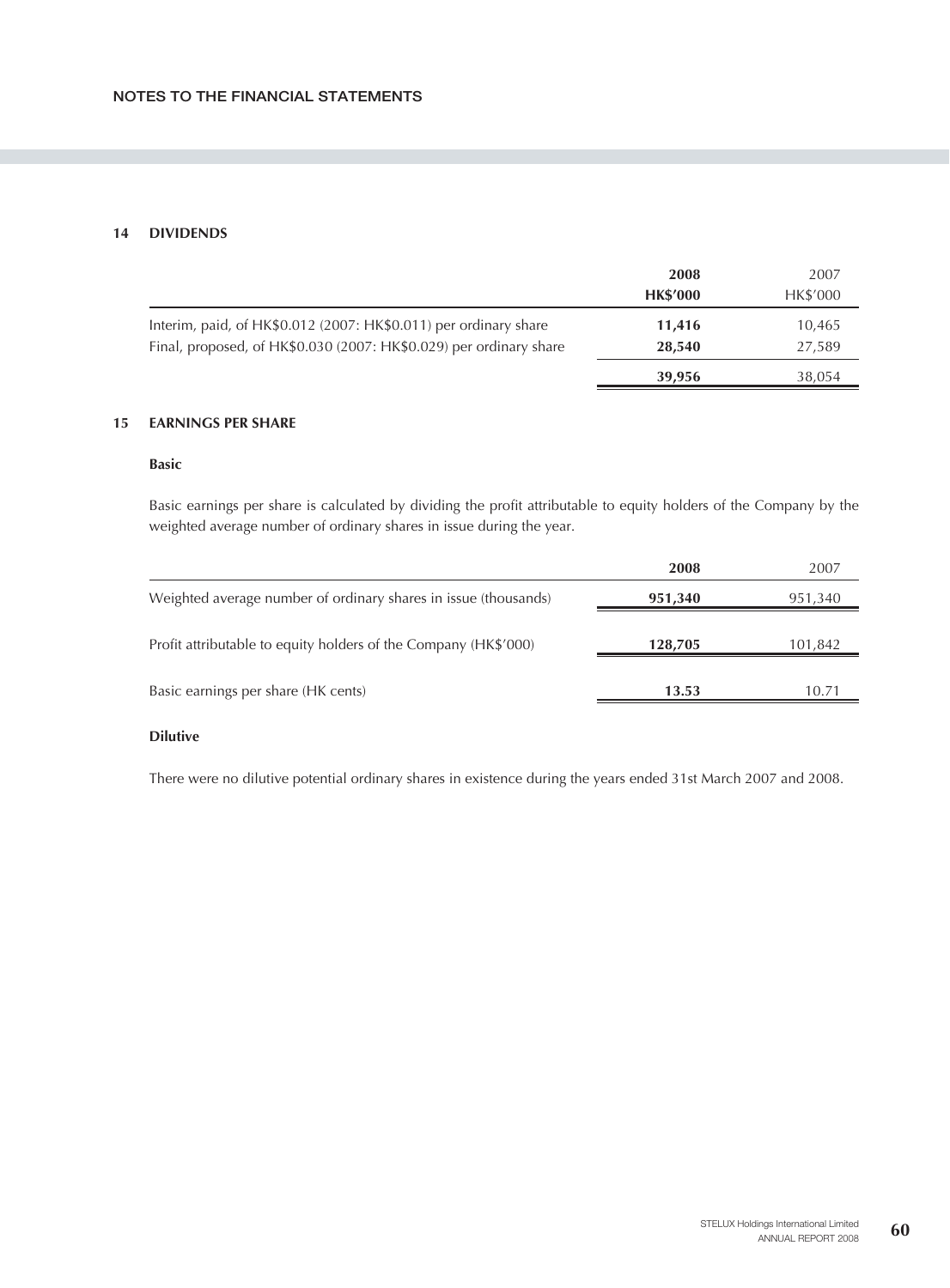# **16 PROPERTY, PLANT AND EQUIPMENT – GROUP**

|                                         | <b>Freehold</b><br>land and | Equipment<br>and |              |  |
|-----------------------------------------|-----------------------------|------------------|--------------|--|
|                                         |                             |                  |              |  |
|                                         | buildings                   | others           | <b>Total</b> |  |
|                                         | HK\$'000                    | HK\$'000         | HK\$'000     |  |
| Year ended 31st March 2007              |                             |                  |              |  |
| Opening net book amount                 | 47,835                      | 82,545           | 130,380      |  |
| <b>Additions</b>                        | 40,510                      | 68,041           | 108,551      |  |
| Disposals                               | (1, 291)                    | (880)            | (2, 171)     |  |
| Depreciation                            | (912)                       | (54, 447)        | (55, 359)    |  |
| Impairment (note c)                     |                             | (1,007)          | (1,007)      |  |
| Exchange differences                    | 5,848                       | 5,967            | 11,815       |  |
| Closing net book amount                 | 91,990                      | 100,219          | 192,209      |  |
| At 31st March 2007                      |                             |                  |              |  |
| Cost                                    | 127,655                     | 408,721          | 536,376      |  |
| Accumulated depreciation and impairment | (35, 665)                   | (308, 502)       | (344, 167)   |  |
| Net book amount                         | 91,990                      | 100,219          | 192,209      |  |
| Year ended 31st March 2008              |                             |                  |              |  |
| Opening net book amount                 | 91,990                      | 100,219          | 192,209      |  |
| Additions                               | 3,941                       | 116,289          | 120,230      |  |
| Disposals                               | (12, 496)                   | (2,843)          | (15, 339)    |  |
| Depreciation                            | (3, 172)                    | (71, 671)        | (74, 843)    |  |
| Exchange differences                    | 664                         | 5,407            | 6,071        |  |
| Closing net book amount                 | 80,927                      | 147,401          | 228,328      |  |
| At 31st March 2008                      |                             |                  |              |  |
| Cost                                    | 117,536                     | 451,424          | 568,960      |  |
| Accumulated depreciation and impairment | (36, 609)                   | (304, 023)       | (340, 632)   |  |
| Net book amount                         | 80,927                      | 147,401          | 228,328      |  |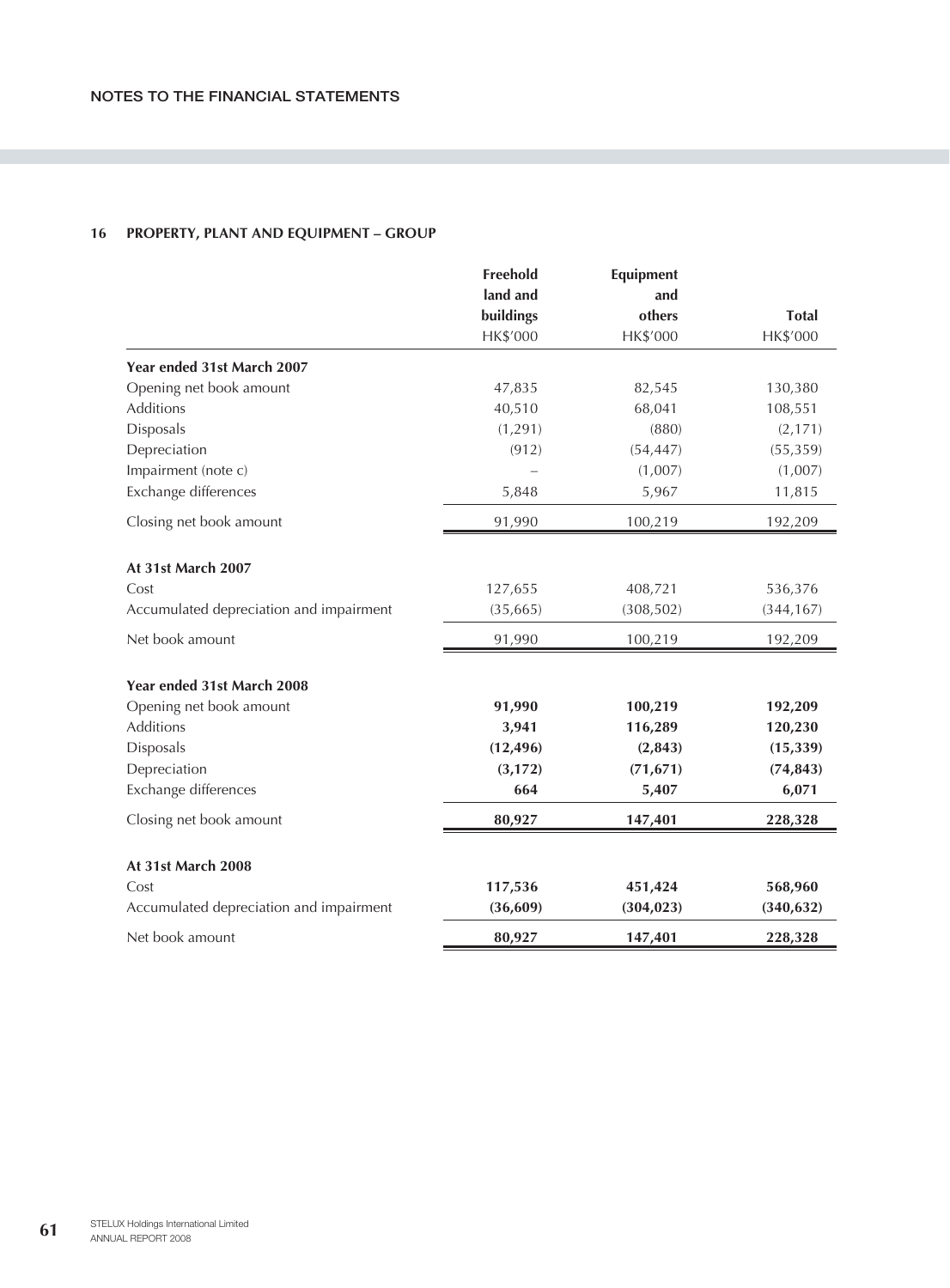# **16 PROPERTY, PLANT AND EQUIPMENT – GROUP** (Continued)

Notes:

- (a) Certain property, plant and equipment of the Group have been pledged for bank borrowings. The carrying value of these property, plant and equipment as at 31st March 2008 were approximately HK\$58,722,000 (2007: HK\$54,825,000).
- (b) At 31st March 2008, the net book value of motor vehicles held under finance leases amounted to HK\$3,025,000 (2007: HK\$1,752,000).
- (c) Impairment loss was included in other operating expenses in the consolidated income statement.
- (d) The Group's interest in freehold land and buildings at their net book values are analysed as follows:

|                                                                     | 2008<br><b>HK\$'000</b> | 2007<br>HK\$'000 |
|---------------------------------------------------------------------|-------------------------|------------------|
| Freehold land and buildings outside Hong Kong                       | 77,853                  | 79,010           |
| Buildings in Hong Kong, held on:<br>- Leases between 10 to 50 years | 3,074                   | 692              |
| Buildings outside Hong Kong:<br>- Leases over 50 years              |                         | 12,288           |
|                                                                     | 80,927                  | 91,990           |

### **17 INVESTMENT PROPERTY – GROUP**

|                                              | 2008            | 2007      |
|----------------------------------------------|-----------------|-----------|
|                                              | <b>HK\$'000</b> | HK\$'000  |
| At 1st April                                 | 1,300           | 34,340    |
| Transfer to non-current assets held for sale |                 | (32, 473) |
| Disposals                                    |                 | (10,000)  |
| Exchange differences                         |                 | 1,221     |
| Fair value gain                              | 800             | 8,212     |
| At 31st March                                | 2,100           | 1,300     |

The investment property was revalued by independent professionally qualified valuer, CS Surveyors Limited, as at 31st March 2008. Valuation was based on open market value of the property.

The Group's interests in investment property are held on lease in Hong Kong with periods between 10 to 50 years.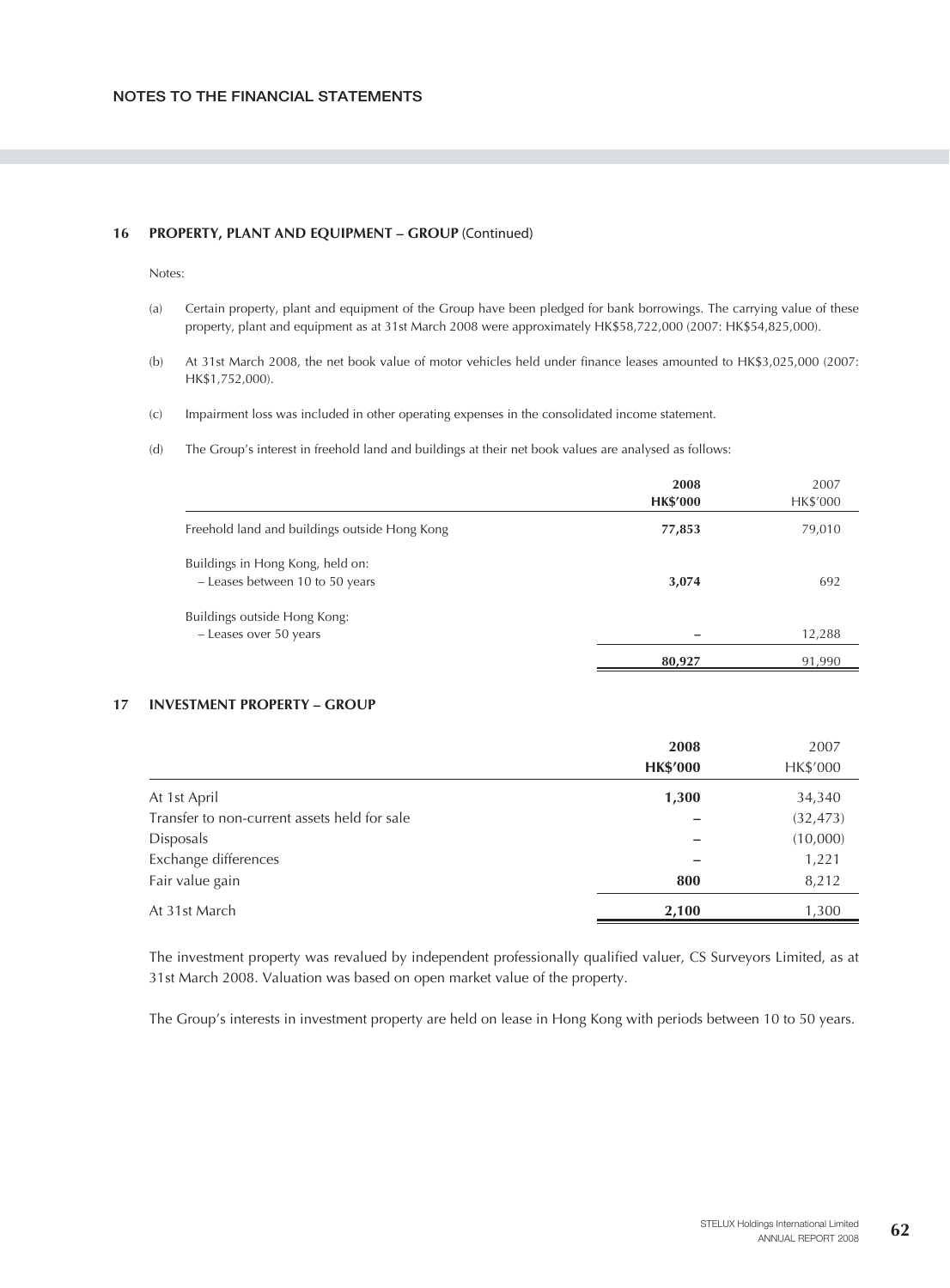# **18 PREPAYMENT OF LEASE PREMIUM – GROUP**

|                       | 2008            | 2007     |
|-----------------------|-----------------|----------|
|                       | <b>HK\$'000</b> | HK\$'000 |
| At 1st April          | 152,974         | 146,877  |
| Additions             | 64,846          | 1,749    |
| <b>Disposals</b>      | (3,735)         |          |
| Amortisation (note b) | (9,741)         | (9,326)  |
| Exchange differences  | 1,145           | 13,674   |
| At 31st March         | 205,489         | 152,974  |

The Group's interests in prepayment of lease premium at their net book amounts are analysed as follows:

|                                 | 2008            | 2007     |
|---------------------------------|-----------------|----------|
|                                 | <b>HK\$'000</b> | HK\$'000 |
| In Hong Kong, held on:          |                 |          |
| - Leases between 10 to 50 years | 135,375         | 76,542   |
| Outside Hong Kong, held on:     |                 |          |
| - Leases over 50 years          |                 | 3,048    |
| - Leases between 10 to 50 years | 59,212          | 60,312   |
| - Leases under 10 years         | 10,902          | 13,072   |
|                                 | 205,489         | 152,974  |

Notes:

(a) Certain prepayment of lease premium of the Group have been pledged for bank borrowings. The carrying amount of these prepayment of lease premium as at 31st March 2008 were HK\$156,457,000 (2007: HK\$100,325,000).

(b) Amortisation of prepayment of lease premium is included in the consolidated income statement as follows:

|                                     | 2008<br><b>HK\$'000</b> | 2007<br>HK\$'000 |
|-------------------------------------|-------------------------|------------------|
| Selling expenses                    | 6,660                   | 6,243            |
| General and administrative expenses |                         |                  |
| Other operating expenses            | 3,081                   | 3,080            |
|                                     | 9,741                   | 9,326            |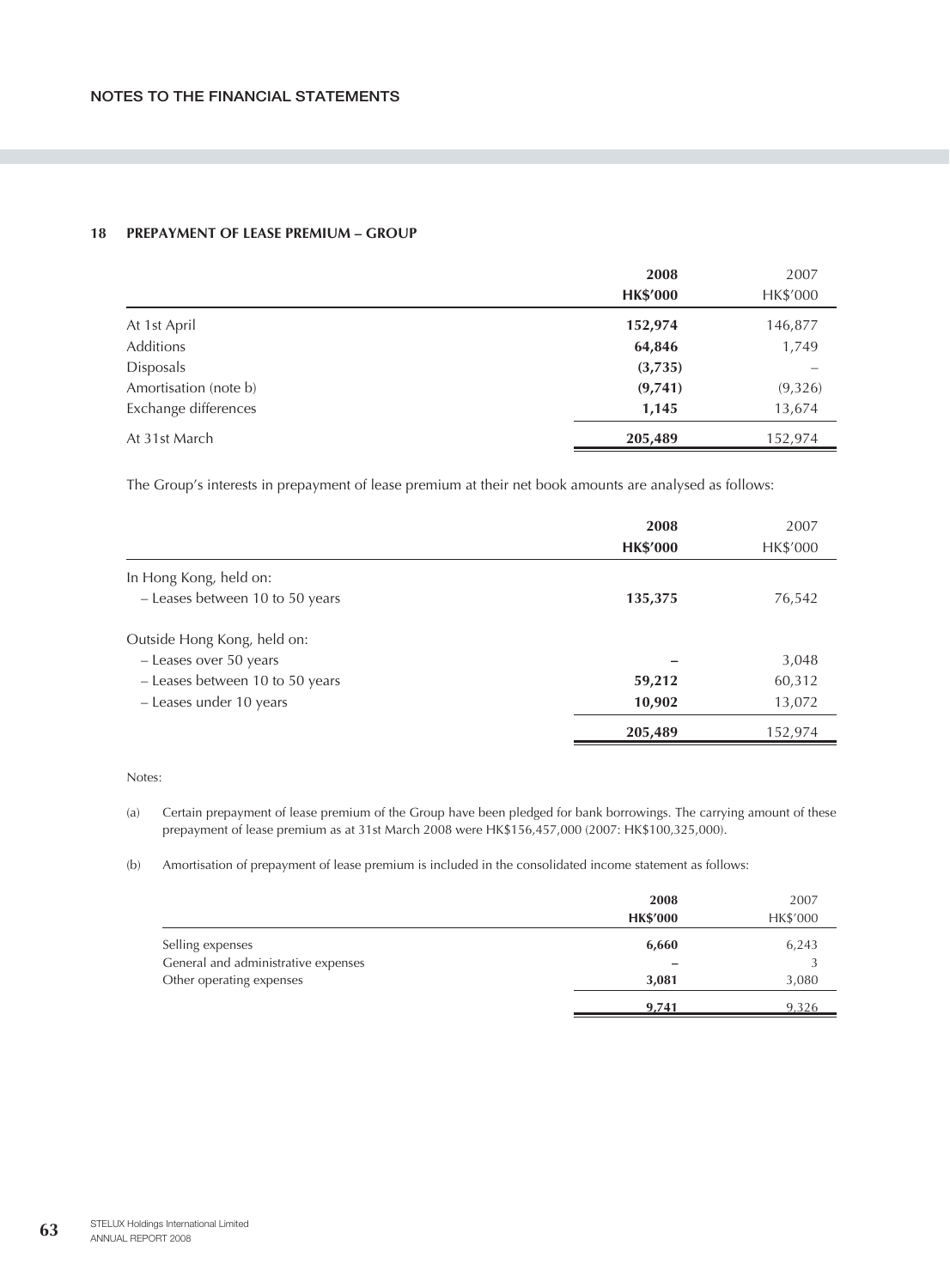# **19 SUBSIDIARIES AND AMOUNTS DUE FROM SUBSIDIARIES** – **COMPANY**

|                               | 2008<br><b>HK\$'000</b> | 2007<br>HK\$'000 |
|-------------------------------|-------------------------|------------------|
| Investment in subsidiaries    |                         | –                |
| Amounts due from subsidiaries | 501,984                 | 537,665          |
|                               | 501,984                 | 537,665          |

The amounts due from subsidiaries are unsecured, interest free and repayable on demand.

Details of principal subsidiaries are shown in Note 33.

# **20 INTANGIBLE ASSETS – GROUP**

|                            | Goodwill | <b>Trademarks</b> | <b>Total</b> |
|----------------------------|----------|-------------------|--------------|
|                            | HK\$'000 | HK\$'000          | HK\$'000     |
| Year ended 31st March 2007 |          |                   |              |
| Opening net book amount    | 5,315    | 16,721            | 22,036       |
| Exchange differences       | 882      | 109               | 991          |
| Closing net book amount    | 6,197    | 16,830            | 23,027       |
| At 31st March 2007         |          |                   |              |
| Cost                       | 6,197    | 45,727            | 51,924       |
| Accumulated amortisation   |          | (28, 897)         | (28, 897)    |
| Net book amount            | 6,197    | 16,830            | 23,027       |
| Year ended 31st March 2008 |          |                   |              |
| Opening net book amount    | 6,197    | 16,830            | 23,027       |
| Exchange differences       | 1,480    | 377               | 1,857        |
| Closing net book amount    | 7,677    | 17,207            | 24,884       |
| At 31st March 2008         |          |                   |              |
| Cost                       | 7,677    | 46,645            | 54,322       |
| Accumulated amortisation   |          | (29, 438)         | (29, 438)    |
| Net book amount            | 7,677    | 17,207            | 24,884       |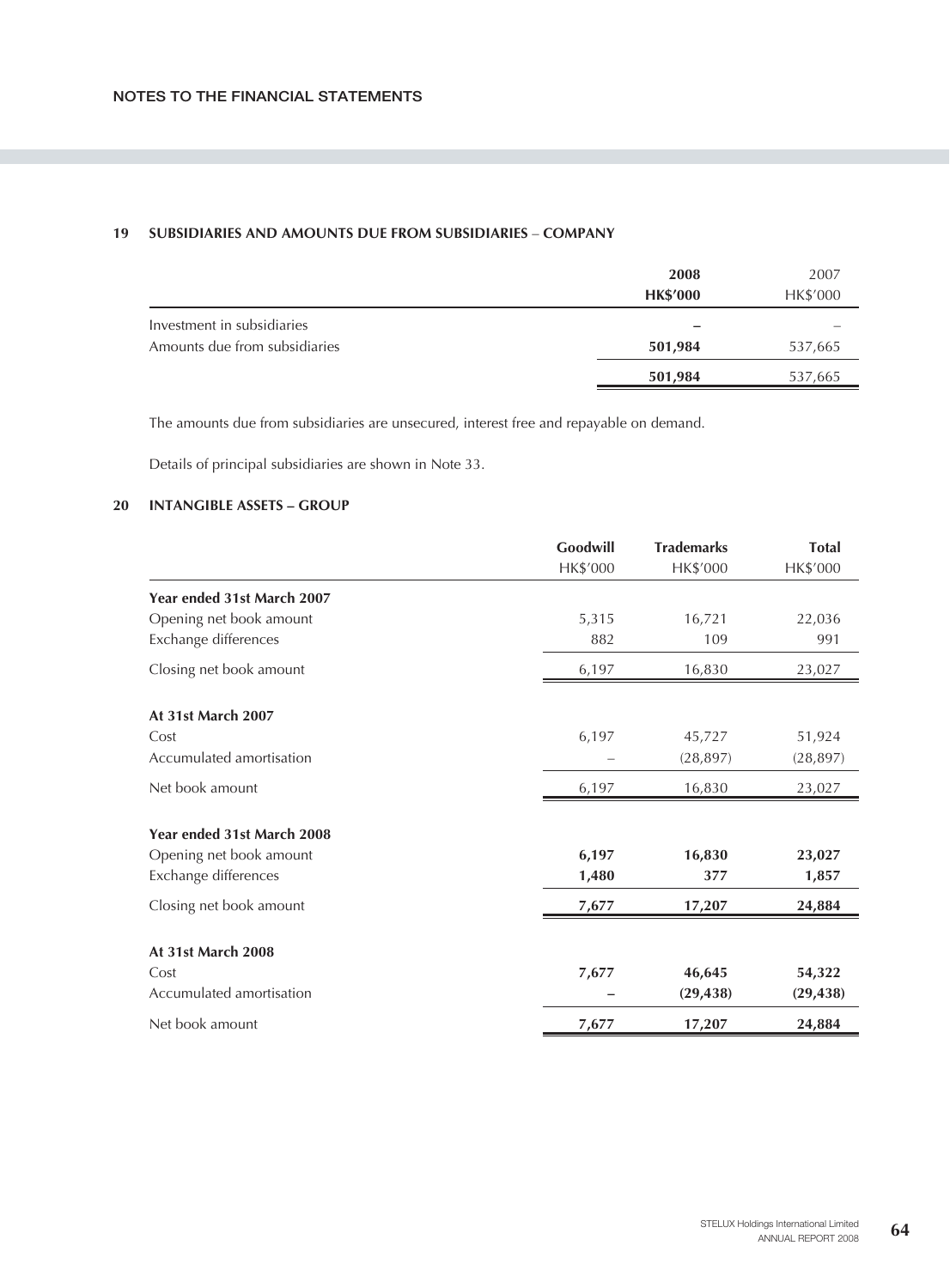### **20 INTANGIBLE ASSETS – GROUP** (Continued)

#### **(a) Impairment test for goodwill**

Goodwill is allocated to the Group's cash-generating units (CGUs) identified according to business segment. The goodwill is attributable to the watch trading operations.

The recoverable amount of a CGU is determined based on value-in-use calculations. These calculations use pre-tax cash flow projections based on financial budgets performed by management covering a five-year period. Management determined the financial budgets based on past performance and its expectations for the market development. Cash flows beyond the five year period are extrapolated using the estimated growth rate stated below.

The key assumptions used for value-in-use calculations are as follows:

- 1. Growth rate used to extrapolate cash flows beyond the budget period of 2% which does not exceed historical growth rate.
- 2. Pre-tax discount rate applied to cash flows projections of 10%. The discount rate used is pre-tax and reflects specific risks related to the Group.

During the year ended 31st March 2008, there was no impairment on the CGUs containing goodwill with indefinite useful lives.

#### **(b) Impairment test for trademarks**

The valuation of the trademarks is determined by estimating the value of royalties which the Group is exempted from by virtue of the fact that it owns the trademarks. A net sales royalty rate is multiplied by the net sales expected to be generated by the trademarks and then capitalised at a discount rate at which the trademarks are utilised.

During the year ended 31st March 2008, there was no impairment on the trademarks with indefinite useful lives.

# **21 AVAILABLE-FOR-SALE FINANCIAL ASSETS – GROUP**

|                                                                  | 2008<br><b>HK\$'000</b> | 2007<br>HK\$'000 |
|------------------------------------------------------------------|-------------------------|------------------|
| At 1st April<br>Revaluation surplus transfer to equity (Note 26) | 13,252<br>3,906         | 10,920<br>2,332  |
| At 31st March                                                    | 17,158                  | 13,252           |

Available-for-sale financial assets as at 31st March 2008 represent unlisted equity investments in Switzerland and are denominated in Swiss Francs.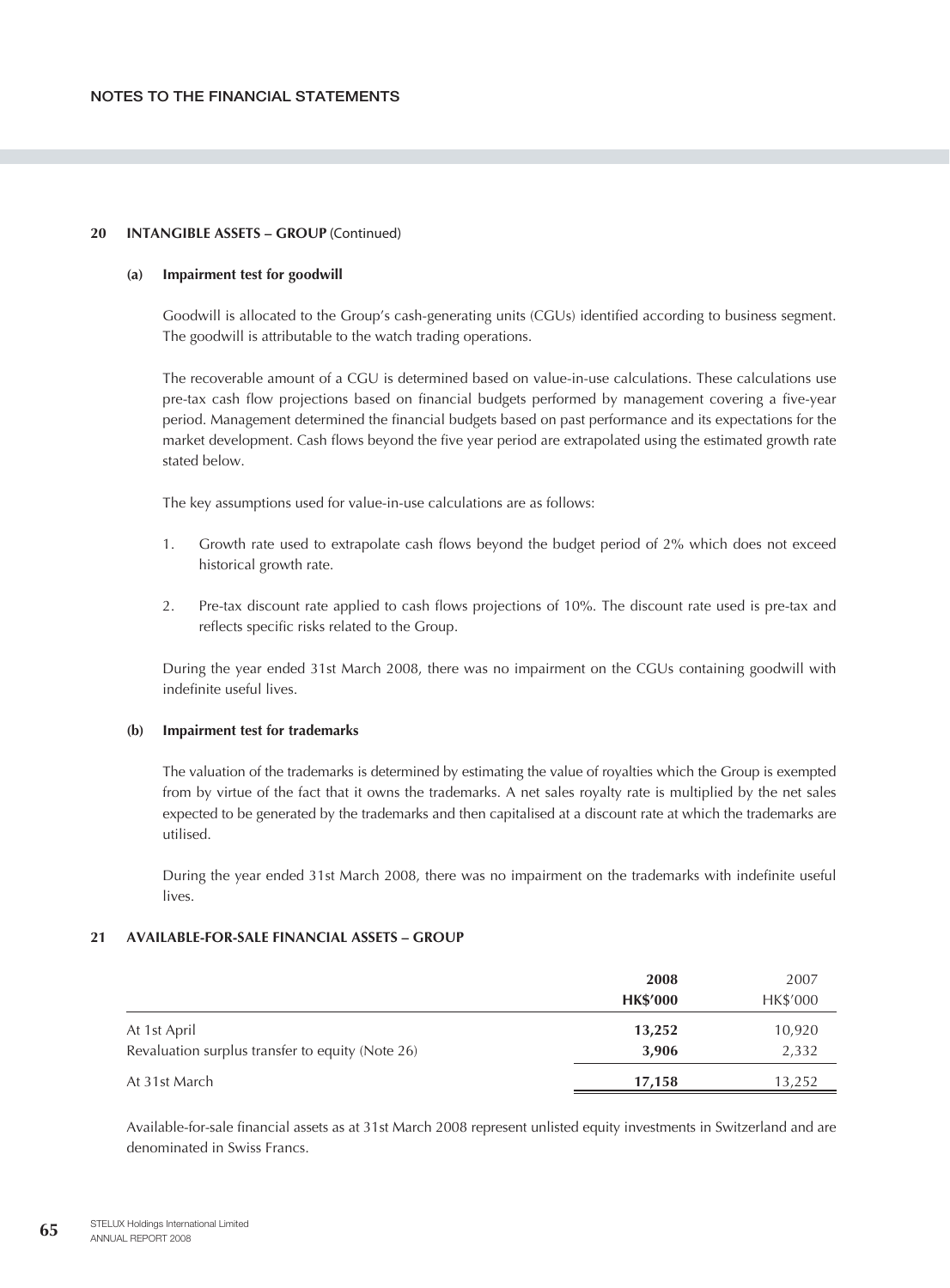## **22 STOCKS – GROUP**

|                  | 2008            | 2007     |
|------------------|-----------------|----------|
|                  | <b>HK\$'000</b> | HK\$'000 |
| Raw materials    | 21,484          | 21,206   |
| Work-in-progress | 754             | 3,107    |
| Finished goods   | 719,153         | 493,971  |
|                  | 741,391         | 518,284  |

The cost of inventories recognised as expense and included in cost of sales amounted to approximately HK\$869,692,000 (2007: HK\$706,343,000).

# **23 DEBTORS AND PREPAYMENTS – GROUP**

|                                                  | 2008            | 2007     |
|--------------------------------------------------|-----------------|----------|
|                                                  | <b>HK\$'000</b> | HK\$'000 |
|                                                  |                 |          |
| Trade debtors, net (Note a)                      | 198,643         | 121,195  |
| Deposits, prepayments and other debtors (Note c) | 207,604         | 255,412  |
|                                                  | 406,247         | 376,607  |
|                                                  |                 |          |
| Trade debtors analysed by invoice date:          |                 |          |
| Below 60 days                                    | 58,482          | 54,492   |
| Over 60 days                                     | 140,161         | 66,703   |
|                                                  | 198,643         | 121,195  |

Notes:

(a) The Group engages designated import and export agents for the importation of products from the subsidiaries in Hong Kong to the subsidiaries in the Mainland. The balances due from and due to the import and export agents are settled on a back-toback basis and hence there are no fi xed terms of settlement for such balances. The Group's trade debtors and trade creditors include balances due from and due to the import and export agents of HK\$113,672,000 (2007: HK\$51,133,000).

 Other than the balances due from the import and export agents, the Group allows an average credit period of 60 days from the invoice date to its trade debtors.

 Included in the Group's trade debtors were debtors with a carrying amount of HK\$21,925,000 (2007: HK\$12,982,000) which were past due for which the Group has not provided for impairment loss. The ageing analysis of these trade debtors based on due dates is as follows:

|               | 2008            | 2007     |
|---------------|-----------------|----------|
|               | <b>HK\$'000</b> | HK\$'000 |
| Overdue:      |                 |          |
| Within 1 year | 21,680          | 12,590   |
| 1-2 years     | 205             | 261      |
| Over 2 years  | 40              | 131      |
|               | 21,925          | 12,982   |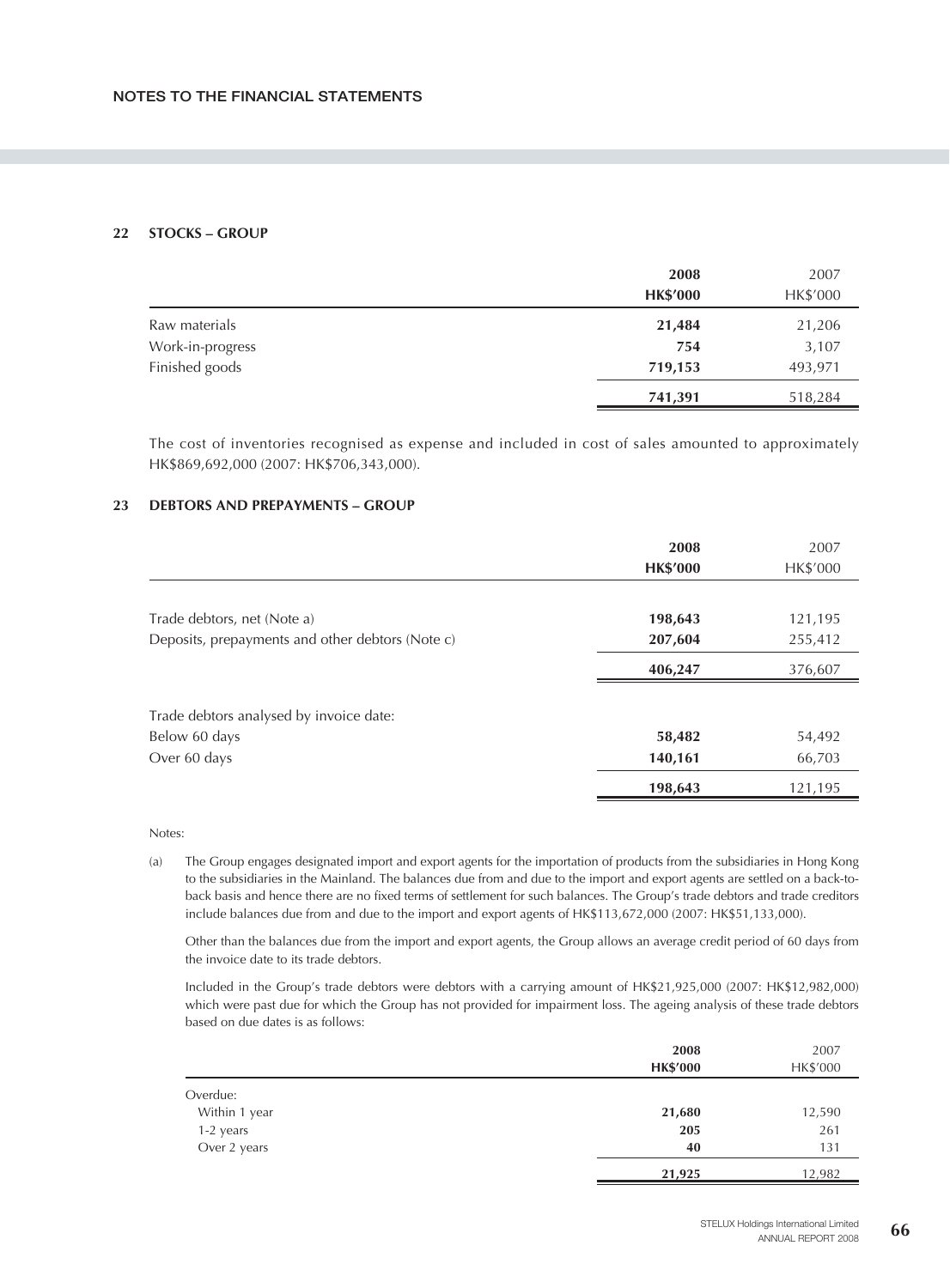#### **23 DEBTORS AND PREPAYMENTS – GROUP** (Continued)

#### (a) (Continued)

Receivables that were past due but not impaired relate to a number of independent customers for whom there is no recent history of default. Based on past experience, management believes that no impairment allowance is necessary in respect of these balances as there has not been a significant change in credit quality and the balances are still considered fully receivable. The Group does not hold any collateral over these balances.

As at 31st March 2008, debtors of HK\$30,275,000 (2007: HK\$47,074,000) aged over 3 years were fully impaired.

#### (b) The movement on the provision for impairment of trade debtors is as follows:

|                                                          | 2008            | 2007            |
|----------------------------------------------------------|-----------------|-----------------|
|                                                          | <b>HK\$'000</b> | <b>HK\$'000</b> |
| At 1st April                                             | 47,074          | 47,749          |
| Impairment provision                                     | 1,266           | 1,606           |
| Receivables written off during the year as uncollectible | (976)           | (1,715)         |
| Provisions written back                                  | (17,680)        | (1,091)         |
| Exchange differences                                     | 591             | 525             |
| At 31st March                                            | 30,275          | 47,074          |

The creation and release of provision for impaired receivables have been included in 'other operating expenses' in the income statement. Amounts charged to the allowance account are generally written off when there is no expectation of recovering additional cash.

(c) The balance included amounts due from related companies of HK\$5,551,000 (2007: HK\$91,882,000). The balance as at 31st March 2007 comprises a balance owed by Bangkok Land Public Company Limited ("Bangkok Land") of HK\$79,795,000 (net of impairment provision). The Chairman of the Company, Mr. Wong Chong Po, is also the Chairman of Bangkok Land. The balance owed by Bangkok Land was fully repaid during the year. Impairment provision of HK\$17,498,000 was reversed to the income statement during the year and included in other operating expenses.

The amounts due from related companies as at 31st March 2008 are unsecured, interest free and repayable on demand.

(d) An analysis of debtors and prepayments by currency is as follows:

|                   | 2008            | 2007     |
|-------------------|-----------------|----------|
|                   | <b>HK\$'000</b> | HK\$'000 |
| Hong Kong Dollar  | 244,225         | 270,815  |
| Chinese Renminbi  | 43,690          | 19,161   |
| Singapore Dollar  | 42,254          | 19,243   |
| Malaysian Ringgit | 39,004          | 30,223   |
| Thai Baht         | 11,387          | 12,376   |
| Swiss Francs      | 12,177          | 6,310    |
| US Dollar         | 5,389           | 8,537    |
| Others            | 8,121           | 9,942    |
|                   | 406,247         | 376,607  |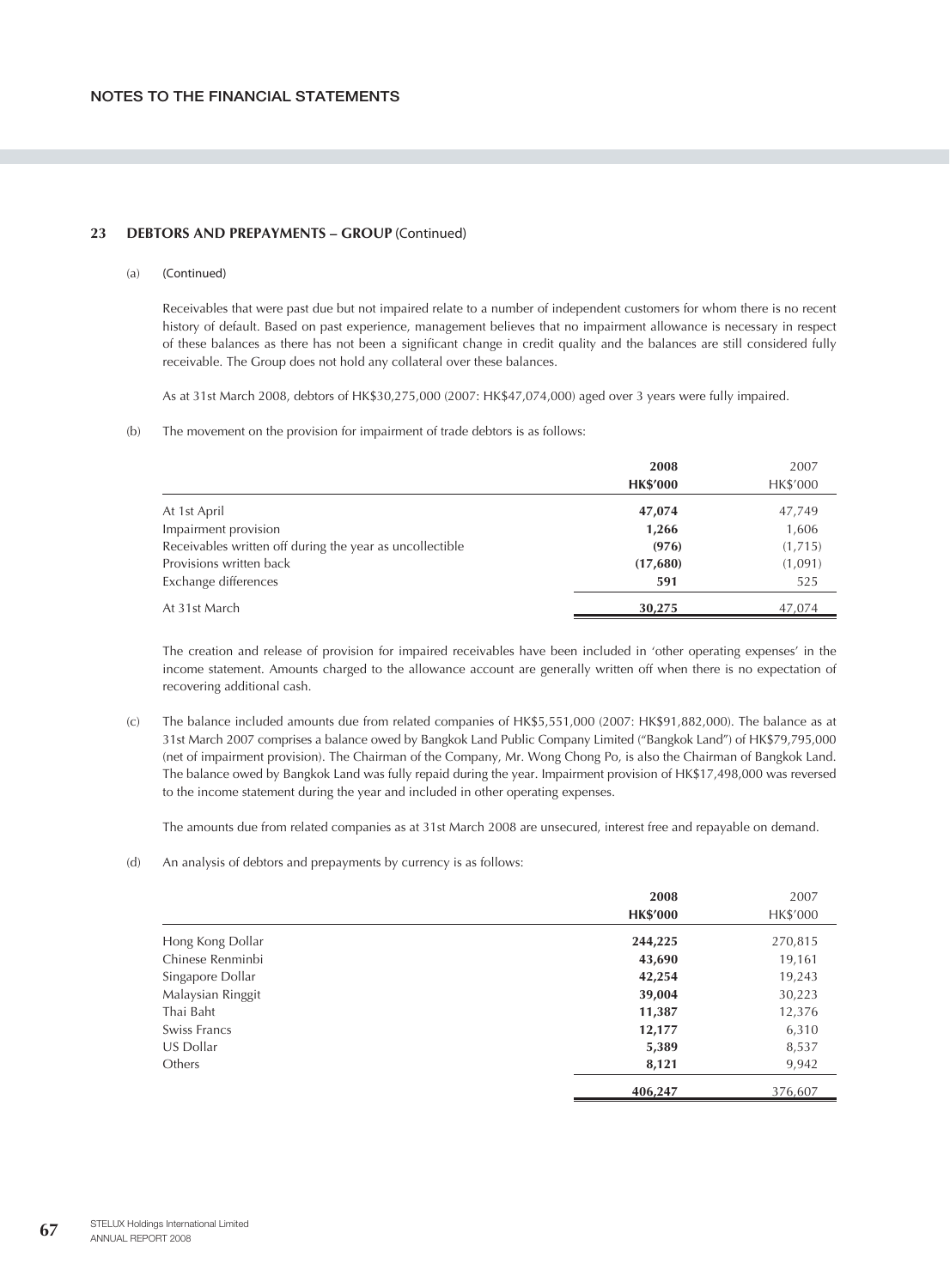## **24 BANK BALANCES AND CASH**

|                           |                 | Group    |                 | Company  |
|---------------------------|-----------------|----------|-----------------|----------|
|                           | 2008            | 2007     | 2008            | 2007     |
|                           | <b>HK\$'000</b> | HK\$'000 | <b>HK\$'000</b> | HK\$'000 |
| Cash at banks and in hand | 166,567         | 105,103  | 4               |          |
|                           | 166,567         | 105,103  | 4               |          |
|                           |                 |          |                 |          |

An analysis of bank balances and cash by currency is as follows:

|                   | Group           |          | Company         |                |
|-------------------|-----------------|----------|-----------------|----------------|
|                   | 2008            | 2007     | 2008            | 2007           |
|                   | <b>HK\$'000</b> | HK\$'000 | <b>HK\$'000</b> | HK\$'000       |
| Hong Kong Dollar  | 54,758          | 28,931   | 4               | $\overline{2}$ |
| Chinese Renminbi  | 35,605          | 23,386   |                 |                |
| Singapore Dollar  | 26,906          | 11,700   |                 |                |
| Malaysian Ringgit | 33,171          | 29,510   |                 |                |
| Thai Baht         | 5,219           | 5,659    |                 |                |
| UK Pound          | 30              | 521      |                 |                |
| <b>Others</b>     | 10,878          | 5,396    |                 |                |
|                   | 166,567         | 105,103  | 4               | $\overline{2}$ |

# **25 SHARE CAPITAL**

|                                    | Number of<br>shares of<br><b>HK\$0.1</b> |          |
|------------------------------------|------------------------------------------|----------|
|                                    | each                                     | HK\$'000 |
| Authorised:                        |                                          |          |
| At 31st March 2007 and 2008        | 1,600,000,000                            | 160,000  |
|                                    |                                          |          |
| Issued and fully paid:             |                                          |          |
| At 1st April 2006, 31st March 2007 |                                          |          |
| and 31st March 2008                | 951,340,023                              | 95,134   |

On 9th March 2005, the share option scheme for the employees, officers and directors of the Company and its subsidiaries (the "Share Option Scheme") was approved and adopted by the shareholders pursuant to which the Board was authorised to grant options to the employees, officers and directors of the Company or its subsidiaries to subscribe for shares of the Company for a fixed period.

No share option has been granted during the year and no share options were outstanding as at 31st March 2007 and 2008.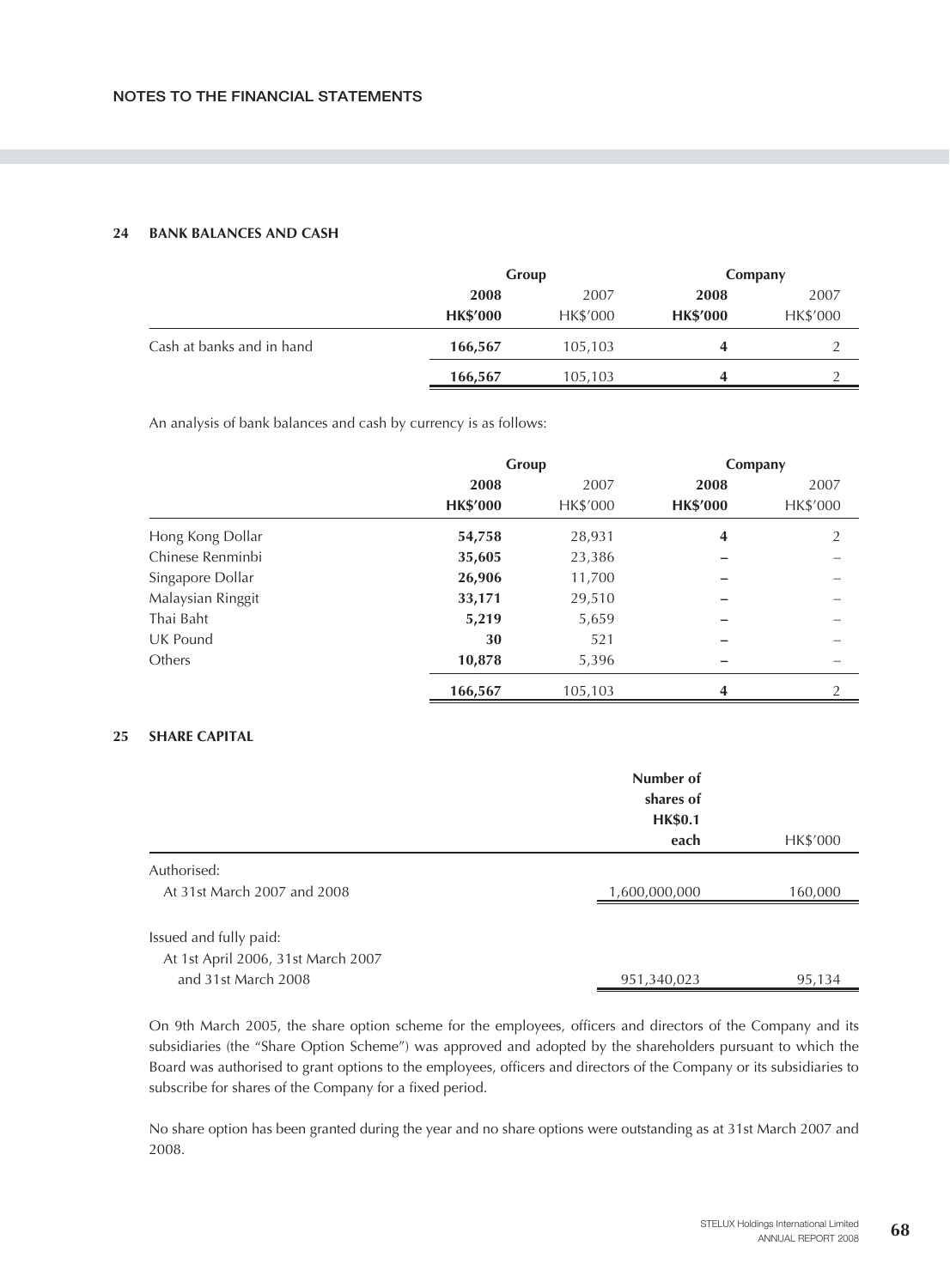# **26 RESERVES**

# **Group**

|                                     | <b>Share</b><br>premium<br>HK\$'000 | <b>Revaluation</b><br>reserve<br>HK\$'000 | <b>Exchange</b><br>reserve<br>HK\$'000 | <b>Retained</b><br>earnings<br>HK\$'000 | <b>Total</b><br>HK\$'000 |
|-------------------------------------|-------------------------------------|-------------------------------------------|----------------------------------------|-----------------------------------------|--------------------------|
|                                     |                                     |                                           |                                        |                                         |                          |
| At 1st April 2006                   | 1,977                               | 6,621                                     | (4, 477)                               | 548,390                                 | 552,511                  |
| Exchange differences                |                                     |                                           | 22,964                                 |                                         | 22,964                   |
| Change in fair value of             |                                     |                                           |                                        |                                         |                          |
| available-for-sale financial assets |                                     | 2,332                                     |                                        |                                         | 2,332                    |
| Profit for the year                 |                                     |                                           |                                        | 101,842                                 | 101,842                  |
| Dividends paid                      |                                     |                                           |                                        | (37, 102)                               | (37, 102)                |
| At 31st March 2007                  | 1,977                               | 8,953                                     | 18,487                                 | 613,130                                 | 642,547                  |
| Representing:                       |                                     |                                           |                                        |                                         |                          |
| 2007 proposed final dividend        |                                     |                                           |                                        | 27,589                                  |                          |
| Reserves                            |                                     |                                           |                                        | 585,541                                 |                          |
|                                     |                                     |                                           |                                        | 613,130                                 |                          |
| At 1st April 2007                   | 1,977                               | 8,953                                     | 18,487                                 | 613,130                                 | 642,547                  |
| <b>Exchange differences</b>         |                                     |                                           | 11,463                                 |                                         | 11,463                   |
| Change in fair value of             |                                     |                                           |                                        |                                         |                          |
| available-for-sale financial assets |                                     | 3,906                                     |                                        |                                         | 3,906                    |
| Profit for the year                 |                                     |                                           |                                        | 128,705                                 | 128,705                  |
| Dividends paid                      |                                     |                                           |                                        | (39,005)                                | (39,005)                 |
| At 31st March 2008                  | 1,977                               | 12,859                                    | 29,950                                 | 702,830                                 | 747,616                  |
| <b>Representing:</b>                |                                     |                                           |                                        |                                         |                          |
| 2008 proposed final dividend        |                                     |                                           |                                        | 28,540                                  |                          |
| <b>Reserves</b>                     |                                     |                                           |                                        | 674,290                                 |                          |
|                                     |                                     |                                           |                                        | 702,830                                 |                          |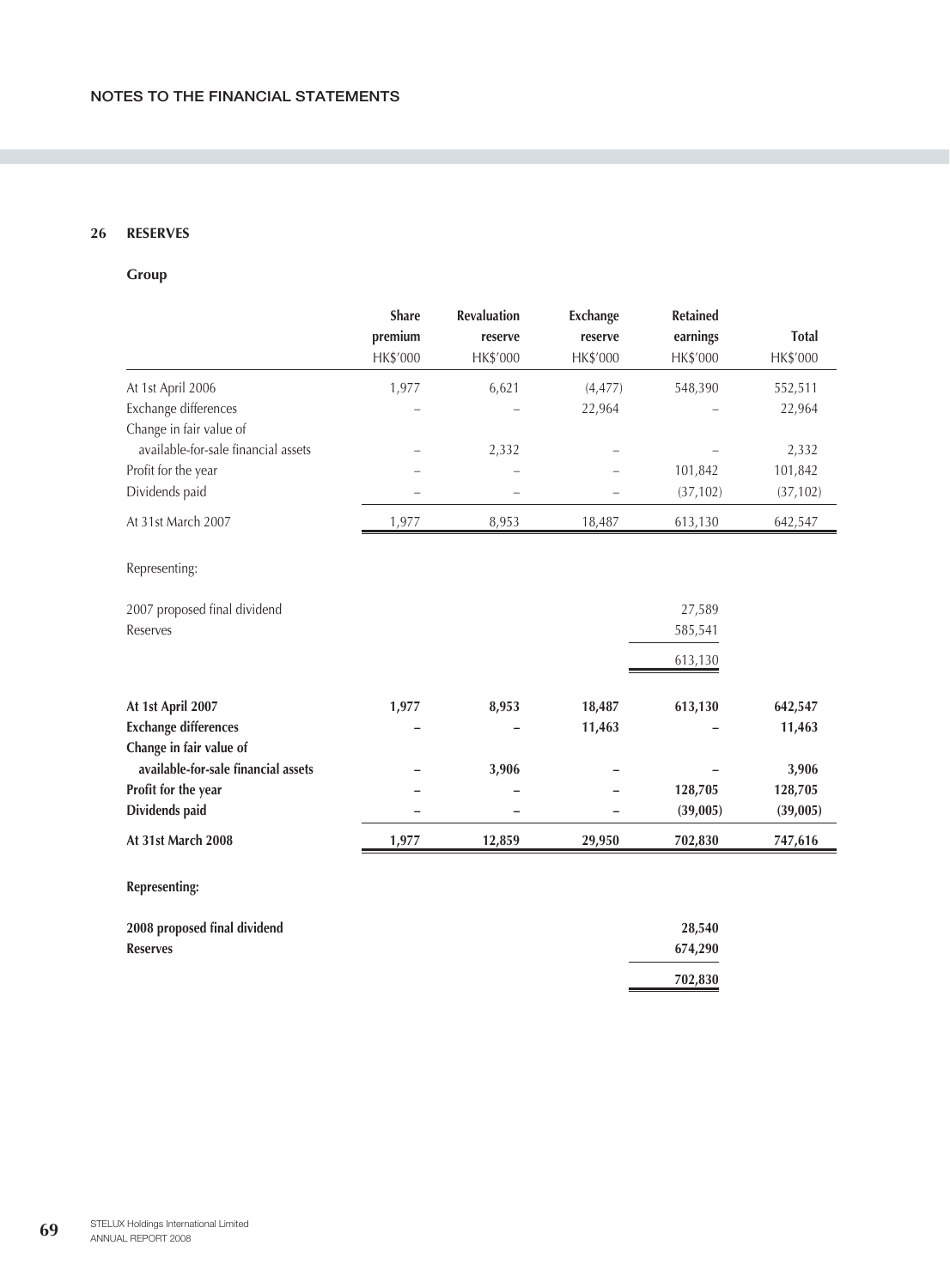# **26 RESERVES** (Continued)

# **Company**

|                              | <b>Share</b><br>premium<br>HK\$'000 | <b>Retained</b><br>earnings<br>HK\$'000 | <b>Total</b><br>HK\$'000 |
|------------------------------|-------------------------------------|-----------------------------------------|--------------------------|
| At 1st April 2006            | 1,977                               | 480,960                                 | 482,937                  |
| Loss for the year            |                                     | (3,627)                                 | (3,627)                  |
| Dividends paid               |                                     | (37, 102)                               | (37, 102)                |
| At 31st March 2007           | 1,977                               | 440,231                                 | 442,208                  |
| Representing:                |                                     |                                         |                          |
| 2007 proposed final dividend |                                     | 27,589                                  |                          |
| Reserves                     |                                     | 412,642                                 |                          |
|                              |                                     | 440,231                                 |                          |
| At 1st April 2007            | 1,977                               | 440,231                                 | 442,208                  |
| Results for the year         |                                     |                                         |                          |
| Dividends paid               |                                     | (39,005)                                | (39,005)                 |
| At 31st March 2008           | 1,977                               | 401,226                                 | 403,203                  |
| <b>Representing:</b>         |                                     |                                         |                          |
| 2008 proposed final dividend |                                     | 28,540                                  |                          |
| <b>Reserves</b>              |                                     | 372,686                                 |                          |
|                              |                                     | 401,226                                 |                          |
|                              |                                     |                                         |                          |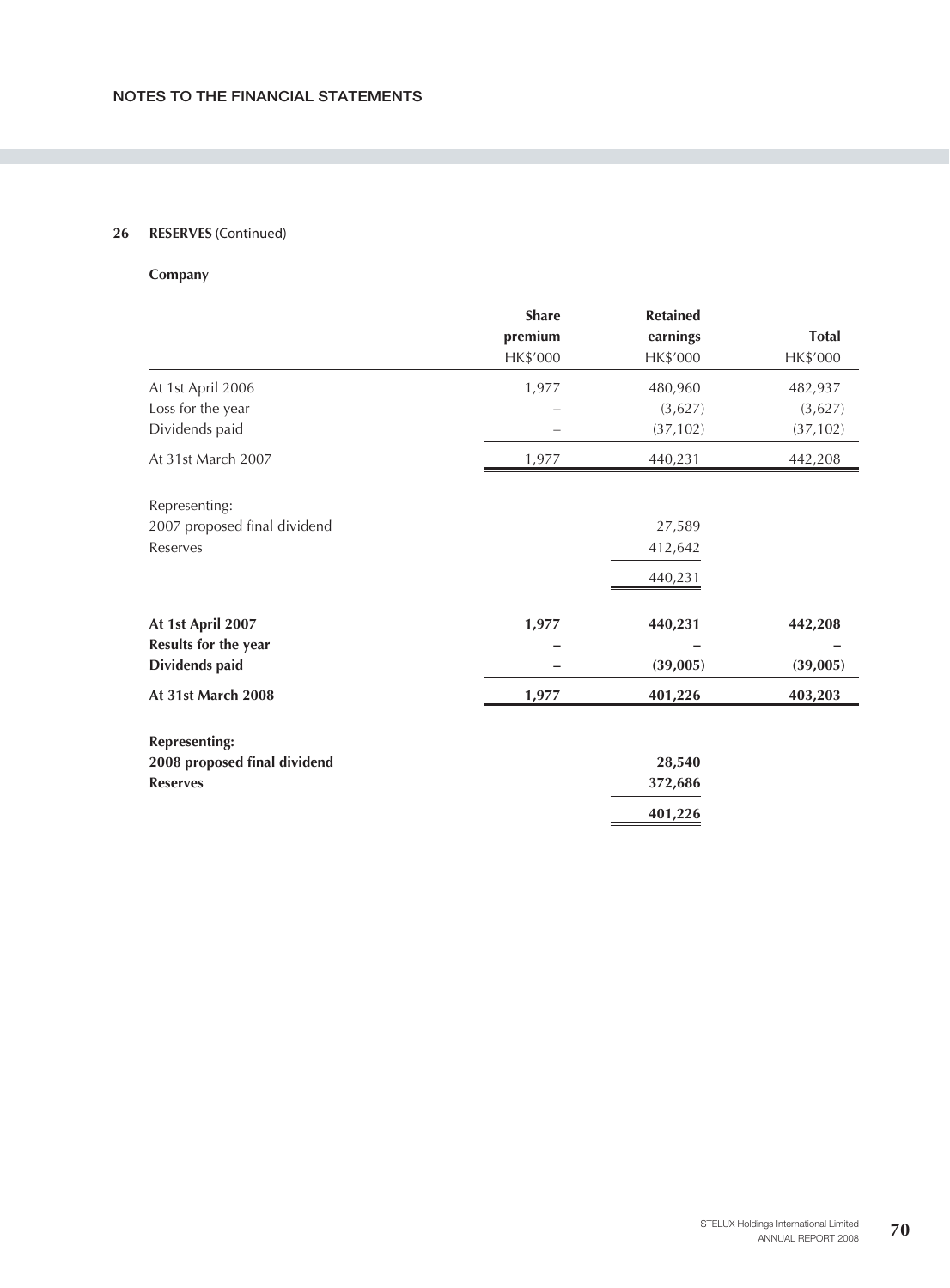# **27 CREDITORS AND ACCRUALS**

|                                           | Group           |          | Company         |          |
|-------------------------------------------|-----------------|----------|-----------------|----------|
|                                           | 2008            | 2007     | 2008            | 2007     |
|                                           | <b>HK\$'000</b> | HK\$'000 | <b>HK\$'000</b> | HK\$'000 |
| Trade creditors analysed by invoice date: |                 |          |                 |          |
| Below 60 days                             | 121,880         | 128,382  |                 |          |
| Over 60 days                              | 170,665         | 46,797   |                 |          |
|                                           | 292,545         | 175,179  |                 |          |
| Other creditors and accruals (note a)     | 184,122         | 146,016  | 4,129           | 3,989    |
|                                           | 476,667         | 321,195  | 4,129           | 3,989    |

#### Notes:

- (a) Included in other creditors and accruals are amounts due to related companies of HK\$12,731,000 (2007: HK\$10,499,000), which are unsecured, interest free and repayable on demand.
- (b) An analysis of creditors and accruals by currency is as follows:

|                   | 2008            | 2007     |
|-------------------|-----------------|----------|
|                   | <b>HK\$'000</b> | HK\$'000 |
| Hong Kong Dollar  | 219,850         | 174,340  |
| Chinese Renminbi  | 132,144         | 59,808   |
| Singapore Dollar  | 27,260          | 21,425   |
| Malaysian Ringgit | 25,439          | 16,167   |
| Thai Baht         | 42,342          | 34,892   |
| Swiss Francs      | 10,456          | 4,034    |
| US Dollar         | 9,389           | 4,055    |
| UK Pound          | 3,471           | 1,414    |
| Others            | 6,316           | 5,060    |
|                   | 476,667         | 321,195  |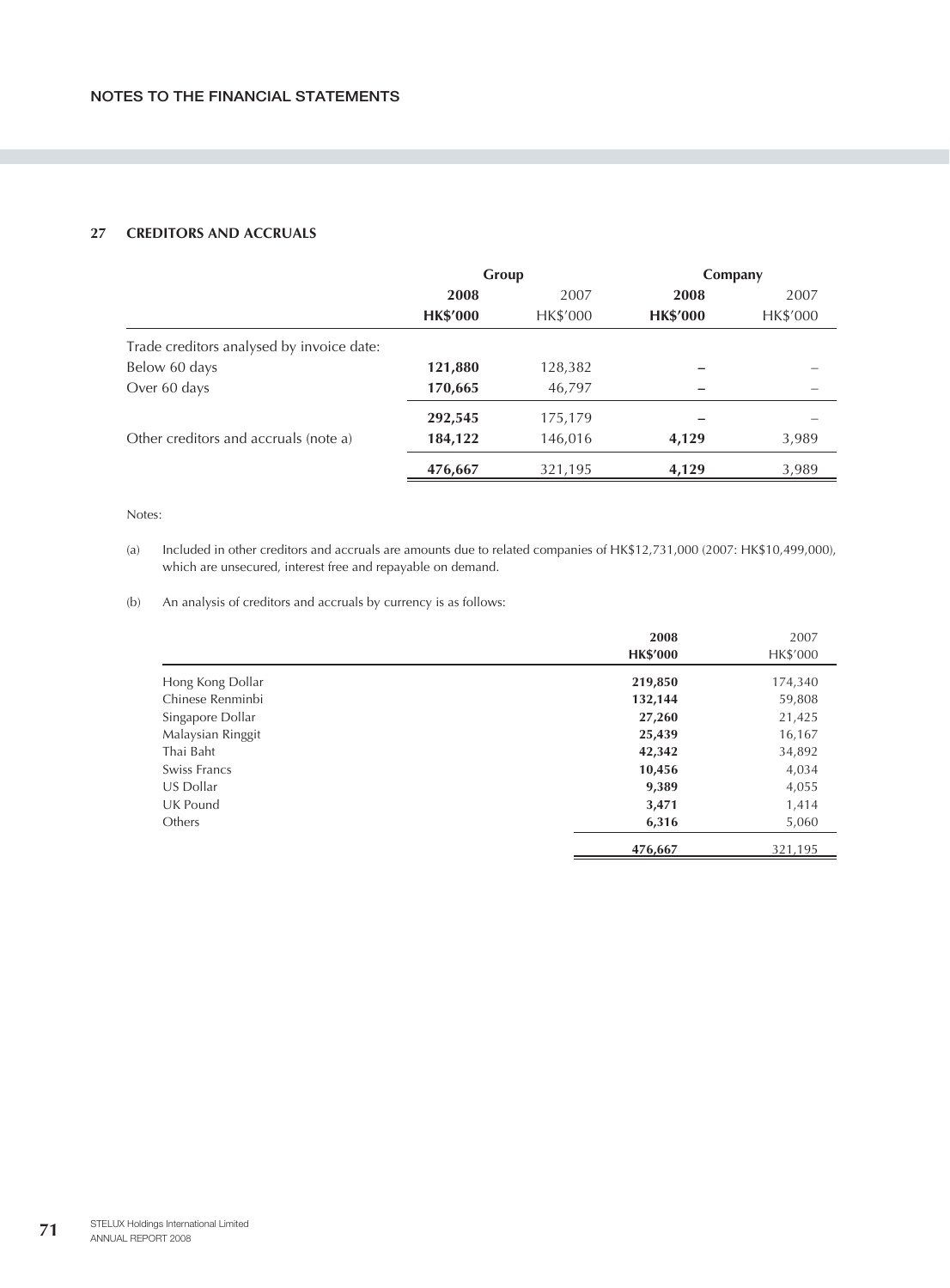#### **28 BORROWINGS – GROUP**

|                                           | 2008            | 2007       |
|-------------------------------------------|-----------------|------------|
|                                           | <b>HK\$'000</b> | HK\$'000   |
| Bank borrowings and overdrafts (note a)   | 467,983         | 335,027    |
| Obligations under finance leases (note b) | 2,409           | 1,624      |
|                                           | 470,392         | 336,651    |
| Amount repayable within one year included |                 |            |
| in current liabilities                    | (325, 440)      | (265, 428) |
|                                           | 144,952         | 71,223     |

## **(a) Bank borrowings and overdrafts**

The Group's bank borrowings and overdrafts are repayable as follows:

|                       | 2008            | 2007     |
|-----------------------|-----------------|----------|
|                       | <b>HK\$'000</b> | HK\$'000 |
| Within 1 year         | 324,689         | 264,994  |
| Between 1 and 2 years | 54,980          | 25,352   |
| Between 2 and 5 years | 41,507          | 28,422   |
| Over 5 years          | 46,807          | 16,259   |
|                       | 467,983         | 335,027  |

Included in bank borrowings and overdrafts as at 31st March 2008 are secured borrowings amounted to HK\$204,007,000 (2007: HK\$132,464,000), which are secured by land and buildings of the Group (Notes 16 and 18) and corporate guarantees provided by the Company and certain subsidiaries.

An analysis of the carrying amounts of the Group's bank borrowings and overdrafts by currency is as follows:

|                  | 2008            | 2007     |
|------------------|-----------------|----------|
|                  | <b>HK\$'000</b> | HK\$'000 |
| Hong Kong Dollar | 459,091         | 326,441  |
| Chinese Renminbi | 2,220           |          |
| Thai Baht        | 6,672           | 6,742    |
| Singapore Dollar |                 | 1,844    |
|                  | 467,983         | 335,027  |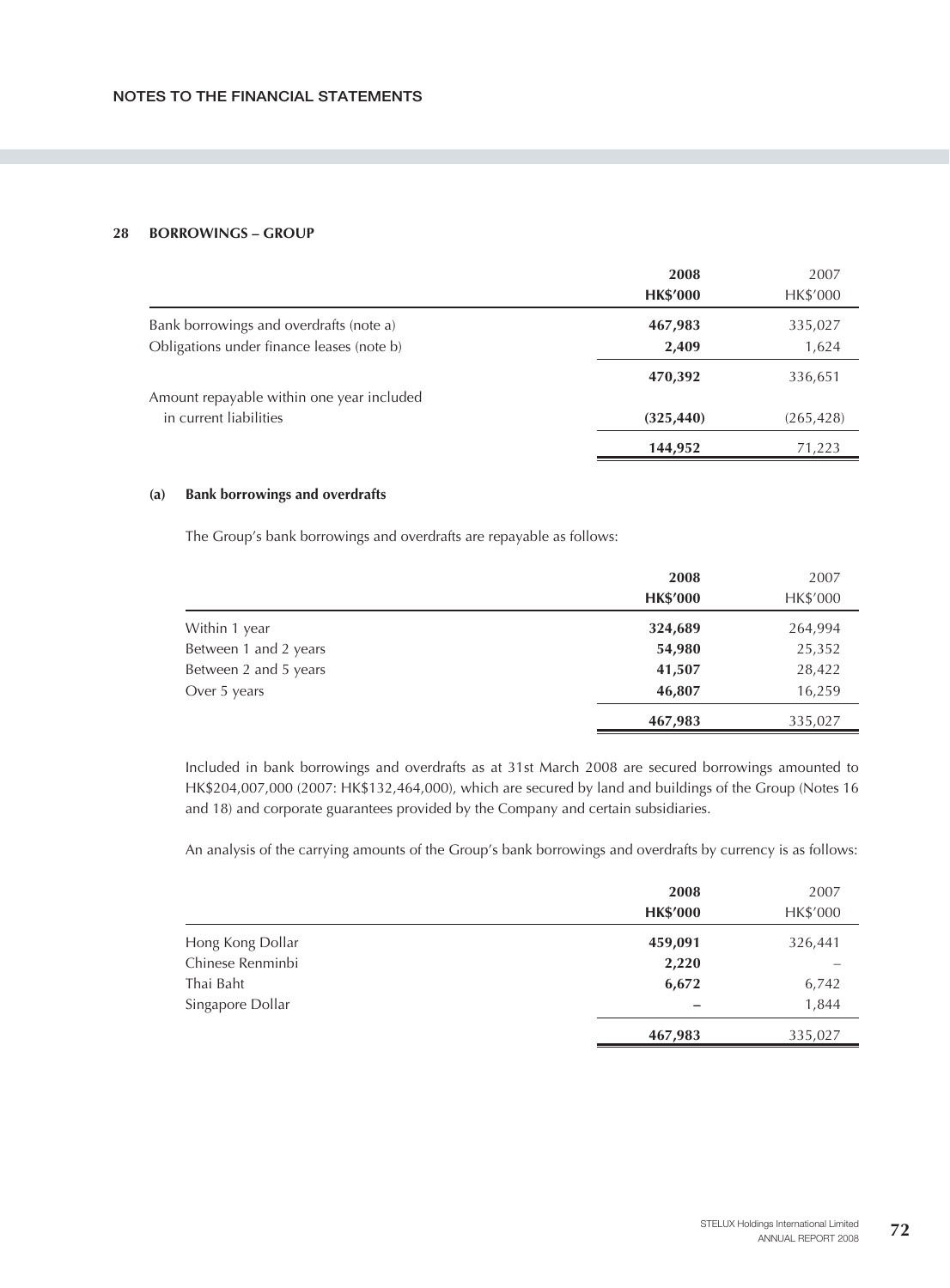#### **28 BORROWINGS – GROUP** (Continued)

#### **(a) Bank borrowings and overdrafts** (Continued)

The weighted average effective interest rate per annum for bank borrowings and overdrafts was 4.45% (2007: 5.29%).

As at 31st March 2008, the carrying amounts approximate to the fair values of bank borrowings and overdrafts.

As at 31st March 2008, the Company had given guarantees to various banks to secure general banking facilities granted to certain subsidiaries amounting to HK\$714,407,000 (2007: HK\$650,482,000). As at 31st March 2008, the utilised amount of such facilities covered by the Company's guarantees was HK\$467,983,000 (2007: HK\$333,183,000). The directors considered that no significant liabilities would arise from the bank guarantees given the bank borrowings were arose in the ordinary course of business of the Group.

#### (b) Obligations under finance leases

The obligations under finance leases are payable as follows:

|                                            | 2008            | 2007     |
|--------------------------------------------|-----------------|----------|
|                                            | <b>HK\$'000</b> | HK\$'000 |
| Within 1 year                              | 884             | 512      |
| Between 1 and 2 years                      | 739             | 498      |
| Between 2 and 5 years                      | 1,067           | 700      |
| Over 5 years                               | 29              | 136      |
|                                            | 2,719           | 1,846    |
| Future finance charges on finance leases   | (310)           | (222)    |
| Present value of finance lease liabilities | 2,409           | 1,624    |

The present value of finance lease liabilities is analysed as follows:

| Within 1 year         | 751   | 435   |
|-----------------------|-------|-------|
| Between 1 and 2 years | 649   | 434   |
| Between 2 and 5 years | 986   | 632   |
| Over 5 years          | 23    | 123   |
|                       | 2.409 | 1.624 |

An analysis of the carrying amounts of the obligations under finance lease by currency is as follows:

|                   | 2008<br><b>HK\$'000</b> | 2007<br>HK\$'000 |
|-------------------|-------------------------|------------------|
| Hong Kong Dollar  | 182                     | 118              |
| Singapore Dollar  | 593                     | 530              |
| Malaysian Ringgit | 893                     | 976              |
| Thai Baht         | 741                     |                  |
|                   | 2,409                   | 1,624            |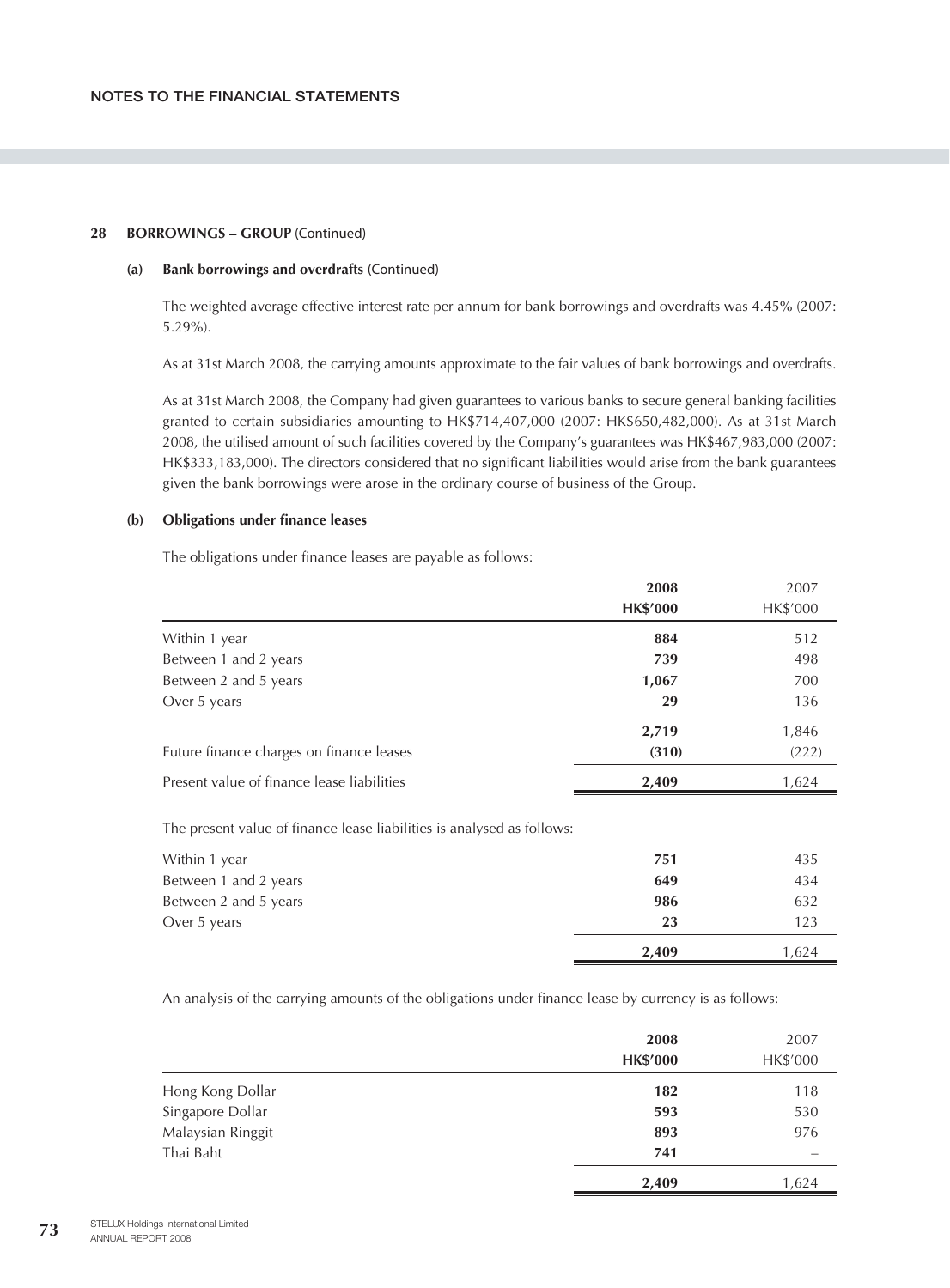## **29 DEFERRED INCOME TAX – GROUP**

Deferred income tax is calculated in full on temporary differences under the liability method using rates of taxation prevailing in the territories in which the Group operates.

Deferred tax assets and liabilities are offset when there is a legally enforceable right to off-set current tax assets against current tax liabilities and when the deferred income taxes relate to the same fiscal authority. The following amounts, determined after appropriate offsetting, are shown in the consolidated balance sheet:

|                                                 | 2008<br><b>HK\$'000</b> | 2007<br>HK\$'000  |
|-------------------------------------------------|-------------------------|-------------------|
| Deferred tax assets<br>Deferred tax liabilities | 36,831<br>(1, 456)      | 21,092<br>(2,825) |
|                                                 | 35,375                  | 18,267            |

The movement in deferred tax assets and liabilities during the year is as follows:

|                                       | Deferred tax assets/(liabilities) |                                                                             |                                                                                  |                                                      |                                 |
|---------------------------------------|-----------------------------------|-----------------------------------------------------------------------------|----------------------------------------------------------------------------------|------------------------------------------------------|---------------------------------|
|                                       | Tax<br>losses<br><b>HK\$'000</b>  | <b>Provision for</b><br>unrealised<br>profit<br>on stock<br><b>HK\$'000</b> | Accelerated<br>accounting/(tax)<br>depreciation<br>allowances<br><b>HK\$'000</b> | Other<br>temporary<br>differences<br><b>HK\$'000</b> | <b>Total</b><br><b>HK\$'000</b> |
| At 1st April 2006                     | 2,869                             | 6,863                                                                       | 3,068                                                                            | 5,554                                                | 18,354                          |
| Transfer to income statement          | (2,638)                           | 2,666                                                                       | (758)                                                                            | 347                                                  | (383)                           |
| Exchange differences                  |                                   |                                                                             | (106)                                                                            | 402                                                  | 296                             |
| At 31st March 2007 and 1st April 2008 | 231                               | 9,529                                                                       | 2,204                                                                            | 6,303                                                | 18,267                          |
| Transfer to income statement          | (231)                             | 9,688                                                                       | 1,464                                                                            | 4,017                                                | 14,938                          |
| Exchange differences                  |                                   | 1,769                                                                       | 155                                                                              | 246                                                  | 2,170                           |
| At 31st March 2008                    |                                   | 20,986                                                                      | 3,823                                                                            | 10,566                                               | 35,375                          |

Out of the total unrecognised tax losses of HK\$482,881,000 (2007: HK\$446,181,000) carried forward against future taxable income, an amount of HK\$331,630,000 (2007: HK\$329,723,000) can be carried forward indefinitely. The remaining HK\$151,251,000 (2007: HK\$116,458,000) will expire in the following years:

|                                       | 2008<br><b>HK\$'000</b> | 2007<br>HK\$'000 |
|---------------------------------------|-------------------------|------------------|
| In the first year                     |                         | 7,602            |
| In the second year                    | 18,648                  | 7,309            |
| In the third year                     | 28,354                  | 13,962           |
| In the fourth year                    | 38,693                  | 33,269           |
| In the fifth to tenth years inclusive | 65,556                  | 54,316           |
|                                       | 151,251                 | 116,458          |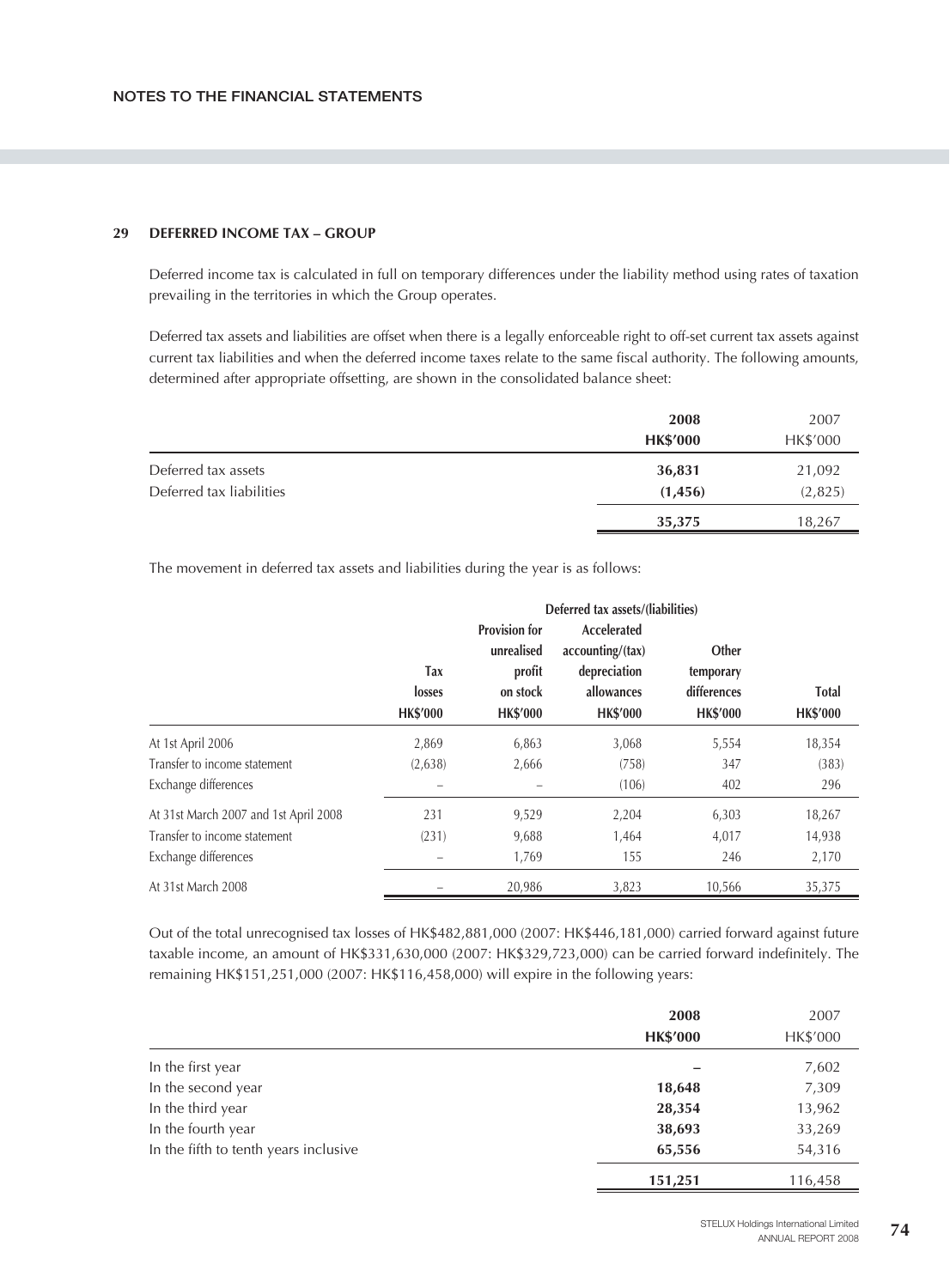#### **30 CONSOLIDATED CASH FLOW STATEMENT**

Reconciliation of profit before income tax to cash generated from operations

|                                                                            | 2008            | 2007      |
|----------------------------------------------------------------------------|-----------------|-----------|
|                                                                            | <b>HK\$'000</b> | HK\$'000  |
| Profit before income tax                                                   | 167,218         | 138,396   |
| Depreciation                                                               | 74,843          | 55,359    |
| Impairment loss                                                            |                 | 1,007     |
| Gain on disposal of property, plant and equipment                          | (1, 164)        | (396)     |
| Fair value gains of investment properties                                  | (800)           | (8, 212)  |
| Gain on disposal of investment properties                                  |                 | (1, 569)  |
| Gain on disposal of financial assets at fair values through profit or loss |                 | (29, 250) |
| Negative goodwill recognised on purchase of additional                     |                 |           |
| equity interests in subsidiaries                                           |                 | (871)     |
| Amortisation of prepayment of lease premium                                | 9,741           | 9,326     |
| Interest income                                                            | (1,523)         | (2,611)   |
| Interest expense                                                           | 18,072          | 19,270    |
| Dividend income                                                            | (2,783)         | (2,928)   |
| Effect of foreign exchange rate changes                                    |                 | (13, 230) |
| Operating profit before working capital changes                            | 263,604         | 164,291   |
| Increase in stocks                                                         | (223, 107)      | (61, 457) |
| Increase in debtors and prepayments                                        | (19, 595)       | (72, 580) |
| Increase in creditors and accruals                                         | 140,955         | 11,011    |
| Cash generated from operations                                             | 161,857         | 41,265    |

#### **31 COMMITMENTS**

## **(a) Capital commitments of the Group for property, plant and equipment:**

|                                   | 2008<br><b>HK\$'000</b> | 2007<br>HK\$'000 |
|-----------------------------------|-------------------------|------------------|
| Contracted but not provided for   | 907                     | 1,382            |
| Authorised but not contracted for | 612                     |                  |
|                                   | 1,519                   | 382, ا           |

## **(b) Commitments under operating leases (where the Group is the lessee)**

The Group had future aggregate minimum lease payments under non-cancellable operating leases as follows:

|                                                   | 2008            | 2007            |
|---------------------------------------------------|-----------------|-----------------|
|                                                   | <b>HK\$'000</b> | <b>HK\$'000</b> |
| <b>Buildings</b>                                  |                 |                 |
| Not later than one year                           | 358,335         | 290,951         |
| Later than one year but not later than five years | 401,800         | 268,782         |
| Later than five years                             | 46,285          | 12,174          |
|                                                   | 806,420         | 571,907         |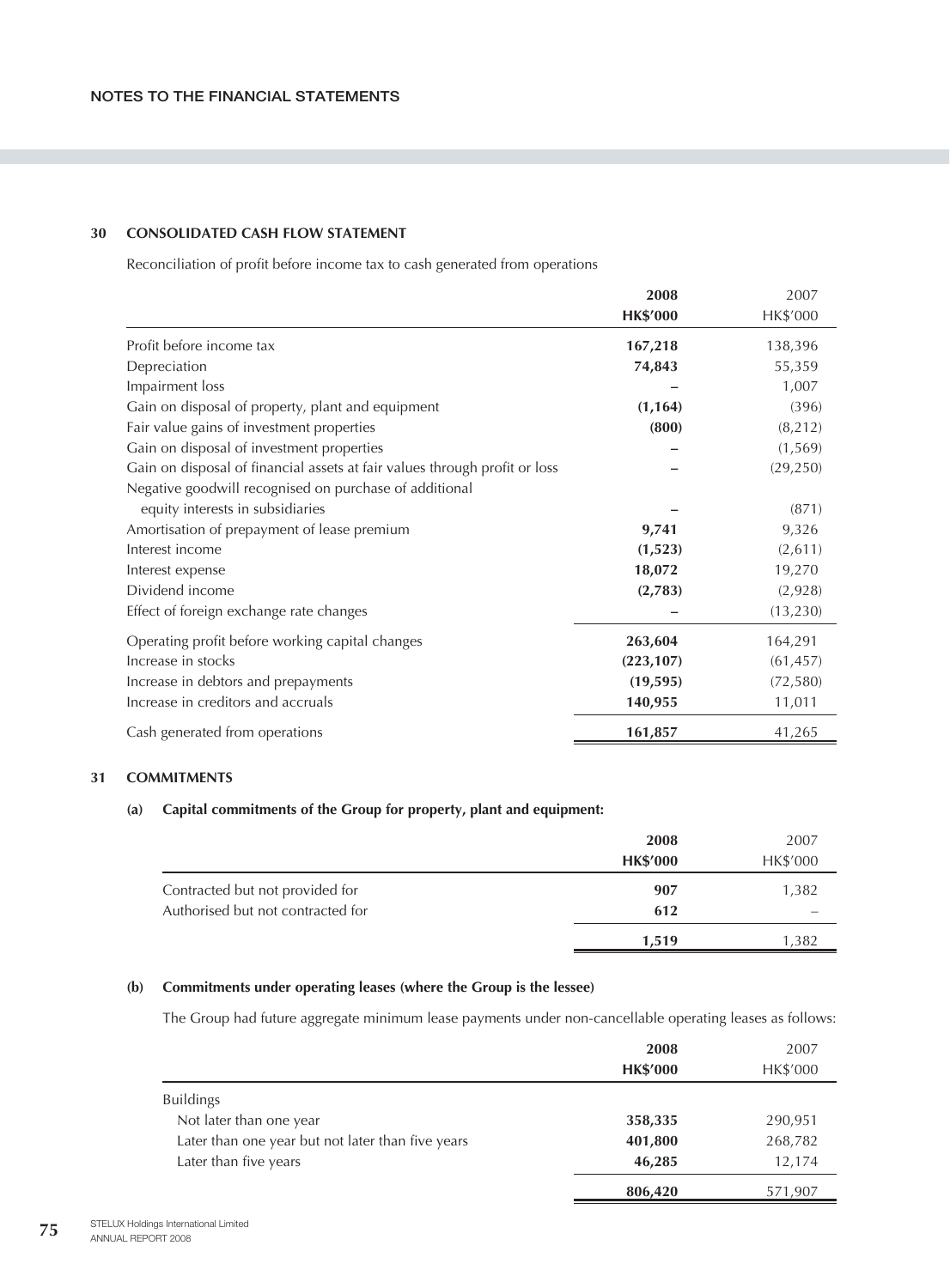## **31 COMMITMENTS** (Continued)

#### **(c) Operating lease arrangements (where the Group is the lessor)**

The Group had future aggregate minimum lease receivables under non-cancellable operating leases as follows:

|                         | 2008            | 2007     |
|-------------------------|-----------------|----------|
|                         | <b>HK\$'000</b> | HK\$'000 |
| <b>Buildings</b>        |                 |          |
| Not later than one year | 57              | 195      |

#### **32 RELATED PARTY TRANSACTIONS**

The ultimate holding company of the Group is Yee Hing Company Limited ("Yee Hing") (incorporated in Hong Kong).

Save as disclosed in Notes 23 and 27, the following is a summary of the significant related party transactions carried out in the normal course of the Group's business:

#### **(i) Sales of goods and services/advances to related companies**

|                                                     | 2008            | 2007     |
|-----------------------------------------------------|-----------------|----------|
|                                                     | <b>HK\$'000</b> | HK\$'000 |
| Interest income from a related company <sup>1</sup> | 727             | 1,830    |
| Service income from a related company <sup>2</sup>  | 2.040           | 2,040    |

- 1 Interest income is charged at 3% per annum on the balance owed by Bangkok Land Public Company Limited ("Bangkok Land") (Note 23(c)). The Chairman of the Company, Mr. Wong Chong Po, is also the Chairman of Bangkok Land. The balance was fully repaid in August 2007.
- 2 Stelux Properties Agency Limited ("SPAL"), a wholly-owned subsidiary of the Group, entered into agreement ("the Services Agreement") with Mengiwa Property Investment Limited ("MPIL"), a whollyowned subsidiary of Yee Hing, for the provision of the following services ("Services"):
	- (a) contract administration with respect to contracts entered into between MPIL and third parties from time to time;
	- (b) property agency liaison and tenancy management;
	- (c) management of the property manager of Stelux House; and
	- (d) other miscellaneous administrative services.

Duration of the Services Agreement is from 30th March 2006 to 31st March 2008. The fee was agreed at HK\$170,000 per calendar month.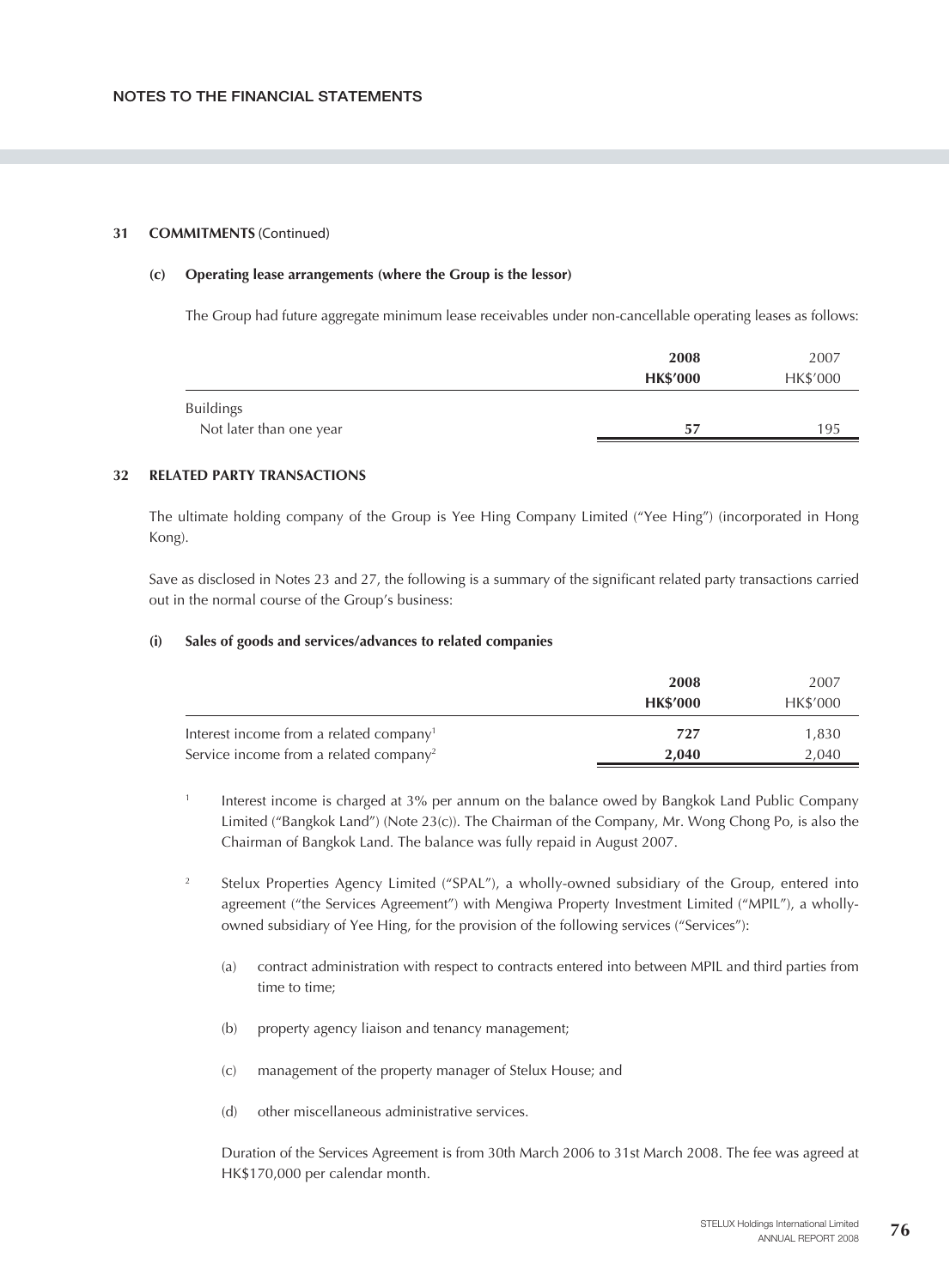#### **32 RELATED PARTY TRANSACTIONS** (Continued)

#### **(ii) Purchases of goods and services/advances from related companies**

|                                              | 2008            | 2007     |
|----------------------------------------------|-----------------|----------|
|                                              | <b>HK\$'000</b> | HK\$'000 |
| Purchase of goods (note a)                   | 9,813           | 7,456    |
| Interest expense to related companies        |                 | 1,708    |
| Rental expense to related companies (note b) | 10,251          | 7,226    |
|                                              | 20,064          | 16,390   |

#### Notes:

- (a) During the year, certain subsidiaries of the Company purchased optical products from the Vision Pro Group, an indirectly owned subsidiary of Yee Hing, in accordance with the terms of written agreements for the Group's retail and trading operations.
- (b) On 3rd August 2005, Thong Sia Company (Singapore) Pte Limited, a wholly-owned subsidiary of the Group as tenant has entered into a tenancy agreement with Mengiwa Pte Ltd for the lease of office premises and showroom in Singapore for a period of 3 years from 1st July 2005 up to and including 30th June 2008 at a monthly rental of HK\$187,000 (or SGD35,000). Rental paid for the year ended 31st March 2008 amounted to HK\$2,247,000 (2007: HK\$2,104,000).

On 30th March 2006, Stelux Holdings Limited ("SHL"), a wholly-owned subsidiary of the Group as tenant has entered into a tenancy agreement with MPIL, which is the landlord of Stelux House, to lease certain units and car-parking spaces of Stelux House for the period from 30th March 2006 to 31st March 2008 at an average monthly rental of HK\$343,000. Rental paid for the year ended 31st March 2008 amounted to HK\$4,115,000 (2007: HK\$4,091,000).

On 25th April 2007, SHL as tenant has entered into a tenancy agreement with MPIL to lease an additional office unit and a storeroom of Stelux House for the period from 1st May 2007 to 31st March 2008 at an average monthly rental of HK\$36,500. Rental paid for the year ended 31st March 2008 amounted to HK\$402,000.

On 19th December 2007, SHL as tenant has entered into a tenancy agreement with MPIL to lease an office unit and an additional storeroom of Stelux House for the period from 19th December 2007 to 31st March 2010 at an average monthly rental of HK\$17,000. Rental paid for the year ended 31st March 2008 amounted to HK\$59,000.

On 19th July 2006, Thong Sia Watch Company Limited, a wholly-owned subsidiary of the Group as tenant has entered into a tenancy agreement with MPIL to lease certain units and car-parking spaces of Stelux House for the period from 19th July 2006 to 31st March 2009 at an average monthly rental of HK\$129,000. Rental paid for the financial year ended 31st March 2008 amounted to HK\$1,547,000 (2007: HK\$1,031,000).

During the year, the subsidiaries of the Company in Hong Kong and Thailand incurred rental payable of HK\$1,881,000 to related companies for the lease of office premises and warehouses under the terms mutually agreed between the parties.

#### **(iii) Year-end balances with related parties**

Year-end balances arising from interest income, service income, purchases of goods and rental expenses are disclosed in Note 23(c) and Note 27(a).

#### **(iv) Key management compensation**

|                                                 | 2008            | 2007     |
|-------------------------------------------------|-----------------|----------|
|                                                 | <b>HK\$'000</b> | HK\$'000 |
| Salaries and other short-term employee benefits | 17,580          | 16,872   |
| Other long-term benefits                        | 249             | 329      |
|                                                 | 17,829          | 17,201   |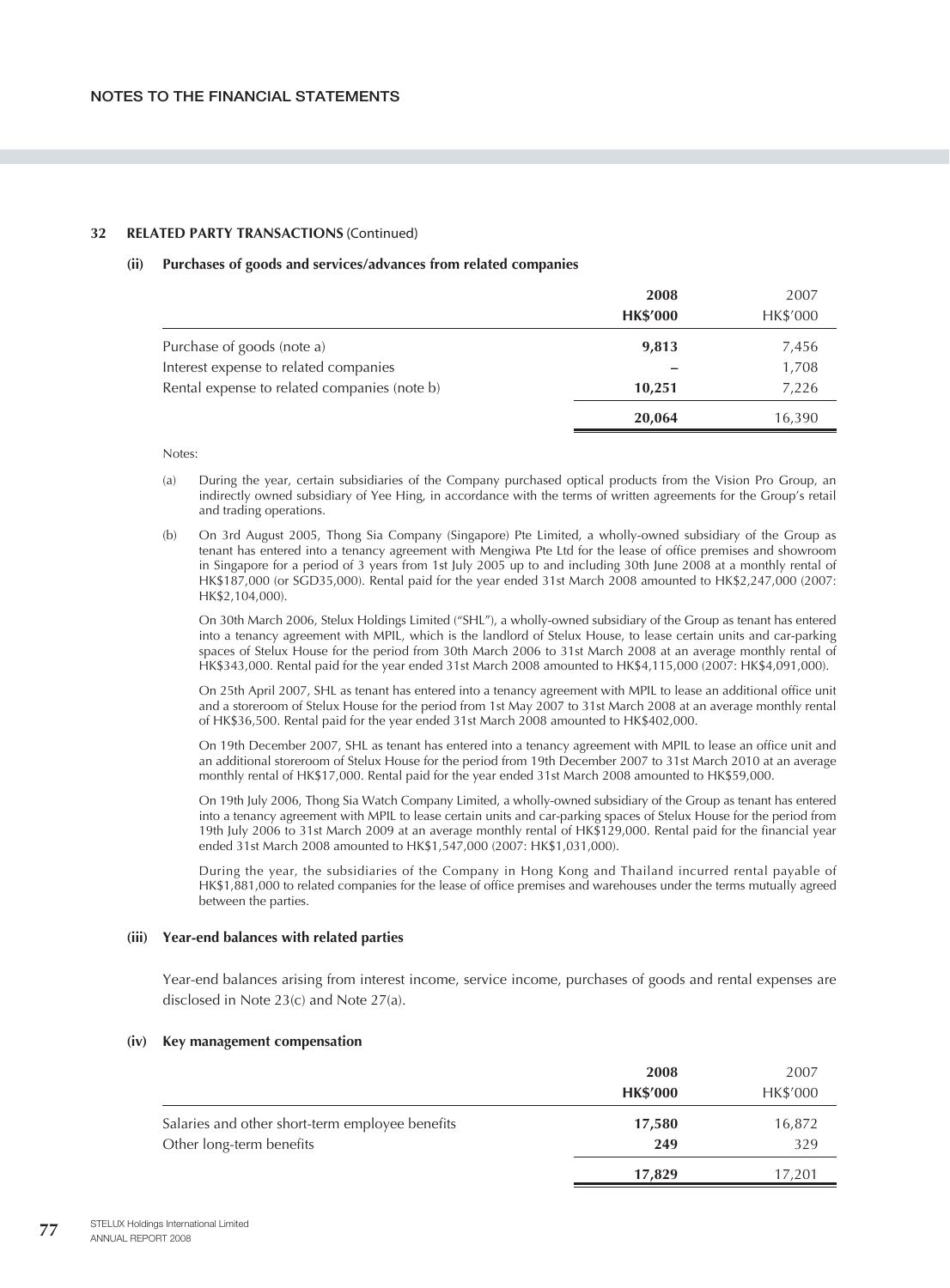# **33 PRINCIPAL SUBSIDIARIES**

|                                                                         | Place of                         |                                                 |                                 |                      |                  | Percentage of equity<br>attributable |
|-------------------------------------------------------------------------|----------------------------------|-------------------------------------------------|---------------------------------|----------------------|------------------|--------------------------------------|
|                                                                         | incorporation/                   | Principal                                       |                                 | Share capital issued |                  | to the Group                         |
|                                                                         | operation                        | activities                                      | Number                          | Par value            | 2008             | 2007                                 |
| Investment<br>Stelux Holdings International<br>Group (BVI) Limited      | <b>British Virgin</b><br>Islands | Investment holding                              | 1                               | <b>US\$1</b>         | 100 <sup>a</sup> | 100 <sup>a</sup>                     |
| Stelux Holdings Limited                                                 | Hong Kong                        | Investment holding                              | 1,000                           | <b>HK\$1</b>         | 100              | 100                                  |
| Stelux Investments and<br>Properties (BVI) Limited                      | British Virgin<br>Islands        | Investment holding                              | 1                               | <b>US\$1</b>         | 100              | 100                                  |
| Stelux Watch Holdings<br>Limited (in members'<br>voluntary liquidation) | Singapore                        | Investment holding                              | 35,617,861                      | S\$1                 | 100              | 100                                  |
| Thong Sia (BVI) Company<br>Limited                                      | <b>British Virgin</b><br>Islands | Investment holding                              | 1                               | <b>US\$1</b>         | 100              | 100                                  |
| Property<br>City Chain Properties Limited                               | Hong Kong                        | Property investment                             | 2                               | <b>HK\$1</b>         | 100              | 100                                  |
| Fulani Investment Limited                                               | Hong Kong                        | Property investment                             | 2                               | <b>HK\$1</b>         | 100              | 100                                  |
| Optical 88 Properties Limited                                           | Hong Kong                        | Property investment                             | 2                               | HK\$1                | 100              | 100                                  |
| Prime Master Limited                                                    | Hong Kong                        | Property investment                             | 2                               | <b>HK\$1</b>         | 100              | 100                                  |
| Stelux Consultants B.V.                                                 | The Netherlands                  | Property development<br>and project consultancy | 80                              | <b>EUR227</b>        | 100              | 100                                  |
| Stelux Properties Agency Limited                                        | Hong Kong                        | Property agency and<br>management               | 2                               | <b>HK\$1</b>         | 100              | 100                                  |
| Stelux Properties Limited                                               | Hong Kong                        | Property management                             | 500                             | <b>HK\$100</b>       | 100              | 100                                  |
| <b>Retailing and trading</b>                                            |                                  |                                                 |                                 |                      |                  |                                      |
| City Chain Company Limited                                              | Hong Kong                        | Watch retailing                                 | 250,000                         | <b>HK\$100</b>       | 100              | 100                                  |
| City Chain (M) Sdn Bhd                                                  | Malaysia                         | Watch retailing                                 | 3,333,333                       | RM1                  | 70               | 70                                   |
| City Chain (Macau) Company<br>Limited                                   | Macau                            | Watch retailing                                 | 2                               | MOP5,000             | 100              | 100                                  |
| City Chain Stores (S) Pte Limited                                       | Singapore                        | Watch retailing                                 | 1,800,000                       | S\$1                 | 100              | 100                                  |
| City Chain (Thailand) Company<br>Limited                                | Thailand                         | Watch retailing                                 | 200,000<br>210,000 <sup>b</sup> | Baht100<br>Baht100   | 100              | 100                                  |
| Optical 88 Limited                                                      | Hong Kong                        | Glasses and related<br>optical gears retailing  | 30,700,000                      | HK\$1                | 100              | 100                                  |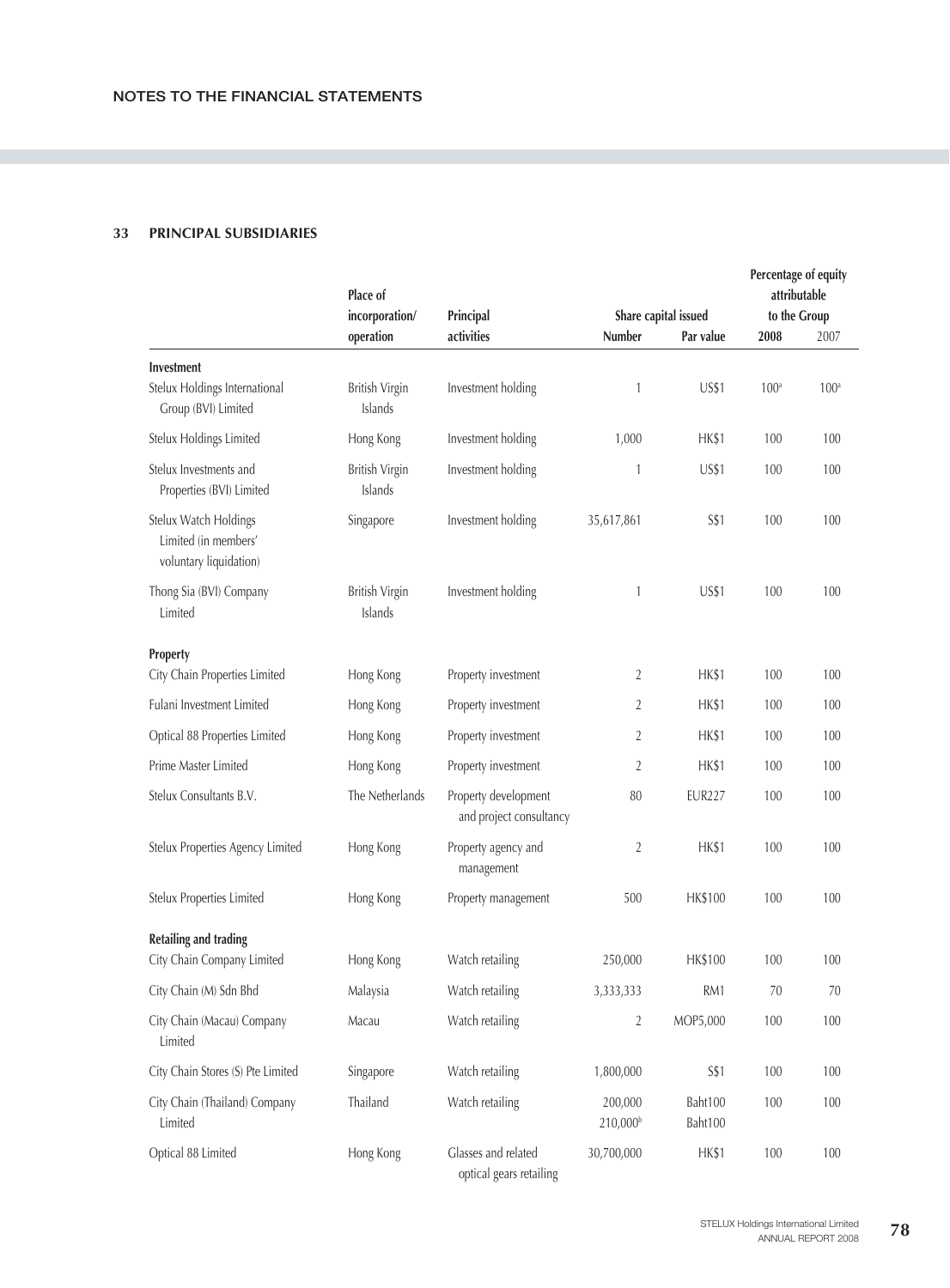# **33 PRINCIPAL SUBSIDIARIES** (Continued)

|                                              | Place of             |                                                |                                 |                      |      | Percentage of equity<br>attributable |
|----------------------------------------------|----------------------|------------------------------------------------|---------------------------------|----------------------|------|--------------------------------------|
|                                              | incorporation/       | Principal                                      |                                 | Share capital issued |      | to the Group                         |
|                                              | operation            | activities                                     | <b>Number</b>                   | Par value            | 2008 | 2007                                 |
| <b>Retailing and trading</b><br>(Continued)  |                      |                                                |                                 |                      |      |                                      |
| Optical 88 (Macau) Limited                   | Macau                | Glasses and related<br>optical gears retailing | $\overline{2}$                  | MOP5,000             | 100  | 100                                  |
| Optical 88 (S) Pte Limited                   | Singapore            | Glasses and related<br>optical gears retailing | 500,000                         | S\$1                 | 100  | 100                                  |
| Optical 88 (Thailand) Company<br>Limited     | Thailand             | Glasses and related<br>optical gears retailing | 245,000<br>255,000 <sup>b</sup> | Baht10<br>Baht10     | 100  | 100                                  |
| Optical 88 Eyecare (M) Sdn Bhd               | Malaysia             | Glasses and related<br>optical gears retailing | 1,428,572                       | RM1                  | 70   | 70                                   |
| Pronto Watch S.A.                            | Switzerland          | Watch distribution                             | 100                             | SFr1,000             | 100  | 100                                  |
| Solvil et Titus S.A.                         | Switzerland          | Watch distribution                             | 300                             | SFr1,000             | 100  | 100                                  |
| Stelux International Licensing<br>Limited    | <b>Bahamas</b>       | Trademark holding<br>and licensing             | 2                               | <b>US\$1</b>         | 100  | 100                                  |
| Stelux Trading (International)<br>Limited    | Hong Kong            | Watch distribution                             | $\overline{2}$                  | HK\$1                | 100  | 100                                  |
| Stelux Watch Limited                         | Hong Kong            | Watch assembling                               | 1,000,000                       | <b>HK\$1</b>         | 100  | 100                                  |
| Time House (Europe) Limited                  | Hong Kong            | Watch distribution                             | 10,000                          | HK\$1                | 100  | 100                                  |
| Thong Sia Watch Company<br>Limited           | Hong Kong            | Watch distribution                             | 80,000                          | <b>HK\$1</b>         | 100  | 100                                  |
| Thong Sia Company (Singapore)<br>Pte Limited | Singapore            | Watch distribution                             | 2,000,000                       | S\$1                 | 100  | 100                                  |
| Thong Sia Sdn Bhd                            | Malaysia             | Watch distribution                             | 1,000,000                       | RM1                  | 96.4 | 96.4                                 |
| Thong Tai (Taiwan) Company<br>Limited        | Hong Kong/<br>Taiwan | Watch distribution                             | 1,000                           | <b>HK\$10</b>        | 100  | 100                                  |
| Universal Geneve S.A.                        | Switzerland          | Watch assembling<br>and distribution           | 5,000                           | SFr1,000             | 100  | 100                                  |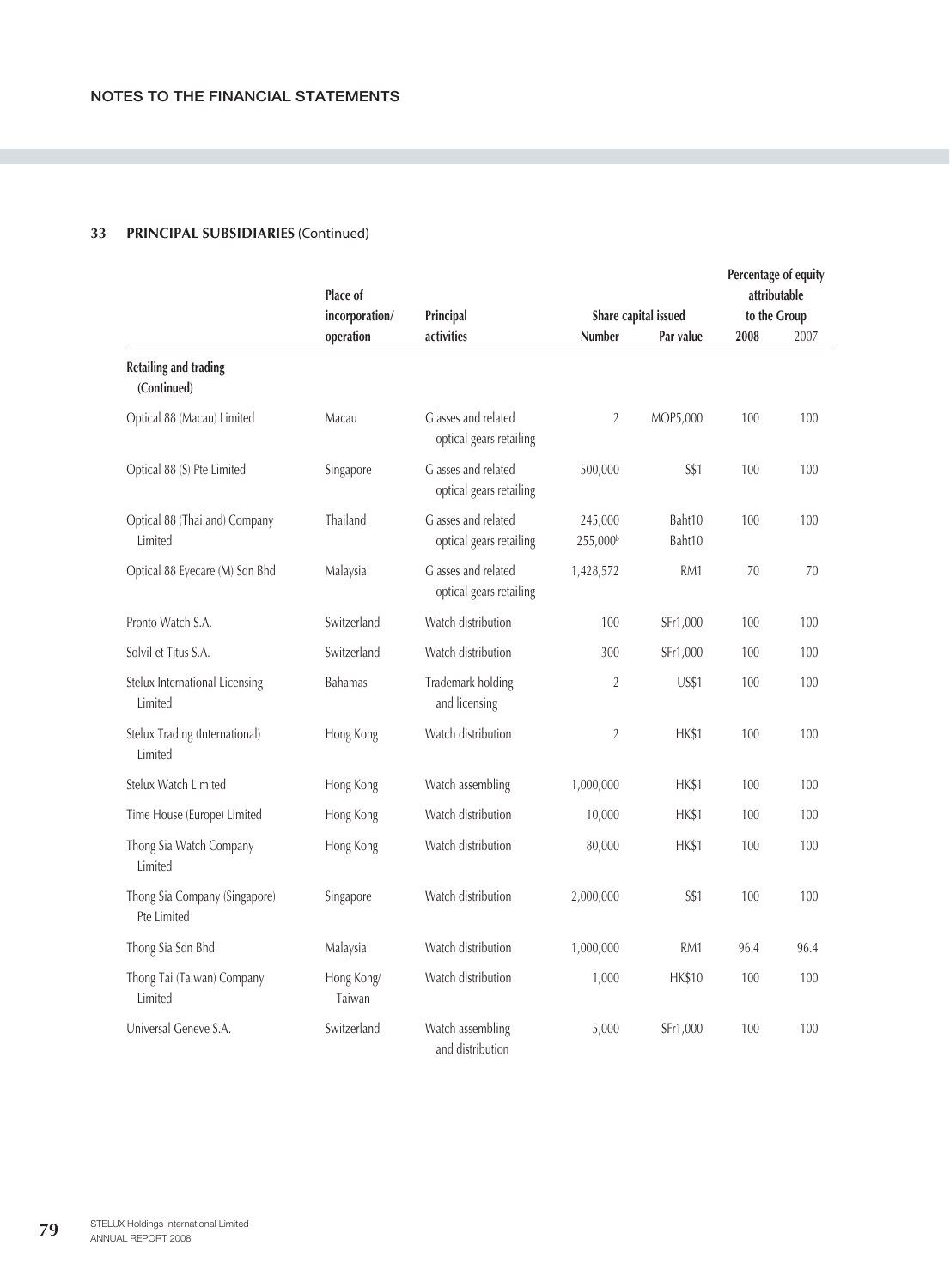# **33 PRINCIPAL SUBSIDIARIES** (Continued)

|                                               | Place of                                                                                                    |                                                          |                 |      | Percentage of equity<br>attributable |
|-----------------------------------------------|-------------------------------------------------------------------------------------------------------------|----------------------------------------------------------|-----------------|------|--------------------------------------|
|                                               | incorporation/<br>operation                                                                                 | Principal<br>activities                                  | Paid-up capital | 2008 | to the Group<br>2007                 |
| <b>Retailing and trading</b><br>(Continued)   |                                                                                                             |                                                          |                 |      |                                      |
| Baoshi (Guangdong) Company<br>Limited         | People's Republic<br>of China/<br>Mainland China<br>(foreign-invested<br>commercial<br>enterprise)          | Retailing,<br>trading and<br>related optical<br>services | HK\$40,890,000  | 100  | 100                                  |
| City Chain (Beijing)<br>Company Limited       | People's Republic<br>of China/<br>Mainland China<br>(foreign-invested<br>commercial<br>enterprise)          | Watch retailing,<br>trading and<br>related services      | US\$649,975     | 100  |                                      |
| City Chain (Guangdong)<br>Company Limited     | People's Republic<br>of China/<br>Mainland China<br>(foreign-invested<br>commercial<br>enterprise)          | Watch retailing,<br>trading and<br>related services      | HK\$41,400,000  | 100  | 100                                  |
| City Chain (Shanghai)<br>Company Limited      | People's Republic<br>of China/<br>Mainland China<br>(foreign-invested<br>commercial<br>enterprise)          | Watch retailing,<br>trading and<br>related services      | US\$3,000,000   | 100  | 100                                  |
| Xiong Teng (Shanghai)<br>Trading Co., Limited | People's Republic<br>of China/<br>Mainland China<br>(wholly owned<br>trading company<br>in free trade zone) | Trading and<br>business<br>consultancy                   | US\$4,500,000   | 100  | 100                                  |

a Directly held subsidiary

b Non-redeemable preference shares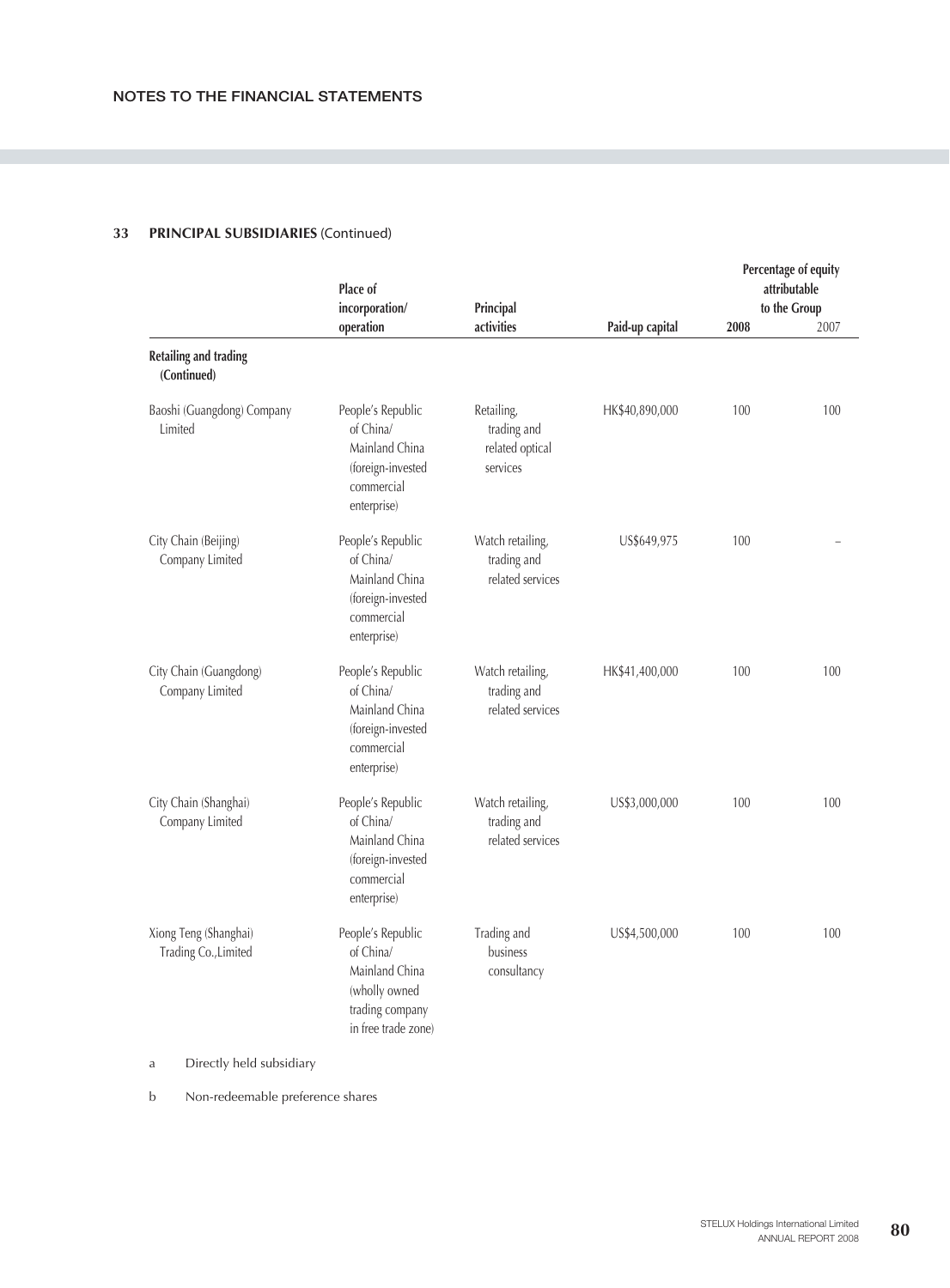## **1. CORPORATE GOVERNANCE PRACTICES**

The Company is committed to maintaining high standards of corporate governance so as to ensure better transparency and protection of shareholders' interest in general. The Board of Directors (the "Board") of the Company is committed to making sure that effective self-regulatory practices exist to protect the interests of the shareholders. These include a Board comprising experienced and high calibre members, board committees, and effective internal audit and sound systems of internal controls.

This Corporate Governance Report ("Report") describes the Company's corporate governance practices with specific reference to the code provisions set out in the Code on Corporate Governance Practices ("The Code") contained in Appendix 14 of the Rules Governing the Listing of Securities on The Stock Exchange of Hong Kong Limited (the "Listing Rules"). During the financial year ended 31st March 2008, the Company complied with the provisions of the Code as set out in Appendix 14 of the Listing Rules, except for the deviations set out in this Report and where there are deviations from the Code, details of such deviations (including considered reasons for such deviations) are set out in this Report.

# **2. DIRECTORS' AND EMPLOYEES' SECURITIES TRANSACTIONS**

The Company has adopted the Model Code for Securities Transactions by Directors of Listed Companies contained in Appendix 10 of the Listing Rules (the "Model Code") as the code of conduct regarding Directors' securities transactions.

The Company has also made specific enquiry of all its Directors to ascertain whether they have complied with or whether there has been any non-compliance with the required standard set out in the Model Code.

Save for one, all Directors complied with the provisions of the Model Code during the financial year ended 31st March 2008, but there was no impact on the Company. The non-compliance related to dealing in an insignificant number of shares of the Company by a Director's spouse prior to obtaining clearance from the Company. Immediately after the non-compliance was brought to light by the Director concerned, letters were sent to all Directors reminding them of their obligations when dealing with the Company's shares..

In addition, the Board also established written guidelines on no less exacting terms than the Model Code for relevant employees of the Company in respect of their dealings in the securities of the Company.

## **3. BOARD OF DIRECTORS**

The Board assumes responsibility for leadership and control of the Group (the Company and its subsidiaries) and is collectively responsible for promoting the success of the Group by directing and supervising its affairs. Every Director is expected to discharge his duties in good faith and up to the standard of prevailing applicable laws and regulations, acting in the best interests of the Group and the Company's shareholders. The Board currently consists of eight members. Among them, four are executive Directors and four are non-executive Directors. Three out of the four nonexecutive Directors are independent.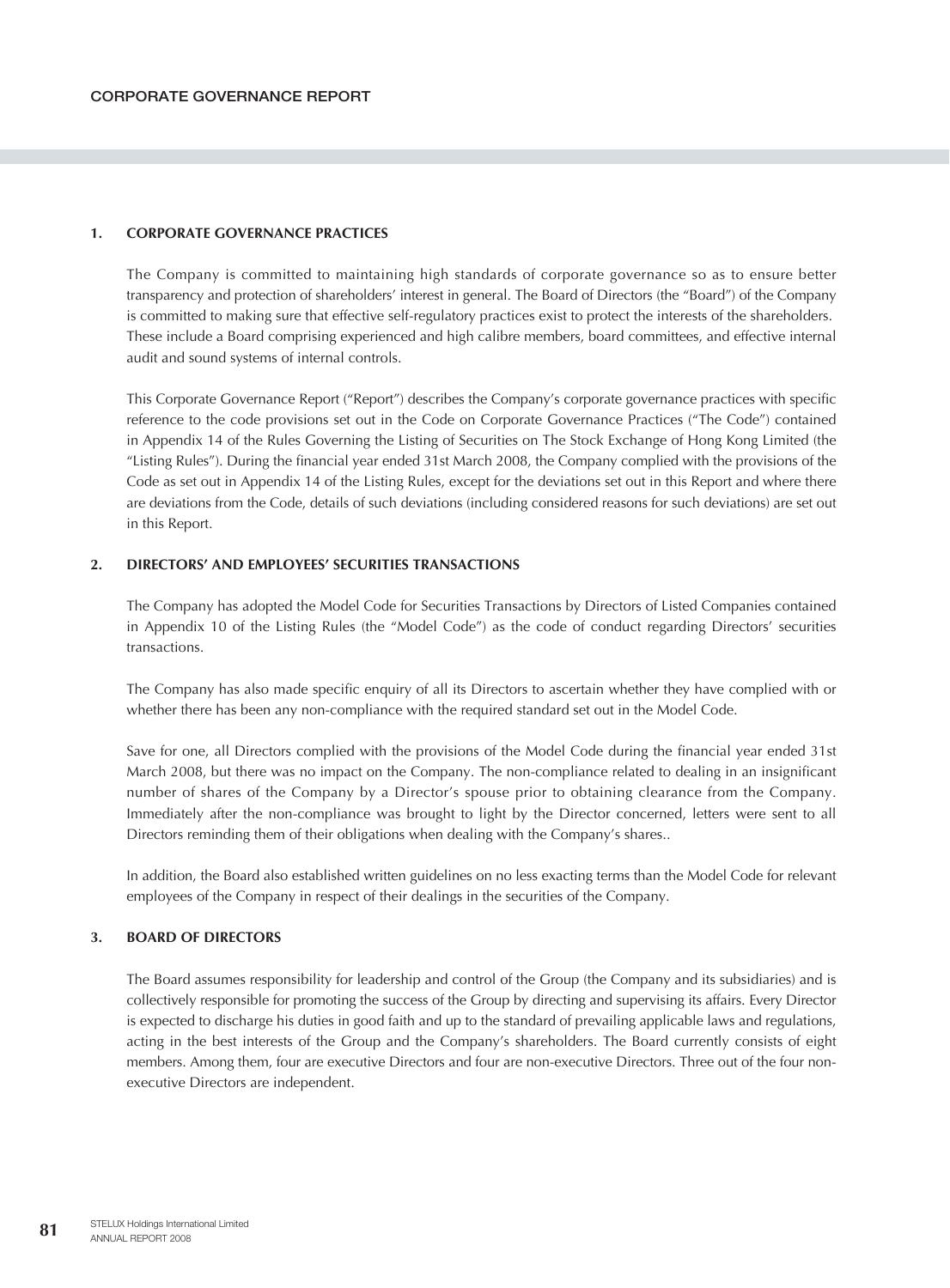The post of Chairman and Chief Executive Officer ("CEO") are separate and are not held by the same individual. The Chairman, Mr. Wong Chong Po, and the CEO, Mr. Joseph C.C. Wong, also Vice Chairman of the Board, are brothers. Both the Chairman and Vice Chairman are responsible for overseeing the function of the Board and formulating overall strategies and policies of the Company. The CEO, supported by other board members and senior management, manages the Group's businesses, implementing major strategies, making day-to-day decisions and coordinating overall business operations.

The independent non-executive Directors are highly experienced professionals with a broad range of expertise and experience including in areas such as accounting, finance and business. They ensure that the Board maintains high standards of financial and other mandatory reporting and provides adequate checks and balance to safeguard the interests of shareholders in general and the Company as a whole.

To assist the Directors to discharge their duties, the Board has established written procedures to enable the Directors, upon reasonable request, to seek independent professional advice in appropriate circumstances, at the Company's expense. Directors are encouraged to attend professional development seminars and programmes during the year.

The term of office of the Company's non-executive Directors, including the independent non-executive Directors, is for a term of 3 years, subject to retirement by rotation (pursuant to Bye-law 110(A) of the Company's Bye-laws), whichever is the earlier.

Under Code Provision A.4.2, every Director, including those appointed for a specific term, should be subject to retirement by rotation at least once every three years. Not all Directors of the Company retire strictly under Code Provision A.4.2 but in accordance with the Company's Bye-Laws. Bye-Law 110(A) stipulates that one-third of the Directors of the Company who have been longest serving in office since their last election, except the Chairman, Vice Chairman or CEO, shall retire from office by rotation at each annual general meeting.

Both the Board and management have clearly defined responsibilities under various internal controls and checks and balance mechanisms. The Board is responsible for establishing the strategic direction of the Group, setting objective and business development plans, monitoring the performance of senior management and assuming responsibility for corporate governance. Management is responsible for implementing these strategies and plans, and regular reports on the Company's operations are submitted to the Board. All Directors have access to management and enquiries, explanations, briefings or informal discussions on the Company's operations are welcome.

The Board held a total of twelve board meetings during the financial year and up to the date of this Report. At these meetings, different issues and matters were discussed and reviewed including, approval of the 2007 final results and the 2008 interim and final results of the Group; reviewing financial and operating performances of the Group; approval of borrowing facilities; approval of the acquisition of shop premises; approval of new continuing connected transactions and the renewals of continuing connected transactions; and conducting an annual review of the effectiveness of the system of internal control of the Company and its subsidiaries for the purposes of Code Provision C.2.1. The Executive Director for Finance & Corporate Affairs and the Company Secretary attended all board meetings to report matters arising from corporate governance, risk management, statutory compliance, accounting and finance.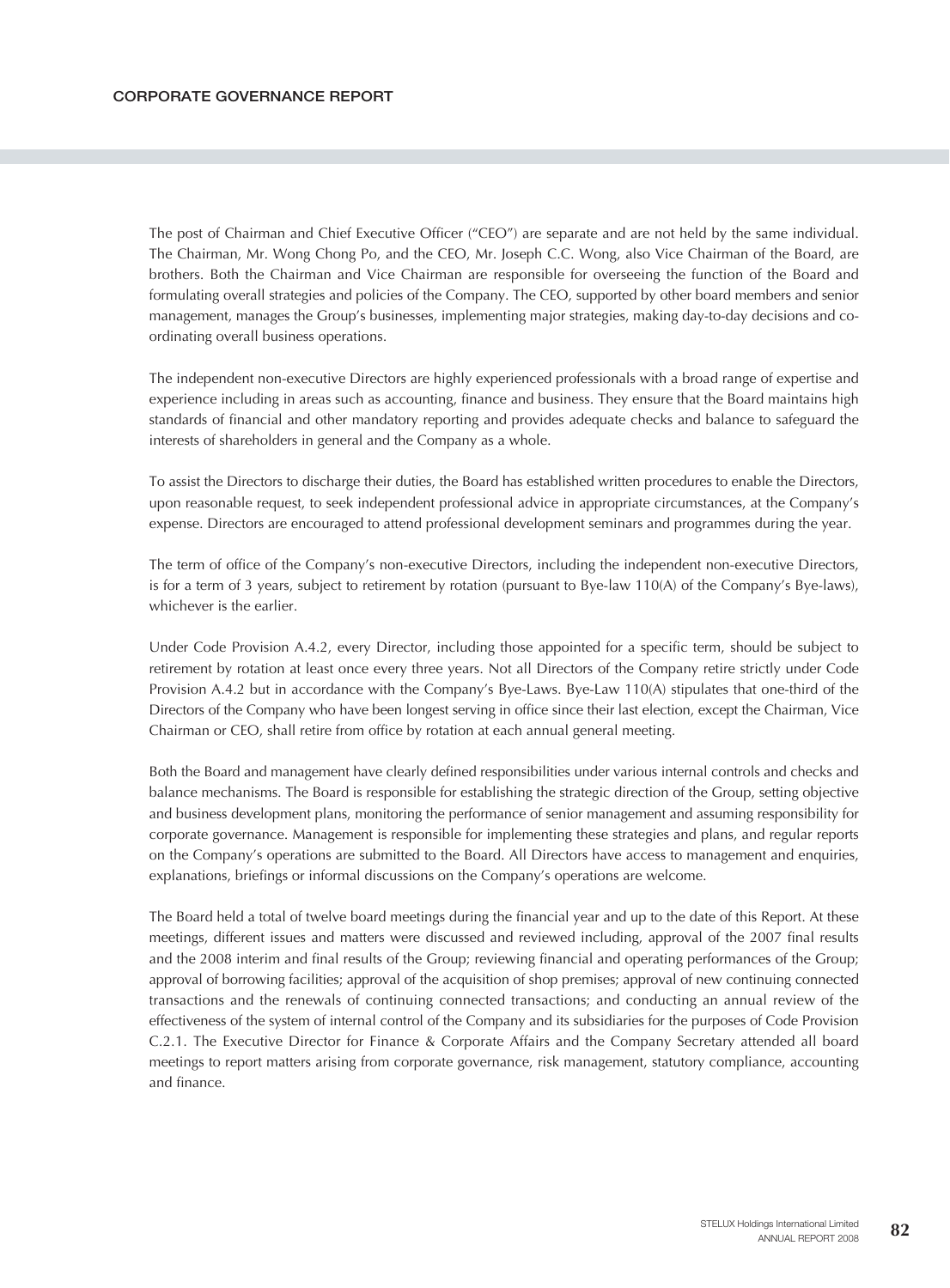Details of the Directors' attendance at the board meetings during the year and up to the date of this Report are set out below. All businesses transacted at the board meetings are well-documented and the records are maintained in accordance with applicable laws and regulations.

| Date of             | Total no. of     | <b>No. of Directors</b> |  |
|---------------------|------------------|-------------------------|--|
| board meeting       | <b>Directors</b> | present                 |  |
| 25th April 2007     | 8                | 6                       |  |
| 23rd July 2007      | 8                | 7.                      |  |
| 25th September 2007 | 8                | 5.                      |  |
| 8th October 2007    | 8                | 5.                      |  |
| 26th October 2007   | 8                | 6                       |  |
| 6th December 2007   | 8                | 6                       |  |
| 19th December 2007  | 8                | 6                       |  |
| 28th January 2008   | 8                | 3                       |  |
| 14th March 2008     | 8                | 6                       |  |
| 24th April 2008     | 8                | 6                       |  |
| 16th June 2008      | 8                | 5                       |  |
| 22nd July 2008      | 8                | $\overline{7}$          |  |

| <b>Director</b>                               | No. of board meetings<br>attended/held in FY2008 and<br>up to the date of this Report |
|-----------------------------------------------|---------------------------------------------------------------------------------------|
| <b>Executive Directors</b>                    |                                                                                       |
| Mr. Wong Chong Po (Chairman)                  | 2/12                                                                                  |
| Mr. Joseph C. C. Wong (Vice Chairman and CEO) | 10/12                                                                                 |
| Mr. Chu Kai Wah, Anthony                      | 12/12                                                                                 |
| Mr. Lau Tak Bui, Vincent                      | 12/12                                                                                 |

# **Non-executive Directors** Mr. Sakorn Kanjanapas 0/12 Mr. Wu Chun Sang (independent) 10/12 Professor Wu Chi Man, Lawrence (independent) 11/12 Dr. Kwong Yi Hang, Agnes (independent) 11/12

The Board is supplied with relevant information by senior management pertaining to matters to be brought before the Board for decision as well as reports relating to operational and financial performance of the Group before each regular board meeting. At least 14 day's notice of a regular board meeting is given to all Directors to give them the opportunity to attend. Board papers are despatched to the Directors generally at least 3 days before the meeting and in any event as soon as practicable, in all instances, ensuring that they have sufficient time to review the papers and be adequately prepared for the meeting.

The proceedings of the Board at its meetings are generally conducted by the Vice-Chairman of the Company who ensures that sufficient time is allocated for discussion and consideration of each item on the agenda and also equal opportunities are being given to Directors to speak, express their views and share their concerns.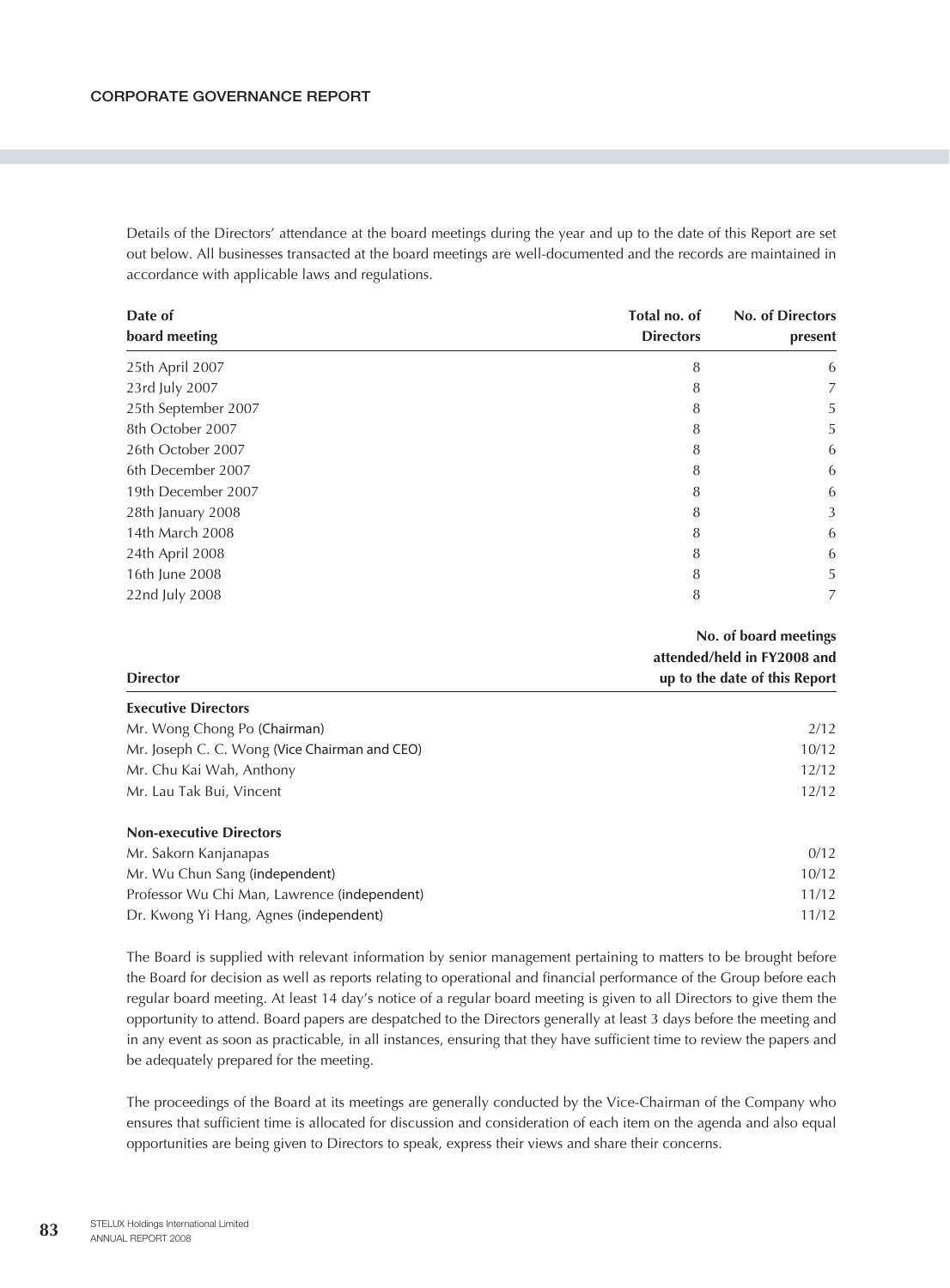Under the first part of Code Provision E.1.2, the Chairman of the Board should attend annual general meetings. The Chairman of the Board did not attend the annual general meeting of the Company held on 6th September 2007 as he was not in Hong Kong.

#### **ACCOUNTABILITY AND AUDIT**

The Board acknowledges its responsibility for the preparation of the Group's accounts and has delegated this responsibility to the Executive Director for Finance and Corporate Affairs ("Finance Director"). The Finance Director and his team are responsible for preparing interim and annual financial statements based on generally accepted accounting principles in Hong Kong ensuring that the financial statements present a fair and true view of the results and the financial position of the Group and that they comply with the disclosure requirements of the Hong Kong Companies Ordinance, the Listing Rules and other applicable laws and regulations. The Finance Director maintains regular communications with the external auditors. He also plays a role in reviewing and making recommendations to the Board on the Group's financial risk management. The Finance Director is also responsible for overseeing the Group's investor relations activities.

A statement by the Group's external auditor, PricewaterhouseCoopers about their reporting responsibilities on the Group's financial statements is set out in the Independent Auditor's Report on page 26.

The Board is not aware of any material uncertainties relating to events or conditions that may cast significant doubt upon the Company and its subsidiaries ability to continue as a going concern.

## **4. AUDITORS' REMUNERATION**

The Company appointed PricewaterhouseCoopers as the external auditor of the Company at the 2007 Annual General Meeting until the conclusion of the next Annual General Meeting. During the year, HK\$5,372,000 was paid to PricewaterhouseCoopers for the provision of audit services. Details of nature for non-audit related services provided by and the fee paid to PricewaterhouseCoopers are set out as below:

| <b>Description</b>          | HK\$      |
|-----------------------------|-----------|
| Taxation compliance         | 1,017,000 |
| Advisory and other services | 336,000   |

The Group also engaged other auditors in Hong Kong and overseas for auditing and miscellaneous services and total fees paid amounted to HK\$1,398,000.

## **5. BOARD COMMITTEES**

To assist the Board in the discharge of its duties, the Board is supported by two board committees. Each committee has its defined scope of duties and terms of reference and the committee members are empowered to make decisions on matters within the terms of reference of each committee.

#### **(1) Audit Committee**

The Audit Committee comprises three independent non-executive Directors, namely Mr. Wu Chun Sang (Chairman of the Audit Committee), Prof. Wu Chi Man, Lawrence and Dr. Kwong Yi Hang, Agnes.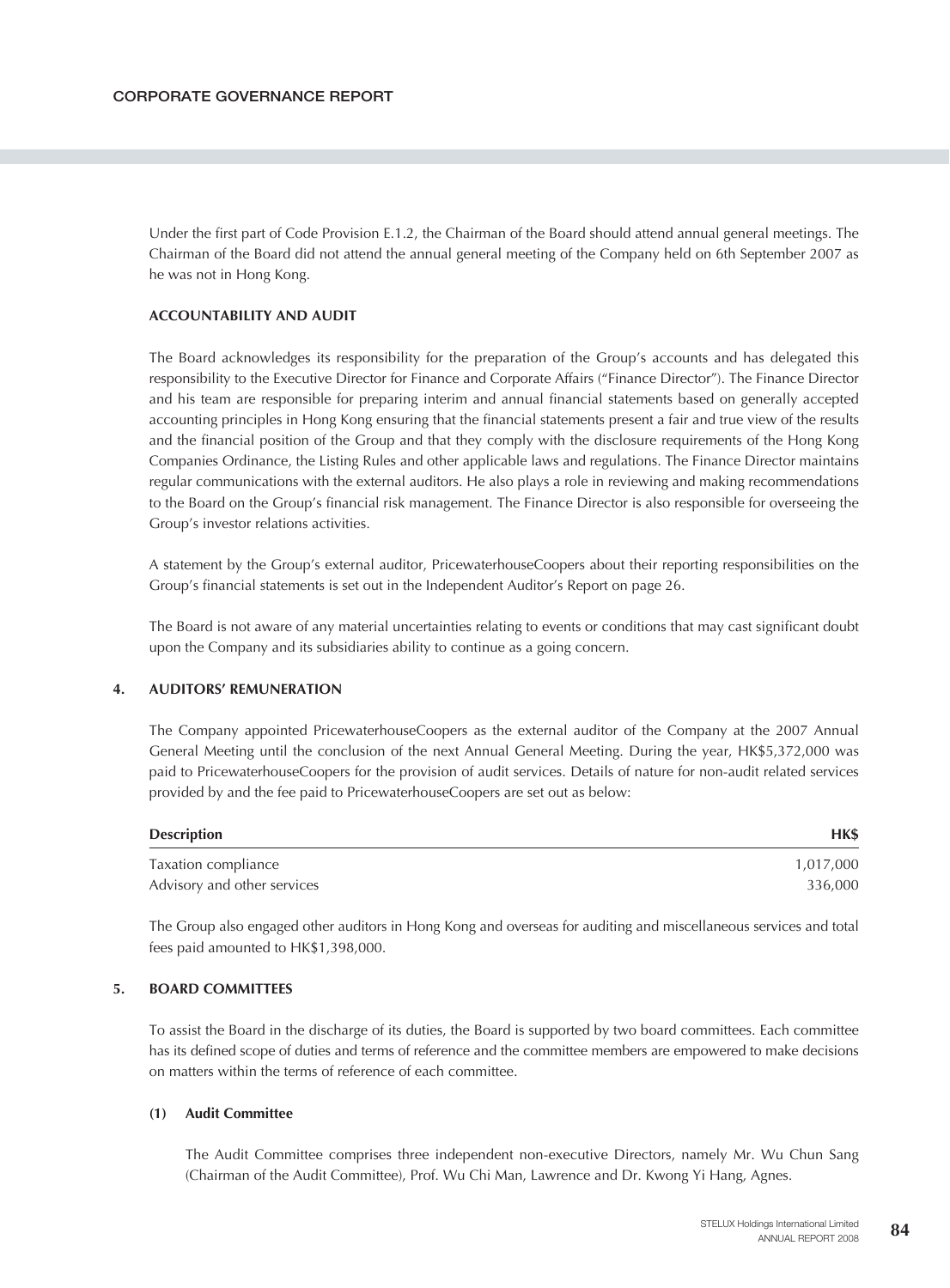The terms of reference of the Committee are aligned with the recommendations set out in "A Guide for Effective Audit Committees" issued by the Hong Kong Institute of Certified Public Accountants and the code provisions set out in the Code. The Committee provides advice and recommendations to the Board and oversees all matters relating to the external auditors, thus it plays an important role in monitoring and safeguarding the independence of external auditors.

The Committee met three times for the period from 1st April 2007 up to and including 31st July 2008 together with the external auditors in two meetings to discuss matters, including, the review of accounting principles and practices adopted by the Group and other financial reporting matters; to ensure the completeness, accuracy and fairness of the financial statements of the Company; to discuss the effectiveness of the systems of internal control throughout the Group; to review all significant business affairs managed by the executive Directors in particular on connected transactions and to review the Group's results for the year ended 31st March 2007 and 2008 before they were presented to the Board of Directors for approval.

Attendance of Directors at the Audit Committee Meetings held on:

**14th July 2007 14th December 2007**

Mr. Wu Chun Sang Mr. Wu Chun Sang Professor Wu Chi Man, Lawrence Professor Wu Chi Man, Lawrence Dr. Kwong Yi Hang, Agnes Dr. Kwong Yi Hang, Agnes

#### **15th July 2008**

Mr. Wu Chun Sang Professor Wu Chi Man, Lawrence Dr. Kwong Yi Hang, Agnes

### **(2) Remuneration Committee**

Under Code Provision B.1.1, issuers should establish a remuneration committee with specific written terms of reference which deal clearly with its authority and duties. The Company established a remuneration committee on 20th December 2005 and Mr. Wu Chun Sang, Professor Wu Chi Man, Lawrence, Dr. Kwong Yi Hang, Agnes (all independent non-executive Directors of the Company) and Mr. Joseph C.C. Wong (Vice Chairman and CEO of the Company) were appointed as committee members. Professor Wu Chi Man, Lawrence is the Chairman of the Remuneration Committee.

Code Provision B.1.3 deals with the terms of reference of the remuneration committee. The Company has adopted the terms of reference under Code Provision B.1.3 except that the terms of reference do not include reviewing and determining the remuneration packages of senior management. The Company believes that the remuneration packages of senior management should be the responsibility of the executive Directors as they are in a better position to appraise the performance of senior management.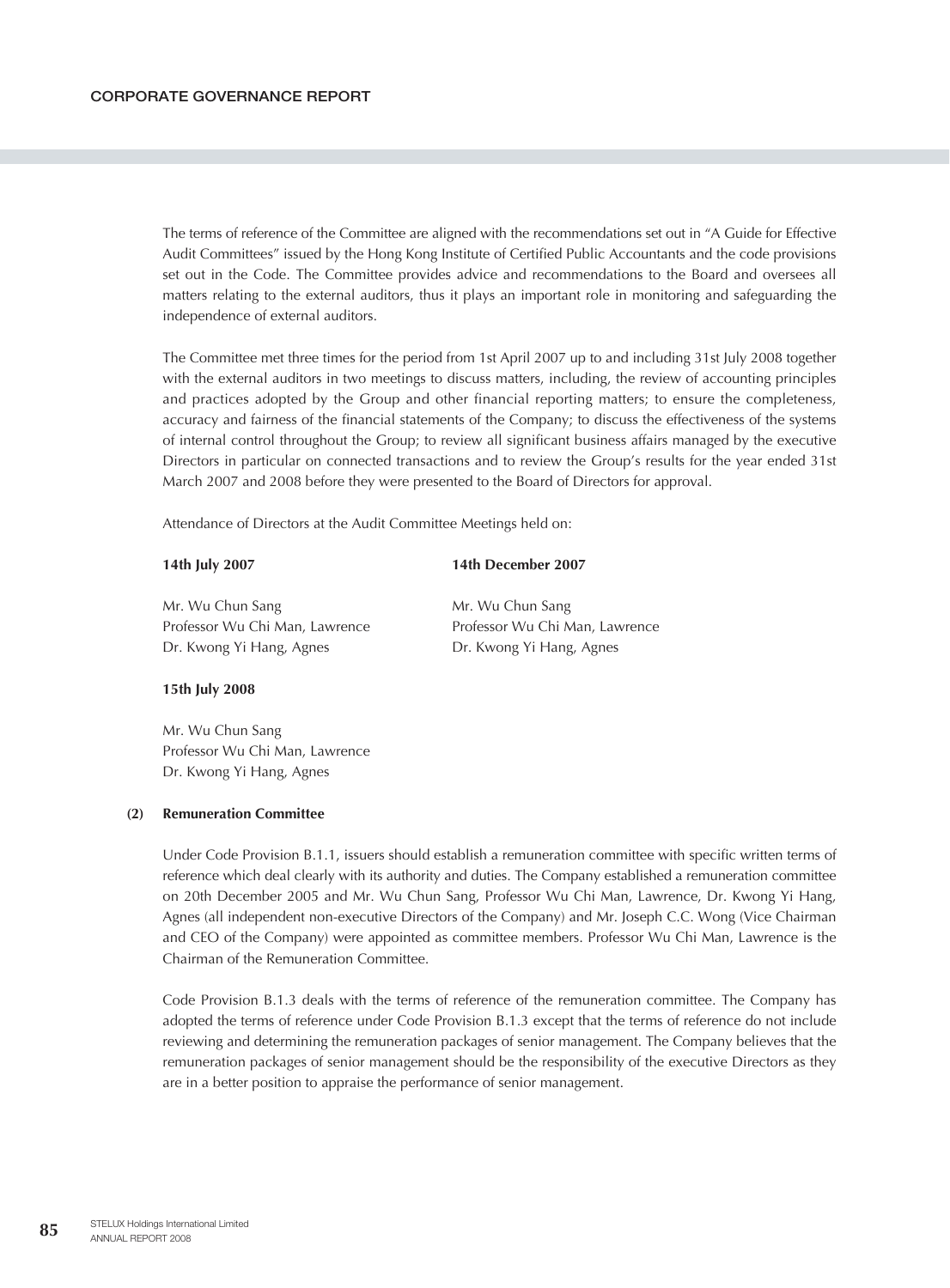Two committee meetings were held during the financial year and up to the date of this Report. At these meetings, the Committee determined annual bonus entitlement and conducted an annual review of the salaries of its executive Directors. The policy adopted by the Committee was that in general where an increase was to be given, the increase should follow the average rate of salary increase adopted for other general staff. However as the workloads of two executive directors had increased, it was proposed and the Committee agreed that they should receive a further 1% increment over the increment for other staff. The annual salary of one executive director was revised in line with that of other general staff whilst the annual salary of one director remained unchanged.

Attendance of Directors at the Remuneration Committee Meetings held on:

| 23rd July 2007                 | 14th March 2008                |
|--------------------------------|--------------------------------|
| Professor Wu Chi Man, Lawrence | Professor Wu Chi Man, Lawrence |
| Mr. Joseph C.C. Wong           | Mr. Joseph C.C. Wong           |
| Mr. Wu Chun Sang               | Mr. Wu Chun Sang               |
| Dr. Kwong Yi Hang, Agnes       | Dr. Kwong Yi Hang, Agnes       |

The above board committees report to the Board of Directors on a regular basis. All businesses transacted at the board committee meetings are recorded and minuted. The Terms of Reference of the two board committees are available on the Company's website.

Although the Company has not set up a nomination committee, policies are in place to ensure that the most appropriate candidates are appointed to the Board.

#### **6. INTERNAL CONTROL**

The internal control and accounting systems of the Group are designed to provide reasonable assurance that assets are safeguarded against unauthorised use or disposition, transactions are executed in accordance with management's authorisation and the accounting records are reliable for preparing financial information used within the business or for publication and reflecting accountability for assets and liabilities.

In order to establish a sound system of internal controls in safeguarding shareholders' interests and the Group's assets, the Company established a Compliance and Internal Control Department, the key tasks of which include:

- to report to the Board from time to time on the situation/environment of the Group's corporate governance;
- to review cost control and performance efficiency in all operating units;
- to identify the need for improvement in the Group's internal control area and to propose necessary recommendations to the Board; and
- to carry out internal audit work at operating units.

Under Code Provision C.2.1, the Directors should at least annually conduct a review of the effectiveness of the system of internal control of the issuer and its subsidiaries and report to shareholders that they have done so in their Corporate Governance Report. The review should cover all material controls, including financial, operational and compliance controls and risk management functions.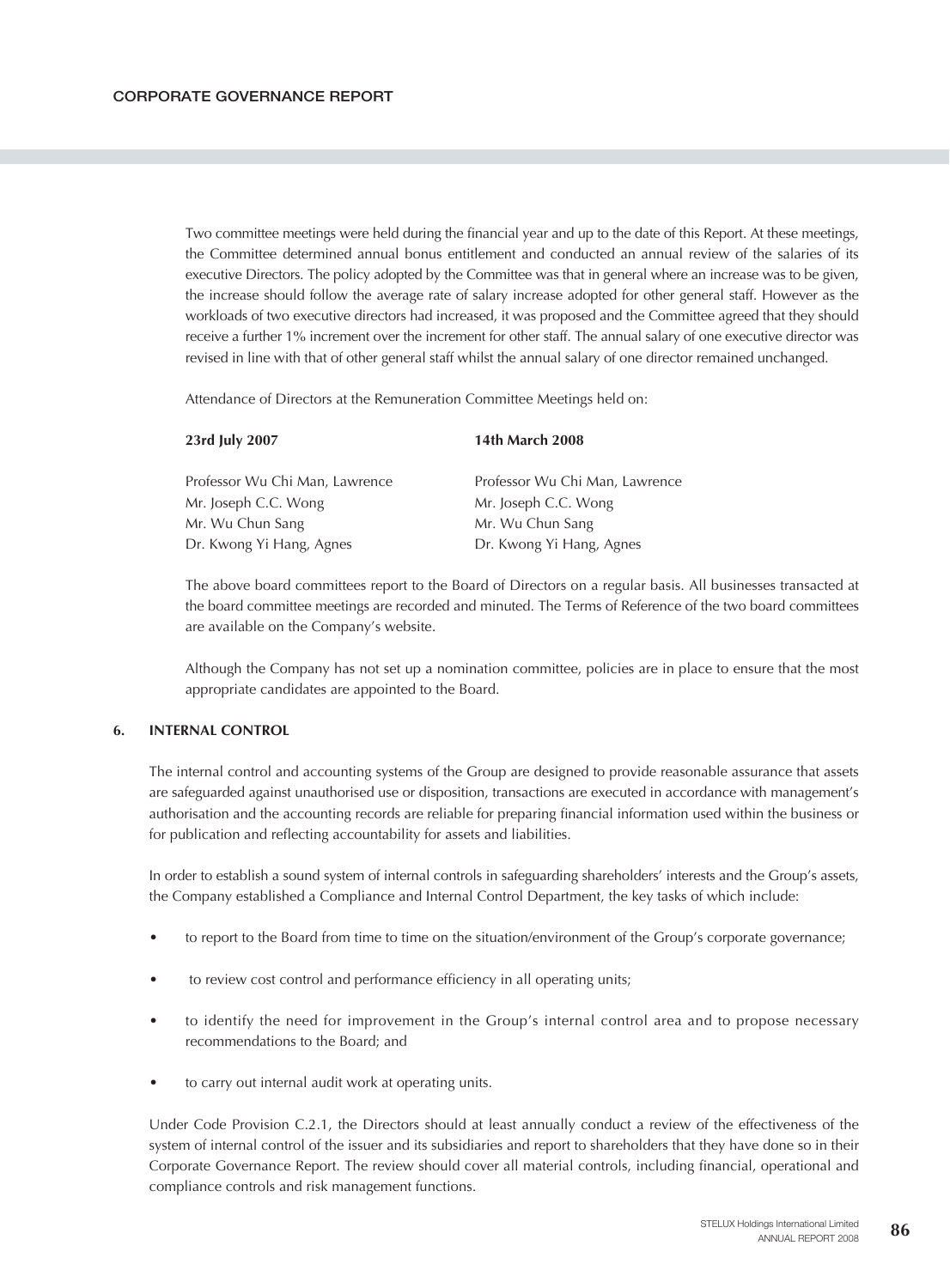The Board has conducted a review of the effectiveness of the system of internal control of the Company and its subsidiaries and a board meeting was held on 14th March 2008 for such a review for the period from 27th March 2007 up to and including 14th March 2008. The Board reported that there were no significant changes since the beginning of this financial year in the nature and extent of significant risks, and the Company's ability to respond to changes in its business and the external environment. According to the opinion of the Board, the Company and its subsidiaries have established sound internal control systems so that the shareholders' investment and the Company's assets are safeguarded.

This was the second meeting of the Board on internal control and the effectiveness of the Company and its subsidiaries internal control systems will be reviewed annually.

#### **7. INVESTOR RELATIONS**

The Company continues to promote and enhance investor relations and communications with its investors. Communications are maintained with analysts and fund managers to keep them abreast of the Company's development.

#### **8. COMMUNICATION WITH SHAREHOLDERS**

The Company attaches great importance to communication with its shareholders and investors. To foster effective communications, the Company provides extensive information in its annual report, interim report and also disseminates information relating to the Group and its business electronically through its website: www.irasia.com/listco/hk/stelux

The Company regards the Annual General Meeting ("AGM") as a platform to provide an important opportunity for direct communications between the Board and the Company's shareholders. All Directors and senior management will make an effort to attend. External auditors will also attend the AGM. All shareholders will be given at least 21 days' notice of the AGM and they are encouraged to attend the AGM and other shareholders' meetings. The Company supports the Corporate Governance Code's principle to encourage shareholders participation.

# **9. CODE OF CONDUCT**

To enhance the ethical standards of employees, the Company has an employee handbook, setting out standards of professional and an ethical code of conduct for all employees of the Group. Employees at all levels are expected to conduct themselves in an honest, diligent and responsible manner.

#### **10. CONCLUSION**

The Company believes that corporate governance principles and practices are particularly relevant in an ever changing world, and continues its ongoing efforts to review its corporate governance practices from time to time so as to meet changing circumstances. The Company will endeavour to strengthen and improve the standard and quality of the Company's corporate governance.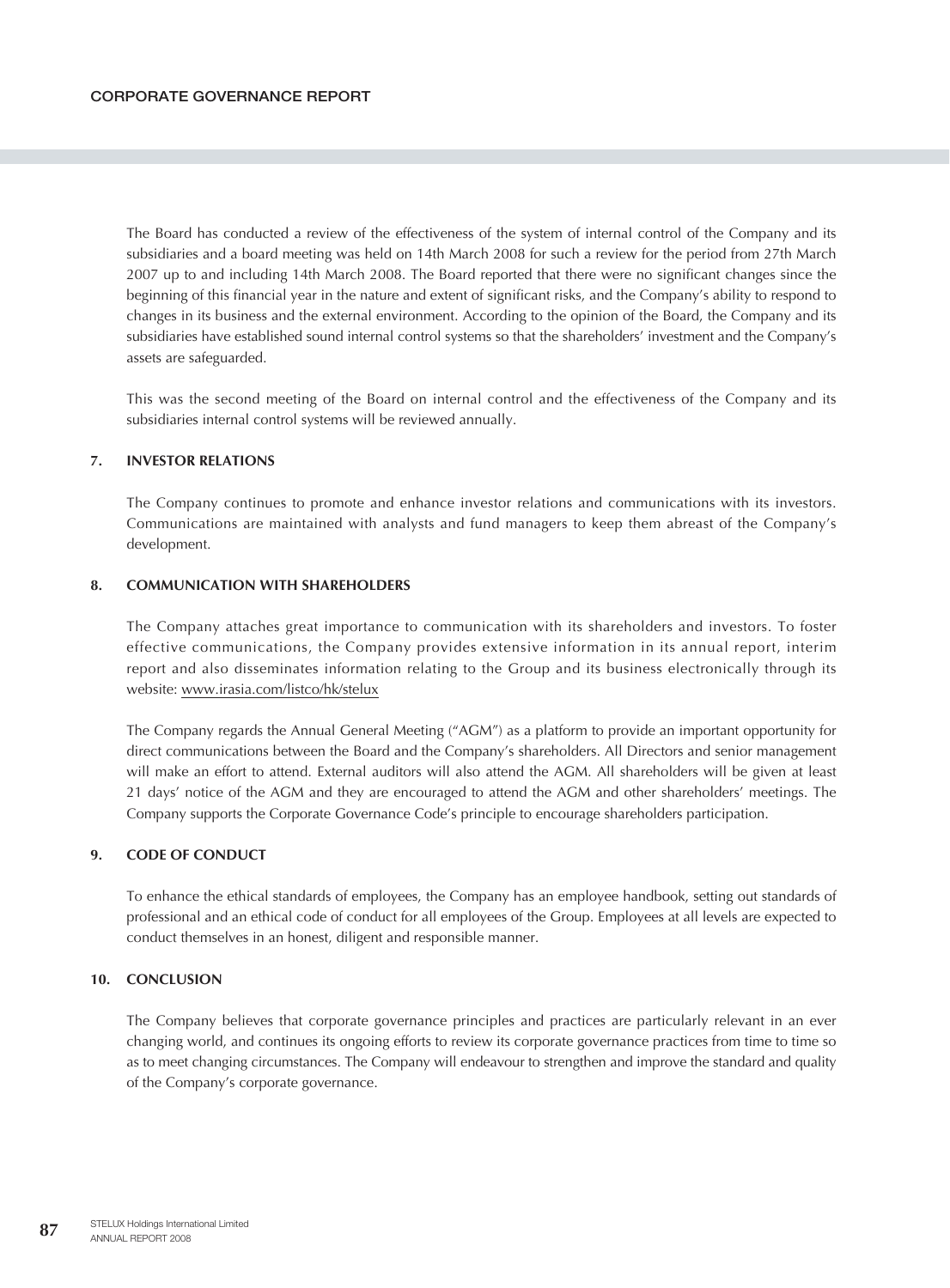## **PROFILE OF DIRECTORS AND SENIOR EXECUTIVES**

#### **Chairman**

WONG Chong Po, aged 66, was appointed Chairman of the Group in October 2003. He was the Managing Director of the Group from 1967 to 1995. He is also the Chairman of Bangkok Land Public Company Limited (Thailand). Mr. Wong holds directorships in Yee Hing Company Limited, Dragon Master Investment Limited, Active Lights Company Limited and Thong Sia Company Limited, companies which have interests in the shares and underlying shares of the Company which would fall to be disclosed to the Company under the provisions of Divisions 2 and 3 of Part XV of the Securities and Futures Ordinance.

#### **Vice Chairman and Chief Executive Officer**

Joseph C. C. WONG, Masters in Science (Operational Research), aged 48, was appointed a director of the Group in 1986. He was appointed Vice Chairman of the Group in October 2003. He is also the Group CEO. He is a brother of the Chairman. Mr. Wong holds directorships in Yee Hing Company Limited, Dragon Master Investment Limited, Klayze Holdings Limited, Active Lights Company Limited and Thong Sia Company Limited, companies which have interests in the shares and underlying shares of the Company which would fall to be disclosed to the Company under the provisions of Divisions 2 and 3 of Part XV of the Securities and Futures Ordinance.

#### **Directors**

CHU Kai Wah, Anthony, BBA, aged 49, was appointed a director of City Chain Company Limited, a wholly owned subsidiary of the Group in 1992. He was also appointed Executive Director for Retail Trading and Property Investment of the Group in 1997. He joined the Group in 1987.

LAU Tak Bui, Vincent, aged 50, was appointed a director of the Group in 2006. He is an associate member of the Hong Kong Institute of Certified Public Accountants. Mr. Lau is the Company Secretary of Yee Hing Company Limited, Dragon Master Investment Limited, Active Lights Company Limited and both the Company Secretary and a director of Thong Sia Company Limited, companies which have interests in the shares and underlying shares of the Company which would fall to be disclosed to the Company under the provisions of Divisions 2 and 3 of Part XV of the Securities and Futures Ordinance.

Sakorn KANJANAPAS, aged 58, was appointed a director of the Group in 1987. He was previously Managing Director of Bangkok Land Public Company Limited (Thailand). He is a brother of the Chairman. He is a non-executive director.

WU Chun Sang, aged 51, was appointed a director of the Group in 2004. He is a Macau Registered Auditor. He is also a fellow member of the Association of Chartered Certified Accountants, UK and an associate member of the Hong Kong Institute of Certified Public Accountants. He is an independent non-executive director.

WU Chi Man, Lawrence, aged 50, was appointed a director of the Group in 2005. He is a Professor at the Department of Physics and Material Science at the City University of Hong Kong. He holds a PHD from Bristol University, U.K. and is an associate member of the Royal Aeronautical Society, U.K. He is an independent non-executive director.

KWONG Yi Hang, Agnes, aged 49, was appointed a director of the Group in 2006 and is a director of Pallavi International Limited (Hong Kong), a health consultancy. She holds a PhD in Molecular Immunology from the University of Hong Kong. She is an independent non-executive director.

#### **Group Legal Counsel and Company Secretary**

CHONG Sue Peng, Caroline, BA (Law) (Hons), admitted as a Barrister in England and Wales, and, Hong Kong, aged 46, is the Group Legal Counsel and Company Secretary. She joined the Group in 1997 and is responsible for the Group's legal and corporate secretarial matters.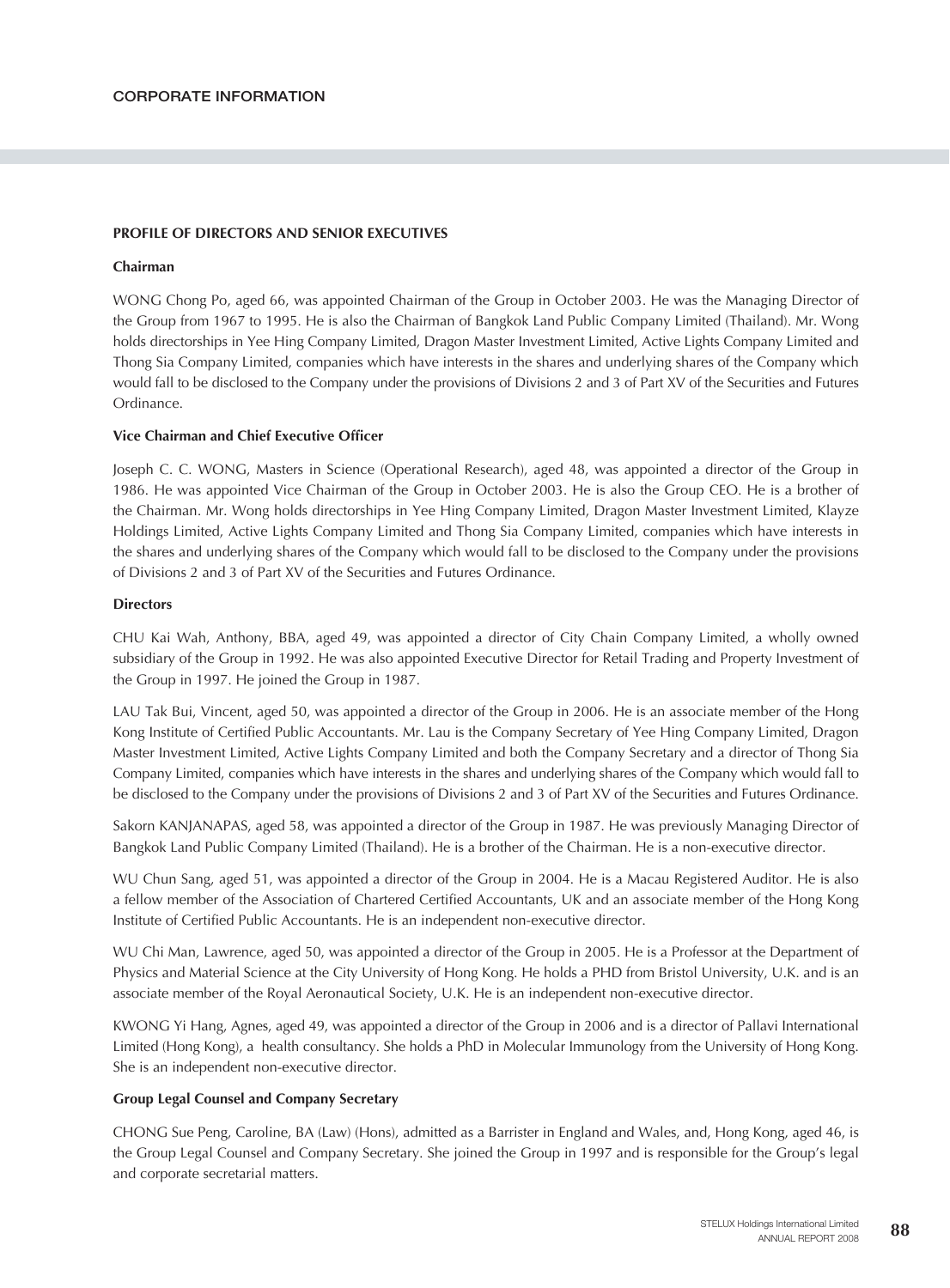#### **CORPORATE INFORMATION**

# **Registered Office**

Canon's Court, 22 Victoria Street Hamilton, HM12, Bermuda

## **Principal Office**

27th Floor, Stelux House 698 Prince Edward Road East San Po Kong Kowloon Hong Kong

# **Principal Bankers**

China Construction Bank (Asia) Corporation Limited The Bank of East Asia, Limited Hang Seng Bank Limited Wing Hang Bank Limited

## **Legal Advisers**  Baker & Mckenzie Johnson Stokes & Master

**Auditors**  PricewaterhouseCoopers

#### **Share Registrar**

Butterfield Fund Services (Bermuda) Limited Rosebank Centre 11 Bermudiana Road Pembroke, HM08 Bermuda

# **Branch Share Registrar and Transfer Office**

Computershare Hong Kong Investor Services Limited Room 1712-1716 17th Floor Hopewell Centre 183 Queen's Road East Hong Kong

## **Audit Committee**

Mr. Wu Chun Sang (Chairman of Committee) Prof. Wu Chi Man, Lawrence Dr. Kwong Yi Hang, Agnes

# **Remuneration Committee**

Prof. Wu Chi Man, Lawrence (Chairman of Committee) Mr. Joseph C.C Wong Mr. Wu Chun Sang Dr. Kwong Yi Hang, Agnes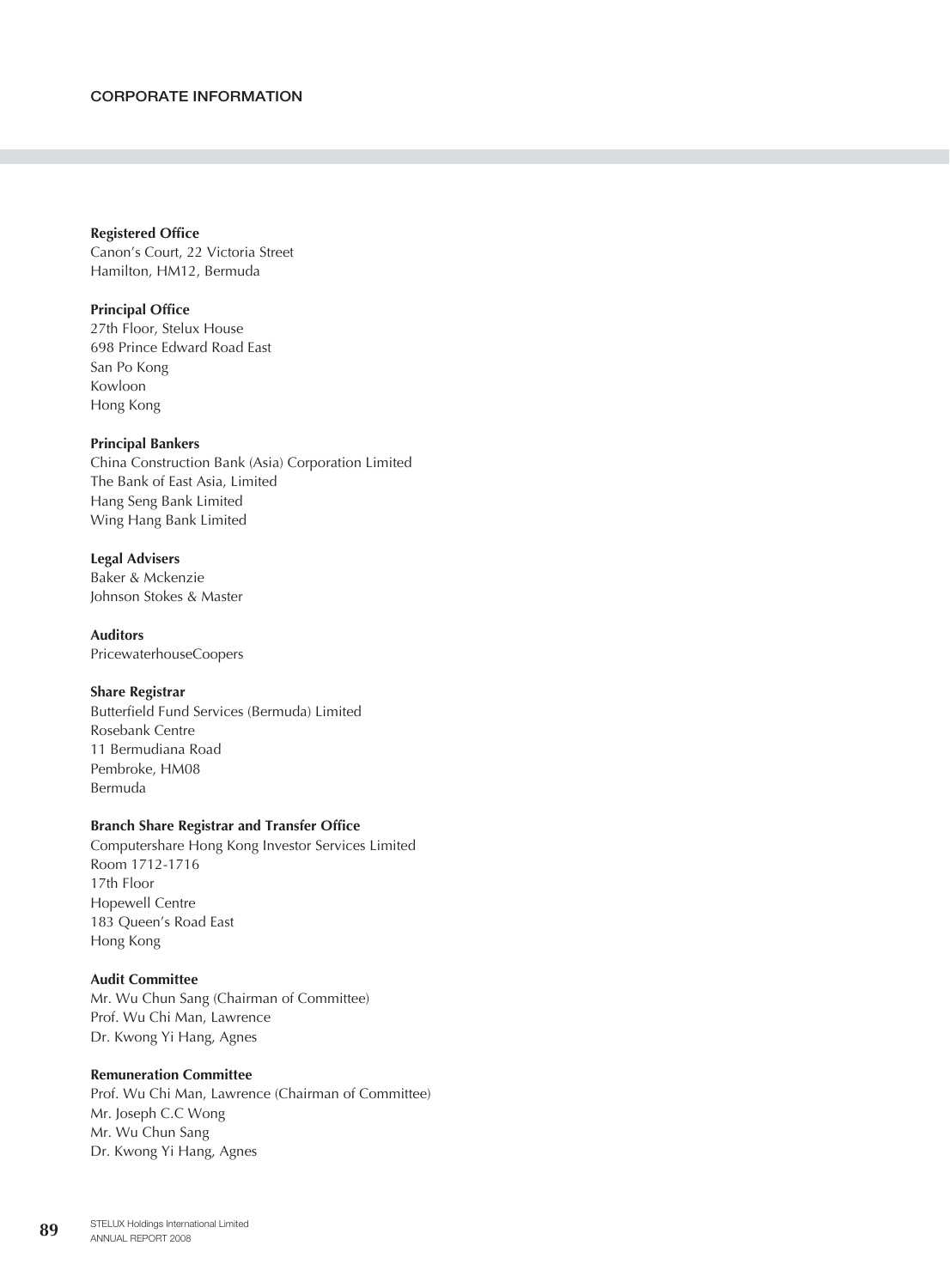

\* Number of shops as at 30th June 2008. Includes all concept shops.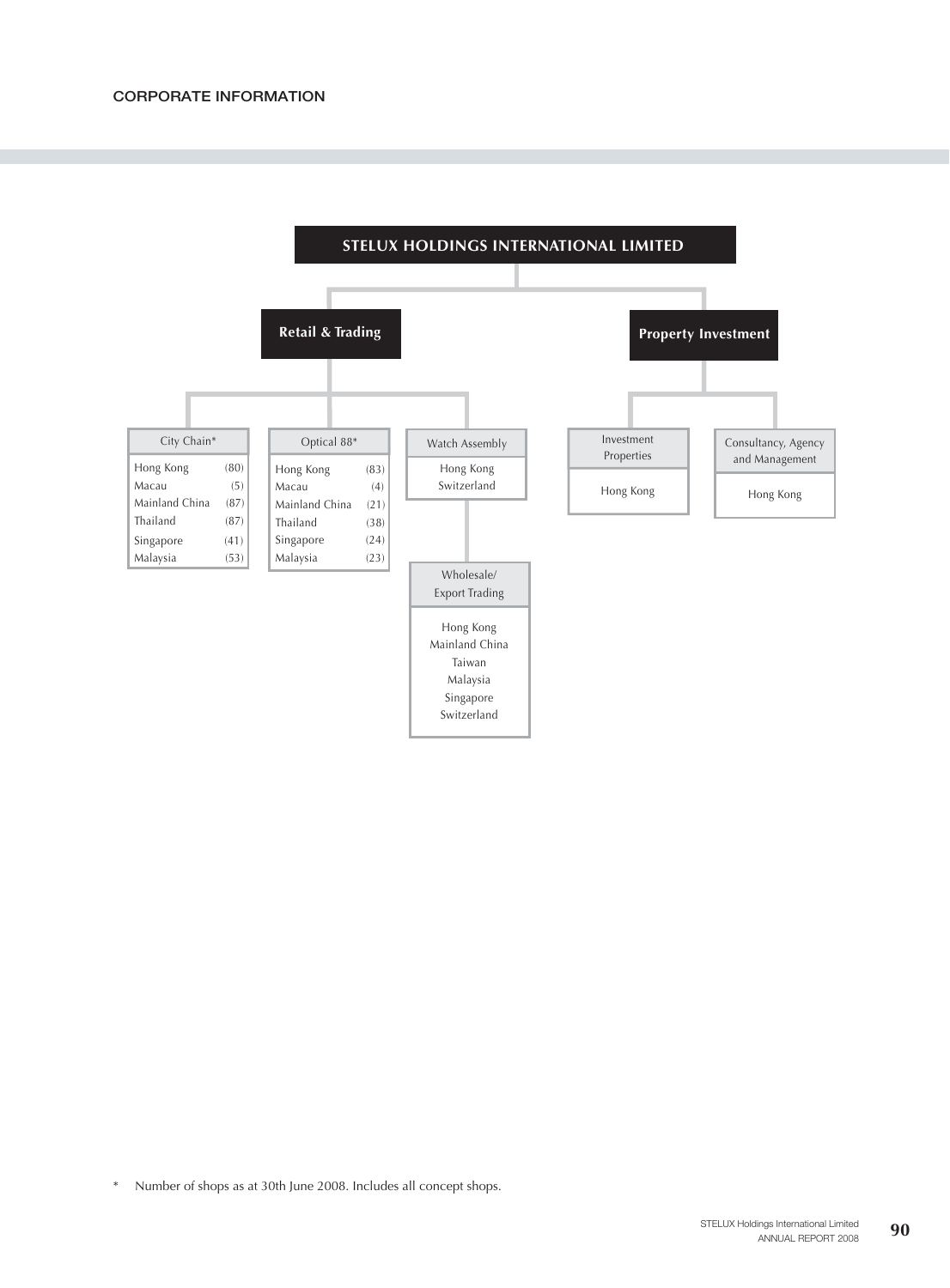# **CORPORATE INFORMATION**

## **CORPORATE CITIZENSHIP AND SOCIAL RESPONSIBILITIES**

At Stelux, we recognize that we are very much a part of the communities which we serve. Through the year we participated in and also partnered several social organizations to support giving to various sections of our communities.

Donations of gifts-in-kind were made to the Hong Chi Association. Stelux and its employees also participated in the "ORBIS Pin Day 2007" raising a cash donation of HK\$47,170 to support the work at ORBIS and were invited to tour the ORBIS Flying Eye Hospital.

We continue to promote and adopt a policy of equal opportunities to eliminate any discrimination in sex, family status and disability in employment and the workplace. City Chain Hong Kong, for example, employs persons with disabilities as watch repairers providing them with technical training.



In February 2008, Stelux was presented with the Caring Company Award for the fifth year running. The Caring Company Scheme is organized by The Hong Kong Council of Social Service. The goal of the Caring Company Scheme is "to build a caring community spirit through cultivating corporate citizenship and strategic partnership between the business and social service sectors."

To raise public awareness of childhood blindness, Optical 88 Hong Kong continued to sponsor and also provided complimentary eye-checks at the "ORBIS – Optical 88 Kids' Sight Carnival". Various fund-raising activities have either been launched or planned to support ORBIS.

Optical 88 donated HK\$240,000 to ORBIS through cash sponsorship and also from the charity sale of eyewear cloth and mini-screw driver sets at its stores. Optical 88 has also helped to raise money by putting donation boxes in its stores to encourage public donations to ORBIS. As a corporate donor, Optical 88 received a Diamond Award from ORBIS for cash and gifts-in-kind made.

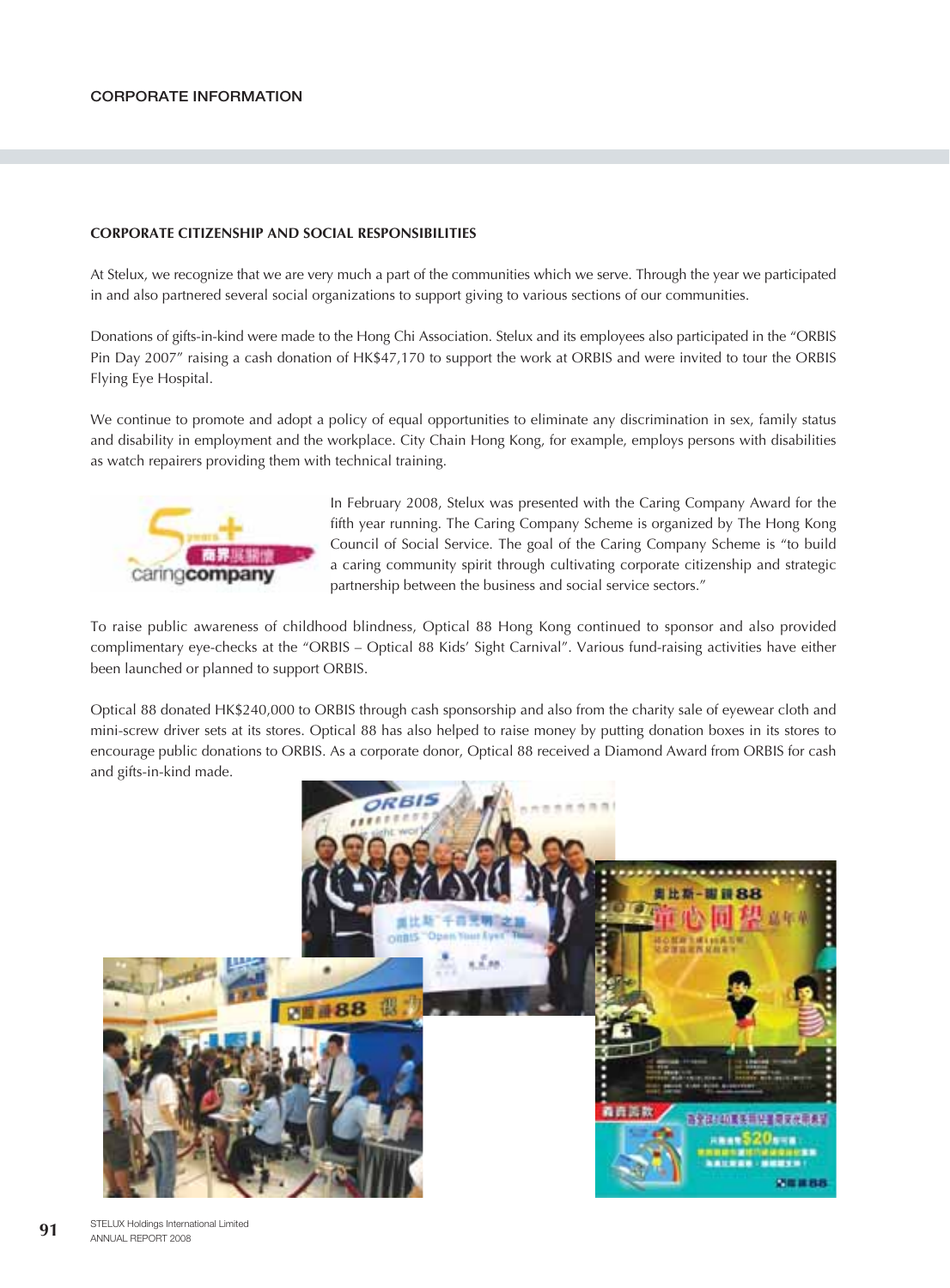

Following the Sichuan earthquake, Stelux and its employees donated HK\$3.8 million and RMB 530,000 to the Hong Kong Red Cross and Red Cross Society of China respectively to aid the victims and to help in reconstruction efforts.

Stelux's subsidiary, Thong Sia Singapore, the Singapore distributor for Seiko watches sponsored a golf charity event organized by leading Singapore law firm "Lee and Lee" at the Sentosa Golf Club in aid of two local charities, the Singapore Children's Society and Dover Park Hospice. Watches to the value of HK\$120,000 were sponsored.

We also recognize the importance of our employees and their contributions to Stelux. During the year, social activities such as annual family outings and various lifestyle classes like Tai Chi classes were organized for our employees. In addition, training courses and seminars are organized to foster employee development.





#### **AWARDS**

Stelux's subsidiary, Thong Sia, the Hong Kong distributor for Seiko watches was presented with the "Trusted Brand Award 2008" by Reader's Digest. The results were determined by a consumer survey organised by Nielsen.